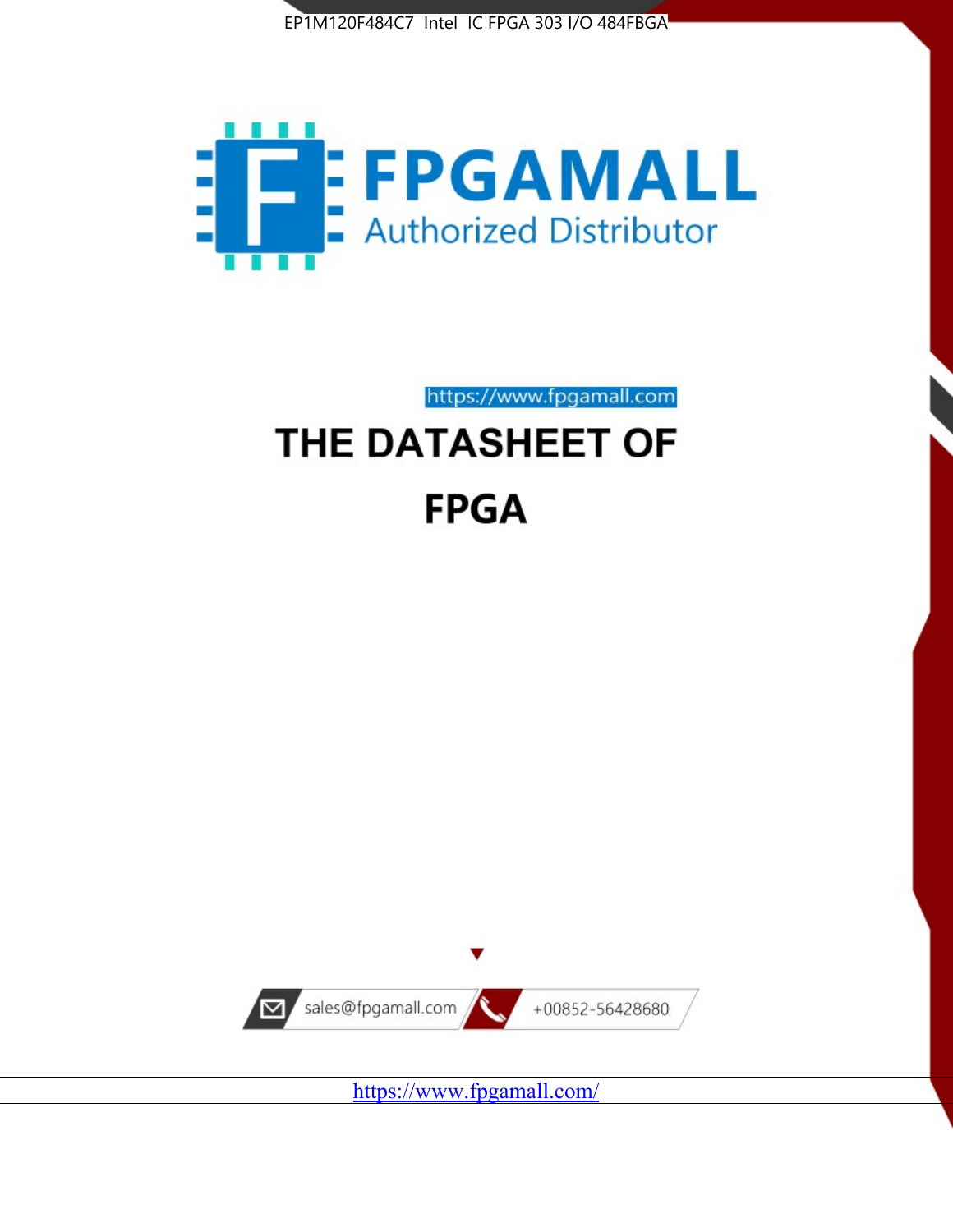#### EP1M120F484C7 Intel IC FPGA 303 I/O 484FBGA



### **Mercury**

**Programmable Logic Device Family**

**January 2003, ver. 2.2 Data Sheet**

**Features...** ■ High-performance programmable logic device (PLD) family (see Table 1)

- Integrated high-speed transceivers with support for clock data recovery (CDR) at up to 1.25 gigabits per second (Gbps)
- Look-up table (LUT)-based architecture optimized for high speed
- Advanced interconnect structure for fast routing of critical paths
- Enhanced I/O structure for versatile standards and interface support
- Up to 14,400 logic elements (LEs)
- System-level features
	- Up to four general-purpose phase-locked loops (PLLs) with programmable multiplication and delay shifting
	- Up to 12 PLL output ports
	- Dedicated multiplier circuitry for high-speed implementation of signed or unsigned multiplication up to  $16 \times 16$
	- Embedded system blocks (ESBs) used to implement memory functions including quad-port RAM, true dual-port RAM, firstin first-out (FIFO) buffers, and content-addressable memory (CAM)
	- Each ESB contains 4,096 bits and can be split and used as two 2,048-bit unidirectional dual-port RAM blocks

| Table 1. Mercury Device Features |         |                |  |  |  |  |  |
|----------------------------------|---------|----------------|--|--|--|--|--|
| Feature                          | EP1M120 | <b>EP1M350</b> |  |  |  |  |  |
| <b>Typical gates</b>             | 120,000 | 350,000        |  |  |  |  |  |
| <b>HSDI</b> channels             | 8       | 18             |  |  |  |  |  |
| <b>LEs</b>                       | 4,800   | 14,400         |  |  |  |  |  |
| ESBs $(1)$                       | 12      | 28             |  |  |  |  |  |
| Maximum RAM bits                 | 49,152  | 114,688        |  |  |  |  |  |
| Maximum user I/O pins            | 303     | 486            |  |  |  |  |  |

#### *Note to Table 1:*

(1) Each ESB can be used for two dual- or single-port RAM blocks.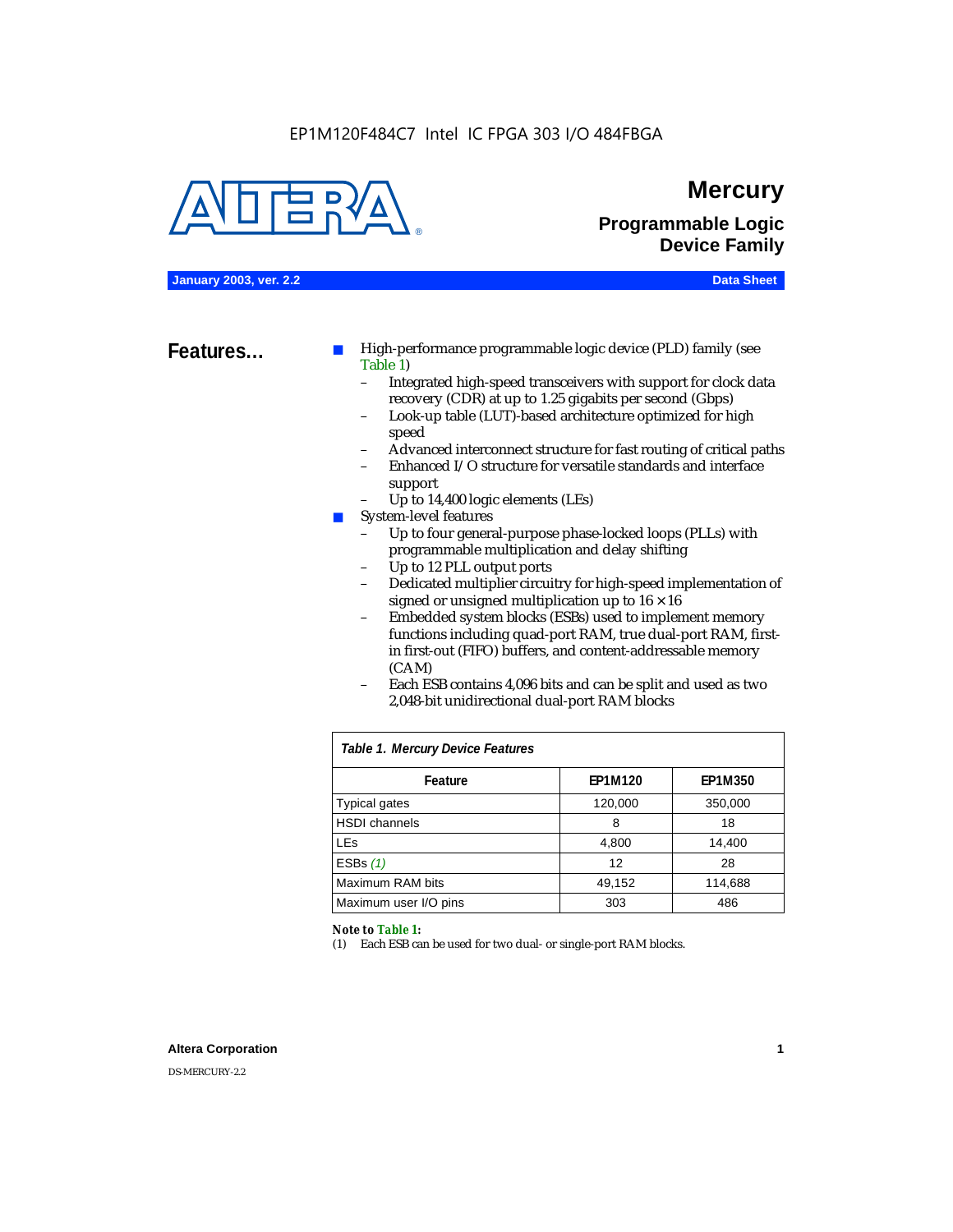### EP1M120F484C7 Intel IC FPGA 303 I/O 484FBGA

#### **Mercury Programmable Logic Device Family Data Sheet**

| and More<br><b>Features</b> | ш<br><b>COL</b> | Advanced high-speed I/O features<br>Robust I/O standard support, including LVTTL, PCI up to<br>66 MHz, 3.3-V AGP in 1x and 2x modes, 3.3-V SSTL-3 and 2.5-V<br>SSTL-2, GTL+, HSTL, CTT, LVDS, LVPECL, and 3.3-V PCML<br>High-speed differential interface (HSDI) with dedicated<br>$\overline{\phantom{0}}$<br>circuitry for CDR at up to 1.25 Gbps for LVDS, LVPECL, and<br>3.3-V PCML<br>Support for source-synchronous True-LVDS™ circuitry up to<br>840 megabits per second (Mbps) for LVDS, LVPECL, and 3.3-V<br><b>PCML</b><br>Up to 18 input and 18 output dedicated differential channels of<br>high-speed LVDS, LVPECL, or 3.3-V PCML<br>Built-in 100-Ω termination resistor on HSDI data and clock<br>differential pairs<br>Flexible-LVDS™ circuitry provides 624-Mbps support on up to<br>100 channels with the EP1M350 device<br>Versatile three-register I/O element (IOE) supporting double<br>-<br>data rate I/O (DDRIO), double data-rate (DDR) SDRAM, zero<br>bus turnaround (ZBT) SRAM, and quad data rate (QDR) SRAM<br>Designed for low-power operation<br>1.8-V internal supply voltage (V <sub>CCINT</sub> )<br>$\overline{\phantom{0}}$<br>MultiVolt <sup>™</sup> I/O interface voltage levels ( $V_{\text{CCIO}}$ ) compatible<br>$\overline{\phantom{0}}$<br>with 1.5-V, 1.8-V, 2.5-V, and 3.3-V devices<br>5.0-V tolerant with external resistor<br>Advanced interconnect structure<br>Multi-level FastTrack® Interconnect structure providing fast,<br>predictable interconnect delays<br>Optimized high-speed Priority FastTrack Interconnect for<br>routing critical paths in a design<br>Dedicated carry chain that implements arithmetic functions such<br>-<br>as fast adders, counters, and comparators (automatically used by<br>software tools and megafunctions)<br>FastLUT™ connection allowing high speed direct connection<br>$\qquad \qquad -$<br>between LEs in the same logic array block (LAB)<br>Leap lines allowing a single LAB to directly drive LEs in adjacent<br>-<br>rows<br>The RapidLAB interconnect providing a high-speed connection<br>to a 10-LAB-wide region<br>Dedicated clock and control signal resources, including four<br>$\overline{\phantom{0}}$<br>dedicated clocks, six dedicated fast global signals, and additional<br>row-global signals |
|-----------------------------|-----------------|-----------------------------------------------------------------------------------------------------------------------------------------------------------------------------------------------------------------------------------------------------------------------------------------------------------------------------------------------------------------------------------------------------------------------------------------------------------------------------------------------------------------------------------------------------------------------------------------------------------------------------------------------------------------------------------------------------------------------------------------------------------------------------------------------------------------------------------------------------------------------------------------------------------------------------------------------------------------------------------------------------------------------------------------------------------------------------------------------------------------------------------------------------------------------------------------------------------------------------------------------------------------------------------------------------------------------------------------------------------------------------------------------------------------------------------------------------------------------------------------------------------------------------------------------------------------------------------------------------------------------------------------------------------------------------------------------------------------------------------------------------------------------------------------------------------------------------------------------------------------------------------------------------------------------------------------------------------------------------------------------------------------------------------------------------------------------------------------------------------------------------------------------------------------------------------------------------------------------------------------------------------------------------------------------------------------|
|                             |                 |                                                                                                                                                                                                                                                                                                                                                                                                                                                                                                                                                                                                                                                                                                                                                                                                                                                                                                                                                                                                                                                                                                                                                                                                                                                                                                                                                                                                                                                                                                                                                                                                                                                                                                                                                                                                                                                                                                                                                                                                                                                                                                                                                                                                                                                                                                                 |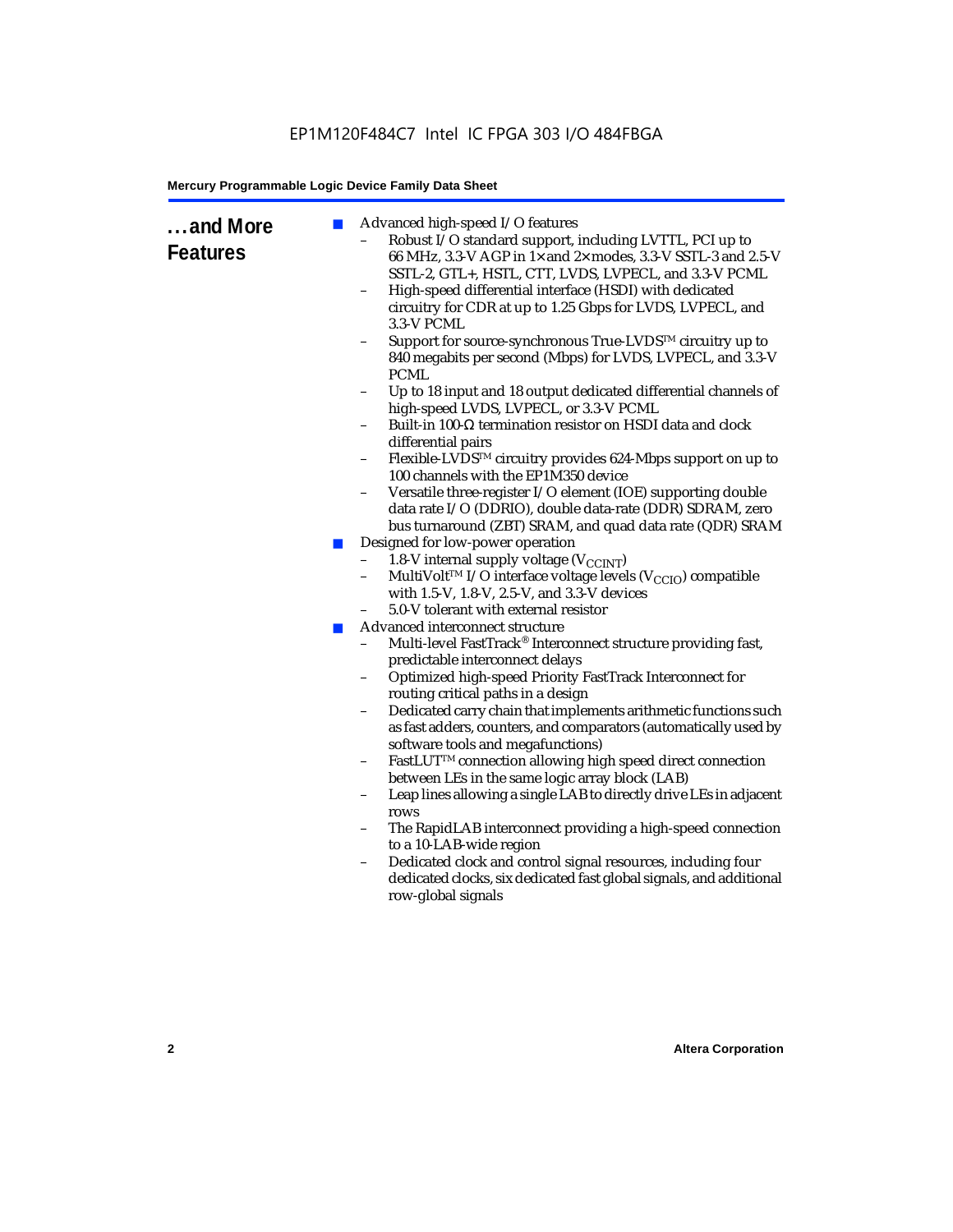Tables 2 and 3 show the Mercury<sup>TM</sup> FineLine BGA<sup>TM</sup> device package sizes, options, and I/O pin counts.

| Table 2. Mercury Package Sizes         |                                |                                |  |  |  |  |  |
|----------------------------------------|--------------------------------|--------------------------------|--|--|--|--|--|
| Feature                                | 484-Pin<br><b>FineLine BGA</b> | 780-Pin<br><b>FineLine BGA</b> |  |  |  |  |  |
| Pitch (mm)                             | 1.00                           | 1.00                           |  |  |  |  |  |
| Area ( $mm2$ )                         | 529                            | 841                            |  |  |  |  |  |
| Length $\times$ width (mm $\times$ mm) | $23 \times 23$                 | $29 \times 29$                 |  |  |  |  |  |

| Table 3. Mercury Package Options & I/O Count |                                 |                                |  |  |  |
|----------------------------------------------|---------------------------------|--------------------------------|--|--|--|
| <b>Device</b>                                | 484-Pin<br><b>Finel ine BGA</b> | 780-Pin<br><b>FineLine BGA</b> |  |  |  |
| EP1M120                                      | 303                             |                                |  |  |  |
| EP1M350                                      |                                 | 486                            |  |  |  |

## **General Description**

Mercury devices integrate high-speed differential transceivers and support for CDR with a speed-optimized PLD architecture. These transceivers are implemented through the dedicated serializer, deserializer, and clock recovery circuitry in the HSDI and incorporate support for the LVDS, LVPECL, and 3.3-V PCML I/O standards. This circuitry, together with enhanced I/O elements (IOEs) and support for numerous I/O standards, allows Mercury devices to meet high-speed interface requirements.

Mercury devices are the first PLDs optimized for core performance. These LUT-based, enhanced memory devices use a network of fast routing resources to achieve optimal performance. These resources are ideal for data-path, register-intensive, mathematical, digital signal processing (DSP), or communications designs.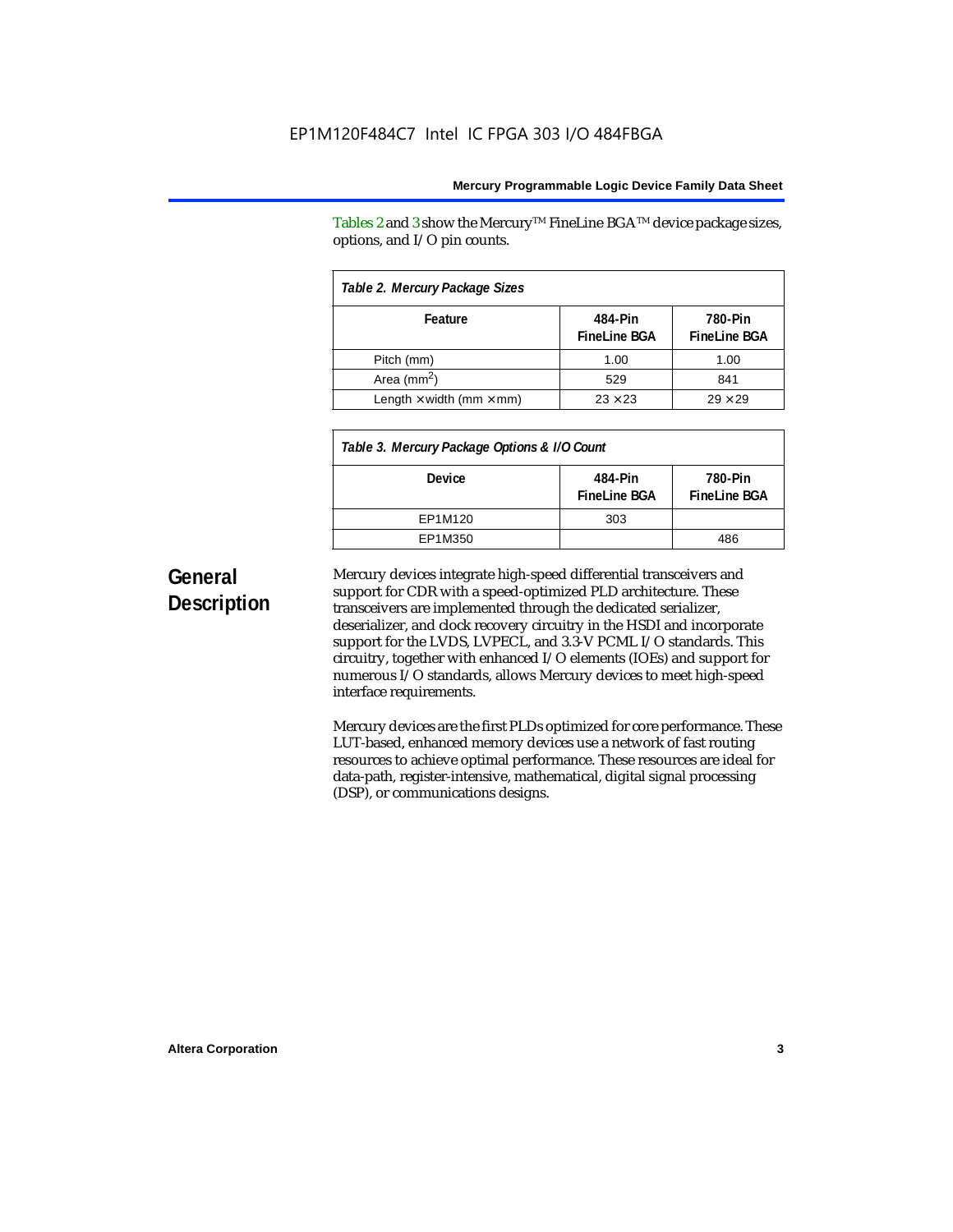Mercury devices include other features for performance such as quadport RAM, CAM, general purpose PLLs, and dedicated circuitry for implementing multiplier circuits. Table 4 shows Mercury performance.

| Table 4. Mercury Performance     |            |                       |                   |                   |                   |              |  |  |  |
|----------------------------------|------------|-----------------------|-------------------|-------------------|-------------------|--------------|--|--|--|
| Application                      |            | <b>Resources Used</b> |                   | Performance       |                   |              |  |  |  |
|                                  | <b>LEs</b> | <b>ESBs</b>           | -5 Speed<br>Grade | -6 Speed<br>Grade | -7 Speed<br>Grade | <b>Units</b> |  |  |  |
| 16-bit loadable counter (1)      | 16         | $\Omega$              | 400               | 400               | 400               | <b>MHz</b>   |  |  |  |
| 32-bit loadable counter (1)      | 32         | 0                     | 400               | 400               | 400               | <b>MHz</b>   |  |  |  |
| 32-bit accumulator (1)           | 32         | 0                     | 400               | 400               | 400               | <b>MHz</b>   |  |  |  |
| 32-to-1 multiplexer              | 27         | 0                     | 1.864             | 2.466             | 2.723             | ns           |  |  |  |
| $32 \times 64$ asynchronous FIFO | 103        | 2                     | 290               | 258               | 242               | <b>MHz</b>   |  |  |  |
| 8-bit, 37-tap FIR filter         | 251        | 1                     | 290               | 240               | 205               | <b>MSPS</b>  |  |  |  |

#### *Note to Table 4:*

(1) The clock tree supports up to 400 MHz. Although the registered performance for these designs exceed 400 MHz, they are limited by the clock tree limit.

#### **Configuration**

The logic, circuitry, and interconnects in the Mercury architecture are configured with CMOS SRAM elements. Mercury devices are reconfigurable and are 100% tested prior to shipment. As a result, test vectors do not have to be generated for fault coverage purposes. Instead, the designer can focus on simulation and design verification. In addition, the designer does not need to manage inventories of different ASIC designs; Mercury devices can be configured on the board for the specific functionality required.

Mercury devices are configured at system power-up with data stored in an Altera® serial configuration device or provided by a system controller. Altera offers in-system programmability (ISP)-capable configuration devices, which configure Mercury devices via a serial data stream. Mercury devices can be configured in under 70 ms. Moreover, Mercury devices contain an optimized interface that permits microprocessors to configure Mercury devices serially or in parallel, synchronously or asynchronously. This interface also enables microprocessors to treat Mercury devices as memory and to configure the device by writing to a virtual memory location, simplifying reconfiguration.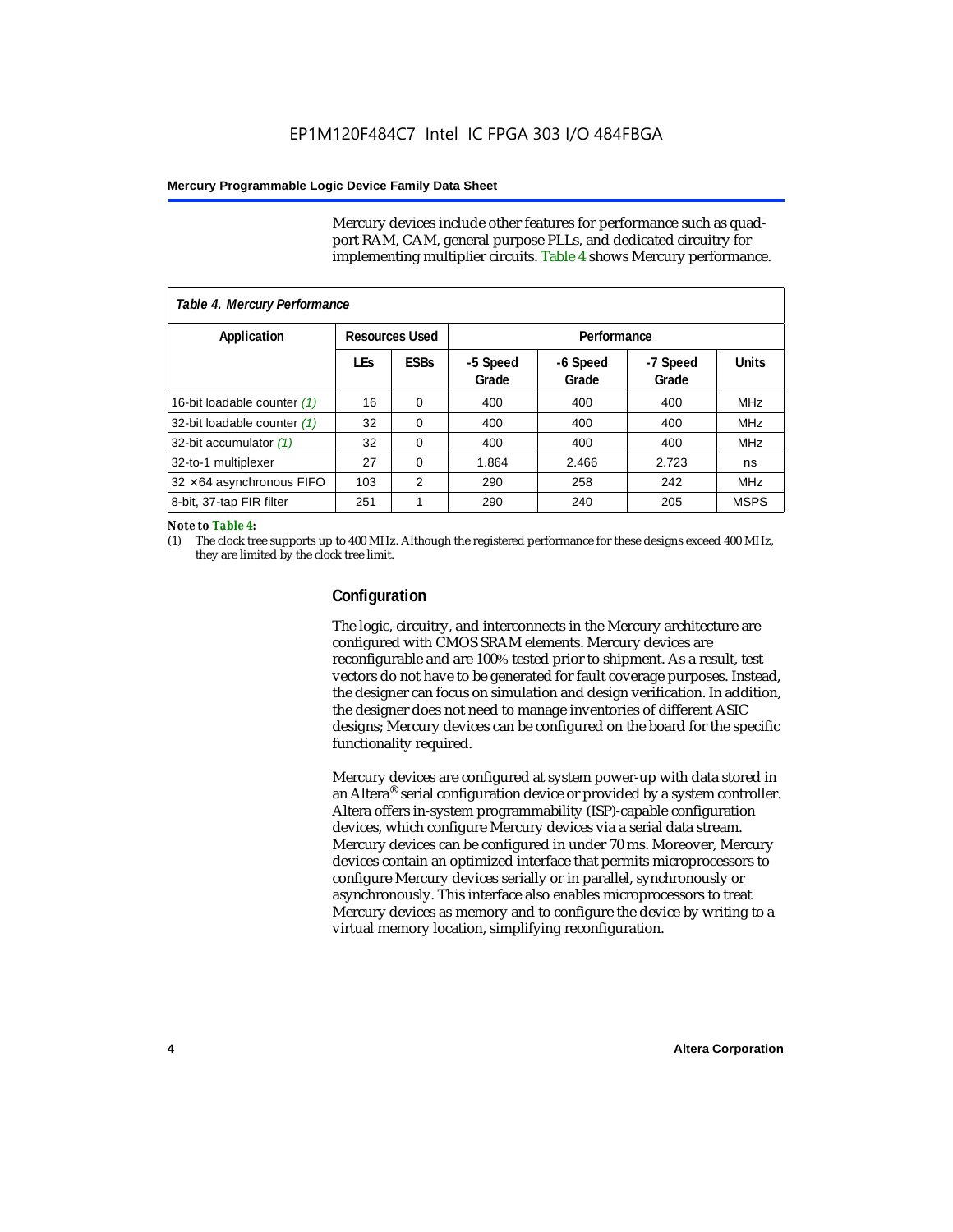After a Mercury device has been configured, it can be reconfigured in-circuit by resetting the device and loading new data. Real-time changes can be made during system operation, enabling innovative reconfigurable computing applications.

#### **Software**

Mercury devices are supported by the Altera Quartus<sup>TM</sup> II development system, a single, integrated package that offers HDL and schematic design entry, compilation and logic synthesis, full simulation and worst-case timing analysis, SignalTap™ logic analysis, and device configuration. The Quartus II software also ships with Altera-specific HDL synthesis tools from Exemplar Logic and Synopsys, and Altera-specific Register Transfer Level (RTL) and timing simulation tools from Model Technology. The Quartus II software supports PCs running Windows 98, Windows NT 4.0, and Windows 2000; UNIX workstations running Solaris 2.6, 7, or 8, or HP-UX 10.2 or 11.0; and PCs running Red Hat Linux 7.1.

The Quartus II software provides NativeLink<sup>TM</sup> interfaces to other industry-standard PC- and UNIX-workstation-based EDA tools. For example, designers can invoke the Quartus II software from within the Mentor Graphics LeonardoSpectrum software, Synplicity's Synplify software, and the Synopsys FPGA *Express* software. The Quartus II software also contains built-in optimized synthesis libraries; synthesis tools can use these libraries to optimize designs for Mercury devices. For example, the Synopsys Design Compiler library, supplied with the Quartus II development system, includes DesignWare functions optimized for the Mercury architecture.

For more information on the Quartus II development system, see the *Quartus II Programmable Logic Development System & Software Data Sheet*.

### **Functional Description**

The Mercury architecture contains a row-based logic array to implement general logic and a row-based embedded system array to implement memory and specialized logic functions. Signal interconnections within Mercury devices are provided by a series of row and column interconnects with varying lengths and speeds. The priority FastTrack Interconnect structure is faster than other interconnects; the Quartus II Compiler places design-critical paths on these faster lines to improve design performance.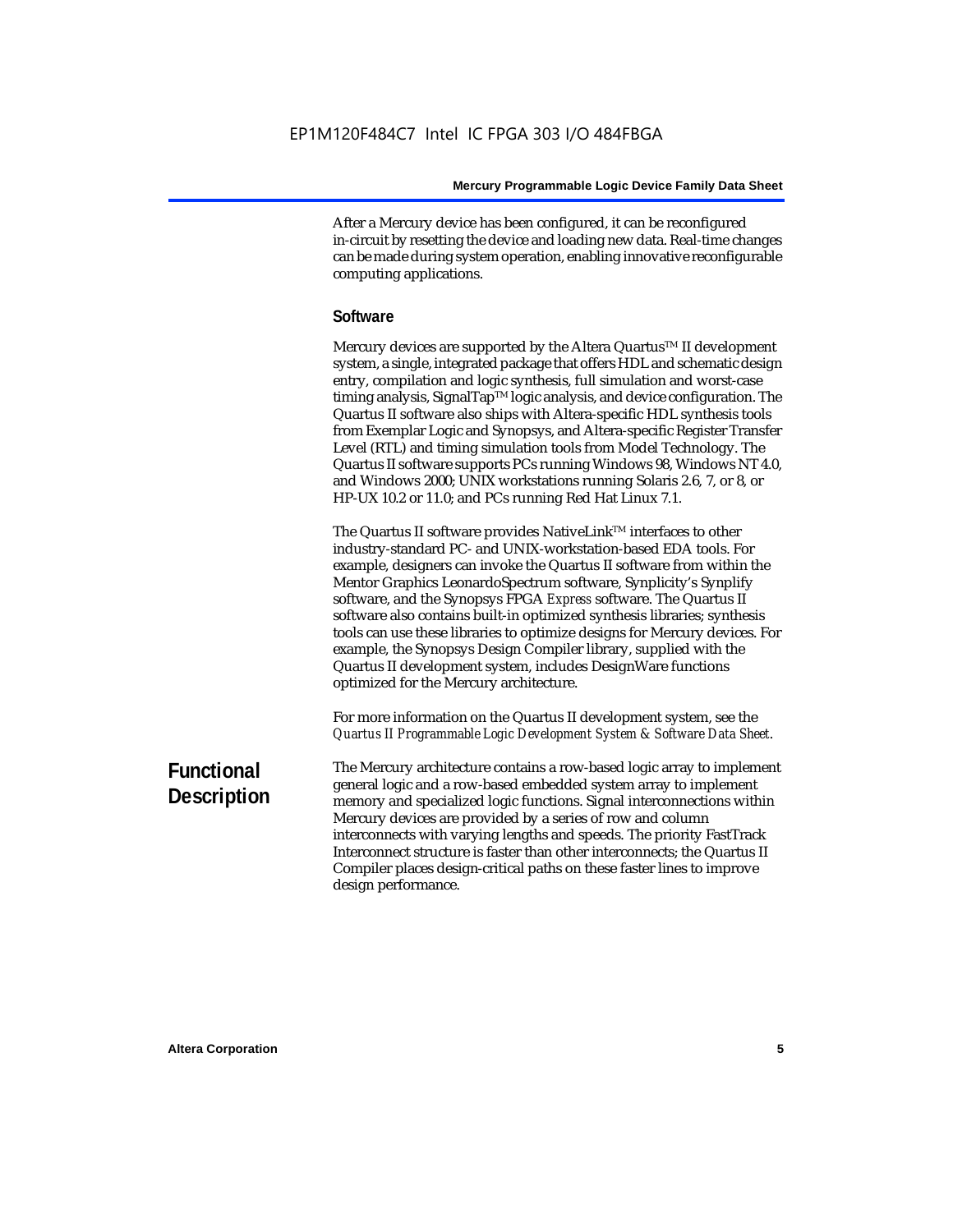Mercury device I/O pins are evenly distributed across the entire device area; other Altera device families have I/O pins placed on the device periphery. Mercury device I/O pin placement allows for higher I/O count at a given die size; pad size is no longer a limiting issue. Each I/O pin is fed by an IOE. IOEs are grouped in IOE row bands from the top to the bottom of the device. IOE row bands are separated by several LAB rows. LABs from the associated LAB row closest to the I/O row band drive IOEs through the local interconnect. This feature allows fast clock-to-output times when a pin is driven by any of the 10 LEs in the adjacent associated LAB. Each IOE contains a bidirectional buffer along with an input register, output register, output enable (OE) register, and input latch for DDR. When used with a global clock, these dedicated registers provide exceptional bidirectional I/O performance.

IOEs provide a variety of features, such as 3.3-V, 64-bit, 66-MHz PCI compliance; 3.3-V, 64-bit, 133-MHz PCI-X compliance; Joint Test Action Group (JTAG) boundary-scan test (BST) support; output drive strength control; slew-rate control; tri-state buffers; bus-hold circuitry; programmable pull-up resisters; programmable input and output delays; and open-drain outputs. Mercury devices offer enhanced I/O support, including support for 1.8-V I/O, 2.5-V I/O, LVCMOS, LVTTL, HSTL, LVPECL, 3.3-V PCML, 3.3-V PCI, PCI-X, LVDS, GTL+, SSTL-2, SSTL-3, CTT, and 3.3-V AGP I/O standards. CDR (up to 1.25 Gbps) and sourcesynchronous (up to 840 Mbps) transfers are supported with HSDI circuitry for LVDS, LVPECL, and 3.3-V PCML I/O standards.

The ESB can implement a variety of memory functions, including CAM, quad-port RAM, true dual-port RAM, dual- and single-port RAM, ROM, and FIFO functions. ESBs are grouped into two rows: one at the top and one at the bottom of the device. Embedding the memory directly into the die improves performance and reduces die area compared to distributed-RAM implementations. Moreover, the abundance of cascadable ESBs, in conjunction with the ability for one ESB to implement two separate memory blocks, ensures that the Mercury device can implement multiple wide memory blocks for high-density designs. The ESB's high speed ensures the implemention of small memory blocks without any speed penalty. The abundance of ESBs ensures that designers can create as many different-sized memory blocks as the system requires. Figure 1 shows an overview of the Mercury device.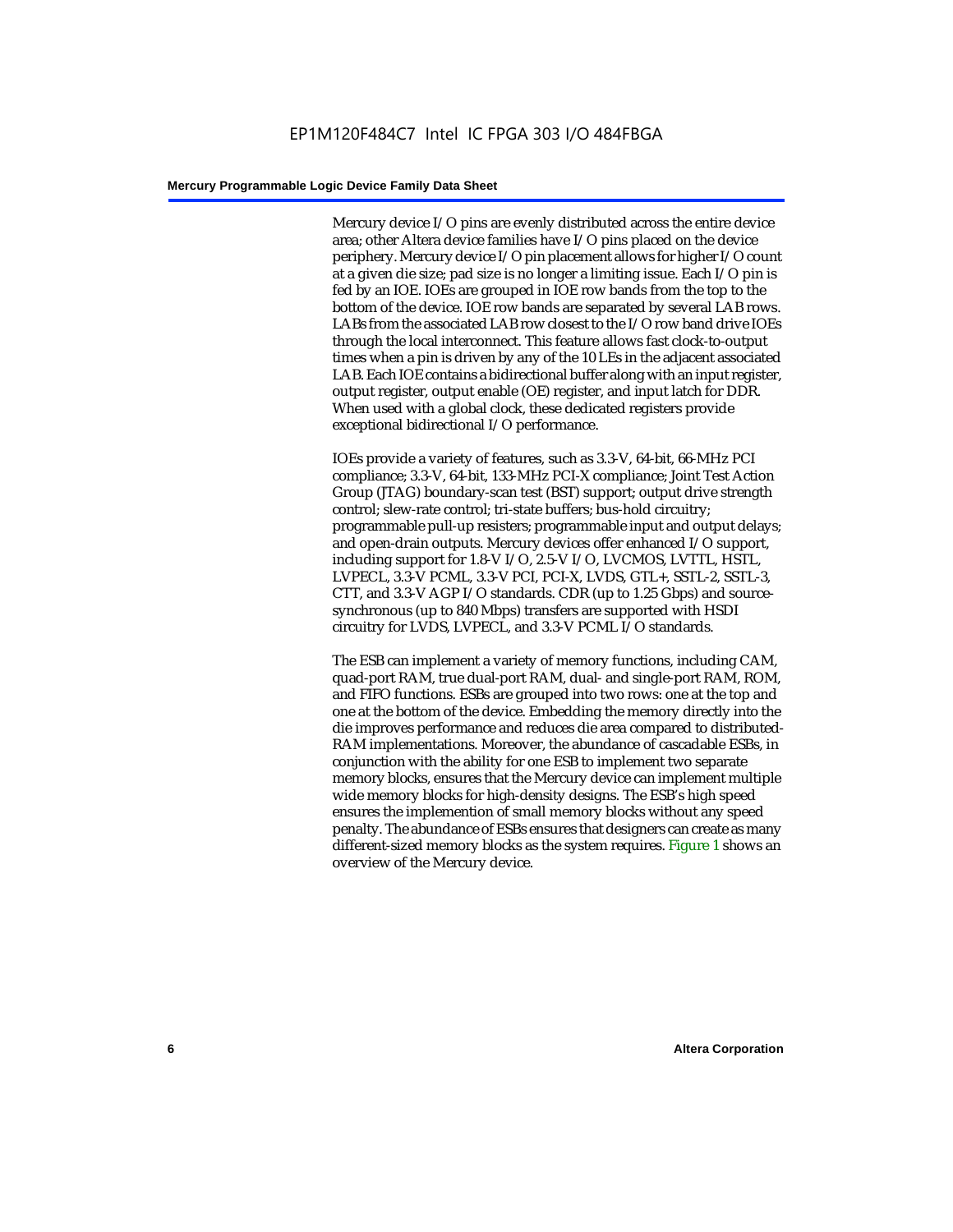

#### *Figure 1. Mercury Architecture Block Diagram Note (1)*

*Note to Figure 1:*<br>(1) Figure 1 shove Figure 1 shows an EP1M120 device. Mercury devices have a varying number of rows, columns, and ESBs, as shown in Table 5.

#### Table 5 lists the resources available in Mercury devices.

| Table 5. Mercury Device Resources |                 |                    |               |             |  |  |  |
|-----------------------------------|-----------------|--------------------|---------------|-------------|--|--|--|
| <b>Device</b>                     | <b>LAB Rows</b> | <b>LAB Columns</b> | I/O Row Bands | <b>ESBs</b> |  |  |  |
| EP1M120                           | 12              | 40                 |               | 12          |  |  |  |
| EP1M350                           | 18              | 80                 |               | 28          |  |  |  |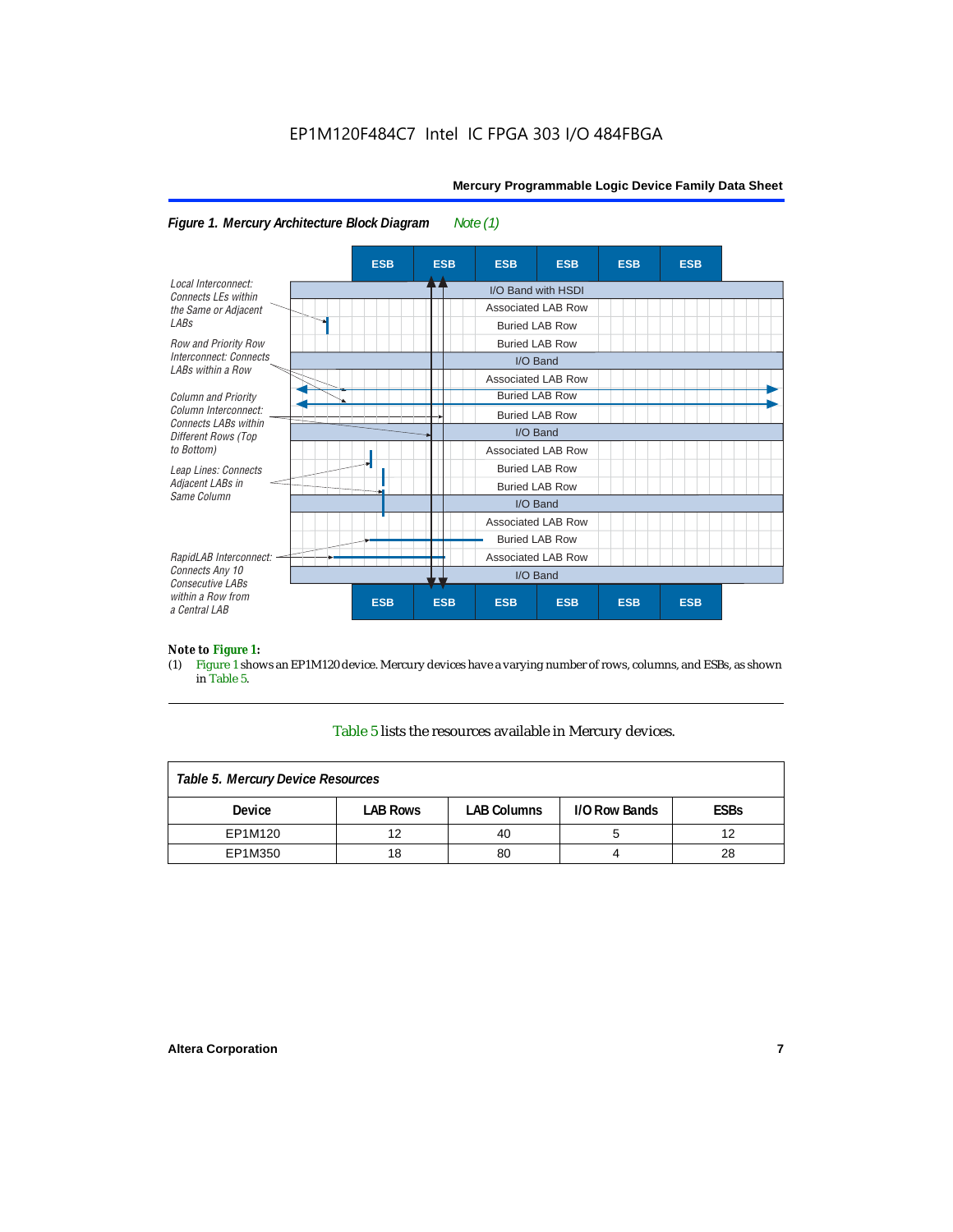|                                                | Mercury devices provide four dedicated clock input pins and six<br>dedicated fast I/O pins that globally drive register control inputs,<br>including clocks. These signals ensure efficient distribution of high-speed,<br>low-skew control signals. The control signals use dedicated routing<br>channels to provide short delays and low skew. The dedicated fast signals<br>can also be driven by internal logic, providing an ideal solution for a clock<br>divider or internally generated asynchronous control signal with high<br>fan-out. The dedicated clock and fast I/O pins on Mercury devices can<br>also feed logic. Dedicated clocks can also be used with the Mercury<br>general purpose PLLs for clock management.                                                                      |
|------------------------------------------------|----------------------------------------------------------------------------------------------------------------------------------------------------------------------------------------------------------------------------------------------------------------------------------------------------------------------------------------------------------------------------------------------------------------------------------------------------------------------------------------------------------------------------------------------------------------------------------------------------------------------------------------------------------------------------------------------------------------------------------------------------------------------------------------------------------|
|                                                | Each I/O row band also provides two additional I/O pins that can drive<br>two row-global signals. Row-global signals can drive register control<br>inputs for the LAB row associated with that particular I/O row band.                                                                                                                                                                                                                                                                                                                                                                                                                                                                                                                                                                                  |
| High-Speed<br><b>Differential</b><br>Interface | The top I/O or HSDI band in Mercury devices contains dedicated<br>circuitry for supporting differential standards at speeds up to 1.25 Gbps.<br>Mercury devices have dedicated differential buffers and circuitry to<br>support LVDS, LVPECL, and 3.3-V PCML I/O standards. Two dedicated<br>high-speed PLLs (separate from the general purpose PLLs) multiply<br>reference clocks and drive high-speed differential serializer/deserializer<br>channels. In addition, clock recovery units (CRUs) at each receiver<br>channel enable CDR. EP1M120 devices support eight input channels,<br>eight output channels, and two dedicated clock inputs for feeding the<br>receiver and/or transmitter PLLs. EP1M350 devices support 18 input<br>channels, 18 output channels, and two dedicated clock inputs. |
|                                                | Mercury devices have optional built-in 100- $\Omega$ termination resistors on<br>HSDI differential receiver data pins and the HSDI_CLK1 and HSDI_CLK2<br>pins.                                                                                                                                                                                                                                                                                                                                                                                                                                                                                                                                                                                                                                           |
|                                                | Designers can use the HSDI circuitry for the following applications:                                                                                                                                                                                                                                                                                                                                                                                                                                                                                                                                                                                                                                                                                                                                     |
|                                                | <b>Gigabit Ethernet backplanes</b><br><b>College</b><br>ATM, SONET<br><b>College</b><br>RapidIO<br>m,<br><b>POS-PHY Level 4</b><br><b>College</b><br><b>Fibre Channel</b><br><b>I</b><br><b>SDTV</b><br>a a                                                                                                                                                                                                                                                                                                                                                                                                                                                                                                                                                                                              |
|                                                | The HSDI band supports one of two possible modes:                                                                                                                                                                                                                                                                                                                                                                                                                                                                                                                                                                                                                                                                                                                                                        |
|                                                | Source-synchronous mode<br>$\mathbb{R}^3$<br>Clock data recovery (CDR) mode<br>a.                                                                                                                                                                                                                                                                                                                                                                                                                                                                                                                                                                                                                                                                                                                        |
|                                                |                                                                                                                                                                                                                                                                                                                                                                                                                                                                                                                                                                                                                                                                                                                                                                                                          |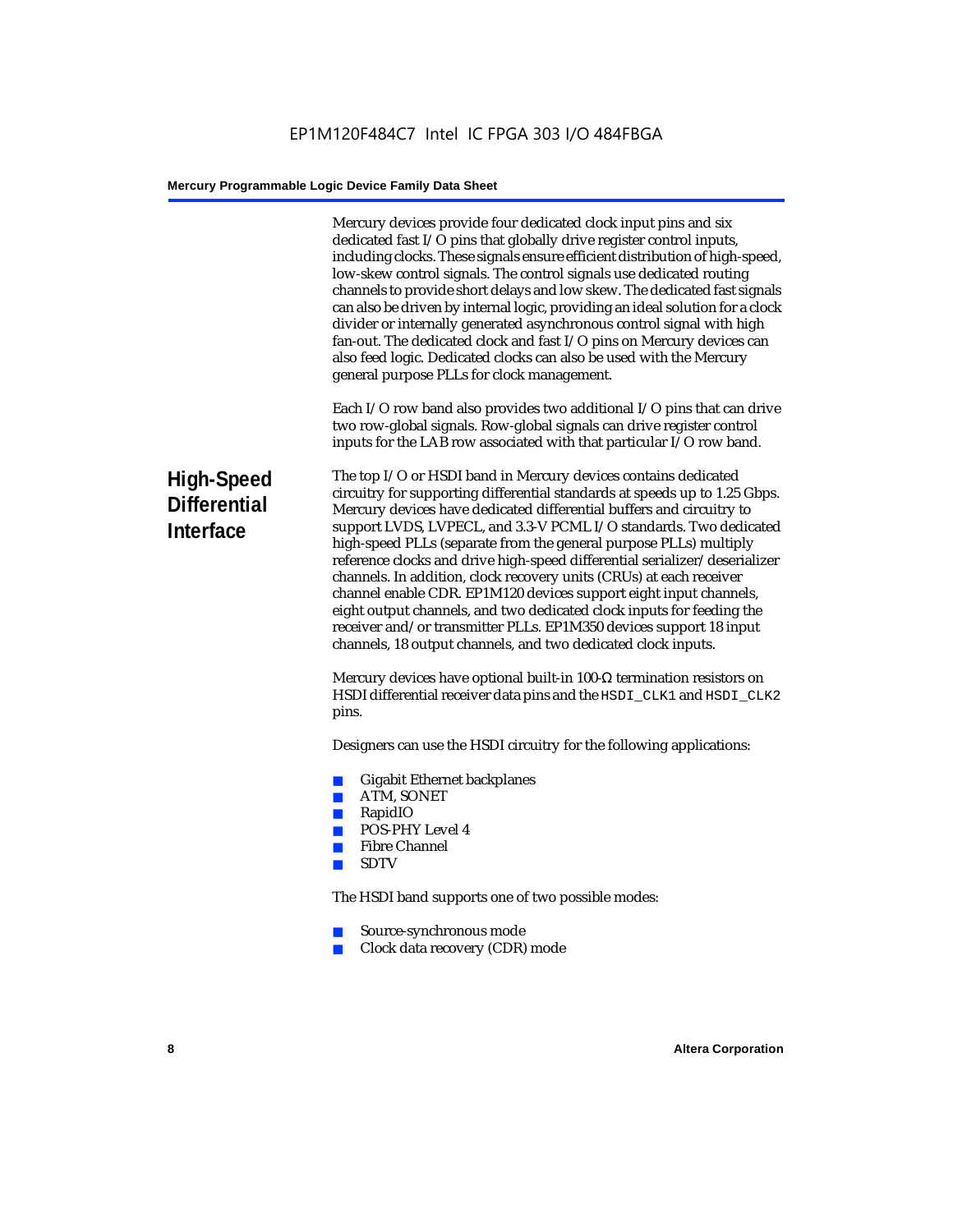In source-synchronous mode, source synchronous interfacing is supported at up to 840 Mbps. Serial channels are transmitted and received along with a low speed clock. The receiving device then multiplies the clock by a factor of 1 to 12, 14, 16, 18, or 20. The serialization/ deserialization rate can be any number from 4, 7, 8, 9 to 12, 14, 16, 18, or 20 and does not have to equal the clock multiplication value. For example, an 840-Mbps LVDS channel can be received along with a 84-MHz clock. The 84-MHz clock is multiplied by 10 to drive the serial shift register, but the register can be clocked out in parallel at 7-, 8-, 9- to 12-, 14-, 16-, 18-, or 20-bits wide at 42 to 120 MHz. See Figures 2 and 3.



### *Notes to Figure 2:*

- (1) EP1M350 devices have 18 individual receiver channels. EP1M120 devices have 8 individual receiver channels.<br>(2)  $W = 1$  to 12, 14, 16, 18, or 20
- (2) *W* = 1 to 12, 14, 16, 18, or 20 *J* = 4, 7, 8, 9 to 12, 14, 16, 18, or 20 *W* does not have to equal *J*.
- (3) This clock pin drives an HSDI PLL only. It does not drive to the core.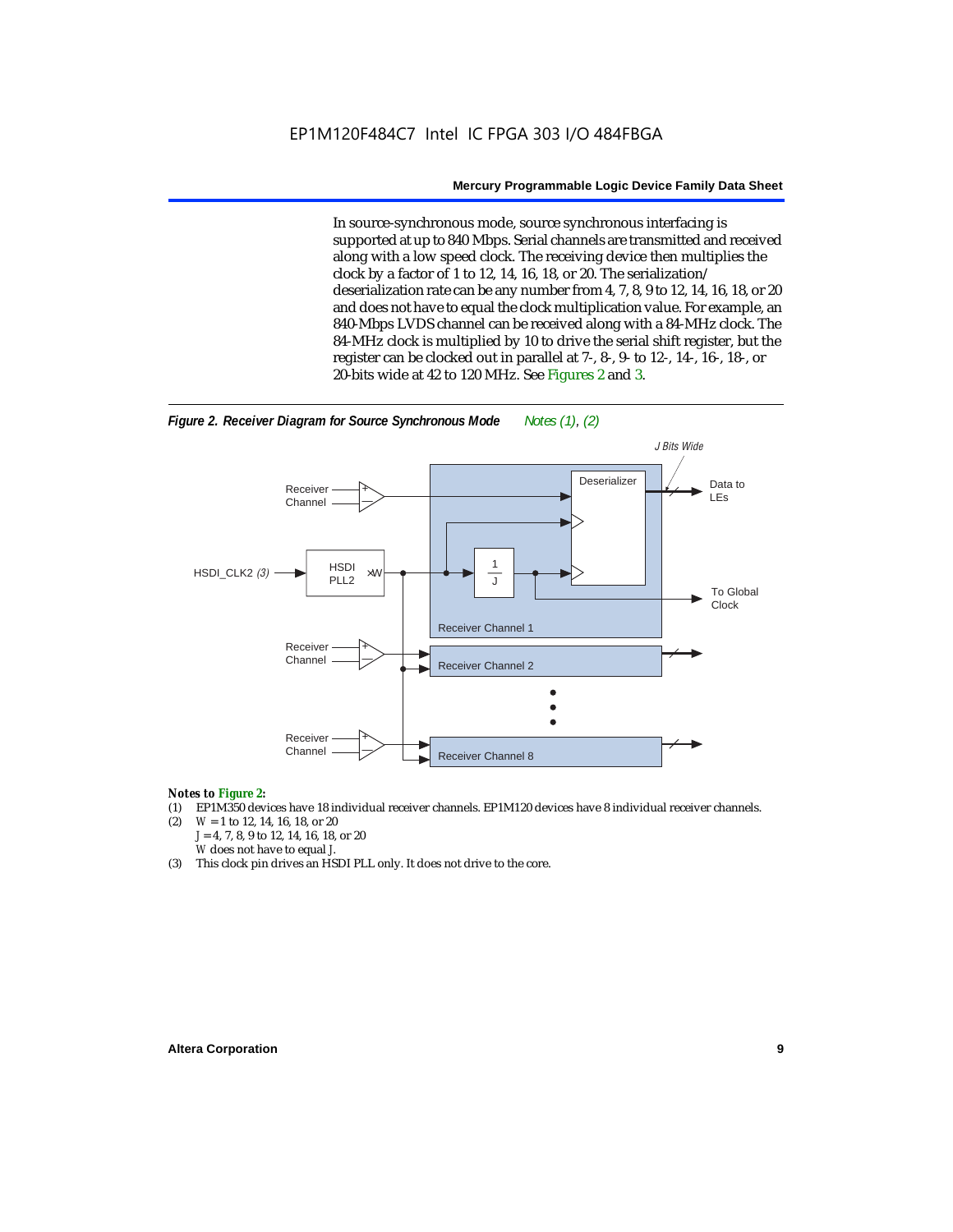

#### *Notes to Figure 3:*

- (1) EP1M350 devices have 18 individual transmitter channels. EP1M120 devices have 8 individual transmitter channels.
- (2) *W* = 1 to 12, 14, 16, 18, or 20 *B* = 1 to 12, 14, 16, 18, or 20 *J* = 4, 7, 8, 9 to 12, 14, 16, 18, or 20 *W*, *B*, and *J* do not have to be equal.
- (3) This clock pin drives an HSDI PLL only. It does not drive to the logic array.

The Mercury device's source-synchronous mode also supports the RapidIO interface protocol at up to 500 Mbps using the LVDS I/O standard.



For more information on source synchronous interfacing see *AN 159: Using HSDI in Source-Synchronous Mode in Mercury Devices*.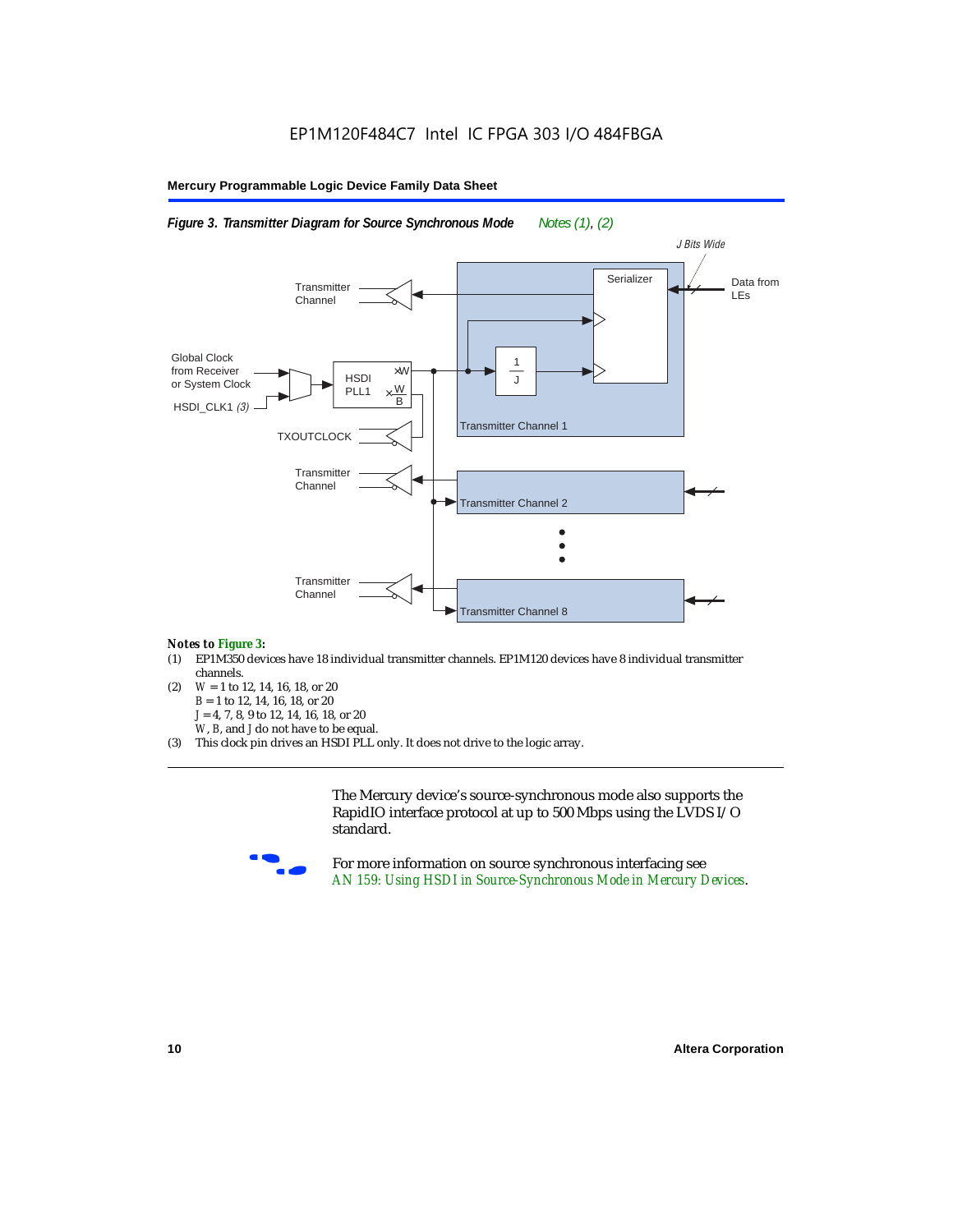Table 6 defines the support for source-synchronous mode applications.

| Table 6. Source-Synchronous Mode |                                      |              |  |  |  |  |  |  |
|----------------------------------|--------------------------------------|--------------|--|--|--|--|--|--|
| Data Rate                        |                                      | I/O Standard |  |  |  |  |  |  |
|                                  | I VDS<br><b>LVPECL</b><br>3.3-V PCML |              |  |  |  |  |  |  |
| $\leq$ 840 Mbps                  |                                      |              |  |  |  |  |  |  |

#### *Note to Table 6:*

(1) You can use the CDR circuit to achieve data rates for DC coupled LVDS applications. You must AC-couple the clock to a 2.2-V common mode voltage (VCM) using the AC-coupling schemes in *AN 134: Using Programmable I/O Standards in Mercury Devices*. The data channels should be DC-coupled. The byte alignment relative to the clock is lost when using the CDR circuit. Therefore, a byte-alignment circuit is required. Most Mercury source-synchronous designs already include byte-alignment logic since they usually use DDR or SDR clocks. The CDR run length requirement is waived if the reference clock and the receiver data come from the same source and have the same frequency.

In CDR mode, serial data is supported up to 1.25 Gbps per channel. The system provides a reference clock which is multiplied by the receiver or transmitter PLL to the same rate as the data is provided. For the receiver, this multiplied reference clock is used by a CRU on each receiver channel to generate a recovered clock in-phase with the received data. That recovered clock drives the programmable deserializer and synchronizer. The synchronizer is a FIFO for data transfer between the recovered clock domain and the global clock domain. The dedicated synchronizers can be bypassed if necessary. For every receiver channel in the EP1M350 and EP1M120 devices, the ÷*J* recovered clock can drive a priority column line for use as a clock. See Figure 4.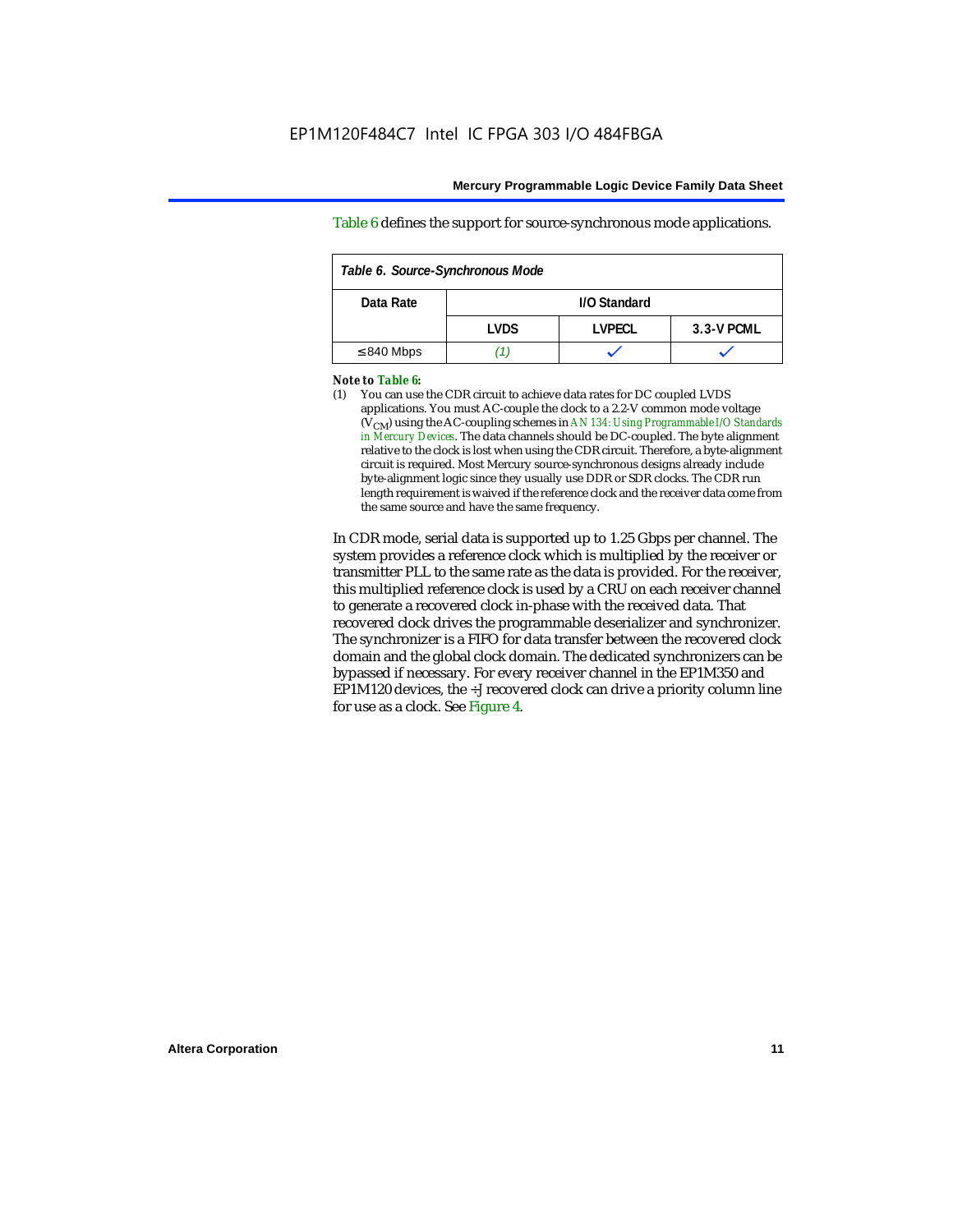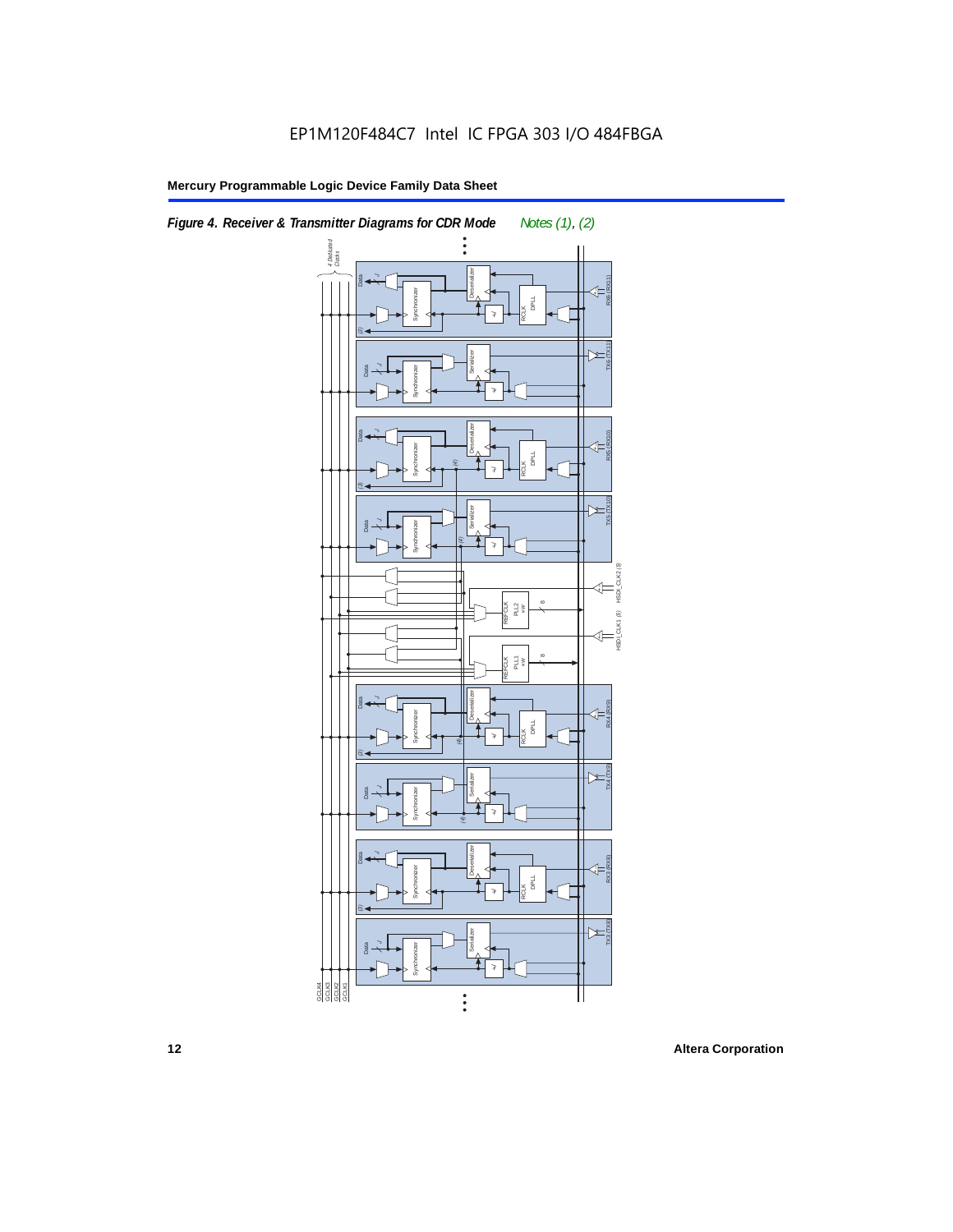#### *Notes to Figure 4:*

- (1) EP1M350 devices have 18 individual receiver and transmitter channels. EP1M120 devices have 8 individual receiver and transmitter channels. Receiver and transmitter channel numbers in parenthesis are for EP1M350 devices.
- (2) *W* = 1 to 12, 14, 16, 18, or 20 *J* = 3 to 12, 14, 16, 18, or 20 *W* does not have to equal *J*.
- (3) For every receiver channel in EP1M350 and EP1M120 devices, the ÷*J* recovered clock can drive the priority column interconnect for use as a clock.
- (4) The two center channels adjacent to the HSDI PLLs (channels 4 and 5 for EP1M120 devices, channels 9 and 10 for EP1M350 devices) can drive the Mercury device's global clocks.
- (5) HSDI\_CLK1 and HSDI\_CLK2 pins must be differential. These clock pins drive HSDI PLLs only. They do not drive to the logic array.

The multiplied reference clock is also used to synchronize and serialize at the transmitter side.

Up to two different serial data rates are supported for input channels or output channels. Received data must be non-return-to-zero (NRZ).

Table 7 defines the support for CDR-mode applications. Table 8 shows the supported data rates for each speed grade.

| Table 7. CDR-Mode Applications |                           |                             |                                         |            |                                              |                        |  |
|--------------------------------|---------------------------|-----------------------------|-----------------------------------------|------------|----------------------------------------------|------------------------|--|
| Data Rate                      | <b>CDR Mode</b>           |                             |                                         |            |                                              |                        |  |
|                                | DC-Coupled<br><b>LVDS</b> | DC-Coupled<br><b>LVPECL</b> | DC-Coupled<br>$3.3-V$ PCML   LVDS $(1)$ | AC-Coupled | <b>AC-Coupled</b><br>LVPECL $(1)$ 3.3-V PCML | <b>AC-Coupled</b><br>U |  |
| 1.0 to 1.25 Gbps               | (2)                       |                             |                                         |            |                                              |                        |  |
| $\leq 1.0$ Gbps                |                           |                             |                                         |            |                                              |                        |  |

### *Notes to Table 7:*<br>(1) The V<sub>CM</sub> ope

(1) The  $V_{CM}$  operating range for AC-coupled applications is from 0 to 0.7 V and from 1.8 to 2.4 V.<br>(2) Use AC-coupled LVDS or another I/O standard. The DC-coupled LVDS I/O standard provides

Use AC-coupled LVDS or another I/O standard. The DC-coupled LVDS I/O standard provides performance up to 1.0 Gbps.



For more information on CDR, see *AN 130: CDR in Mercury Devices*.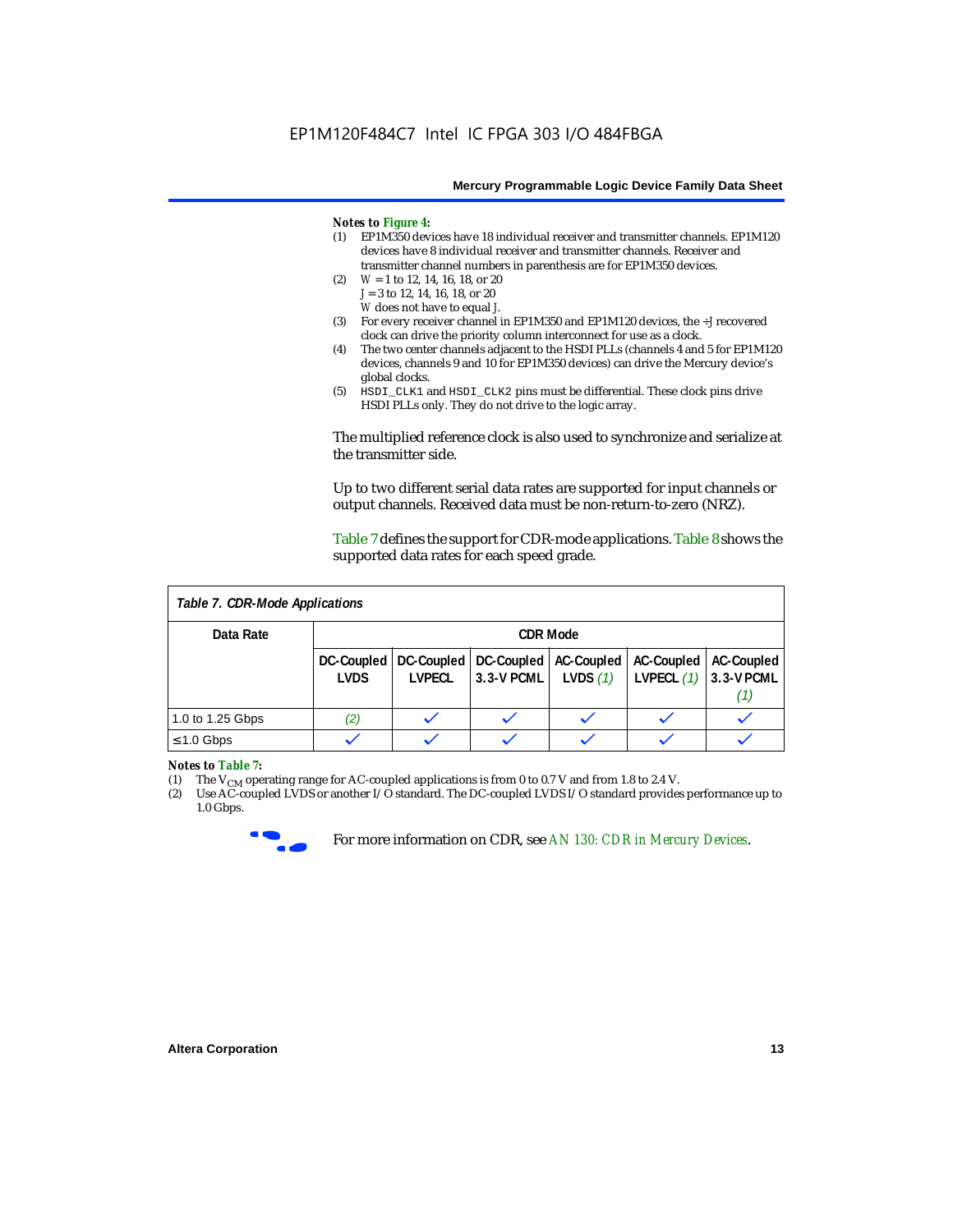**1 Mercury device HSDI performance is finalized for certain speed** grades. Also, the industrial-grade CDR specification is the same as the -6 speed grade for commercial-grade CDR specification. See Table 8.

| Table 8. CDR & Source-Synchronous Data Rates |                    |                    |                                        |                                                                  |  |  |  |  |
|----------------------------------------------|--------------------|--------------------|----------------------------------------|------------------------------------------------------------------|--|--|--|--|
| Device                                       | <b>Speed Grade</b> | Number of Channels | <b>Maximum CDR Data</b><br>Rate (Gbps) | <b>Maximum Source-</b><br><b>Synchronous Data</b><br>Rate (Mbps) |  |  |  |  |
| EP1M120                                      | -5                 | 8                  | 1.25                                   | 840                                                              |  |  |  |  |
|                                              | $-6(1)$            | 8                  | 1.25                                   | 840                                                              |  |  |  |  |
|                                              | $-7$               | 8                  | 1.0                                    | 840                                                              |  |  |  |  |
| EP1M350                                      | $-5$               | 18                 | 1.25                                   | 840                                                              |  |  |  |  |
|                                              | $-6(1)$            | 8(2)               | 1.25                                   | 840                                                              |  |  |  |  |
|                                              |                    | 10 $(2)$           | 1.0                                    | 840                                                              |  |  |  |  |
|                                              | $-7$               | 18                 | 1.0                                    | 840                                                              |  |  |  |  |

#### *Notes to Table 8:*

(1) The -6 speed grade specifications apply for both commercial and industrial devices.

(2) EP1M350 devices can support any 8 channels at 1.25 Gbps. The other 10 channels must run at 1.0 Gbps or less.

### **Logic & Interconnect**

Mercury device logic is implemented in LEs. LE resources are used differently according to specific operating modes and the type of logic function being implemented. LEs are grouped into LABs in a row-based architecture. The multi-level FastTrack Interconnect structure provides the routing connection between LEs, ESBs, and IOEs.

### **Logic Array Block**

Each LAB consists of 10 LEs, LE carry chains, multiplier circuitry, LAB control signals, local interconnect, and FastLUT connection lines. The local interconnect transfers signals between LEs within the same or adjacent LABs. FastLUT connections transfer the output of one LE to the adjacent LE for ultra-fast sequential LE connections within the same LAB. The Quartus II Compiler places associated logic within a LAB or adjacent LABs, allowing the use of fast local and FastLUT connections for high performance. Figure 5 shows the Mercury LAB structure.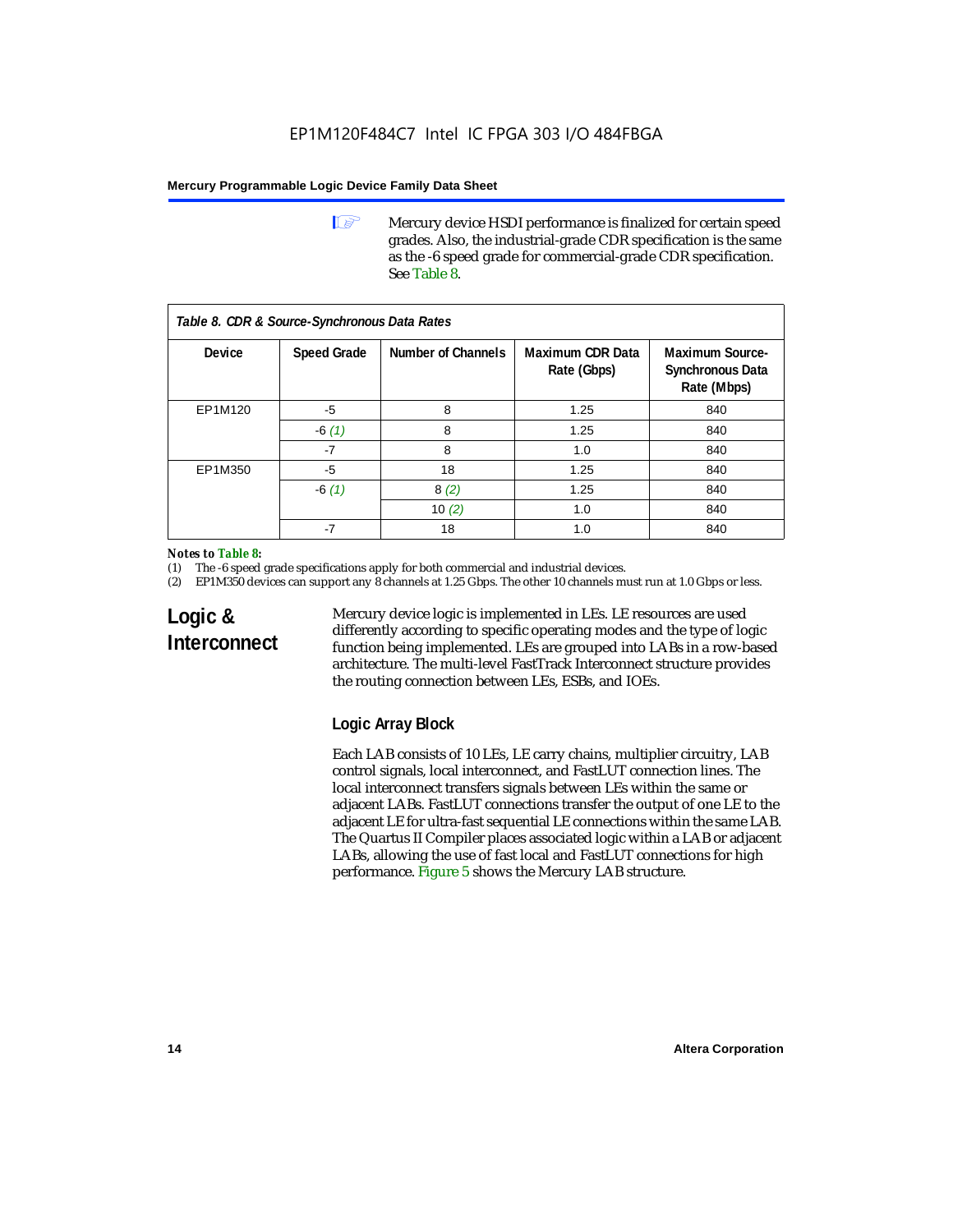

#### *Figure 5. Mercury LAB Structure*

## **Notes to Figure 5:**<br>(1) Priority colum

- Priority column lines drive priority row lines, but not other row lines.
- (2) The RapidLAB interconnect can be driven by priority column lines, but not other column lines.
- (3) In multiplier mode, the RapidLAB interconnect drives LEs directly.

Mercury devices use an interleaved LAB structure, which allows each LAB to drive two local interconnect areas. Every other LE drives to either the left or right local interconnect area, alternating by LE. The local interconnect can drive LEs within the same LAB or adjacent LABs. This feature minimizes use of the row and column interconnects, providing higher performance and flexibility. Each LAB structure can drive 30 LEs through fast local interconnects.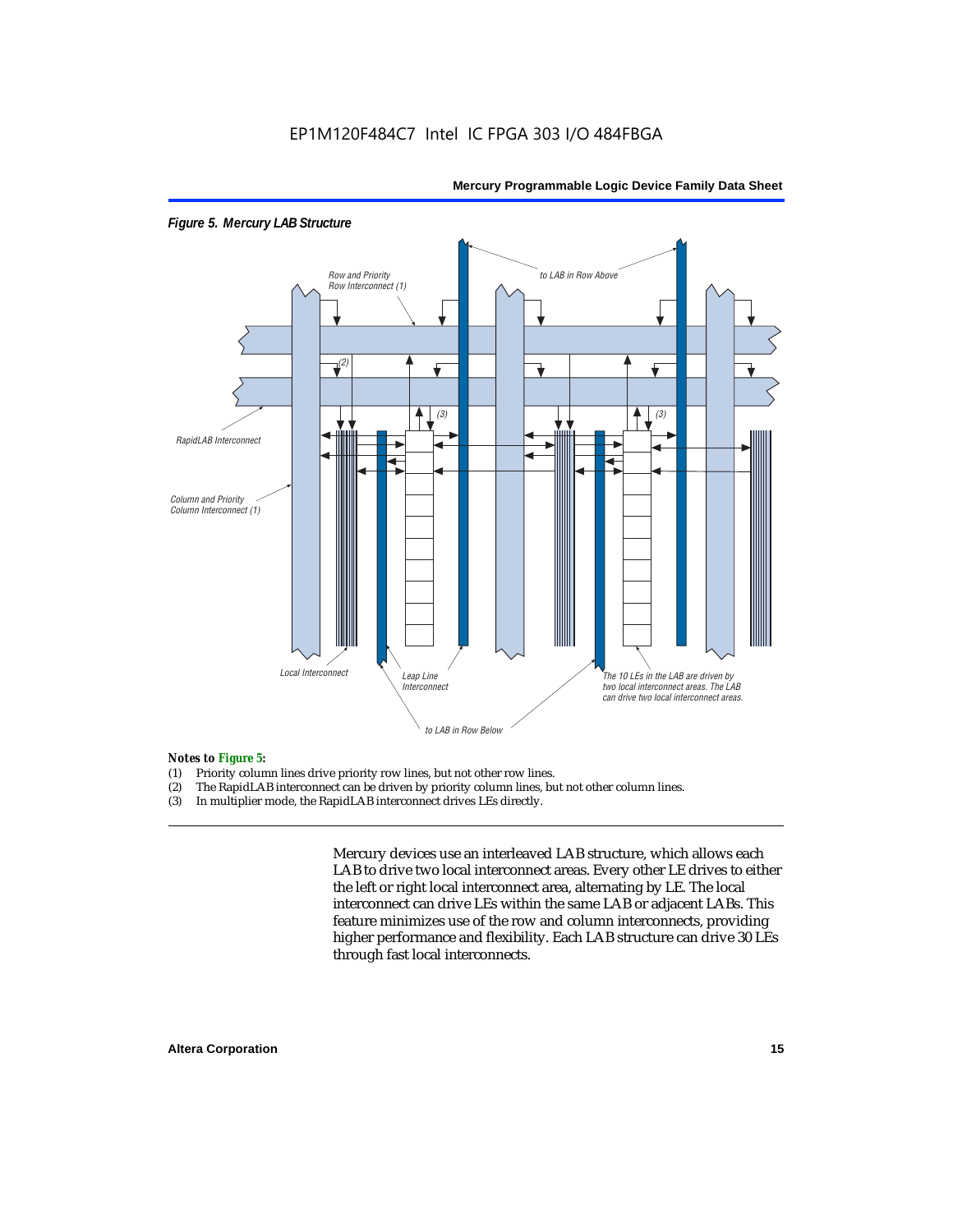Each LAB contains dedicated logic for driving control signals to its LEs. The control signals include clock, clock enable, asynchronous clear, asynchronous preset, asynchronous load, synchronous clear, and synchronous load signals. A maximum of six control signals can be used at a time. Although synchronous load and clear signals are generally used when implementing counters, they can also be used with other functions.

Each LAB can use two clocks and two clock enable signals. Each LAB's clock and clock enable signals are linked (e.g., any LE in a particular LAB using LABCLK1 will also use LABCLKENA1). In addition to LAB-wide control of clock enables, Mercury devices can also control clock enable signals on individual LEs, allowing more than two clock enables in a given LAB. The Quartus II software automatically chooses whether a clock enable is LAB-wide for individual LEs. If both the rising and falling edges of a clock are used in a LAB, both LAB-wide clock signals are used.

The LAB local interconnect, fast global signals, row-global signals, and dedicated clock pins can generate the LAB-wide control signals. The multi-level FastTrack Interconnect's inherent low skew allows it to be used for clock distribution. Figure 6 shows the LAB control signal generation circuit.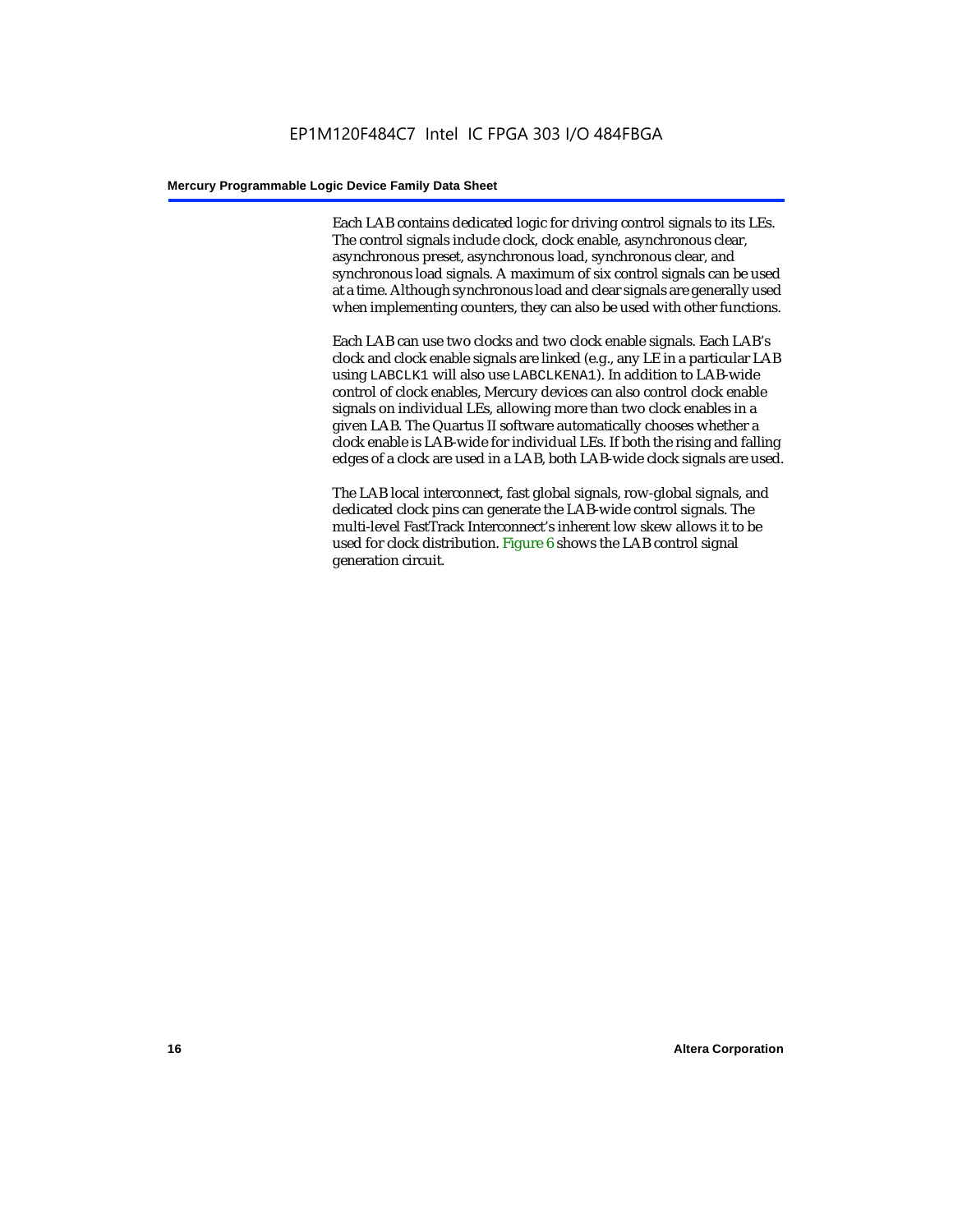

#### *Figure 6. LAB-Wide Control Signals*

### **Logic Element**

The LE, the smallest unit of logic in the Mercury architecture, is compact and provides efficient logic usage. Each LE contains a four-input LUT, which is a function generator that can quickly implement any function of four variables. In addition, each LE contains a programmable register and carry chain with carry select look ahead capability. Each LE drives all interconnect types: local interconnect, row and priority row interconnect, column and priority column interconnect, leap lines, and RapidLAB interconnect. Each LE also has the ability to drive its combinatorial output directly to the next LE in the LAB using FastLUT connections. See Figure 7.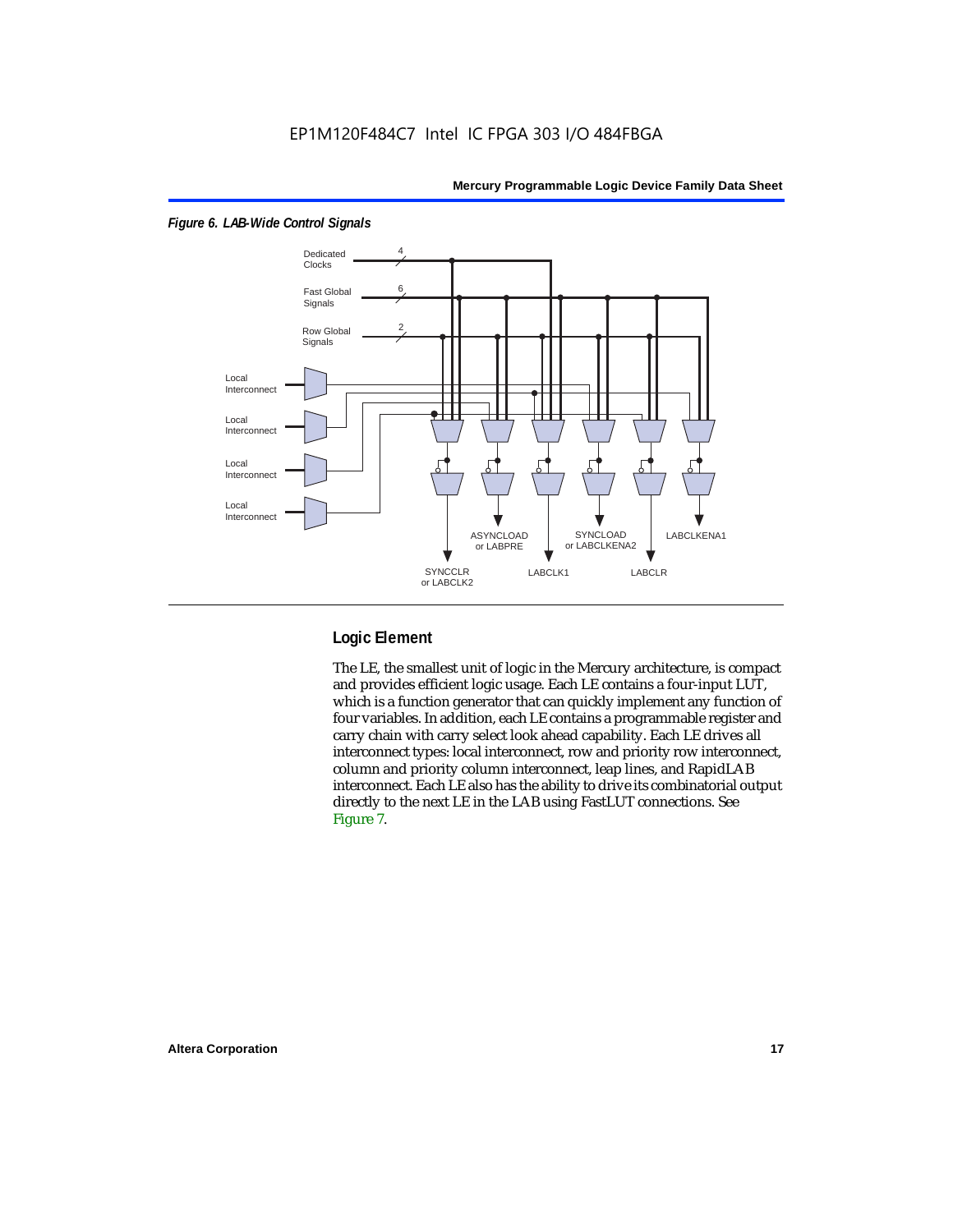#### *Figure 7. Mercury LE*



### *Notes to Figure 7:*

- FastLUT interconnect uses the data4 input.
- (2) LAB carry-out can only be generated by LE 4 and/or LE 10.

Each LE's programmable register can be configured for D, T, JK, or SR operation. The register's clock, clock enable, and clear control signals can be driven by global signals, general-purpose I/O pins, or any internal logic. For combinatorial functions, the register is bypassed and the output of the LUT drives directly to the outputs of the LE.

Each LE has four data inputs that can drive the internal LUT. One of these inputs has a shorter delay than the others, improving overall LE performance. This input is chosen automatically by the Quartus II software as appropriate.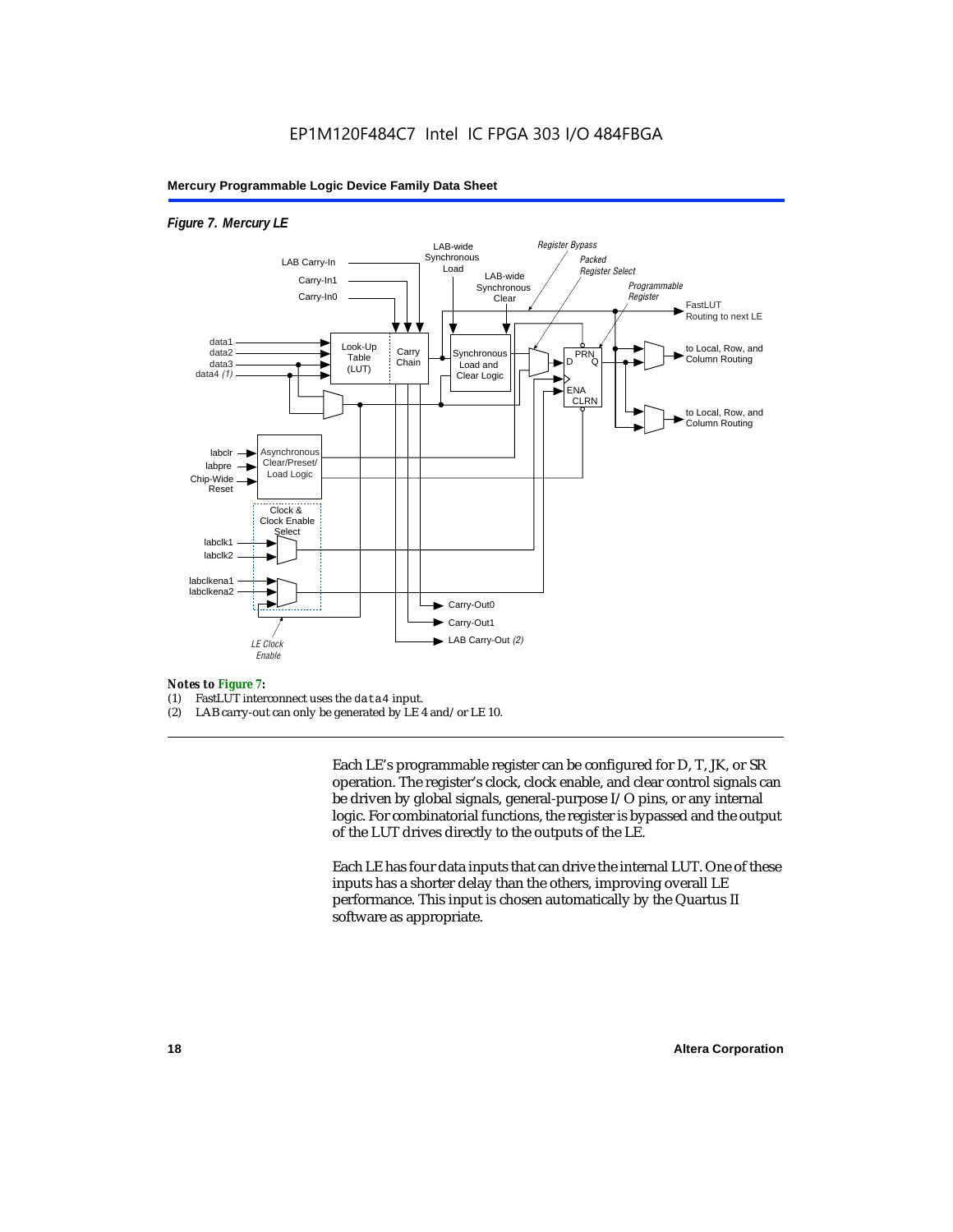Each LE has two outputs that drive the local, row, and column routing resources. Each output can be driven independently by the LUT's or register's output. For example, the LUT can drive one output, while the register drives the other output. This feature, called register packing, improves device utilization because the register and the LUT can be used for unrelated functions. The LE can also drive out registered and unregistered versions of the LUT output.

#### *LE Operating Modes*

The Mercury LE can operate in one of the following modes:

- Normal
- **Arithmetic**
- **Multiplier**

Each operating mode uses LE resources differently. In each operating mode, eight available inputs to the LE—the four data inputs from the LAB local interconnect; carry-in0, carry-in1 from the previous LE; the LAB carry-in from the previous carry-chain generation; and the FastLUT Connection input from the previous LE—are directed to different destinations to implement the desired logic function. LAB-wide signals provide clock, asynchronous clear, asynchronous preset, asynchronous load, synchronous clear, synchronous load, and clock enable control for the register. These LAB-wide signals are available in all normal and arithmetic LE modes.

The Quartus II software, in conjunction with parameterized functions such as LPM and DesignWare functions, automatically chooses the appropriate mode for common functions, such as counters, adders, and multipliers. If required, the designer can also create special-purpose functions that specify which LE operating mode to use for optimal performance.

#### **Normal Mode**

The normal mode is suitable for general logic applications and combinatorial functions. In normal mode, four data inputs from the LAB local interconnect and a single carry-in are inputs to a four-input LUT. The Quartus II Compiler automatically selects the carry-in or the data3 signal as one of the inputs to the LUT. The LUT (combinatorial) output can be driven to the FastLUT connection to the next LE in the LAB. LEs in normal mode support packed registers. Figure 8 shows an LE in normal mode.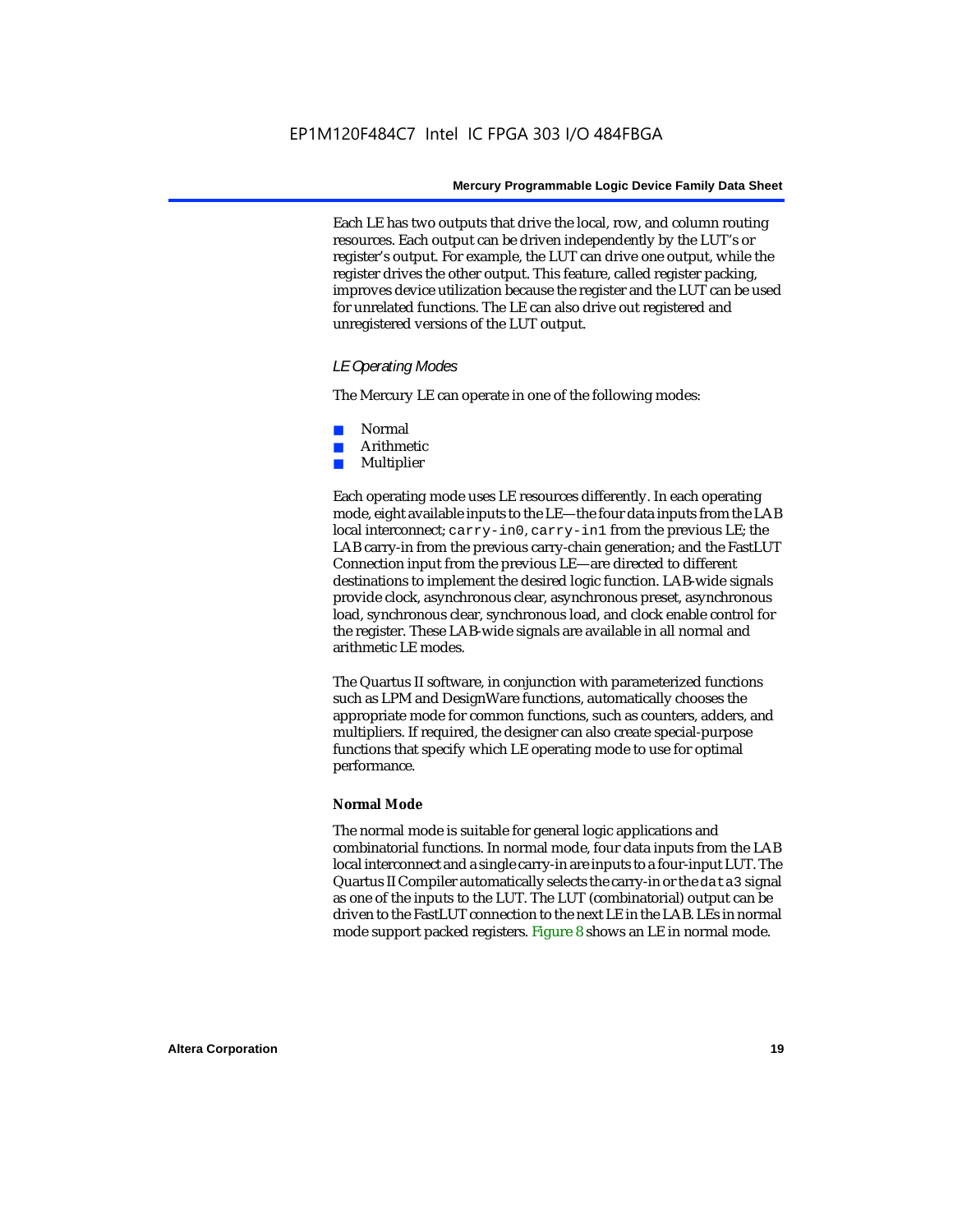



## **Notes to Figure 8:**<br>(1) LEs in normal

- (1) LEs in normal mode support register packing.<br>(2) When using the carry-in in normal mode, the i
- When using the carry-in in normal mode, the packed register feature is unavailable.
- (3) There are two LAB-wide clock enables per LAB in addition to LE-specific clock enables.

#### **Arithmetic Mode**

The arithmetic mode is ideal for implementing adders, accumulators, and comparators. A LE in arithmetic mode contains four 2-input LUTs. The first two 2-input LUTs compute two summations based on a possible carry of 1 or 0; the other two LUTs generate carry outputs for the two possible chains of the carry-select look-ahead (CSLA) circuitry. As shown in Figure 9, the LAB carry-in signal selects the appropriate carry-in chain (either carry-in0 or carry-in1). The logic level of the chain selected in turn selects which parallel sum is generated as a combinatorial or registered output. For example, when implementing an adder, this output is the signal comprised of the sum data1 + data2 + *carry*, where *carry* is 0 or 1. The other two LUTs use the data1 and data2 signals to generate two possible carry-out signals—one for a carry of 1 and the other for a carry of 0. The carry-in0 signal acts as the carry select for the carry-out0 output; carry-in1 acts as the carry select for the carry-out1 output. LEs in arithmetic mode can drive out registered and unregistered versions of the LUT output. Figure 9 shows a Mercury LE in arithmetic mode.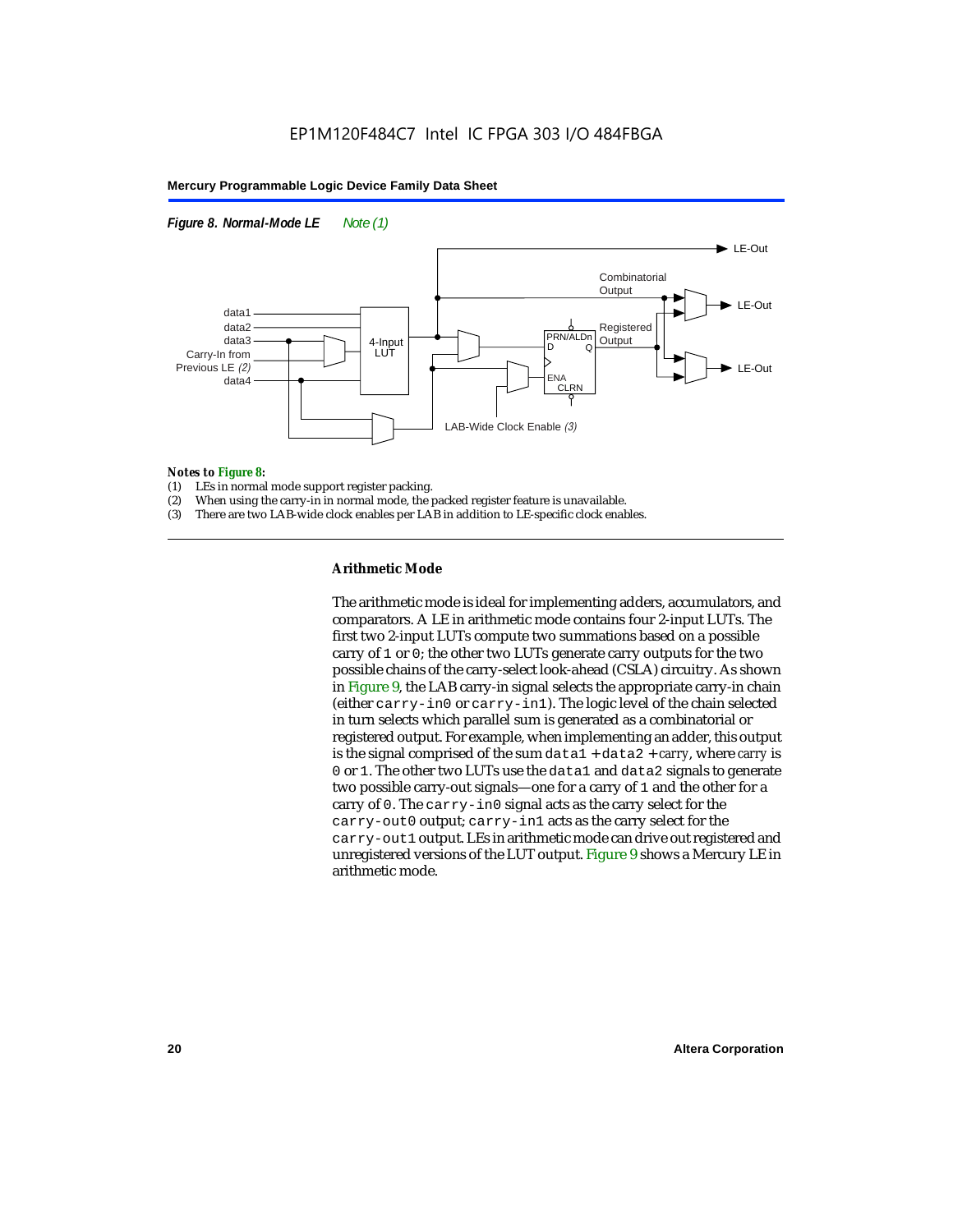The arithmetic mode also offers clock enable, counter enable, synchronous up/down control, synchronous clear, and synchronous load options. The counter enable and synchronous up/down control signals are generated from the data inputs of the LAB local interconnect. The synchronous clear and synchronous load options are LAB-wide signals that affect all registers in the LAB. Consequently, if any of the LEs in a LAB use the counter mode, other LEs in that LAB must be used as part of the same counter or be used for a combinatorial function. The Quartus II software automatically places any registers that are not used by the counter into other LABs.



#### *Figure 9. Arithmetic Mode LE*

#### **Carry-Select Look-Ahead Chain**

The CSLA chain provides a very fast carry-forward function between LEs in arithmetic mode or multiplier mode. The CSLA chain uses the redundant carry calculation to increase the speed of carry functions. The LE can calculate sum and carry values for a possible carry-in of 1 and carry-in of 0 in parallel. The carry-in0 and carry-in1 signals from a lower-order bit drive forward into the higher-order bit via the parallel carry chain and feed into both the LUT and the next portion of the CSLA chain. CSLA chains can begin in any LE within a LAB.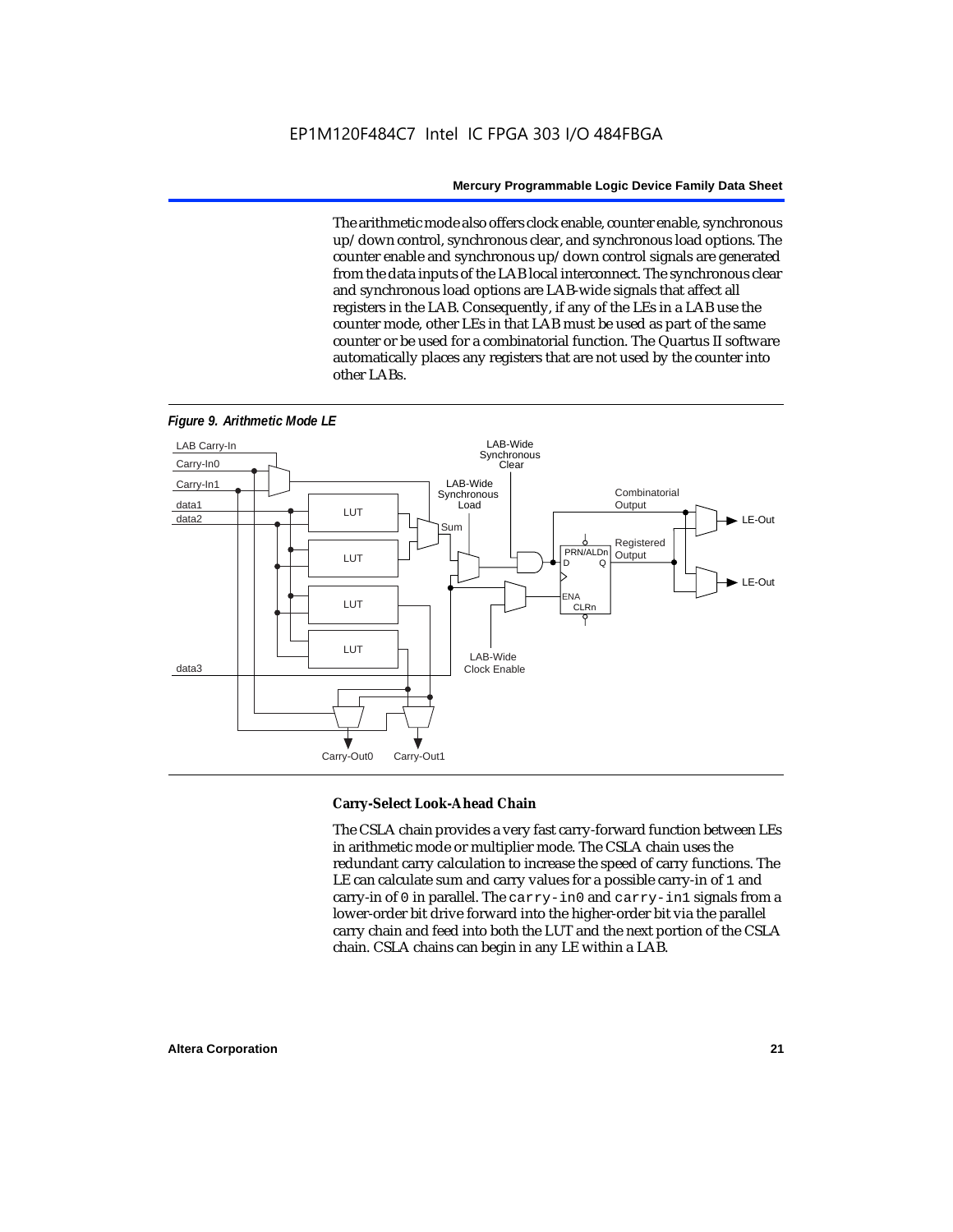The CSLA chain's speed advantage results from the parallel precomputation of carry chains. Instead of including every LUT in the critical path, only the propagation delays between LAB carry-in generation circuits (LE 4 and LE 10) make up the critical path. This feature allows the Mercury architecture to implement high-speed counters, adders, multipliers, parity functions, and comparators of arbitrary width.

Figure 10 shows the CSLA circuitry in a LAB for a 10-bit full adder. One portion of the LUT generates the sum of two bits using the input signals and the appropriate carry-in bit; the sum is routed to the output of the LE. The register can be bypassed for simple adders or used for accumulator functions. Another portion of the LUT generates carry-out bits. A labwide carry-in bit selects which chain is used for the addition of given inputs. The actual carry-in signal for that selected chain, carry-in0 or carry-in1, selects the carry-out to carry forward, which is routed to the carry-in signal of the next-higher-order bit. The final carry-out signal is routed to an LE, where it is driven to local, row, or column interconnects.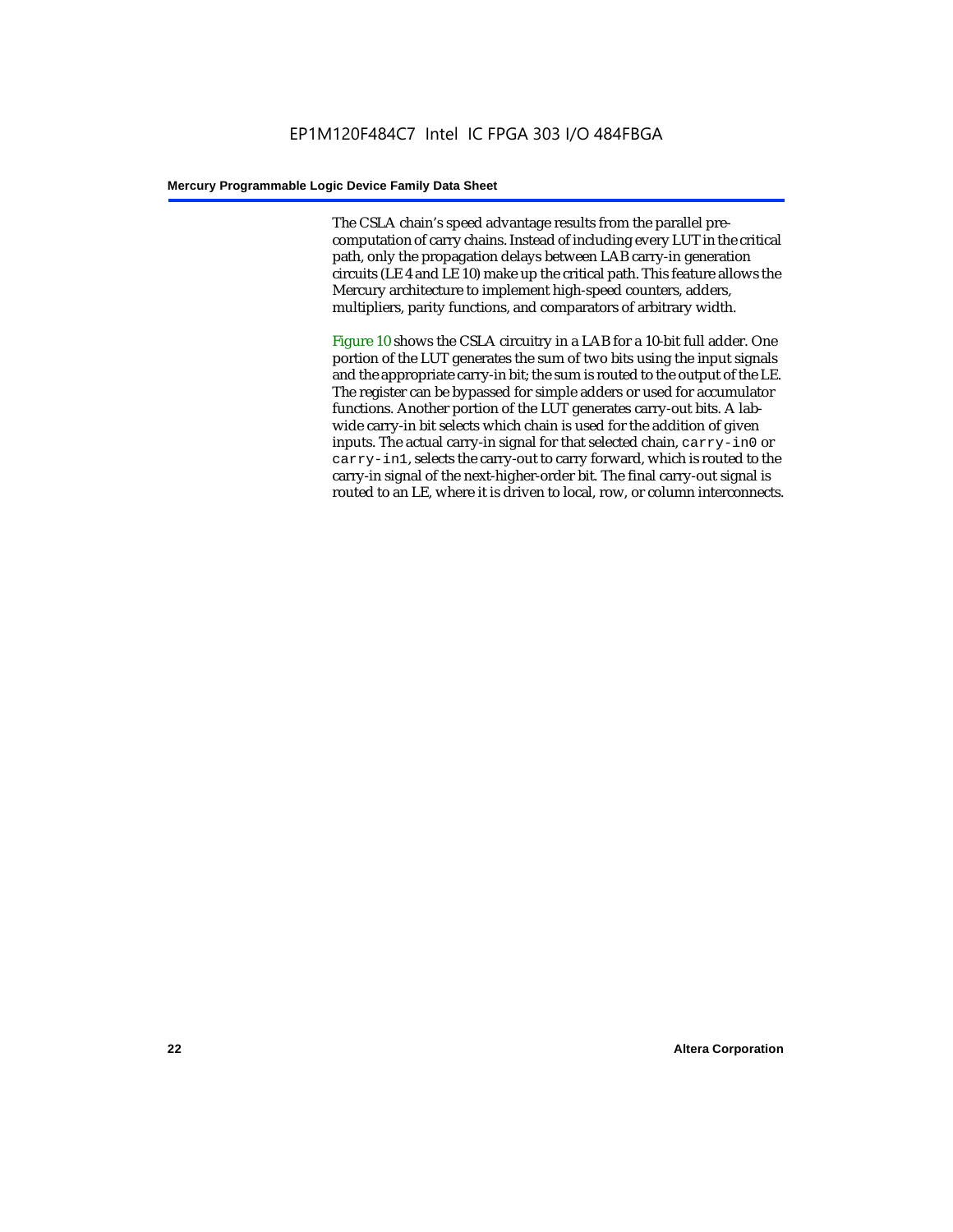



The Quartus II Compiler can create CSLA logic automatically during design processing. Alternatively, the designer can create CSLA logic manually during design entry. Parameterized functions such as library of parameterized modules (LPM) and DesignWare functions automatically take advantage of carry chains for the appropriate functions.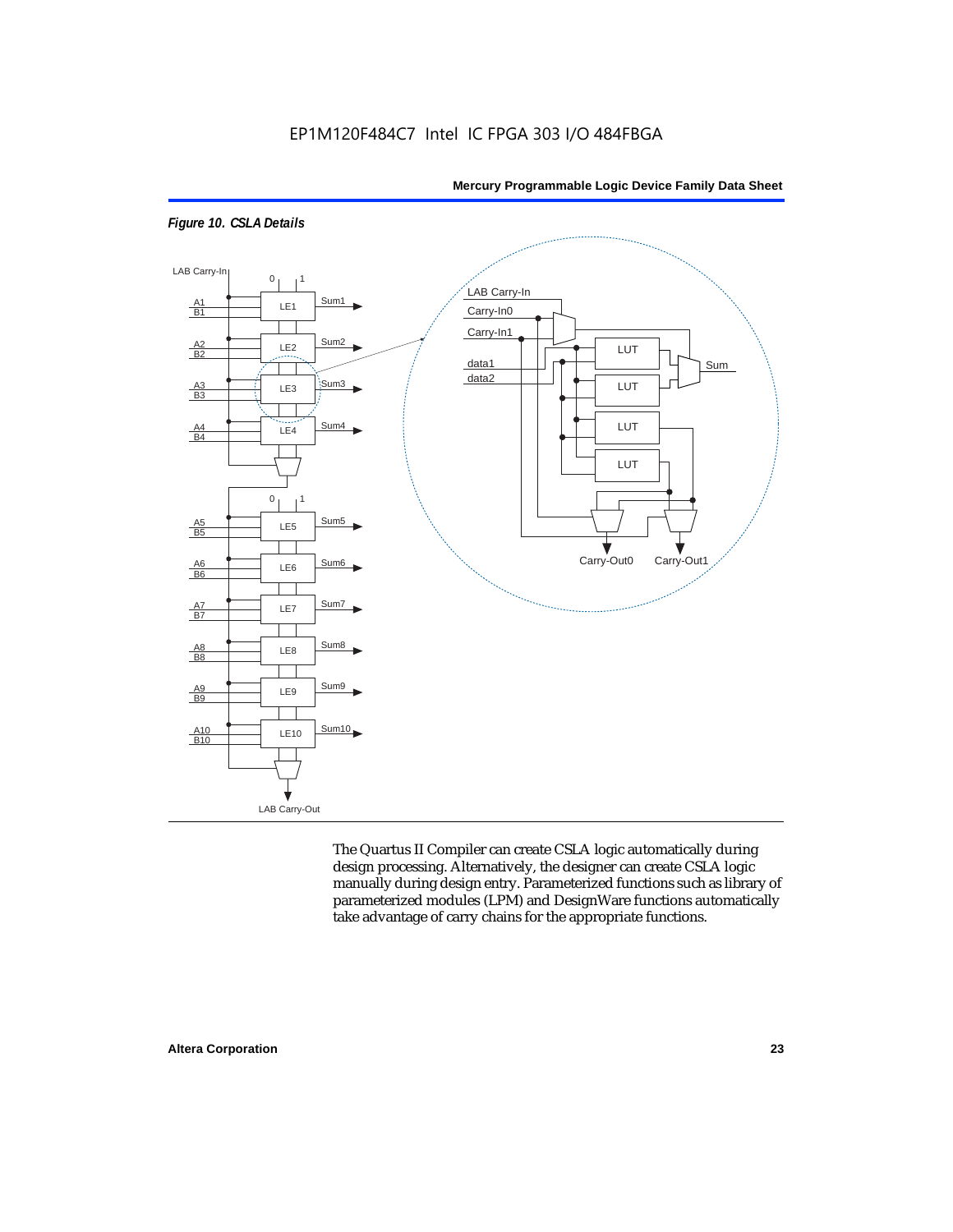The Quartus II Compiler creates carry chains longer than ten LEs by linking LABs together automatically. For enhanced fitting, a long carry chain skips intermediate LABs in a row structure. A carry chain longer than one LAB skips either from an even-numbered LAB to the next evennumbered LAB, or from an odd-numbered LAB to the next oddnumbered LAB. For example, the last LE of the first LAB in a LAB row carries to the first LE of the third LAB in the same LAB row.

#### **Multiplier Mode**

Multiplier mode is used for implementing high-speed multipliers up to  $16 \times 16$  in size. The LUT implements the partial product formation and summation in a single stage for a  $N \times M$ -bit multiply operation. A single LE can implement the summation of  $A_NB_{M+1} + A_{N+1}B_M$  for the multiplier and multiplicand inputs. To increase the speed of the multiplication, LAB wide signals are used to control the partial product sum generation. These multiplier LAB-wide signals use the LABCLKENA1 and PRESET/ASYNCLOAD resources. The multiplier mode takes advantage of the CSLA circuitry for optimized sum and carry generation in the partial product sum. There is a special CSLA circuitry mode used for the multiplier where the carry chain runs vertically between LABs in the same column. The Quartus II Compiler automatically uses this special mode for dedicated multiplier implementation only. The summation of the multiplier and multiplicand bits is driven out along with the carryout0 and carry-out1 bits. The combinatorial or registered versions of the sum can be driven out, allowing the multiplier to be pipelined.

The RapidLAB interconnect has dedicated fast connections to the LE inputs in multiplier mode, further increasing the speed of the multiplier. These dedicated connections allow RapidLAB lines to avoid delay incurred by driving onto local interconnects and then into the LE.

The Quartus II software implements parameterized functions that use the multiplier mode automatically when multiply operators are used.

Figure 11 shows a Mercury device LE in multiplier mode.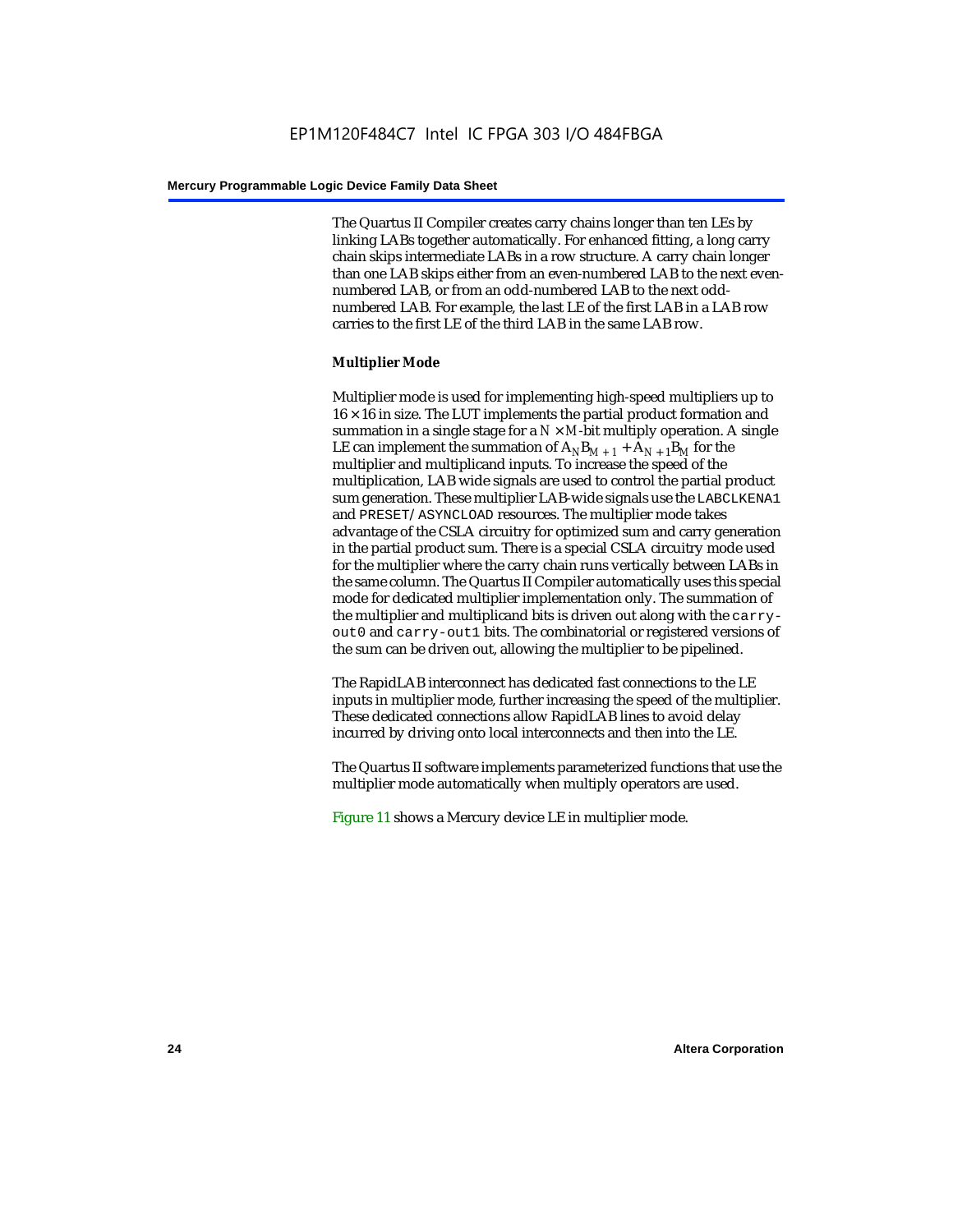#### *Figure 11. Multiplier Mode LE*



#### *Notes to Figure 11:*

- (1) LABCLKENA1 cannot be used in multiplier mode.
- (2) When the RapidLAB output is used, local interconnect outputs are unavailable.

The basis for the high-speed  $16 \times 16$ -bit multiplier in a Mercury device is the binary tree multiplier. In the first stage of the binary tree, the multiplicand bits,  $a[15:0]$ , and the multiplier bits,  $b[15:0]$ , are multiplied together. The results of the first stage are sixteen 16-bit partial products, a[15:0]b[15], a[15:0]b[14], . . . a[15:0]b[0]. The partial products are then grouped into pairs and added together in the second stage. In a similar fashion, the results of the previous stage are grouped in pairs and then added forming the binary tree structure seen in Figure 12.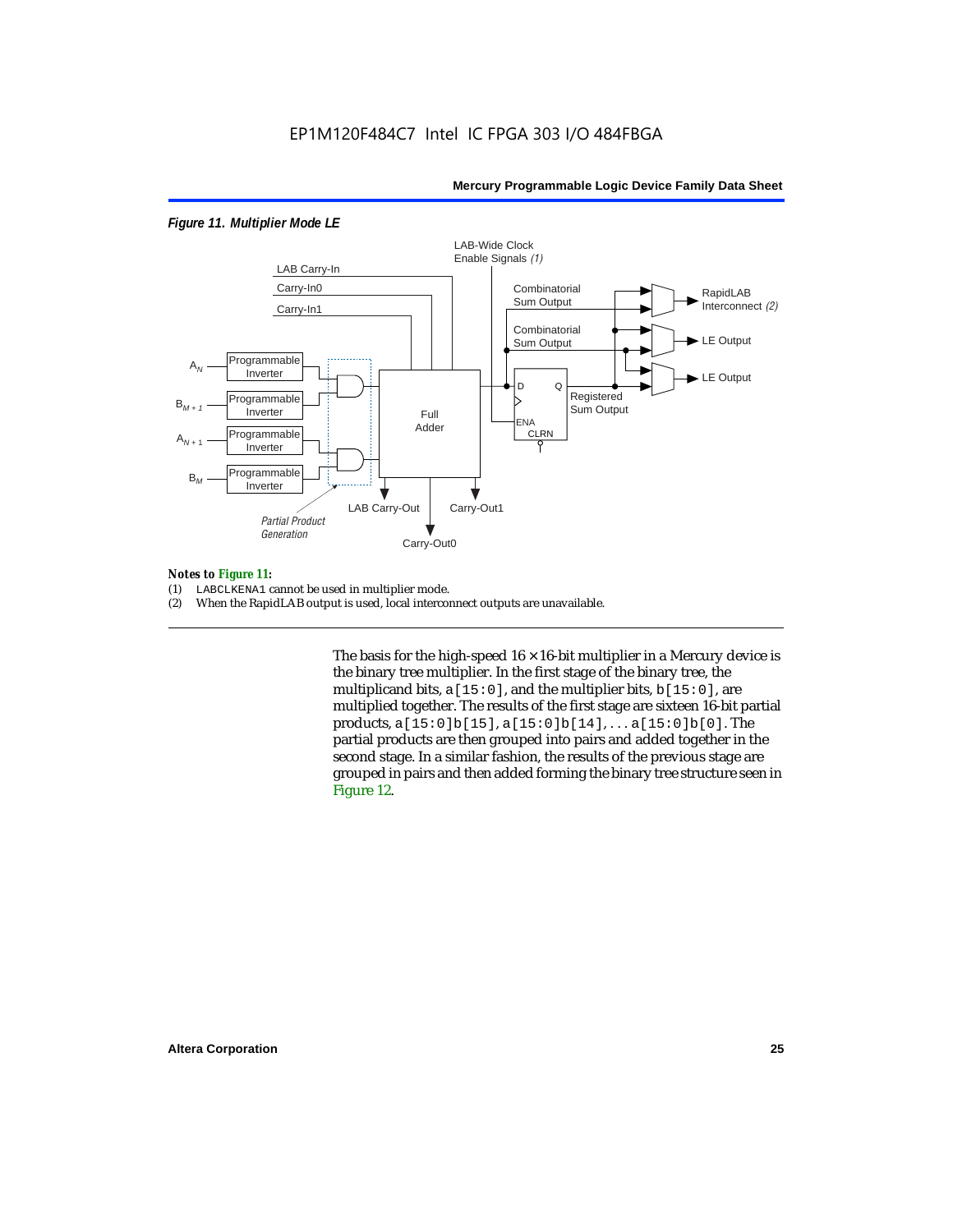*Figure 12. Partial Product Formation*

-Bit<br> $ducts$ Partial Products Sixteen 16-Bit

| A:sBo A:4Bo A:3Bo A:2Bo A:1Bo A:0Bo AsBo AsBo A:Bo AsBo AsBo A:Bo A:3Bo A:Bo A:Bo A0Bo<br>A16B2 A14B2 A13B2 A12B2 A11B2 A10B2 A9B2 A9B2 A7B2 A6B2 A4B2 A4B2 A2B2 A1B2 A1B2 A0B2<br>A <sub>0</sub> B <sub>3</sub><br>A1653 A1453 A1353 A1253 A1153 A1653 A953 A953 A953 A953 A453 A453 A253 A153<br>A <sub>0</sub> B <sub>4</sub><br>$A_2B_4$ $A_1B_4$<br>A <sub>0</sub> B <sub>5</sub><br>A16B6 A14B5 A13B5 A13B6 A11B6 A10B6 A9B5 A3B6 A7B6 A9B5 A3B5 A3B6 A3B6 A1B5 A1B6<br>A <sub>0</sub> B <sub>6</sub><br>A <sub>5</sub> B <sub>4</sub> A <sub>4</sub> B <sub>4</sub> A <sub>3</sub> B <sub>4</sub><br>A15B6 A14B6 A13B6 A12B6 A11B6 A10B6 A9B6 A3B6 A7B6 A6B6 A9B6 A4B6 A3B6 A1B6 A1B6<br>$A_0B_7$<br>$A_2B_7$ $A_1B_7$<br>$A_0B_8$<br>$A_1B_8$<br>A <sub>0</sub> B <sub>9</sub><br>A15B4 A14B4 A13B4 A12B4 A11B4 A10B4 A9B4 A9B4 A7B4 A6B4<br>A15B8 A14B8 A13B8 A12B8 A11B8 A10B8 A9B8 A9B8 A7B8 A6B8 A5B8 A4B8 A2B8 A2B8<br>A189 A189 A1389 A1289 A1189 A1089 A989 A899 A789 A689 A589 A189 A389 A289 A189<br>A15B7 A14B7 A13B7 A12B7 A11B7 A10B7 A9B7 A9B7 A9B7 A5B7 A4B7 A9B7<br>A1aB1oA14B1oA13B1oA12B1oA11B1oA10B1o A9B1o A9B1o A7B1o A9B1o A9B1o A3B1o A2B1o A1B1o A1B1o A0B1o<br>A16B11A14B11A13B11A12B11A11B11A10B11A9B11 A9B11 A9B11 A6B11 A4B11 A3B11 A2B11 A1B11 A0B11<br>AtsBtzAtuBtzAt3BtzAtzBtzAt1BtzAt0BtzAgBtz AsBtz AzBtz AsBtz AsBtz AsBtz A3Btz A1Btz A1Btz<br>АқаВқзАқ4ВқзАқзВқзАқ1ВқзАқнВқзАдВқз АдВқз АдВқз АдВқз АдВқз АдВқз АдВқз АдВқз АдВқз<br>A1sB14A14B14A13B14A12B14A11B14A10B14A6B14 A9B14 A9B14 A9B14 A4B14 A3B14 A2B14 A1B14 A1B14 A0B14<br>A1sB1sA14B1sA13B1sA12B1sA11B1sA10B1sA9B1s A0B1s A7B1s A6B1s A3B1s A3B1s A3B1s A2B1s A1B1s A0B1s |                     | Sixteen 16<br>Partial Pro |
|------------------------------------------------------------------------------------------------------------------------------------------------------------------------------------------------------------------------------------------------------------------------------------------------------------------------------------------------------------------------------------------------------------------------------------------------------------------------------------------------------------------------------------------------------------------------------------------------------------------------------------------------------------------------------------------------------------------------------------------------------------------------------------------------------------------------------------------------------------------------------------------------------------------------------------------------------------------------------------------------------------------------------------------------------------------------------------------------------------------------------------------------------------------------------------------------------------------------------------------------------------------------------------------------------------------------------------------------------------------------------------------------------------------------------------------------------------------------------------------------------------------------------------------------------------------------------------------------------------------------------------------------------------------------------------|---------------------|---------------------------|
|                                                                                                                                                                                                                                                                                                                                                                                                                                                                                                                                                                                                                                                                                                                                                                                                                                                                                                                                                                                                                                                                                                                                                                                                                                                                                                                                                                                                                                                                                                                                                                                                                                                                                    | =========<br>နှ     |                           |
|                                                                                                                                                                                                                                                                                                                                                                                                                                                                                                                                                                                                                                                                                                                                                                                                                                                                                                                                                                                                                                                                                                                                                                                                                                                                                                                                                                                                                                                                                                                                                                                                                                                                                    | å                   |                           |
|                                                                                                                                                                                                                                                                                                                                                                                                                                                                                                                                                                                                                                                                                                                                                                                                                                                                                                                                                                                                                                                                                                                                                                                                                                                                                                                                                                                                                                                                                                                                                                                                                                                                                    | ക്                  |                           |
|                                                                                                                                                                                                                                                                                                                                                                                                                                                                                                                                                                                                                                                                                                                                                                                                                                                                                                                                                                                                                                                                                                                                                                                                                                                                                                                                                                                                                                                                                                                                                                                                                                                                                    | ക്                  |                           |
|                                                                                                                                                                                                                                                                                                                                                                                                                                                                                                                                                                                                                                                                                                                                                                                                                                                                                                                                                                                                                                                                                                                                                                                                                                                                                                                                                                                                                                                                                                                                                                                                                                                                                    | යි                  |                           |
|                                                                                                                                                                                                                                                                                                                                                                                                                                                                                                                                                                                                                                                                                                                                                                                                                                                                                                                                                                                                                                                                                                                                                                                                                                                                                                                                                                                                                                                                                                                                                                                                                                                                                    | ക്                  |                           |
|                                                                                                                                                                                                                                                                                                                                                                                                                                                                                                                                                                                                                                                                                                                                                                                                                                                                                                                                                                                                                                                                                                                                                                                                                                                                                                                                                                                                                                                                                                                                                                                                                                                                                    | ക്                  |                           |
|                                                                                                                                                                                                                                                                                                                                                                                                                                                                                                                                                                                                                                                                                                                                                                                                                                                                                                                                                                                                                                                                                                                                                                                                                                                                                                                                                                                                                                                                                                                                                                                                                                                                                    | 5                   |                           |
|                                                                                                                                                                                                                                                                                                                                                                                                                                                                                                                                                                                                                                                                                                                                                                                                                                                                                                                                                                                                                                                                                                                                                                                                                                                                                                                                                                                                                                                                                                                                                                                                                                                                                    | å                   |                           |
|                                                                                                                                                                                                                                                                                                                                                                                                                                                                                                                                                                                                                                                                                                                                                                                                                                                                                                                                                                                                                                                                                                                                                                                                                                                                                                                                                                                                                                                                                                                                                                                                                                                                                    | മീ                  |                           |
|                                                                                                                                                                                                                                                                                                                                                                                                                                                                                                                                                                                                                                                                                                                                                                                                                                                                                                                                                                                                                                                                                                                                                                                                                                                                                                                                                                                                                                                                                                                                                                                                                                                                                    | $B_{10}$            |                           |
|                                                                                                                                                                                                                                                                                                                                                                                                                                                                                                                                                                                                                                                                                                                                                                                                                                                                                                                                                                                                                                                                                                                                                                                                                                                                                                                                                                                                                                                                                                                                                                                                                                                                                    | 모<br>민              |                           |
|                                                                                                                                                                                                                                                                                                                                                                                                                                                                                                                                                                                                                                                                                                                                                                                                                                                                                                                                                                                                                                                                                                                                                                                                                                                                                                                                                                                                                                                                                                                                                                                                                                                                                    | $B_{12}$            |                           |
|                                                                                                                                                                                                                                                                                                                                                                                                                                                                                                                                                                                                                                                                                                                                                                                                                                                                                                                                                                                                                                                                                                                                                                                                                                                                                                                                                                                                                                                                                                                                                                                                                                                                                    | $B_{13}$            |                           |
|                                                                                                                                                                                                                                                                                                                                                                                                                                                                                                                                                                                                                                                                                                                                                                                                                                                                                                                                                                                                                                                                                                                                                                                                                                                                                                                                                                                                                                                                                                                                                                                                                                                                                    | 。<br>61             |                           |
|                                                                                                                                                                                                                                                                                                                                                                                                                                                                                                                                                                                                                                                                                                                                                                                                                                                                                                                                                                                                                                                                                                                                                                                                                                                                                                                                                                                                                                                                                                                                                                                                                                                                                    | $B_{15}$            |                           |
|                                                                                                                                                                                                                                                                                                                                                                                                                                                                                                                                                                                                                                                                                                                                                                                                                                                                                                                                                                                                                                                                                                                                                                                                                                                                                                                                                                                                                                                                                                                                                                                                                                                                                    | ₩<br>II<br>$\times$ |                           |
|                                                                                                                                                                                                                                                                                                                                                                                                                                                                                                                                                                                                                                                                                                                                                                                                                                                                                                                                                                                                                                                                                                                                                                                                                                                                                                                                                                                                                                                                                                                                                                                                                                                                                    |                     |                           |
|                                                                                                                                                                                                                                                                                                                                                                                                                                                                                                                                                                                                                                                                                                                                                                                                                                                                                                                                                                                                                                                                                                                                                                                                                                                                                                                                                                                                                                                                                                                                                                                                                                                                                    |                     |                           |
|                                                                                                                                                                                                                                                                                                                                                                                                                                                                                                                                                                                                                                                                                                                                                                                                                                                                                                                                                                                                                                                                                                                                                                                                                                                                                                                                                                                                                                                                                                                                                                                                                                                                                    |                     |                           |
|                                                                                                                                                                                                                                                                                                                                                                                                                                                                                                                                                                                                                                                                                                                                                                                                                                                                                                                                                                                                                                                                                                                                                                                                                                                                                                                                                                                                                                                                                                                                                                                                                                                                                    |                     |                           |
|                                                                                                                                                                                                                                                                                                                                                                                                                                                                                                                                                                                                                                                                                                                                                                                                                                                                                                                                                                                                                                                                                                                                                                                                                                                                                                                                                                                                                                                                                                                                                                                                                                                                                    |                     |                           |
|                                                                                                                                                                                                                                                                                                                                                                                                                                                                                                                                                                                                                                                                                                                                                                                                                                                                                                                                                                                                                                                                                                                                                                                                                                                                                                                                                                                                                                                                                                                                                                                                                                                                                    |                     |                           |
|                                                                                                                                                                                                                                                                                                                                                                                                                                                                                                                                                                                                                                                                                                                                                                                                                                                                                                                                                                                                                                                                                                                                                                                                                                                                                                                                                                                                                                                                                                                                                                                                                                                                                    |                     |                           |
|                                                                                                                                                                                                                                                                                                                                                                                                                                                                                                                                                                                                                                                                                                                                                                                                                                                                                                                                                                                                                                                                                                                                                                                                                                                                                                                                                                                                                                                                                                                                                                                                                                                                                    |                     |                           |
|                                                                                                                                                                                                                                                                                                                                                                                                                                                                                                                                                                                                                                                                                                                                                                                                                                                                                                                                                                                                                                                                                                                                                                                                                                                                                                                                                                                                                                                                                                                                                                                                                                                                                    |                     |                           |
|                                                                                                                                                                                                                                                                                                                                                                                                                                                                                                                                                                                                                                                                                                                                                                                                                                                                                                                                                                                                                                                                                                                                                                                                                                                                                                                                                                                                                                                                                                                                                                                                                                                                                    |                     |                           |
|                                                                                                                                                                                                                                                                                                                                                                                                                                                                                                                                                                                                                                                                                                                                                                                                                                                                                                                                                                                                                                                                                                                                                                                                                                                                                                                                                                                                                                                                                                                                                                                                                                                                                    |                     |                           |
|                                                                                                                                                                                                                                                                                                                                                                                                                                                                                                                                                                                                                                                                                                                                                                                                                                                                                                                                                                                                                                                                                                                                                                                                                                                                                                                                                                                                                                                                                                                                                                                                                                                                                    |                     |                           |
|                                                                                                                                                                                                                                                                                                                                                                                                                                                                                                                                                                                                                                                                                                                                                                                                                                                                                                                                                                                                                                                                                                                                                                                                                                                                                                                                                                                                                                                                                                                                                                                                                                                                                    |                     |                           |
|                                                                                                                                                                                                                                                                                                                                                                                                                                                                                                                                                                                                                                                                                                                                                                                                                                                                                                                                                                                                                                                                                                                                                                                                                                                                                                                                                                                                                                                                                                                                                                                                                                                                                    |                     |                           |
|                                                                                                                                                                                                                                                                                                                                                                                                                                                                                                                                                                                                                                                                                                                                                                                                                                                                                                                                                                                                                                                                                                                                                                                                                                                                                                                                                                                                                                                                                                                                                                                                                                                                                    |                     |                           |
|                                                                                                                                                                                                                                                                                                                                                                                                                                                                                                                                                                                                                                                                                                                                                                                                                                                                                                                                                                                                                                                                                                                                                                                                                                                                                                                                                                                                                                                                                                                                                                                                                                                                                    |                     |                           |
|                                                                                                                                                                                                                                                                                                                                                                                                                                                                                                                                                                                                                                                                                                                                                                                                                                                                                                                                                                                                                                                                                                                                                                                                                                                                                                                                                                                                                                                                                                                                                                                                                                                                                    |                     |                           |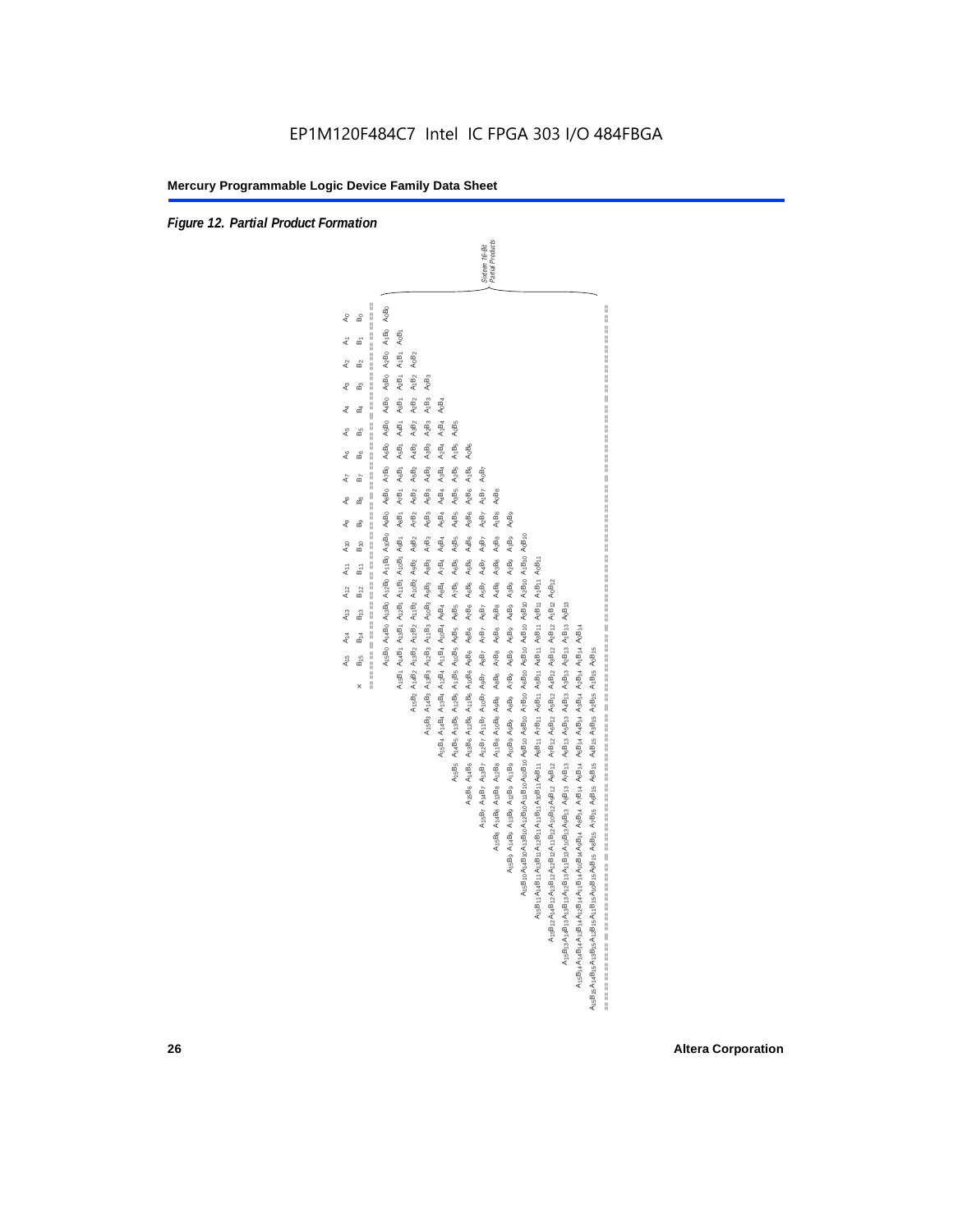For a typical  $16 \times 16$ -bit binary tree multiplier, five stages are needed to determine the final product. The Mercury LE multiplier mode allows the partial product formation stage (Stage 1) and the first sum of stages (Stage 2) to be combined in a single stage, shown in Figure 13. This feature, combined with the direct connection between RapidLAB lines and LEs in multiplier mode, allows the fast dedicated implementation of multipliers.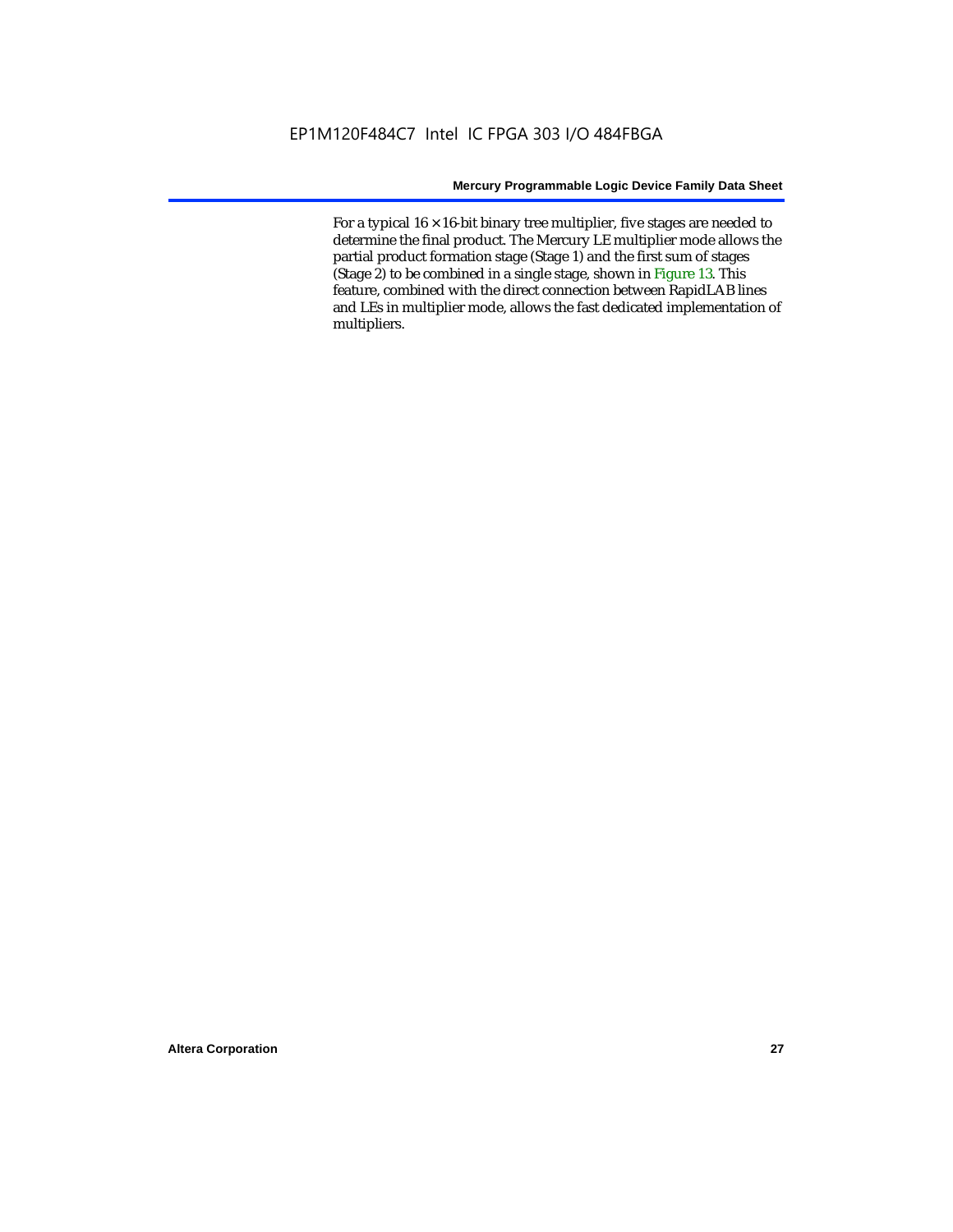



**28 Altera Corporation**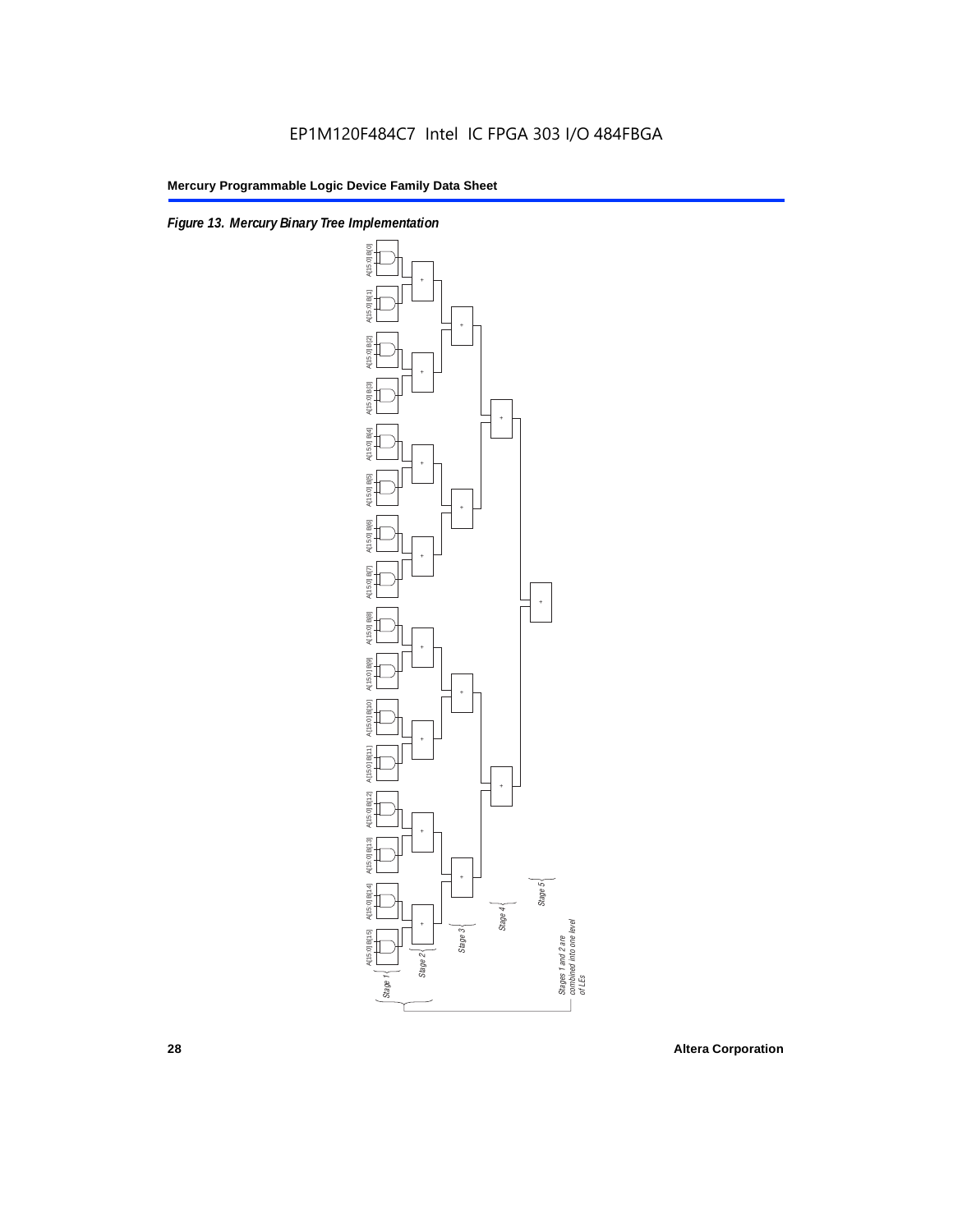#### *Clear & Preset Logic Control*

LAB-wide signals control logic for the register's clear and preset signals. The LE directly supports an asynchronous clear and preset function. The direct asynchronous preset does not require a NOT-gate push-back technique. Mercury devices support simultaneous preset, or asynchronous load, and clear. Asynchronous clear takes precedence if both signals are asserted simultaneously. Each LAB supports one clear and one preset signal. Two clears are possible in a single LAB by using a NOT-gate push-back technique on the preset port. The Quartus II Compiler automatically performs this second clear emulation.

In addition to the clear and preset ports, Mercury devices provide a chipwide reset pin (DEV\_CLRn) that resets all registers in the device. Use of this pin is controlled through an option in the Quartus II software that is set before compilation. The chip-wide reset overrides all other control signals.

#### **Multi-Level FastTrack Interconnect**

The Mercury architecture provides connections between LEs, ESBs, and device I/O pins via an innovative Multi-Level FastTrack Interconnect structure. The Multi-Level FastTrack Interconnect structure is a series of routing channels that traverse the device, providing a hierarchy of interconnect lines. Regular resources provide efficient and capable connections while priority resources and specialized RapidLAB, leap line, and FastLUT resources enhance performance by accelerating timing on critical paths. The Quartus II Compiler automatically places critical design paths on those faster lines to improve design performance.

This network of routing structures provides predictable performance, even for complex designs. In contrast, the segmented routing in FPGAs requires switch matrices to connect a variable number of routing paths, increasing the delays between logic resources and reducing performance.

The Multi-Level FastTrack Interconnect consists of regular and priority lines that traverse column and row interconnect channels to span sections and the entire device length. Each row of LABs, ESBs, and I/O bands is served by a dedicated row interconnect, which routes signals to and from LABs, ESBs, and I/O row bands in the same row. These row resources include:

- Row interconnect traversing the entire device from left to right
- Priority row interconnect for high speed access across the length of the device
- RapidLAB interconnect for horizontal routing that traverses a 10-LAB-wide region from a central LAB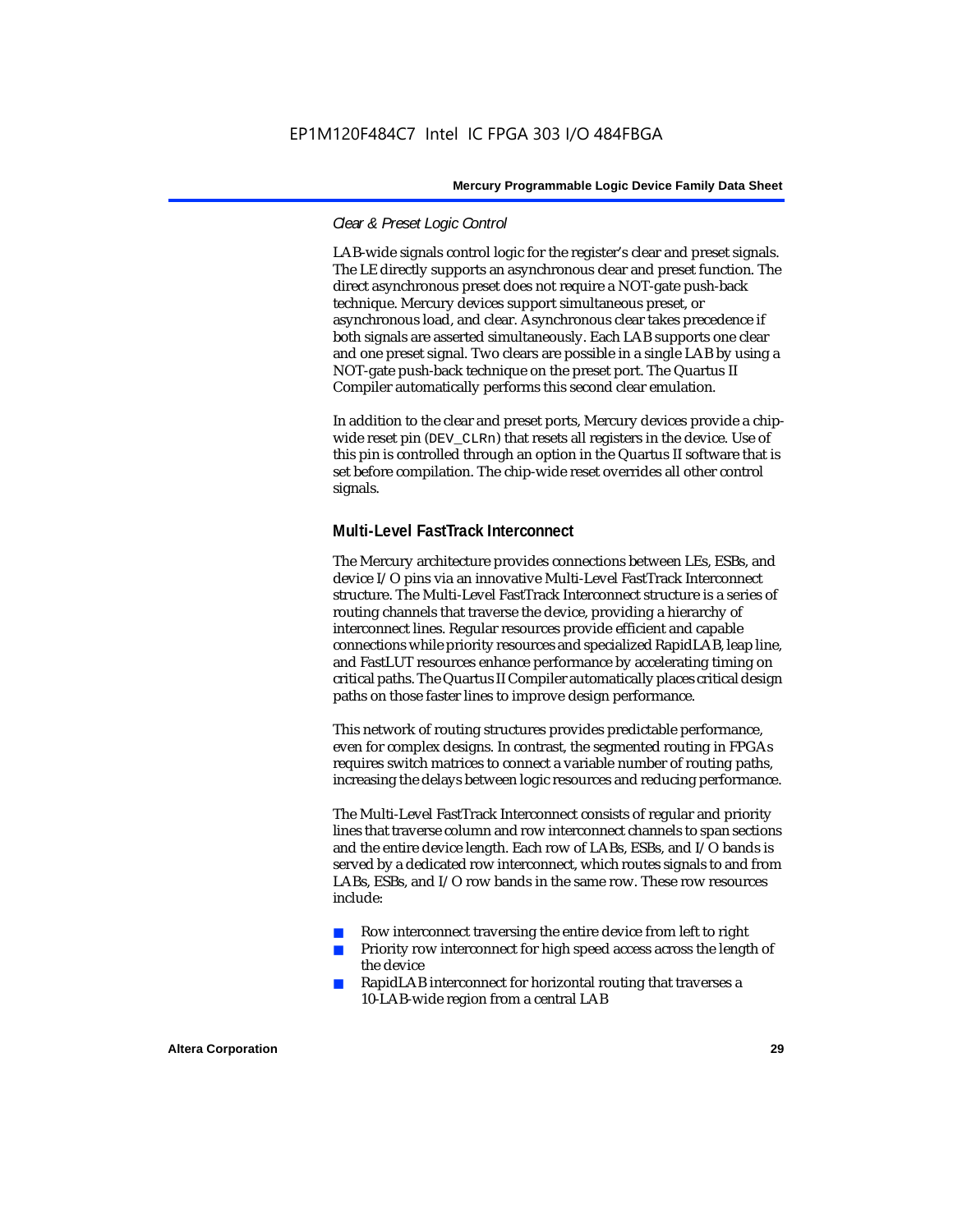The RapidLAB interconnect provides a specialized high-speed structure to allow a central LAB to drive other LABs within a 10-LAB-wide region. The RapidLAB lines drive alternating local LAB interconnect regions, allowing communication to all LABs in the 10-LAB-wide region. Even numbered LEs in a LAB directly drive a RapidLAB line that drives one set of alternating local interconnect regions, while odd-numbered LEs drive a RapidLAB line that drives the opposite set of alternating local interconnect regions. Figure 14 shows RapidLAB interconnect connections. This 10-LAB wide region of the RapidLAB interconnect is repeated for every LAB in the row. The region covered by the RapidLAB interconnect is smaller than 10 for source LABs that are four or five LABs in from either edge of the LAB row. The RapidLAB row interconnect is used for LAB-to-LAB routing; it is only used by I/O bands or ESBs indirectly through other interconnects. The RapidLAB interconnect drives an LE directly when that LE is in multiplier mode.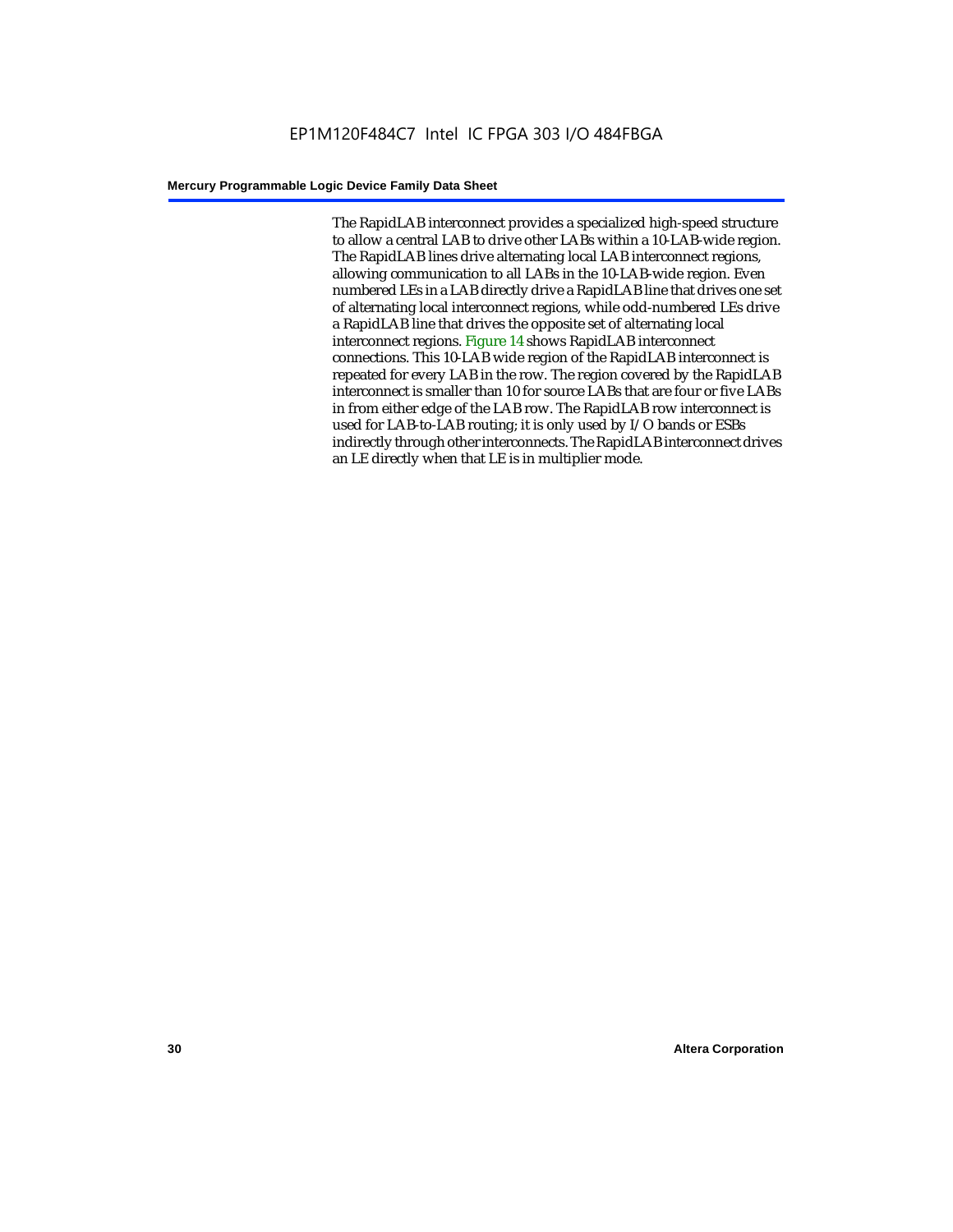

The column interconnect vertically routes signals to and from LABs, ESBs, and I/O bands. Each column of LABs is served by a dedicated column interconnect. These column resources include:

- Column interconnect traversing the entire device from top to bottom
- Priority column interconnect for high speed access across the device vertically
- Leap line interconnect for vertical routing between adjacent LAB rows and between adjacent ESP rows and LAB rows.

Leap lines are driven directly by LEs for fast access to adjacent row interconnects. LABs can drive a leap line to the row above and/or below (including ESB rows). The even-numbered LEs in a LAB drive leap lines down, while odd-numbered LEs drive leap lines up. This allows a single LAB to access row and RapidLAB interconnects within a three-row region. Figure 15 shows the leap line interconnect.

*Figure 14. RapidLAB Interconnect Connections*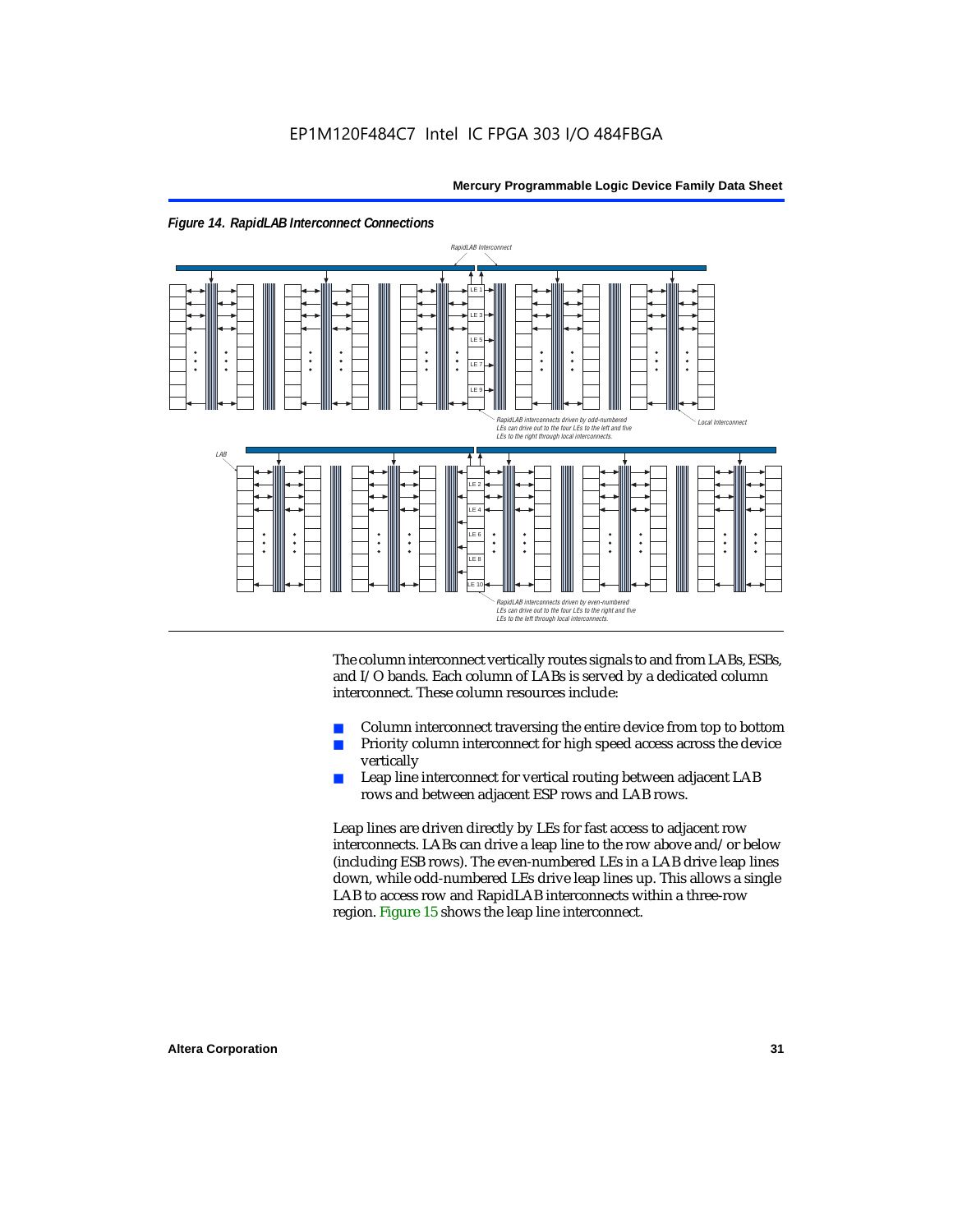

*Figure 15. Leap Line Interconnect*

### **FastLUT Interconnect**

Mercury devices include an enhanced interconnect structure within LABs for faster routing of LE output to LE input connections. The FastLUT connection allows the combinatorial output of an LE to directly drive the fast input of the LE directly below it, bypassing the local interconnect. This resource can be used as a high speed connection for wide fan-in functions from LE 1 to LE 10 in the same LAB. Figure 16 shows a FastLUT interconnect.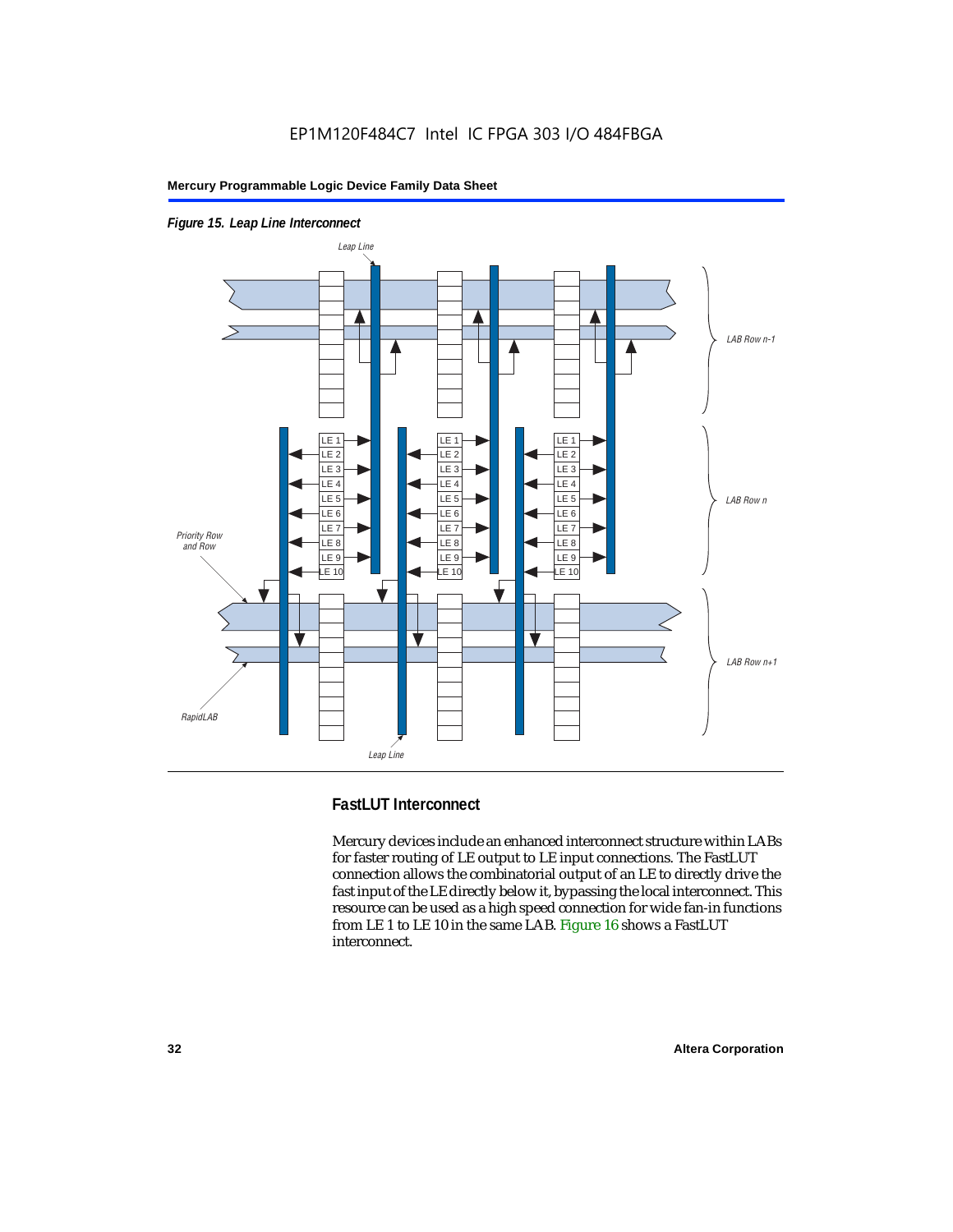



ESB rows also have their own interconnect resources to communicate horizontally and vertically with LAB rows. The ESB rows at the top and bottom of the device have their own set of row and priority row interconnect resources. For vertical communication, all LAB column interconnect lines traverse to the ESBs. This includes leap lines, which allow the adjacent LAB rows to communicate with the ESBs.

The row interconnect resources can be driven directly by LEs or ESBs in that row. Further, the column interconnect resources can drive a row line, allowing LEs, IOEs, and ESBs to drive elements in a different row via the column and row resources.

The column interconnect resources can be directly driven by LEs, IOEs, or ESBs within that column. The priority column and leap line resources can be driven directly by LEs. These lines enable high-speed vertical communication in the device for timing-critical paths. The column resources route signals between rows. A column resource can drive row resources directly, allowing fast connections between rows.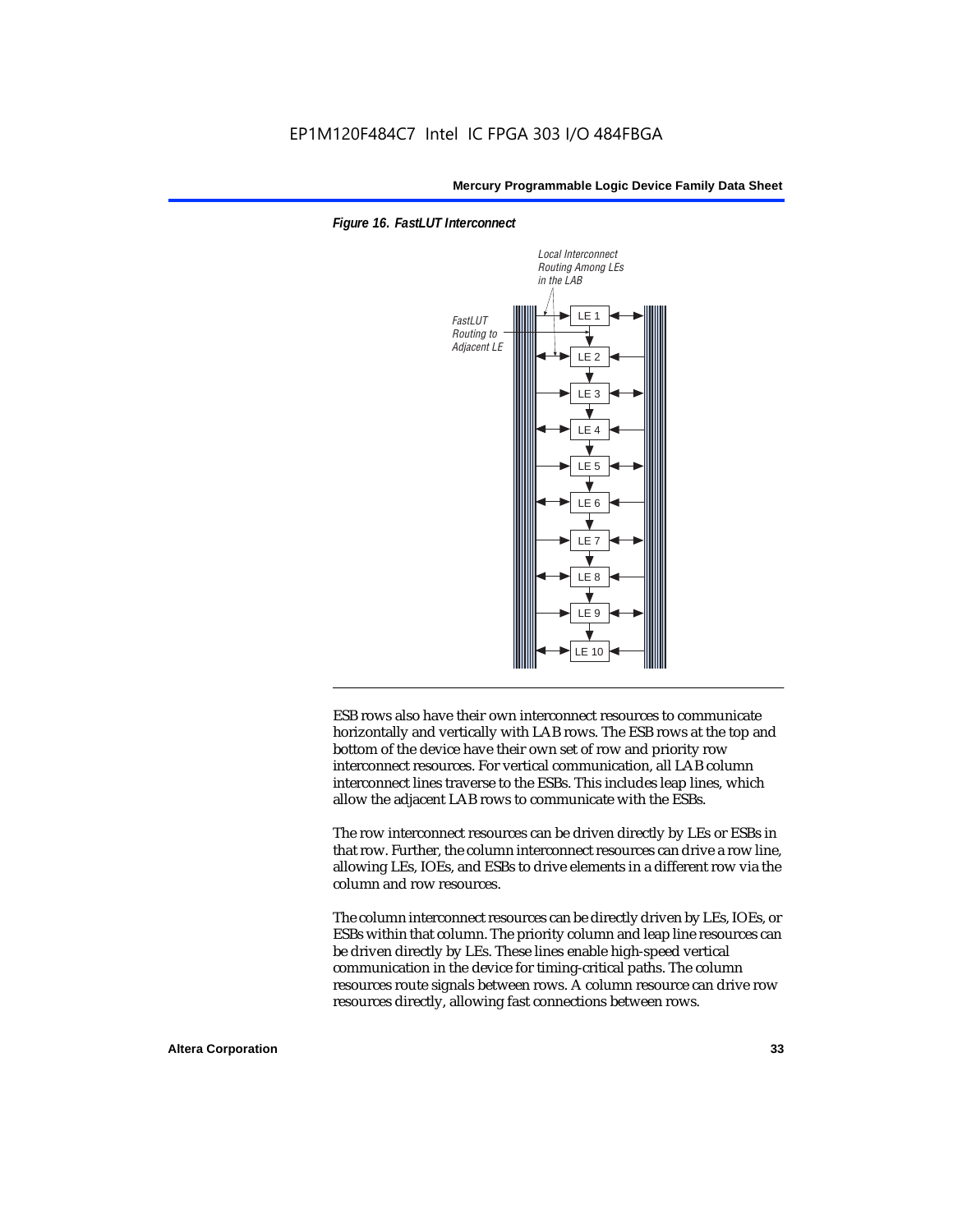Table 9 summarizes how various elements of the Mercury architecture drive each other.

|                                |                     | Table 9. Mercury Routing Scheme |              |                                |              |                     |                     |                          |              |                    |               |
|--------------------------------|---------------------|---------------------------------|--------------|--------------------------------|--------------|---------------------|---------------------|--------------------------|--------------|--------------------|---------------|
| Source                         |                     | <b>Destination</b>              |              |                                |              |                     |                     |                          |              |                    |               |
|                                | LE                  | Local<br>Interconnect           | <b>IOE</b>   | <b>ESB Row</b><br>Interconnect | ESB          | Row                 | Priority<br>Row     | RapidLAB<br>Interconnect | Column       | Priority<br>Column | Leap<br>Lines |
| LE                             | $\checkmark$<br>(1) | $\checkmark$                    |              |                                |              | $\checkmark$        | $\checkmark$        | $\checkmark$             | $\checkmark$ |                    |               |
| Local<br>Interconnect          | $\checkmark$        |                                 | $\checkmark$ |                                |              |                     |                     |                          |              |                    |               |
| <b>IOE</b>                     |                     | $\checkmark$ (2)                |              |                                |              | $\checkmark$<br>(3) | $\checkmark$<br>(3) |                          | $\checkmark$ | $\checkmark$       |               |
| <b>ESB Row</b><br>Interconnect |                     |                                 |              |                                | $\checkmark$ |                     |                     |                          |              |                    |               |
| <b>ESB</b>                     |                     |                                 |              | $\checkmark$                   |              |                     |                     |                          | $\checkmark$ | $\checkmark$       |               |
| Row                            |                     | $\checkmark$                    |              |                                |              |                     |                     |                          |              |                    |               |
| <b>Priority Row</b>            |                     | $\checkmark$                    |              |                                |              |                     |                     |                          |              |                    |               |
| RapidLAB<br>Interconnect       | $\checkmark$<br>(4) | $\checkmark$                    |              |                                |              |                     |                     |                          |              |                    |               |
| Column                         |                     |                                 |              | $\checkmark$                   |              | $\checkmark$        | $\checkmark$        |                          | $\checkmark$ |                    |               |
| Priority<br>Column             |                     |                                 |              | $\checkmark$                   |              |                     | $\checkmark$        |                          | $\checkmark$ |                    |               |
| Leap Lines                     |                     |                                 |              | $\checkmark$                   |              | $\checkmark$        |                     |                          |              |                    |               |

#### *Notes to Table 9:*

- (1) This direct connection is possible through the FastLUT connection.
- (2) IOEs can connect to the adjacent LAB's local interconnects in the associated LAB row.
- (3) IOEs can connect to row and priority row interconnects in the associated LAB row.
- (4) This connection is used for multiplier mode.

## **Embedded System Block**

The ESB can implement various types of memory blocks, including quadport, true dual-port, dual- and single-port RAM, ROM, FIFO, and CAM blocks.

The ESB includes input and output registers; the input registers synchronize reads and/or writes, and the output registers can pipeline designs to further increase system performance. The ESB offers a quad port mode, which supports up to four port operations, two reads and two writes simultaneously, with the ability for a different clock on each of the four ports. Figure 17 shows the ESB quad-port block diagram.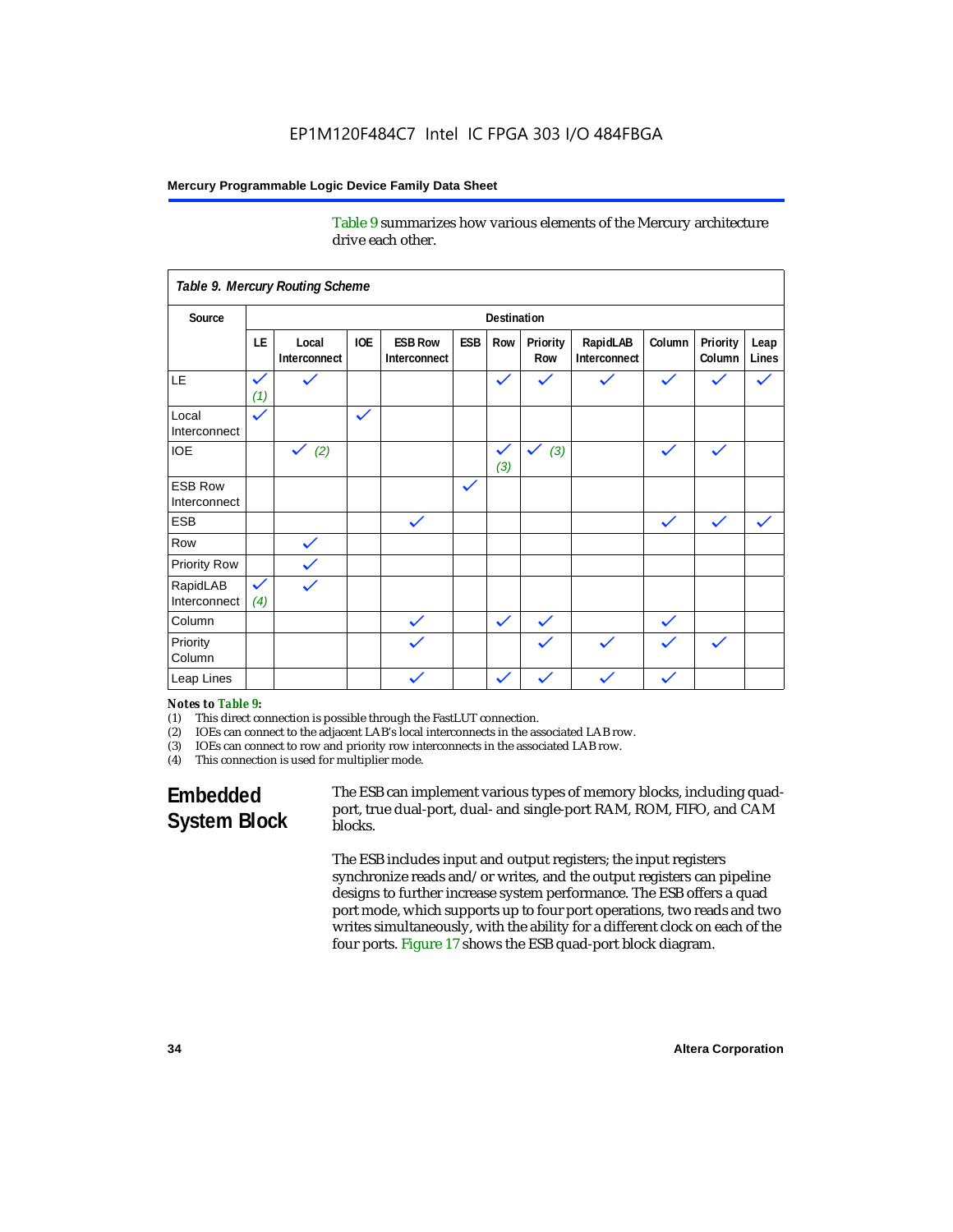

*Figure 17. ESB Quad-Port Block Diagram*

In addition to quad port memory, the ESB also supports true dual-port, dual-port, and single-port RAM. True dual-port RAM supports any combination of two port operations: two reads, two writes, or one read and one write. Dual-port memory supports a simultaneous read and write. For single-port memory, independent read and write is supported. Figure 18 shows these different RAM memory port configurations for an ESB.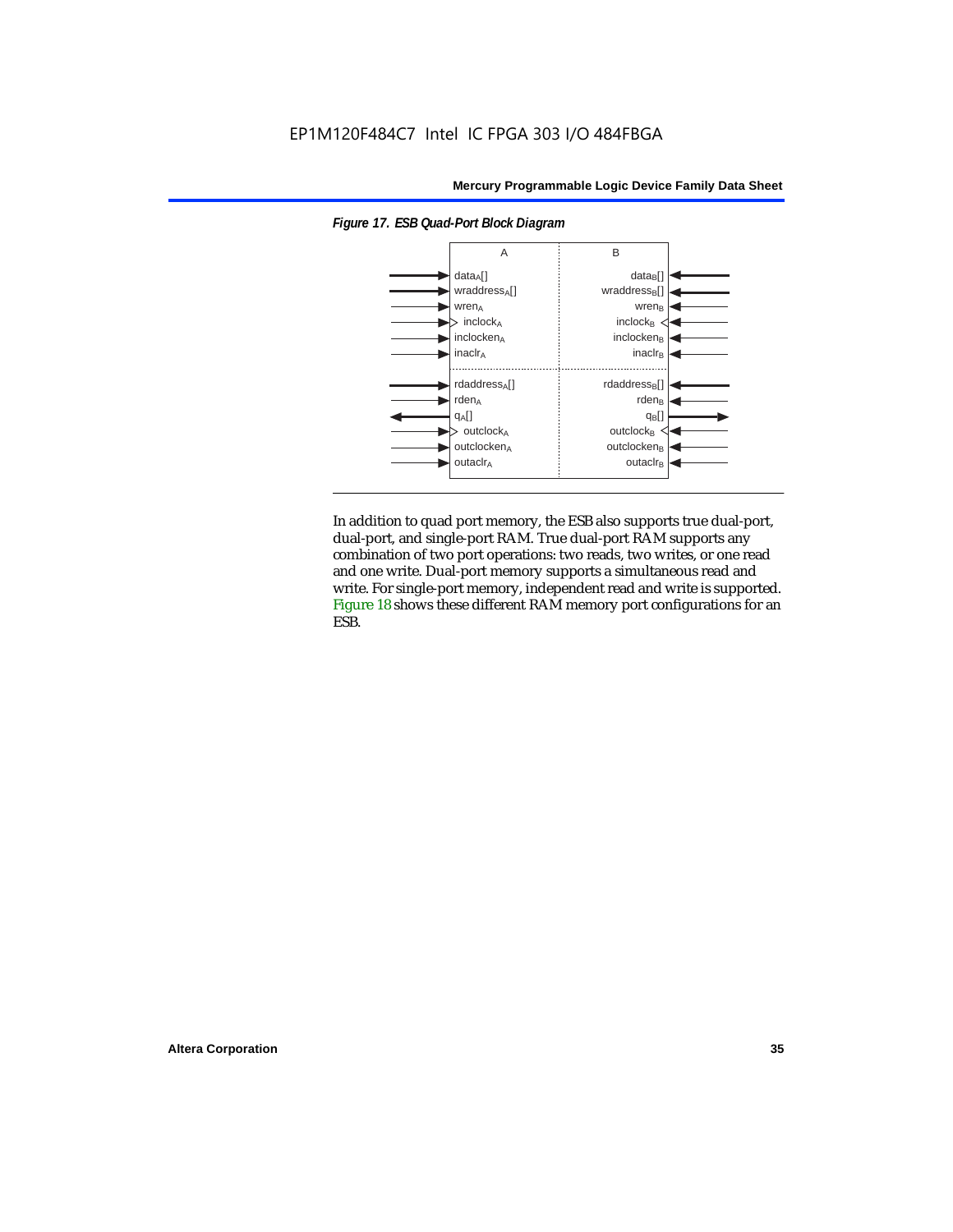

#### **True Dual-Port Memory**



(1) Two dual- or single-port memory blocks can be implemented in a single ESB.

The ESB also allows variable width data ports for reading and writing to any of the RAM ports in any RAM configuration. For example, the ESB in quad port configuration can be written in  $\times 1$  mode at port A, read in  $\times 16$ from port A, written in  $\times 4$  mode at port B, and read in  $\times 2$  mode from port B.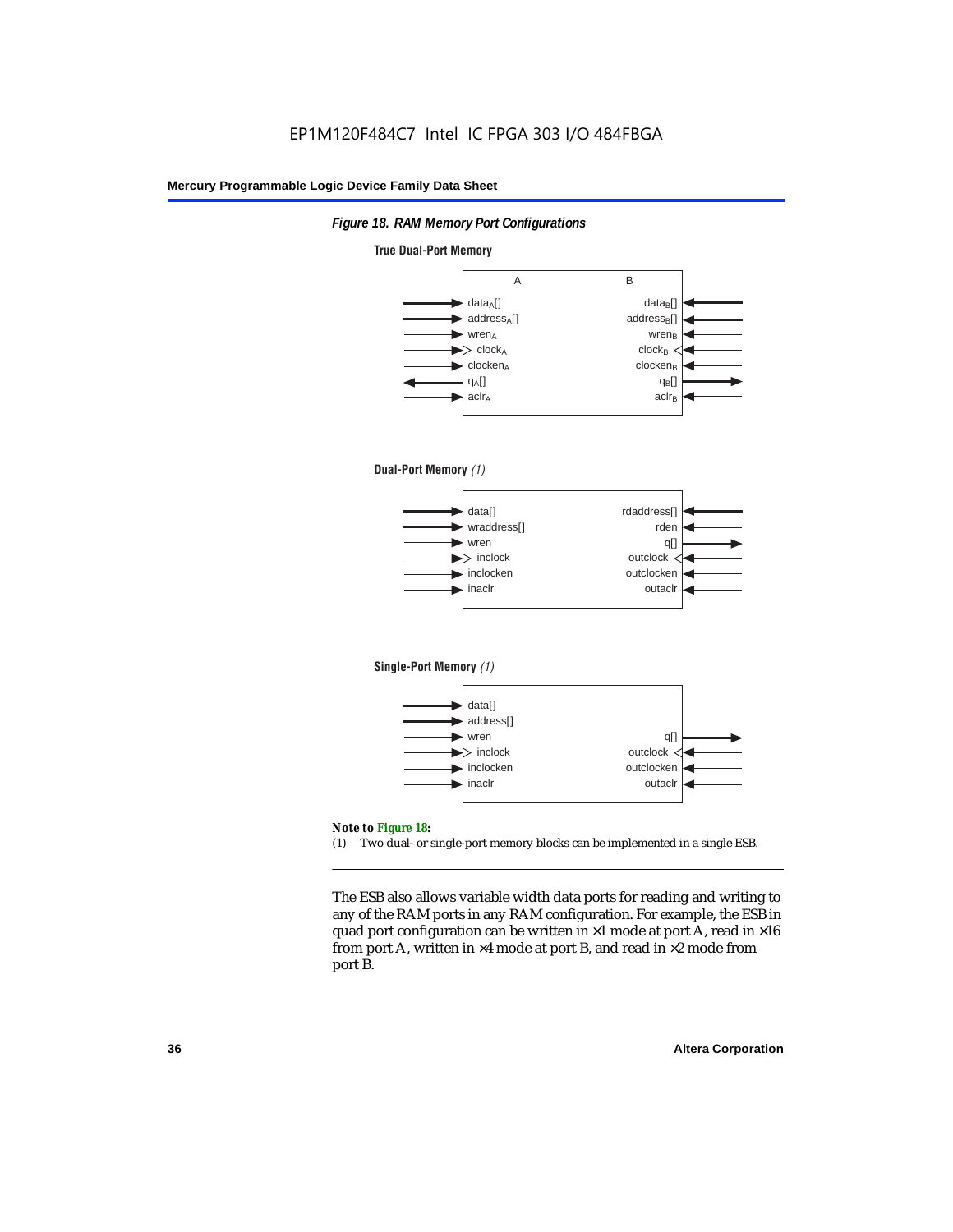ESBs can implement synchronous RAM, which is easier to use than asynchronous RAM. A circuit using asynchronous RAM must generate the RAM write enable (WE) signal while ensuring that its data and address signals meet setup and hold time specifications relative to the WE signal. In contrast, the ESB's synchronous RAM generates its own WE signal and is self-timed with respect to the global clock. Circuits using the ESB's selftimed RAM must only meet the setup and hold time specifications relative to the global clock.

ESBs are grouped together in rows at the top and bottom of the device for fast horizontal communication. The ESB row interconnect can be driven by any ESB in the row. The row interconnect drives the ESB local interconnect, which in turn drives the ESB ports. ESB outputs drive the ESB local interconnect, which can drive row interconnect as well as all types of column interconnect, including leap lines. The leap lines allow fast access between ESBs and the adjacent LAB row.

When implementing memory, each ESB can be configured in any of the following sizes for quad port and true dual-port memory modes:  $256 \times 16$ ;  $512 \times 8$ ;  $1,024 \times 4$ ;  $2,048 \times 2$ ; or  $4,096 \times 1$ . For dual-port and single-port modes, the ESB can be configured for  $128 \times 32$  in addition to the list above. For variable port width RAMs, any port width ratio combination must be 1, 2, 4, 8, or 16. For example, a RAM with data ports of width 1 and 16 or 2 and 32 will work, but not 1 and 32.

The ESB can also be split in half and used for two independent 2,048-bit single-port or dual-port RAM blocks. For example, one half of the ESB can be used as a  $128 \times 16$  memory single-port memory while the other half can be used for a  $1,024 \times 2$  dual-port memory. This effectively doubles the number of RAMs a Mercury device can implement for its given number of ESBs. The Quartus II software automatically merges two logical memory functions in a design into an ESB; the designer does not need to merge the functions manually.

By combining multiple ESBs, the Quartus II software implements larger memory blocks automatically. For example, two  $256 \times 16$  RAM blocks can be combined to form a  $256 \times 32$  RAM block, and two  $512 \times 8$  RAM blocks can be combined to form a  $512 \times 16$  RAM block. Memory performance does not degrade for memory blocks up to 4,096 words deep. Each ESB can implement a 4,096-word-deep memory; the ESBs are used in parallel, eliminating the need for any external control logic and its associated delays. To create a high-speed memory block more than 4,096 words deep, the Quartus II software will automatically combine ESBs with LE control logic.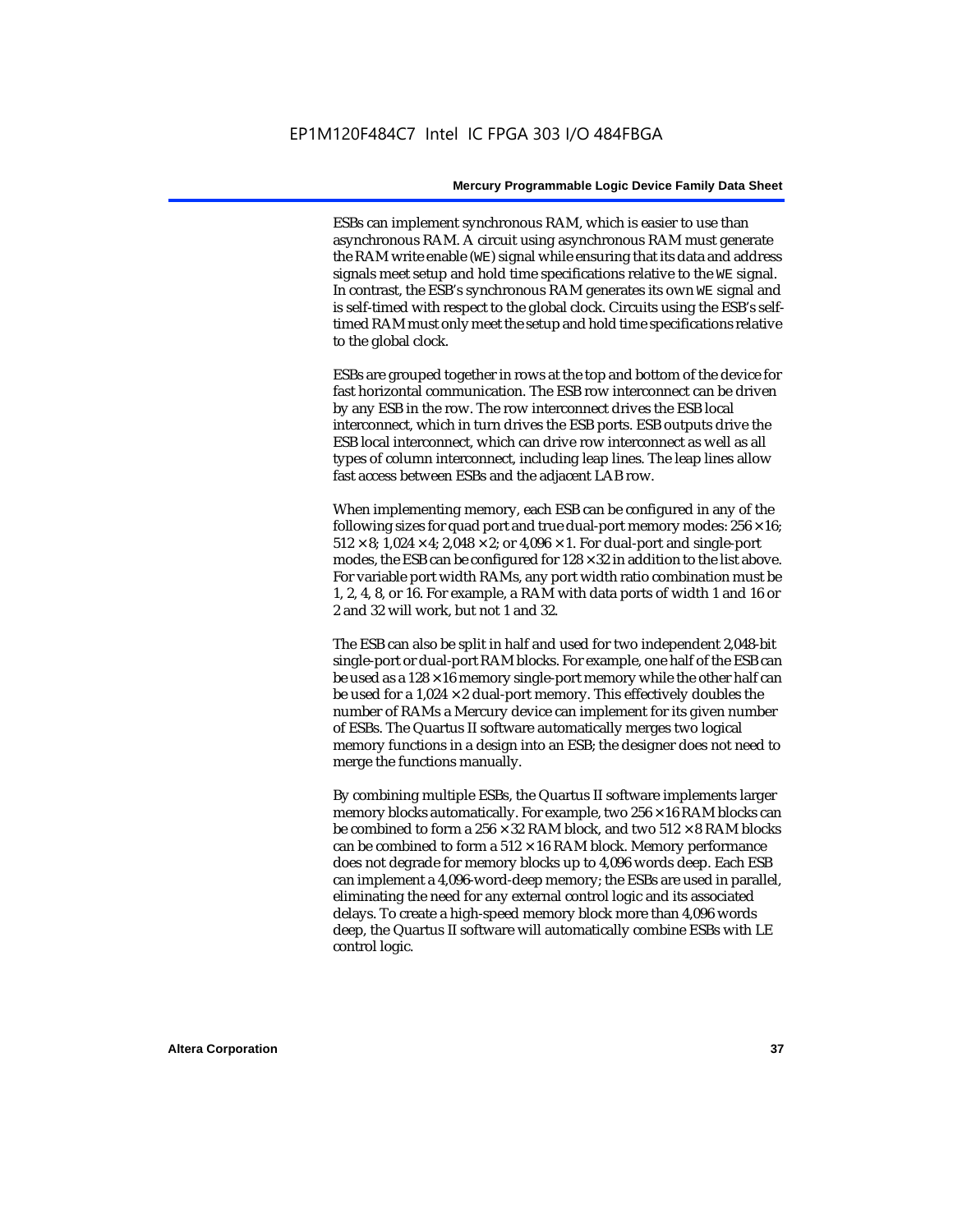The ESB implements two forms of clocking modes for quad-port and dual-port memory—read/write clock mode and input/output clock mode.

### **Read/Write Clock Mode**

An ESB implementing quad-port memory in read/write clock mode can use up to four clocks. For port A, one clock controls all registers associated with writing: data input, WE, and write address. The other clock controls all registers associated with reading: read enable (RE), read address, and data output. Another set of clocks can be used for port B of the RAM, or the same clocks can be used. Each ESB port, A or B, also supports independent read clock enable, write clock enable, and asynchronous clear signals. Read/write clock mode is commonly used for applications where reads and writes occur at different system frequencies. Figure 19 shows the ESB in read/write clock mode.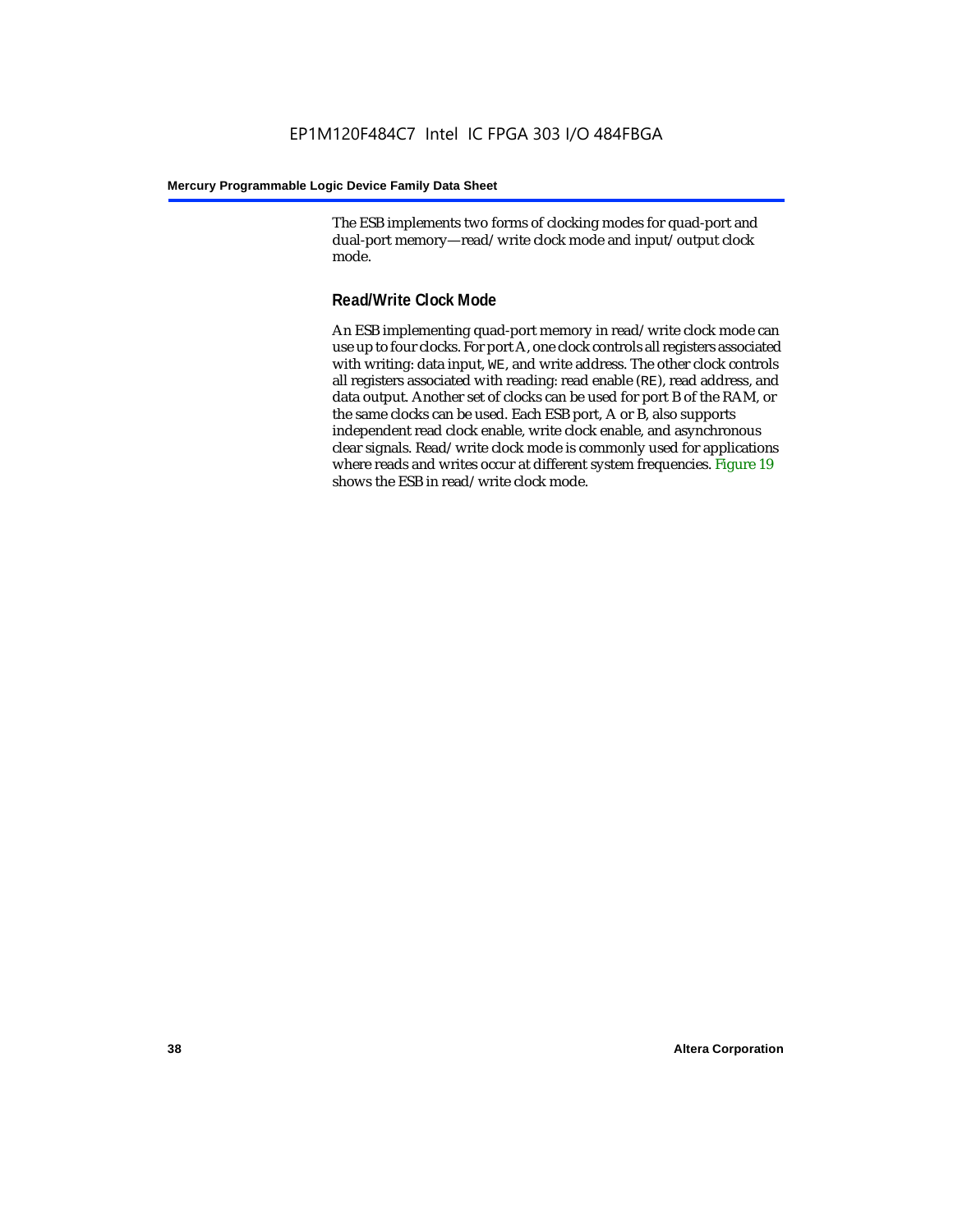

### *Notes to Figure 19:*

- (1) Only half of the ESB, either A or B, is used for dual-port configuration.
- (2) All registers can be asynchronously cleared by ESB local interconnect signals, global signals, or the chip-wide reset.
- 

### **Altera Corporation 39**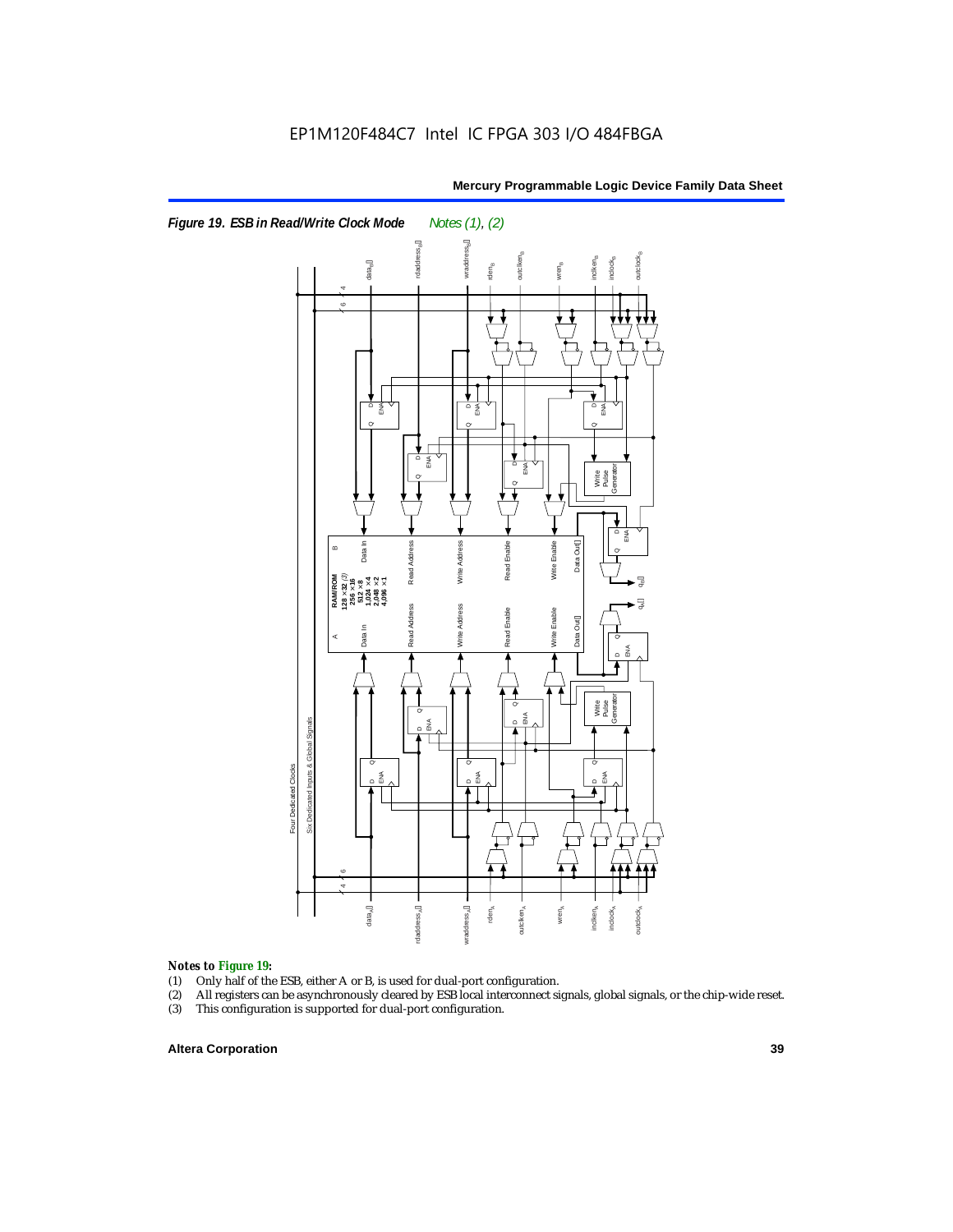### **Input/Output Clock Mode**

An ESB using input/output clock mode can also use up to four clocks. On each of the two ports, A or B, one clock controls all registers for inputs into the ESB: data input, WE, RE, read address, and write address. The other clock controls the ESB data output registers. Each ESB port, A or B, also supports independent read clock enable, write clock enable, and asynchronous clear signals. Input/output clock mode is commonly used for applications where the reads and writes occur at the same system frequency, but require different clock enable signals for the input and output registers. Figure 20 shows the ESB in input/output clock mode.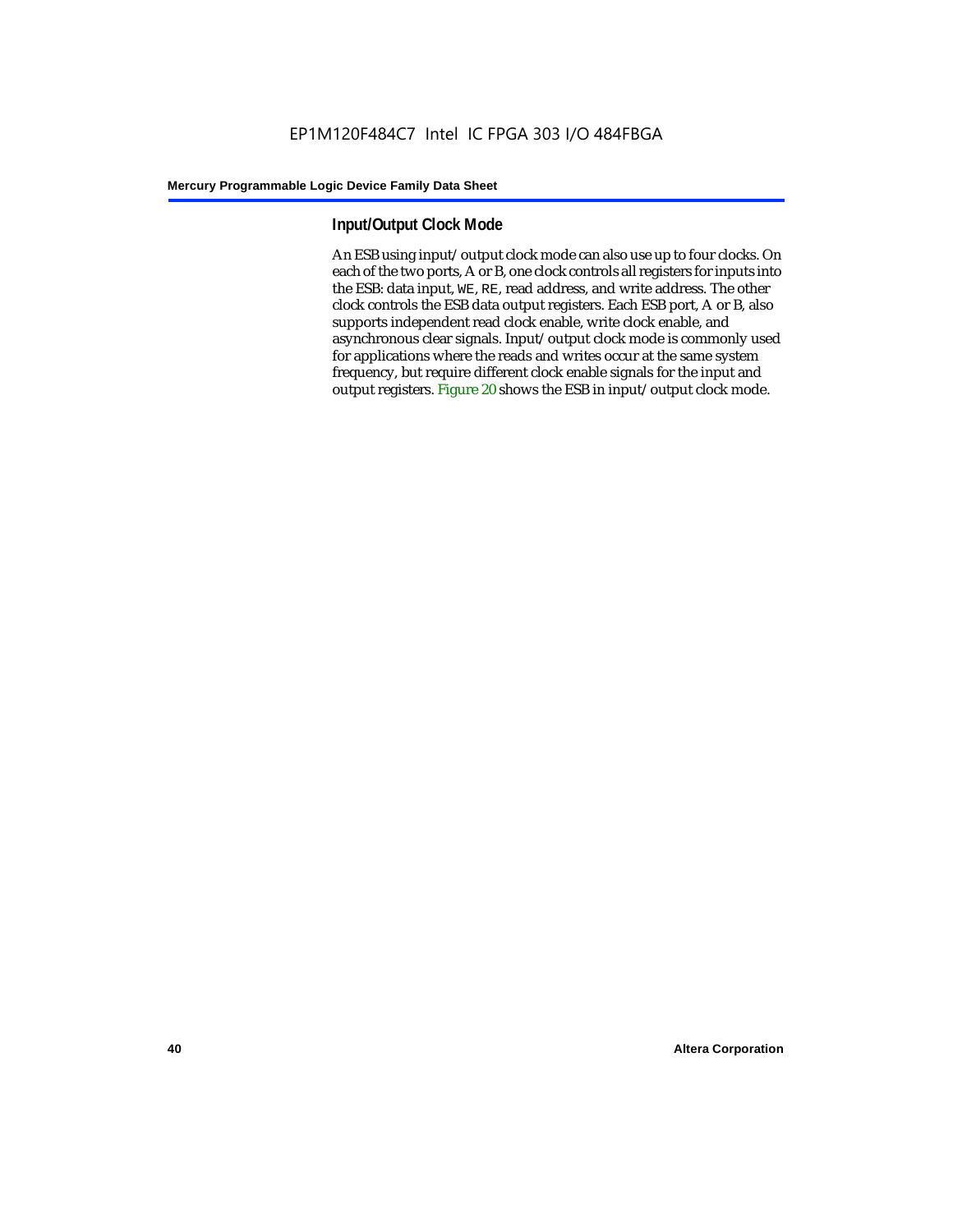

# **Notes to Figure 20:**<br>(1) Only half of the

- (1) Only half of the ESB, either A or B, is used for dual-port configuration.<br>(2) All registers can be asynchronously cleared by ESB local interconnect si
- All registers can be asynchronously cleared by ESB local interconnect signals, global signals, or the chip-wide reset.<br>This configuration is supported for dual-port configuration.
- 

### **Altera Corporation 41**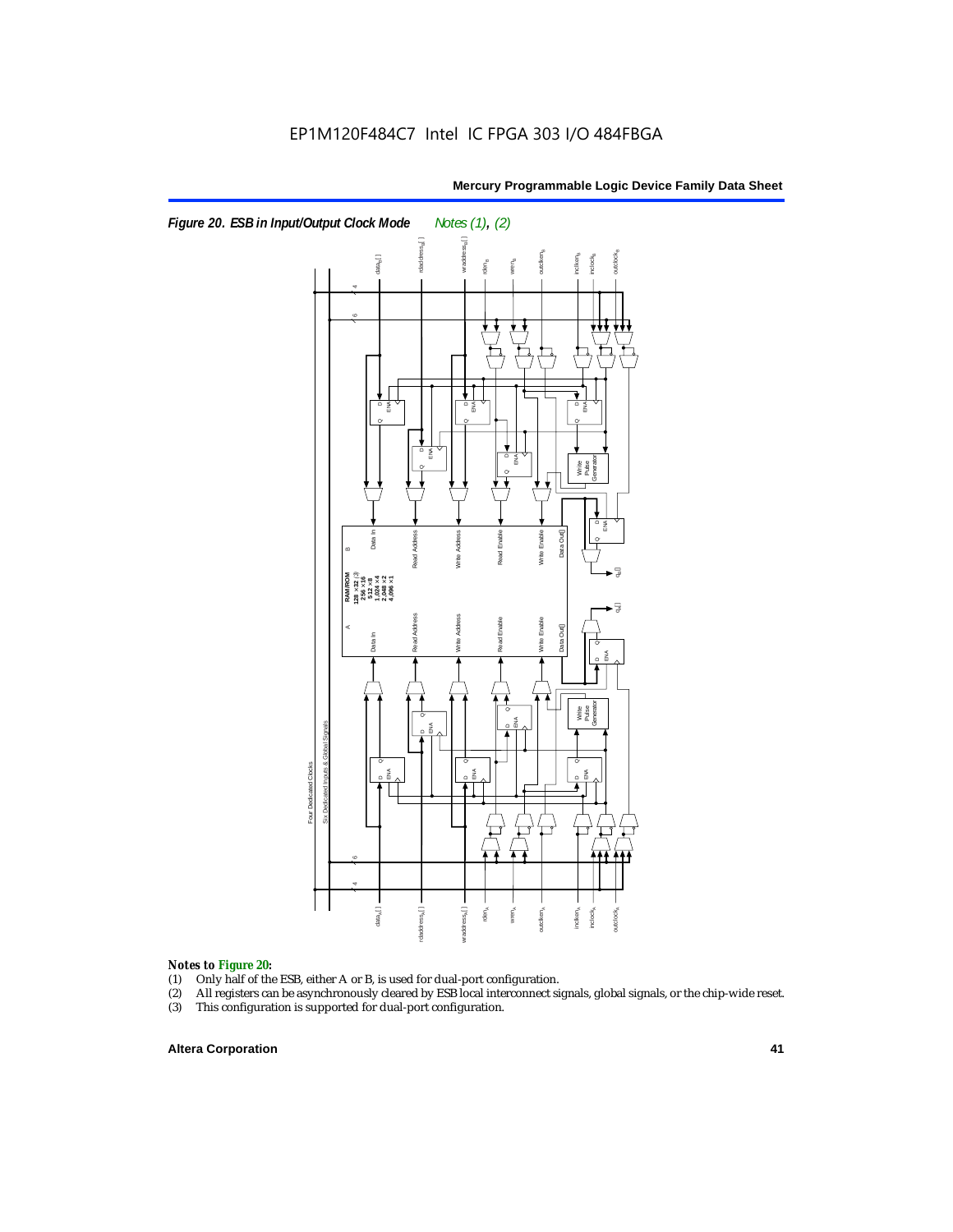### **Single-Port Mode**

The Mercury device's ESB also supports a single-port mode, which is used when simultaneous reads and writes are not required. See Figure 21. A single ESB can support up to two single-port mode RAMs.



#### *Notes to Figure 21:*

- (1) All registers can be asynchronously cleared by ESB local interconnect signals, global signals, or chip-wide reset.
- (2) If there is only one single-port RAM block in an ESB, it can support the following configurations:  $4,096 \times 1$ ;  $2,048 \times 2$ ;  $1.028 \times 4$ ;  $512 \times 8$ ;  $256 \times 16$ ; or  $128 \times 32$ .

### **Content-Addressable Memory**

Mercury devices can implement CAM in ESBs. CAM can be thought of as the inverse of RAM. RAM stores data in a specific location; when the system submits an address, the RAM block provides the data. Conversely, when the system submits data to CAM, the CAM block provides the address where the data is found. For example, if the data FA12 is stored in address 14, the CAM outputs 14 when FA12 is driven into it.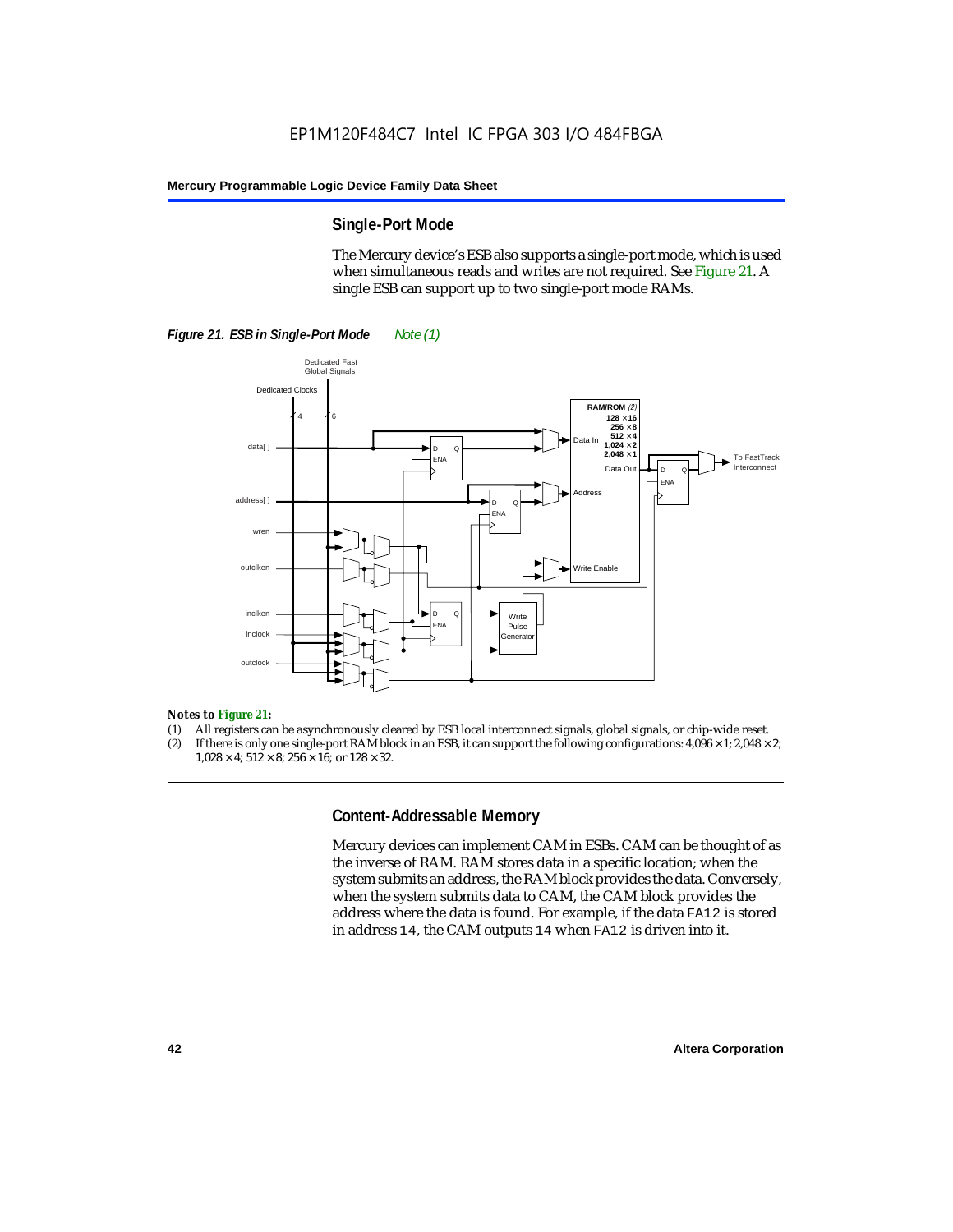CAM is used for high-speed search operations. When searching for data within a RAM block, the search is performed serially. Thus, finding a particular data word can take many cycles. CAM searches all addresses in parallel and outputs the address storing a particular word. When a match is found, a match flag is set high. CAM is ideally suited for applications such as Ethernet address lookup, data compression, pattern recognition, cache tags, fast routing table lookup, and high-bandwidth address filtering. Figure 22 shows the CAM block diagram.

#### *Figure 22. CAM Block Diagram*



The Mercury on-chip CAM provides faster system performance than traditional discrete CAM. Integrating CAM and logic into the Mercury device eliminates off-chip and on-chip delays, improving system performance.

When in CAM mode, the ESB implements a 32-word, 32-bit CAM. Wider or deeper CAM, such as a 32-word, 64-bit or 128-word, 32-bit block, can be implemented by combining multiple CAM blocks with some ancillary logic implemented in LEs. The Quartus II software automatically combines ESBs and LEs to create larger CAM blocks.

CAM supports writing "don't care" bits into words of the memory. The don't-care bit can be used as a mask for CAM comparisons; any bit set to don't-care has no effect on matches.

CAM can generate outputs in three different modes: single-match mode, multiple-match mode, and fast multiple-match mode. In each mode, the ESB outputs the matched data's location as an encoded or unencoded address. When encoded, the ESB outputs an encoded address of the data's location. For instance, if the data is located in address 12, the ESB output is 12. When unencoded, each ESB port uses its 16 outputs to show the location of the data over two clock cycles. In this case, if the data is located in address 12, the 12th output line goes high. Figures 22 and 23 show the encoded CAM outputs and unencoded CAM outputs, respectively.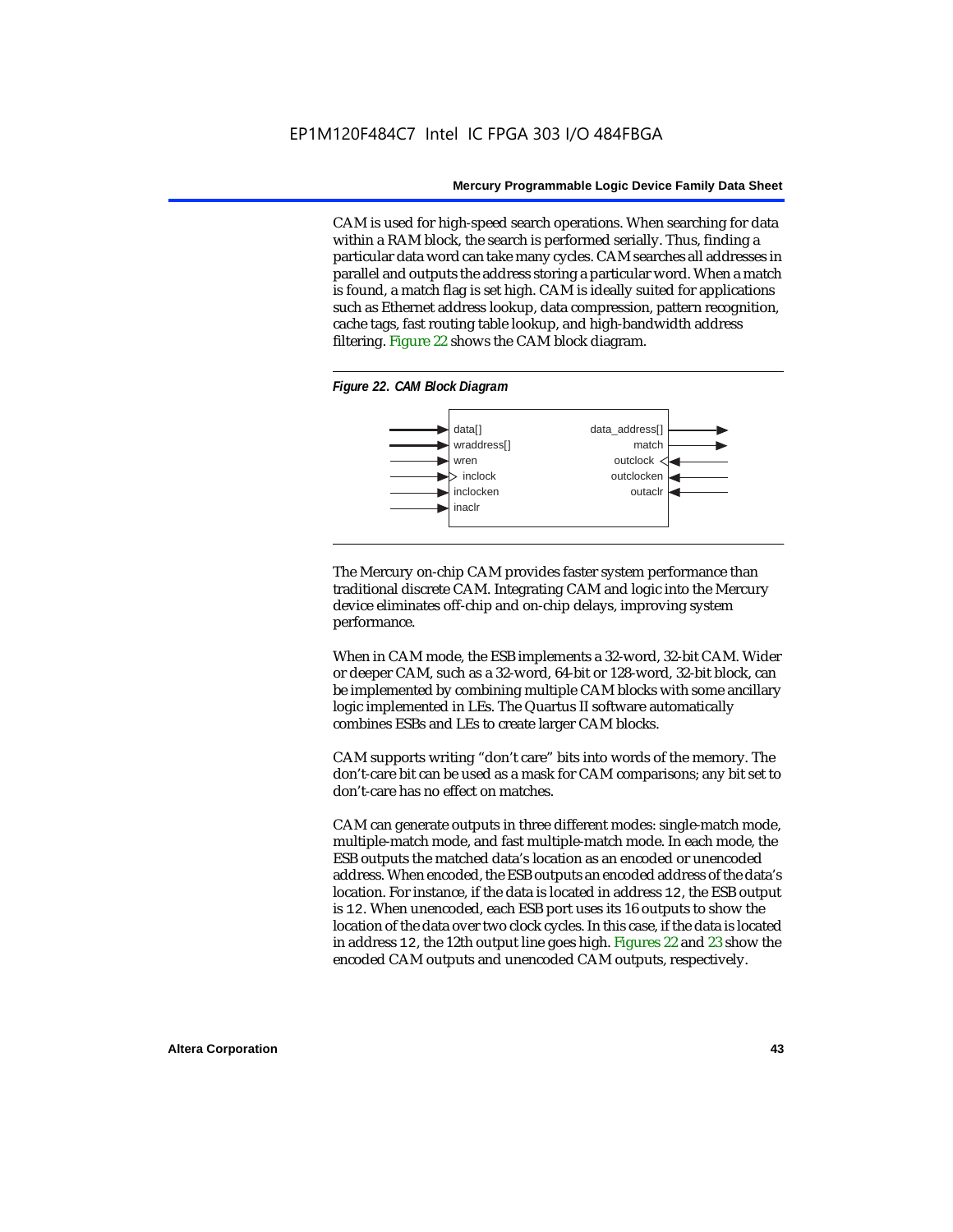







#### *Notes to Figure 24:*

- (1) For an unencoded output, the ESB only supports 31 input data bits. One input bit is used by the select line to choose one of the two banks of 16 outputs.
- (2) If the select input is a 1, then CAM outputs odd words between 1 through 15. If the select input is a 0, CAM outputs words even words between 0 through 14.

In single-match mode, it takes two clock cycles to write into CAM, but only one clock cycle to read from CAM. In this mode, both encoded and unencoded outputs are available without external logic. Single-match mode is better suited for designs without duplicate data in the memory.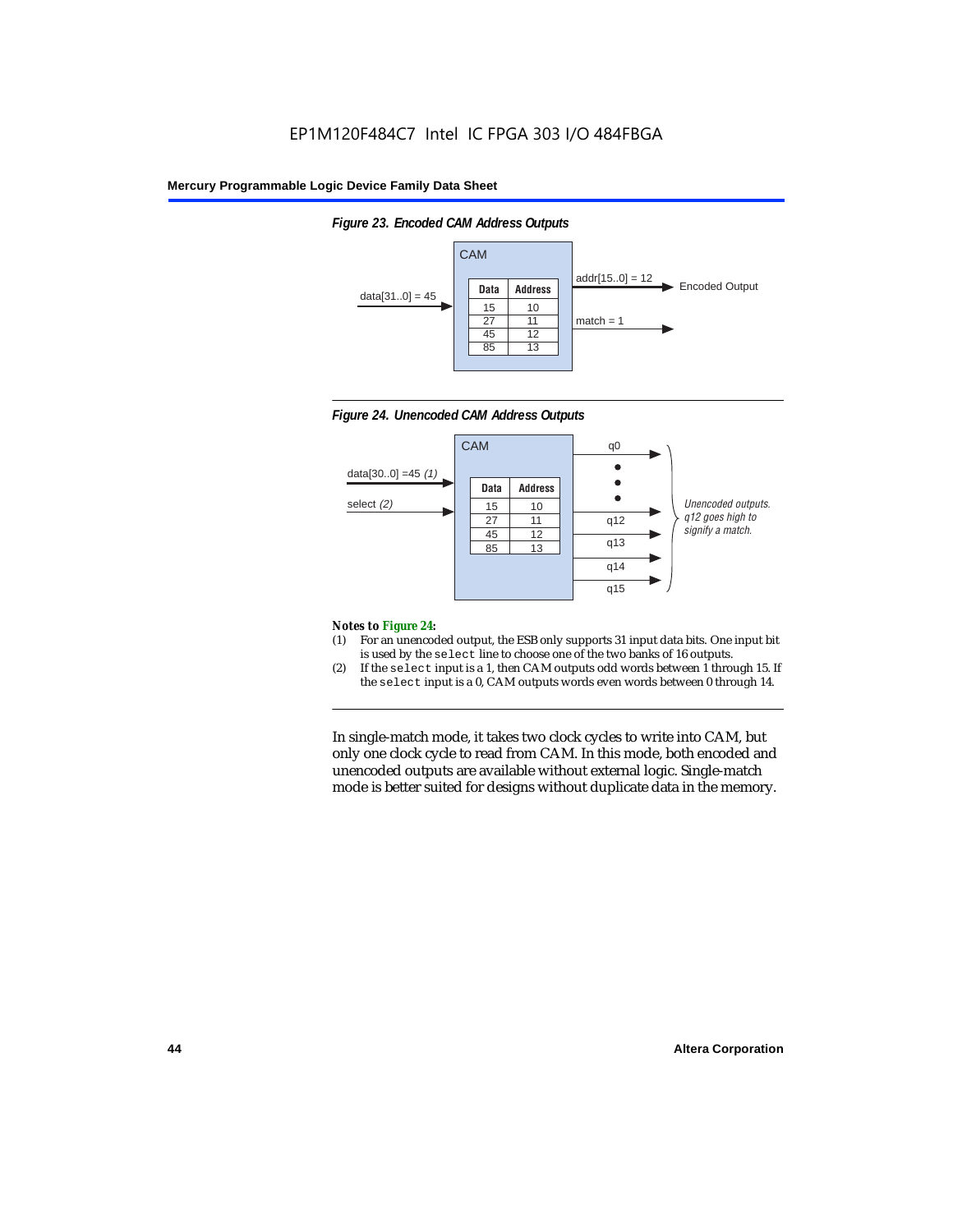If the same data is written into multiple locations in the memory, a CAM block can be used in multiple-match or fast multiple-match modes. The ESB outputs the matched data's locations as an encoded or unencoded address. In multiple-match mode, it takes two clock cycles to write into a CAM block. For reading, there are 16 outputs from each ESB at each clock cycle. Therefore, it takes two clock cycles to represent the 32 words from a single ESB port. In this mode, encoded and unencoded outputs are available. To implement the encoded version, the Quartus II software adds a priority encoder with LEs. Fast multiple-match is identical to the multiple-match mode, however, it only takes one clock cycle to read from a CAM block and generate valid outputs. To do this, the entire ESB is used to represent 16 outputs. In fast multiple-match mode, the ESB can implement a maximum CAM block size of 16 words.

A CAM block can be pre-loaded with data during configuration, or it can be written during system operation. In most cases, two clock cycles are required to write each word into CAM. When don't-care bits are used, a third clock cycle is required.



f For more information on CAM, see *Application Note 119 (Implementing High-Speed Search Applications with APEX CAM)*.

### **Driving into ESBs**

ESBs provide flexible options for driving control signals. Different clocks can be used for the ESB inputs and outputs. Registers can be inserted independently on the data input, data output, read address, write address, WREN, and RDEN signals on each port of the ESB. The fast global signals and ESB local interconnect can drive the WREN and RDEN signals. The fast global signals, dedicated clock pins, and ESB local interconnect can drive the ESB clock signals. The ESB local interconnect is driven by the ESB row interconnects which, in turn, are driven by all types of column interconnects, including high-speed leap lines. Because the LEs drive the column interconnect to the ESB local interconnect, the LEs can control the WREN and RDEN signals and the ESB clock, clock enable, and asynchronous clear signals. Figure 25 shows the ESB control signal generation logic.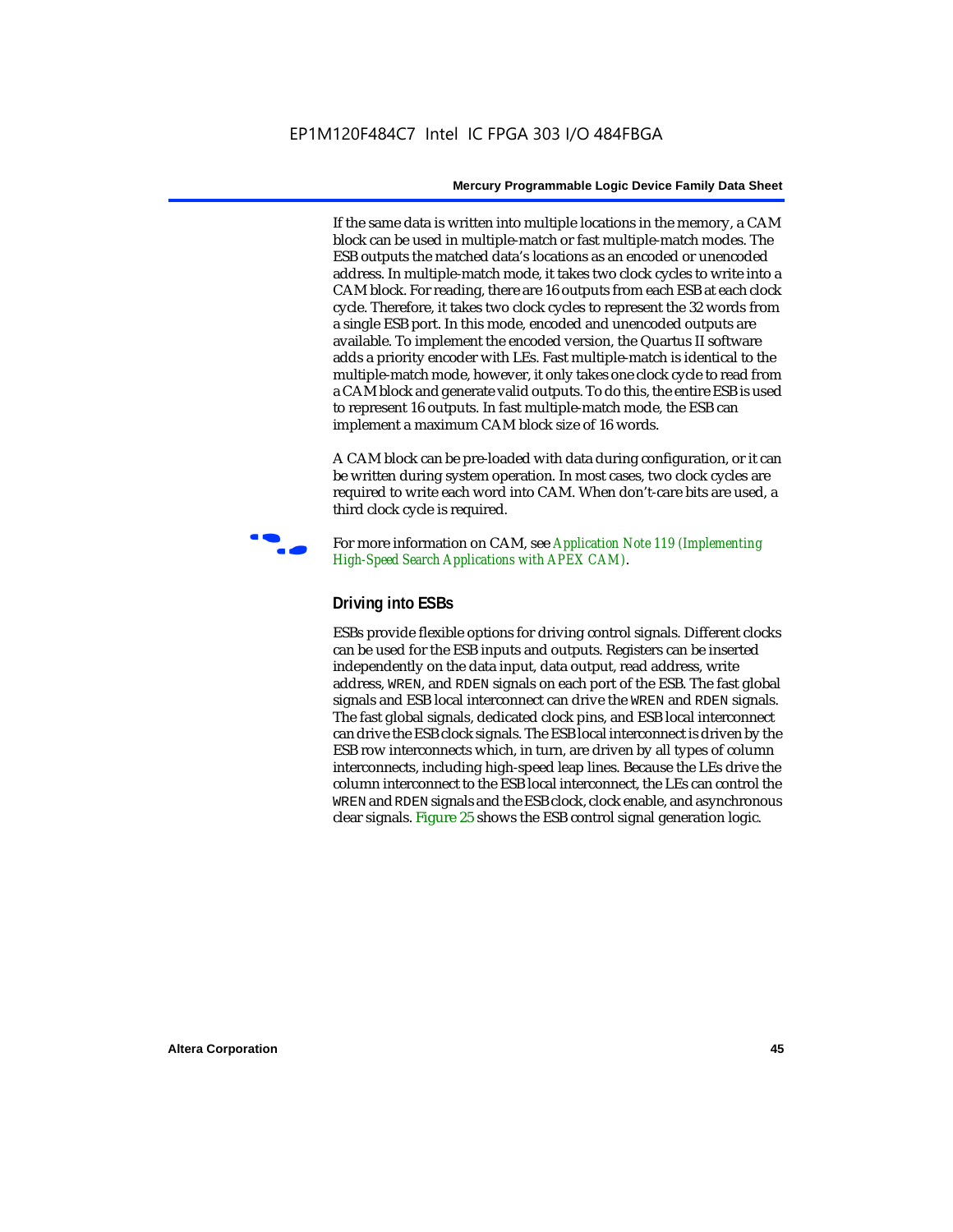

#### *Figure 25. ESB Control Signal Generation*

The ESB can drive row interconnects within its own ESB row and can directly drive all the column interconnects: column, priority column, and leap lines.

### **Implementing Logic in ROM**

In addition to implementing RAM functions, the ESB can implement logic functions when it is programmed with a read-only pattern during configuration, creating a large LUT. With LUTs, combinatorial functions are implemented by looking up the results, rather than by computing them. This implementation of combinatorial functions can be faster than using algorithms implemented in general logic, a performance advantage further enhanced by the fast access times of ESBs. The large capacity of ESBs enables designers to implement complex functions in one logic level without the routing delays associated with linked LEs or distributed RAM blocks. Parameterized functions such as LPM functions can take advantage of the ESB automatically. Further, the Quartus II software can implement portions of a design with ESBs where appropriate.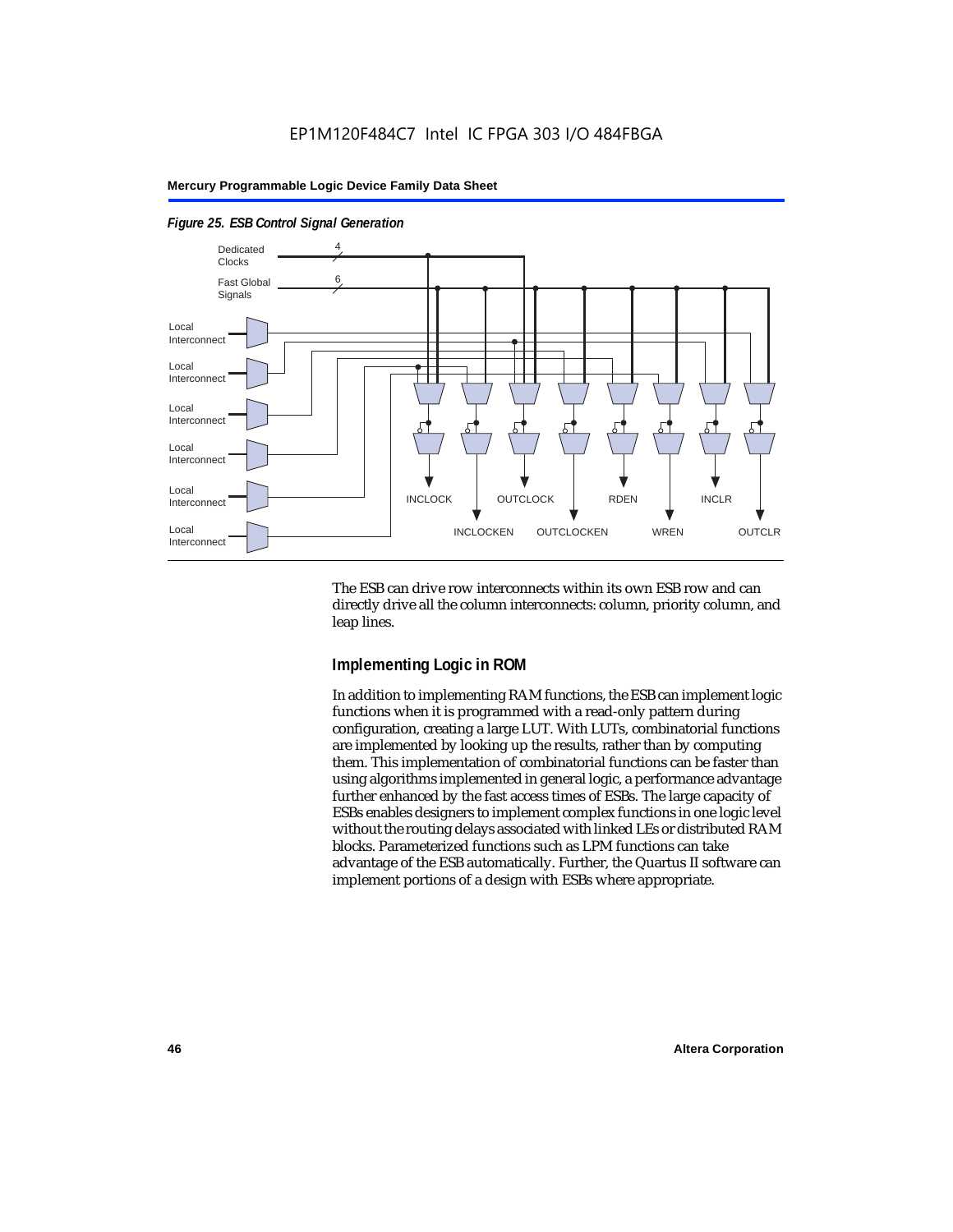### **Programmable Speed/Power Control**

Mercury device ESBs offer the Turbo Bit<sup>TM</sup> option, a high-speed mode that supports fast operation on an ESB-by-ESB basis. When high speed is not required, the Turbo Bit option can be turned off to reduce power dissipation by up to 50%. ESBs that run at low power incur a nominal timing delay adder. An ESB that is not used will be powered down so it does not consume DC current.

Designers can program each ESB in the Mercury device for either highspeed or low-power operation. As a result, speed-critical paths in the design can run at high speed, while the remaining paths operate at reduced power.

**I/O Structure** The IOE in Mercury devices contains a bidirectional I/O buffer and three registers for a complete embedded bidirectional IOE. The IOE contains individual input, output, and output enable registers. The input register can be used for external data requiring fast setup times. The output register can be used for data requiring fast clock-to-output performance. The output enable (OE) register can be used for fast clock-to-output enable timing. The Quartus II software automatically duplicates a single OE register that controls multiple output or bidirectional pins.

> For normal bidirectional operation, the input register can have its own clock input separate from the OE and output registers. The OE and output register share the same clock source. Each register can have its own clock enable signal from local interconnect in the associated LAB, fast global signals, or row global signals.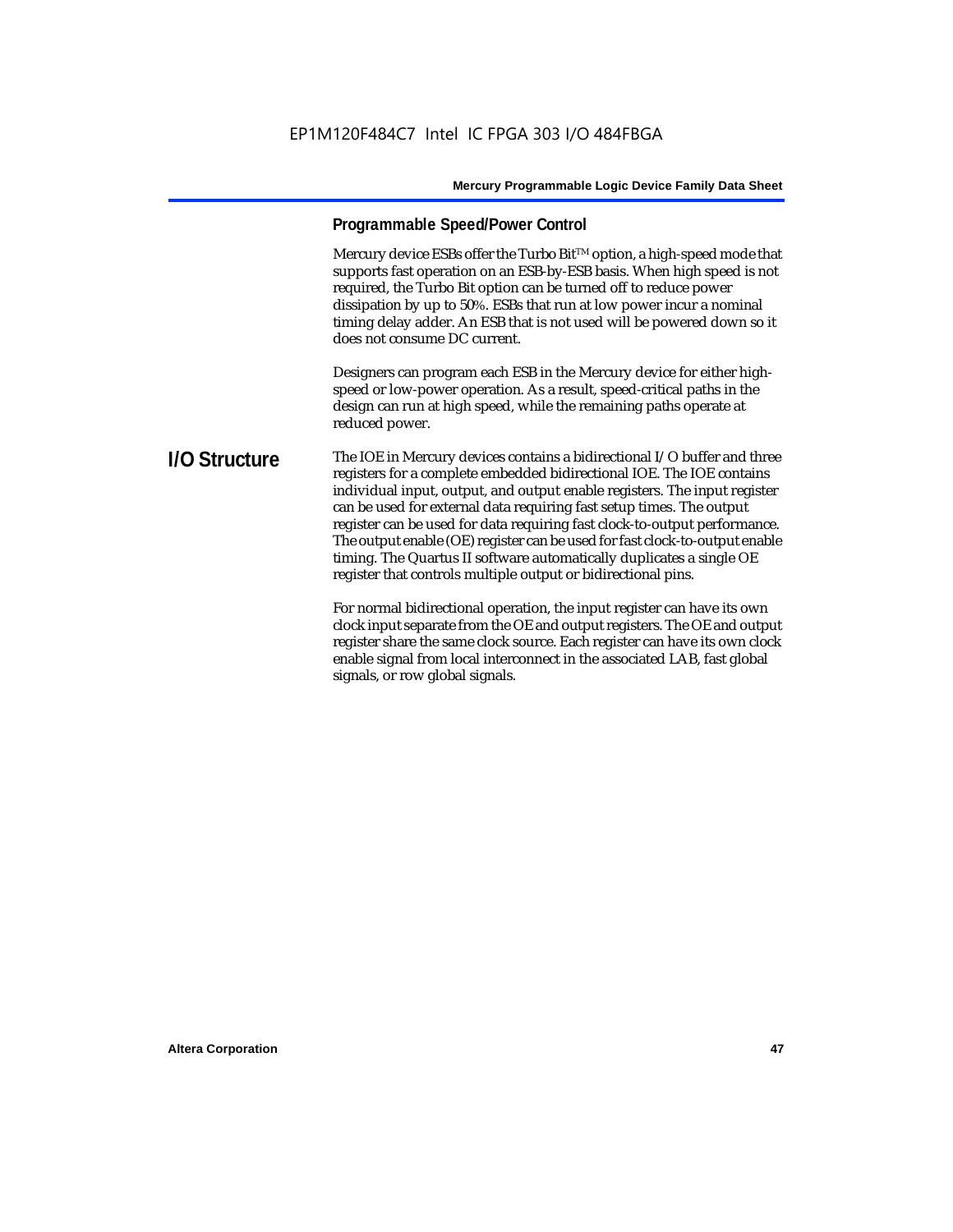The Mercury IOE includes programmable delays that can be activated to ensure zero hold times, minimum clock-to-output times, input IOE register-to-core register transfers, or core-to-output IOE register transfers. A path in which a pin directly drives a register may require the delay to ensure zero hold time, whereas a path in which a pin drives a register through combinatorial logic may not require the delay. Programmable delays exist for decreasing input pin to core and IOE input register delays. The Quartus II Compiler can program these delays automatically to minimize setup time while providing a zero hold time. Delays are also programmable for increasing the register to pin delays for output and/or output enable registers. A programmable delay exists for increasing the  $t_{zx}$  delay to the output pin, which is required for ZBT interfaces. Table 10 shows the programmable delays for Mercury devices.

| Table 10. Mercury Programmable Delay Chain |                                        |  |  |
|--------------------------------------------|----------------------------------------|--|--|
| Programmable Delays                        | <b>Quartus II Logic Option</b>         |  |  |
| Input pin to core delay $(1)$              | Decrease input delay to internal cells |  |  |
| Input pin to input register delay          | Decrease input delay to input register |  |  |
| Output propagation delay                   | Increase delay to output pin           |  |  |
| Output enable register $t_{\rm CO}$ delay  | Increase delay to OE pin               |  |  |
| Output $t_{zx}$ delay                      | Increase $t_{zx}$ delay to output pin  |  |  |

#### *Note to Table 10:*

(1) This delay has four settings: off and three levels of delay.

The IOE registers in Mercury devices share the same source for clear or preset. Use of the preset/clear is programmable for each individual IOE. The register(s) can be programmed to power up high or low after configuration is complete. If programmed to power up low, an asynchronous clear can control the register(s). If programmed to power up high, an asynchronous preset can control the register(s). This feature prevents the inadvertent activation of another device's active-low input upon power-up. Figure 26 shows the IOE for Mercury devices.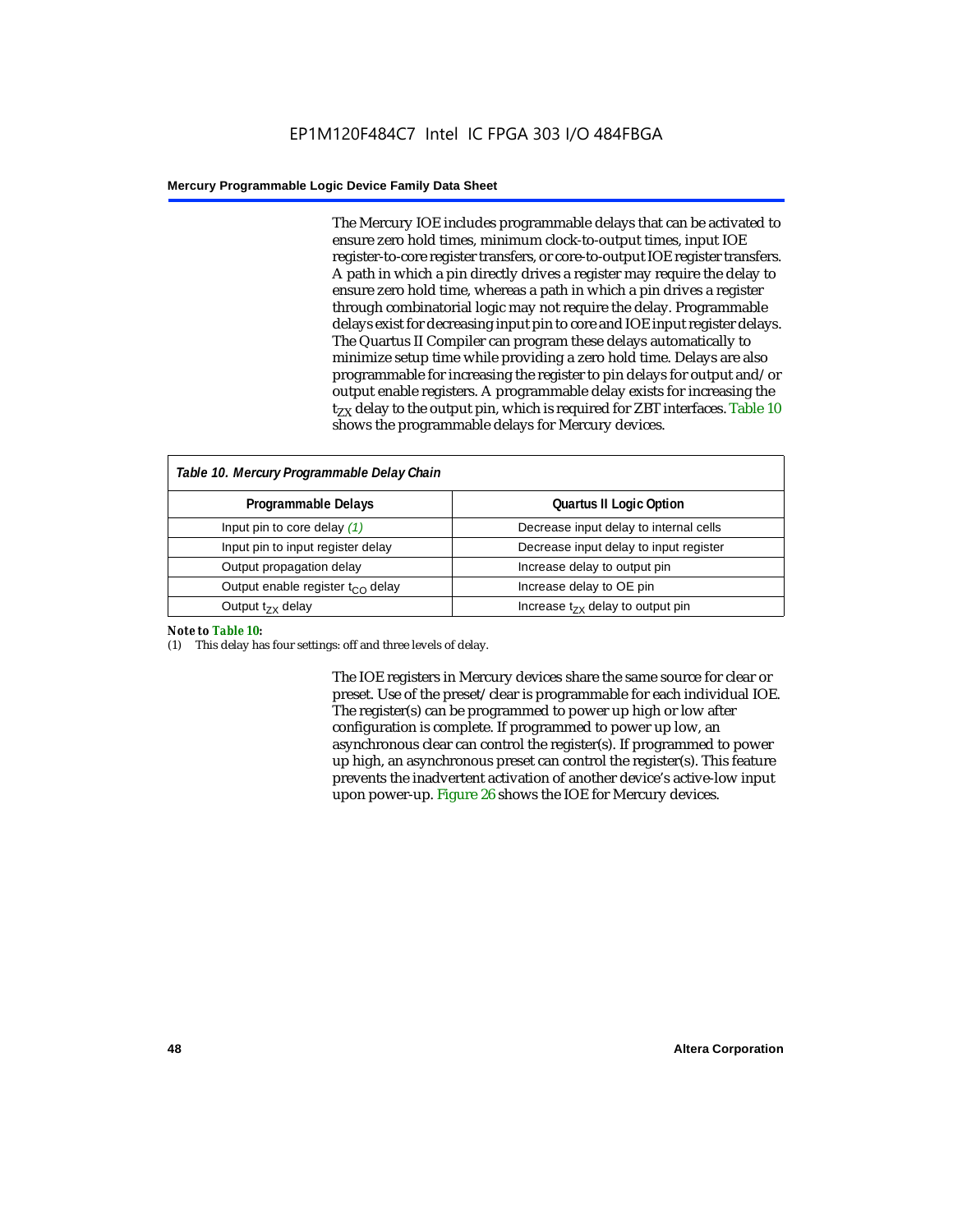

### *Figure 26. Mercury IOE*

#### *Note to Figure 26:*

(1) This programmable delay has four settings: off and three levels of delay.

### **Double Data Rate I/O**

Mercury device's have three register IOEs to support the DDRIO feature, which makes double data rate interfaces possible by clocking data on both positive and negative clock edges. The IOE in Mercury devices supports double data rate input and double data rate output modes.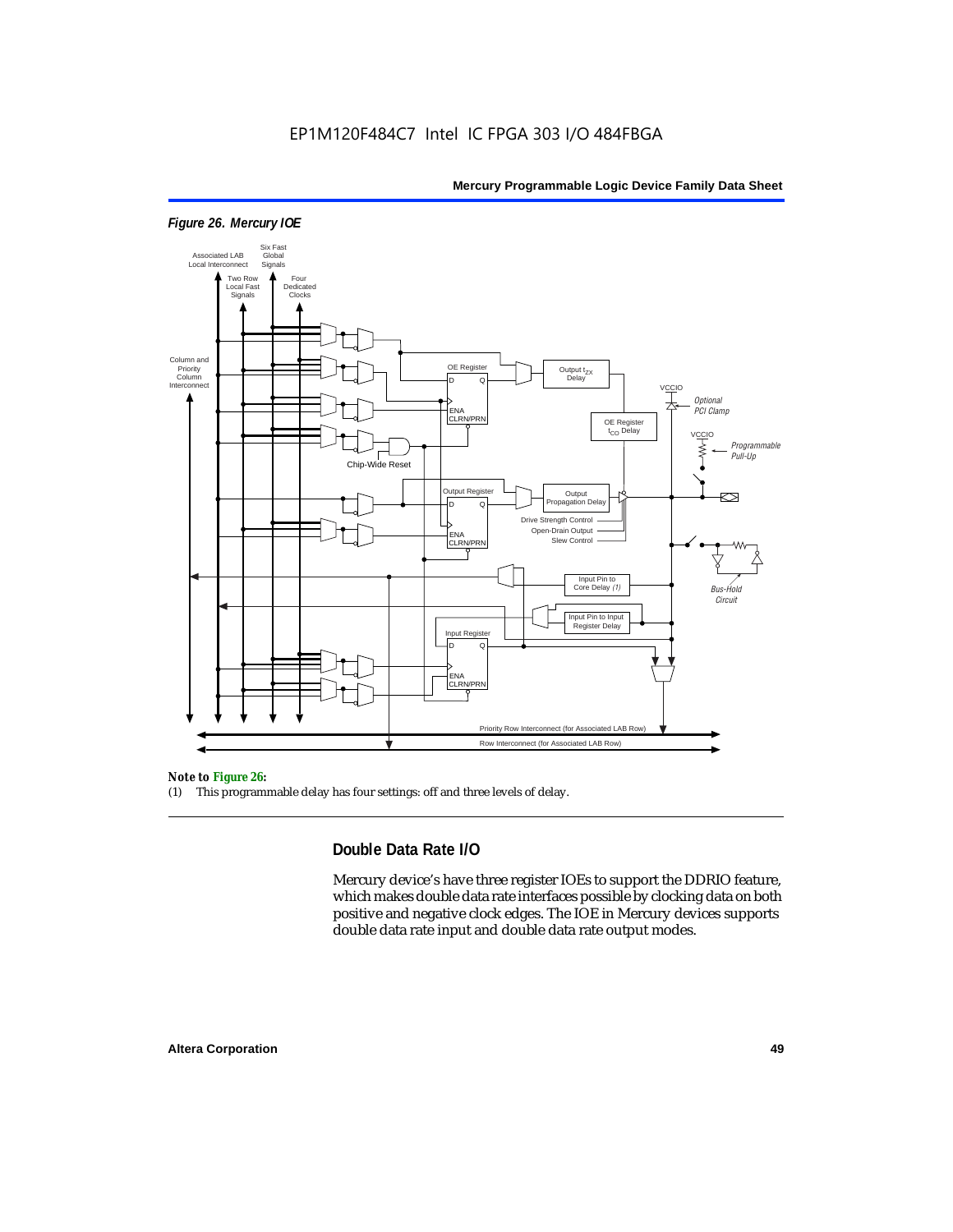In Mercury device IOEs, the OE register is a multi-purpose register available as a second input or output register. When using the IOE for double data rate inputs, the input register and OE register are automatically configured as input registers to clock input double rate data on alternating edges. An input latch is also used within the IOE for DDR input acquisition. The latch holds the data that is present during the clock high times, driving it to the OE register. This allows the OE register and input register to clock both bits of data into LEs, synchronous to the same clock edge (either rising or falling). Figure 27 shows an IOE configured for DDR input.



*Figure 27. IOE Configured for DDR Input*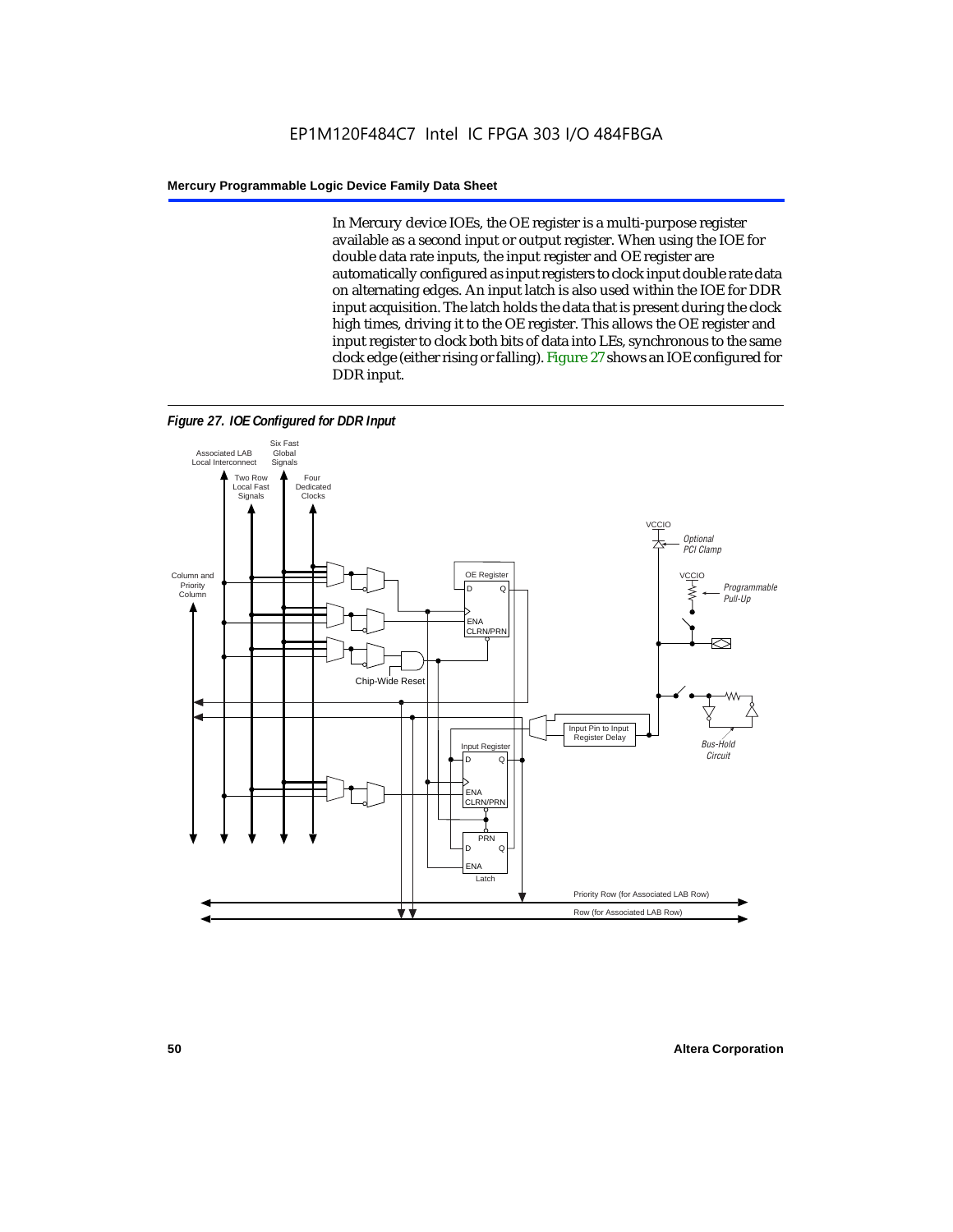When using the IOE for double data rate outputs, the output register and OE register are automatically configured to clock two data paths from LEs on rising clock edges. These register outputs are multiplexed by the clock to drive the output pin at a  $\times$ 2 rate. The output register clocks the first bit out on the clock high time, while the OE register clocks the second bit out on the clock low time. Figure 28 shows the IOE configured for DDR output.

*Figure 28. IOE Configured for DDR Output*



Bidirectional DDR on an I/O pin is possible by using the IOE for DDR output and using LEs to acquire the double data rate input. Bidirectional DDR I/O pins support double data rate synchronous DRAM (DDR SDRAM) at 166 MHz (334 Mbps), which transfer data on a double data rate bidirectional bus. QDR SRAMs are also supported with DDR I/O pins on separate read and write ports.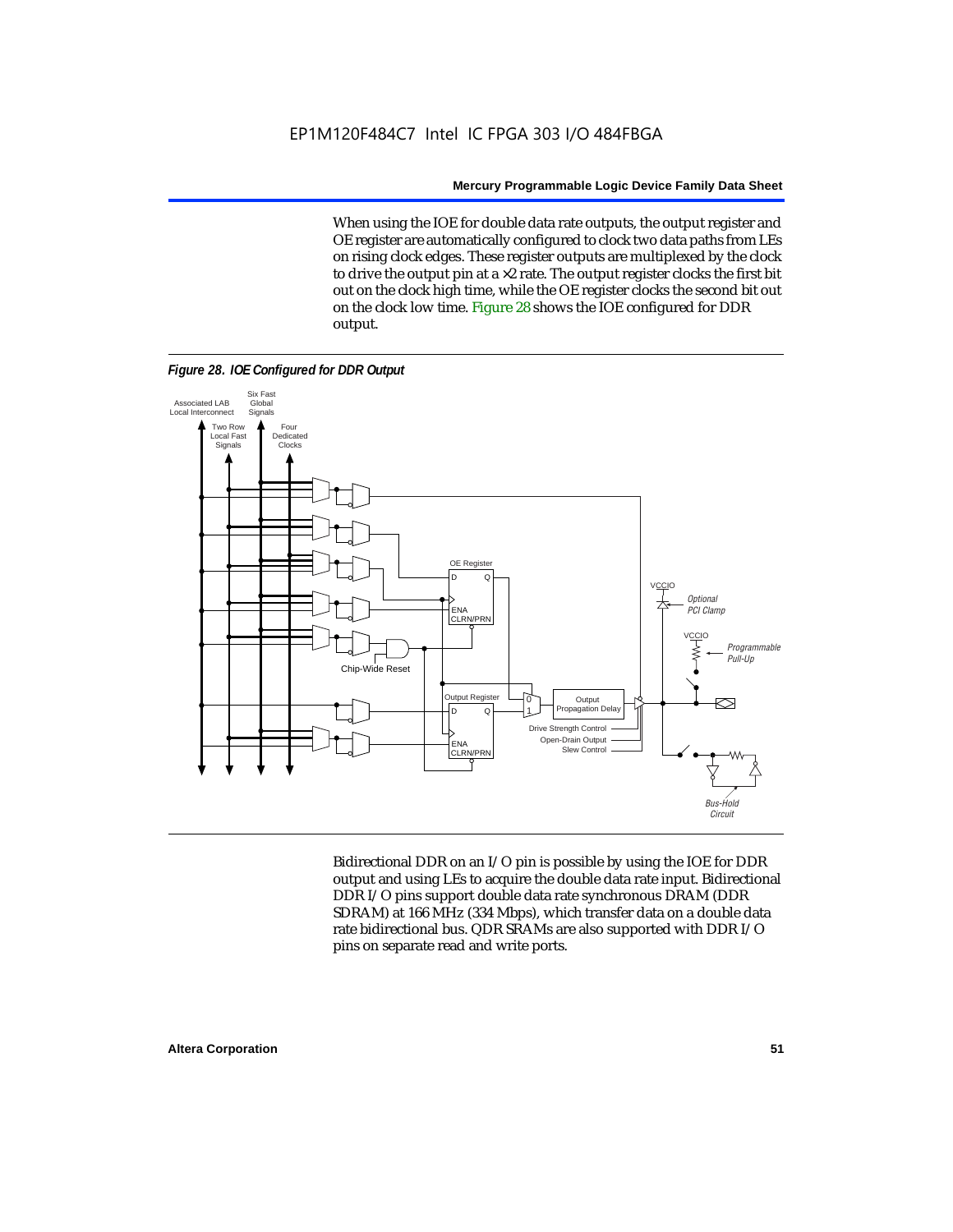### **Zero Bus Turnaround SRAM Interface Support**

In addition to DDR SDRAM support, Mercury device I/O pins also support interfacing with ZBT SRAM blocks at up to 200 MHz. ZBT SRAM blocks are designed to eliminate dead bus cycles when turning a bidirectional bus around between reads and writes, or writes and reads. ZBT allows for 100% bus utilization because ZBT SRAM can read or write on every clock cycle.

To avoid bus contention, the output  $t_{ZX}$  delay ensures that the clock-tolow-impedance time  $(t_{zx})$  is greater than the clock-to-high-impedance time  $(t_{\text{XZ}})$ . Time delay control of clocks to the OE/output and input register, using a single general purpose PLL, enable the Mercury device to meet ZBT  $t_{CO}$  and  $t_{SII}$  times.

### **Programmable Drive Strength**

The output buffer for each Mercury device I/O pin has a programmable drive strength control for certain I/O standards. The LVTTL standard has several levels of drive strength that can be controlled by the user. SSTL-3 class I and II, SSTL-2 class I and II, HSTL class I and II, and 3.3-V GTL+ support a minimum or maximum setting. The minimum setting is the lowest drive strength that guarantees the  $I_{OH}/I_{OL}$  of the standard. The maximum setting provides higher drive strength that allows for faster switching and is the default setting. Using settings below the maximum provides signal slew-rate control to reduce system noise and signal overshoot. Table 11 shows the possible settings for the I/O standards with drive strength control.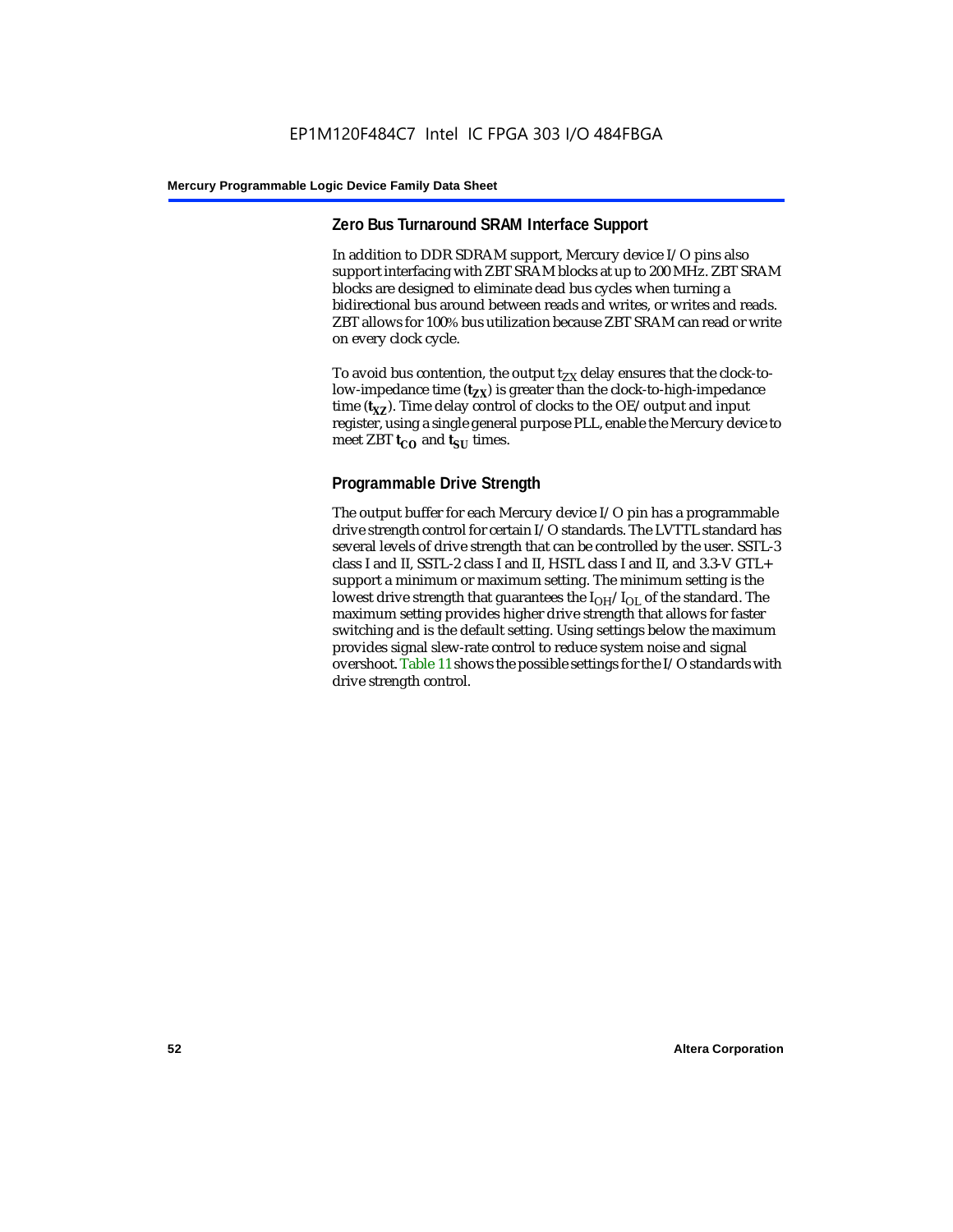| Table 11. Programmable Drive Strength                               |                                                              |  |  |
|---------------------------------------------------------------------|--------------------------------------------------------------|--|--|
| I/O Standard                                                        | I <sub>OH</sub> /I <sub>OL</sub> Current Strength<br>Setting |  |  |
| LVTTL (3.3 V)                                                       | 4 mA                                                         |  |  |
|                                                                     | 8 mA                                                         |  |  |
|                                                                     | $12 \text{ mA}$                                              |  |  |
|                                                                     | 16 mA                                                        |  |  |
|                                                                     | 24 mA (default)                                              |  |  |
| LVTTL (2.5 V)                                                       | 4 mA                                                         |  |  |
|                                                                     | 8 mA                                                         |  |  |
|                                                                     | $12 \text{ mA}$                                              |  |  |
|                                                                     | 16 mA (default)                                              |  |  |
| LVTTL (1.8 V)                                                       | 2 <sub>m</sub> A                                             |  |  |
|                                                                     | 4 mA (default)                                               |  |  |
| SSTL-3 class I and II                                               | Minimum                                                      |  |  |
| SSTL-2 class I and II<br><b>HSTL class I and II</b><br>GTL+ (3.3 V) | Maximum (default)                                            |  |  |

### **Open-Drain Output**

Mercury devices provide an optional open-drain (equivalent to an opencollector) output for each I/O pin. This open-drain output enables the device to provide system-level control signals (e.g., interrupt and write enable signals) that can be asserted by any of several devices.

### **Slew-Rate Control**

The output buffer for each Mercury device I/O pin has a programmable output slew rate control that can be configured for low-noise or highspeed performance. A faster slew rate provides high-speed transitions for high-performance systems. However, these fast transitions may introduce noise transients into the system. A slow slew rate reduces system noise, but adds a nominal delay to rising and falling edges. Each I/O pin has an individual slew rate control, allowing the designer to specify the slew rate on a pin-by-pin basis. The slew rate control affects both the rising and falling edges.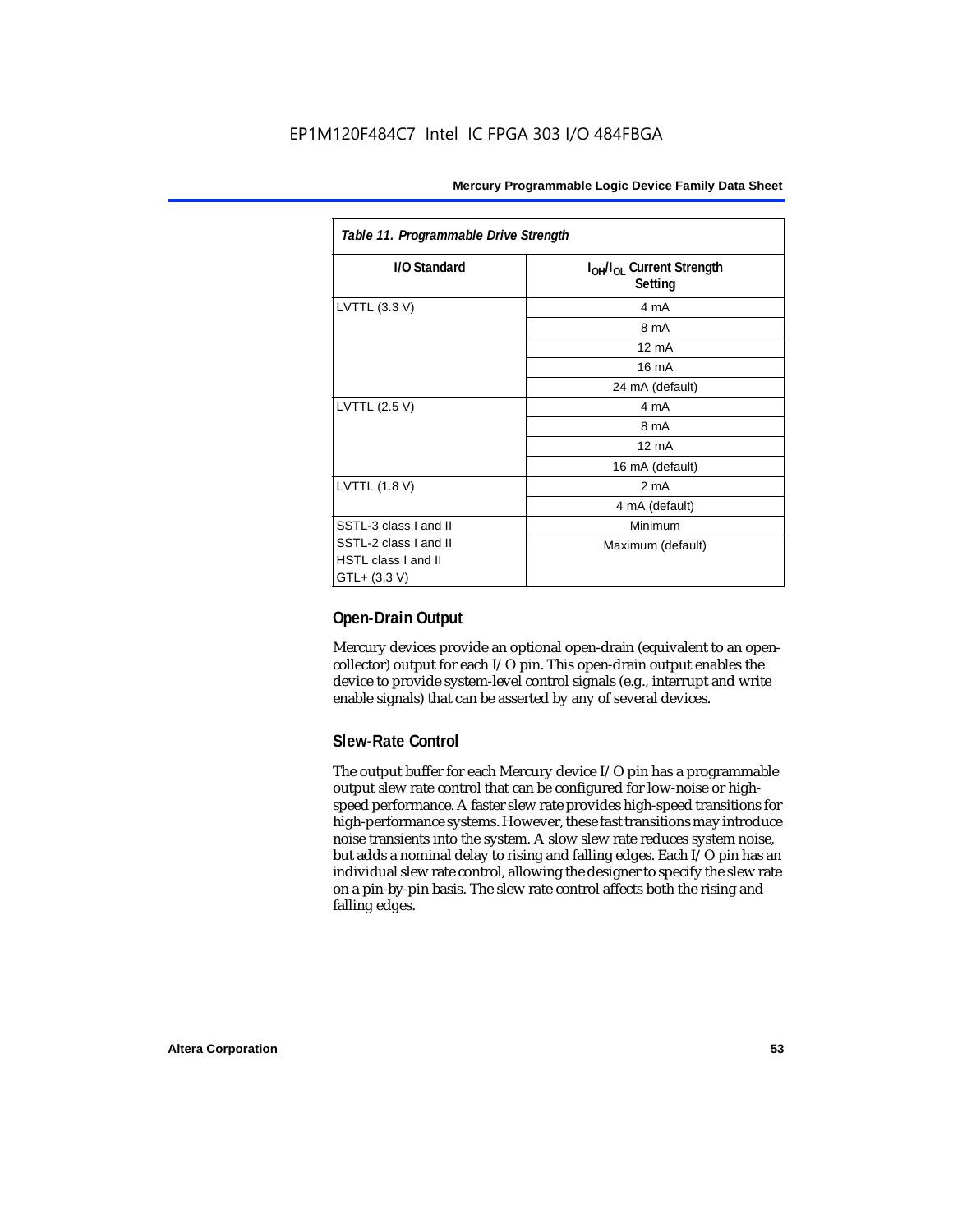### **Bus Hold**

Each Mercury device I/O pin provides an optional bus-hold feature. When this feature is enabled for an I/O pin, the bus-hold circuitry weakly holds the signal at its last driven state. By holding the last driven state of the pin until the next input signal is present, the bus-hold feature eliminates the need to add external pull-up or pull-down resistors to hold a signal level when the bus is tri-stated. The bus-hold circuitry also pulls undriven pins away from the input threshold voltage where noise can cause unintended high-frequency switching. This feature can be selected individually for each I/O pin. The bus-hold output will drive no higher than  $V_{CCIO}$  to prevent overdriving signals. If the bus-hold feature is enabled, the programmable pull-up option cannot be used. The bus-hold feature should also be disabled if open-drain outputs are used with the GTL+ I/O standard.

The bus-hold circuitry weakly pulls the signal level to the last driven state through a resistor with a nominal resistance (R<sub>BH</sub>) of approximately 8 kΩ. Table 42 gives specific sustaining current that will be driven through this resistor and overdrive current that will identify the next driven input level. This information is provided for each  $V_{CCIO}$  voltage level.

The bus-hold circuitry is active only after configuration. When going into user mode, the bus-hold circuit captures the value on the pin present at the end of configuration.

### **Programmable Pull-Up Resistor**

Each Mercury device I/O pin provides an optional programmable pullup resistor during user mode. When this feature is enabled for an I/O pin, the pull-up resistor (50 kΩ) weakly holds the output to the  $V_{CCIO}$  level of the bank that the output pin resides in.

### **I/O Row Bands**

The I/O row bands are one of the advanced features of the Mercury architecture. All IOEs are grouped in I/O row bands across the device. The number of I/O row bands depends on the Mercury device size. The I/O row bands are designed for flip-chip technology, allowing I/O pins to be distributed across the entire chip, not only in the periphery. This array driver technology allows higher I/O pin density (I/O pins per device area) than peripheral I/O pins.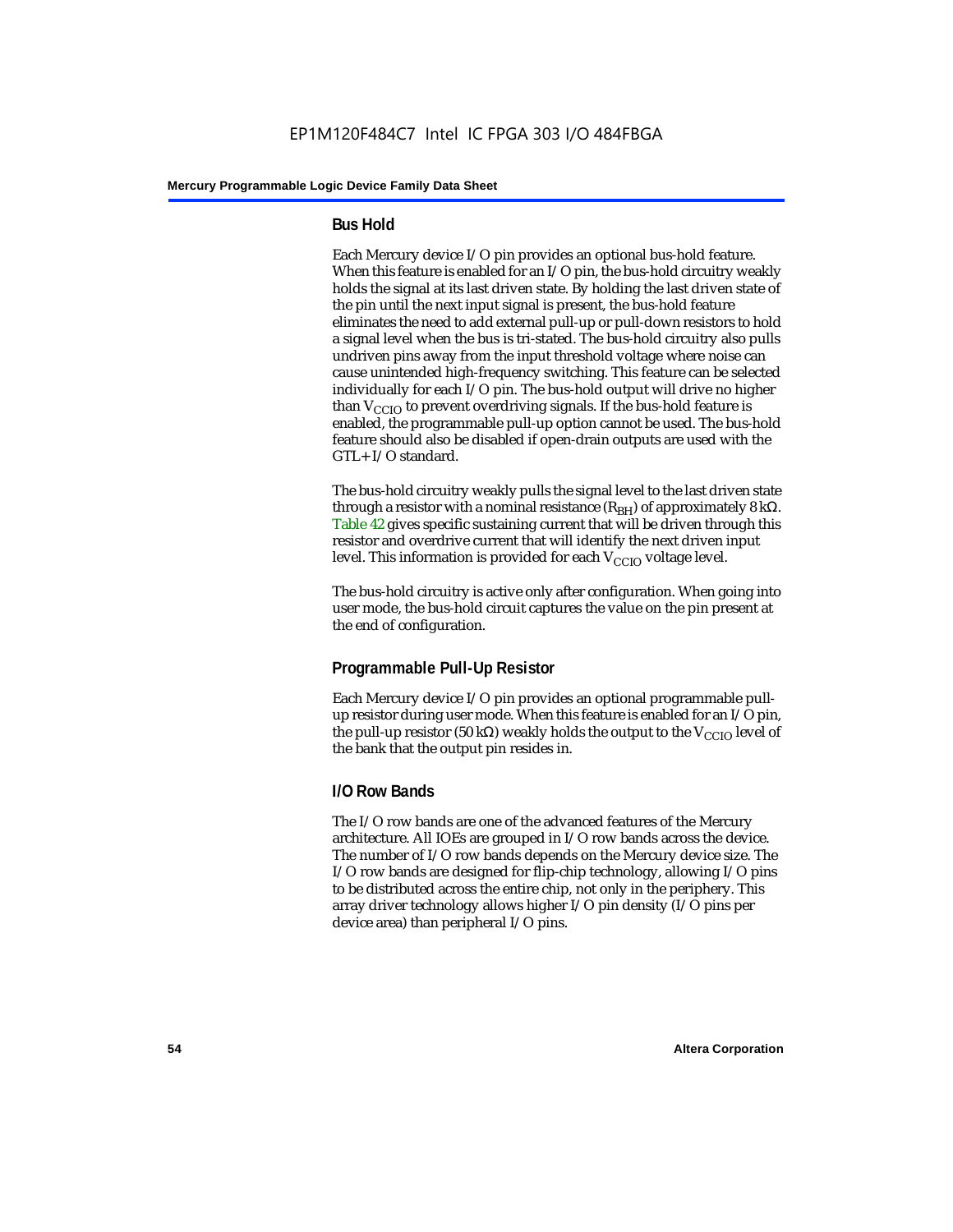Each row of I/O pins has an associated LAB row for driving to and from the core of the Mercury device. For a given I/O band row, its associated LAB row is located below it with the exception of the bottom I/O band row. The bottom I/O band is located at the bottom periphery of the device, hence its associated LAB row is located above it. Figure 29 shows an example of an I/O band to associated LAB row interconnect in a Mercury device.

There is a maximum of two IOEs associated with each LAB in the associated LAB row. The local interconnect of the associated LAB drives the IOEs. Since local interconnect is shared with the LAB neighbor, any given LAB can directly drive up to four IOEs. The local interconnect drives the data and OE signals when the IOE is used as an output or bidirectional pin.





#### *Note to Figure 29:*

(1) IN<sub>A</sub>: unregistered input; IN<sub>B</sub>: registered/unregistered input; IN<sub>C</sub>: registered/unregistered input or OE register output in DDR mode.

> The IOEs drive registered or combinatorial versions of input data into the device. The unregistered input data can be driven to the local interconnect (for fast input setup), row and priority row interconnect, and column and priority column interconnects. The registered data can also be driven to the same row and column resources. The OE register output can be fed back through column and row interconnects to implement DDR I/O pins.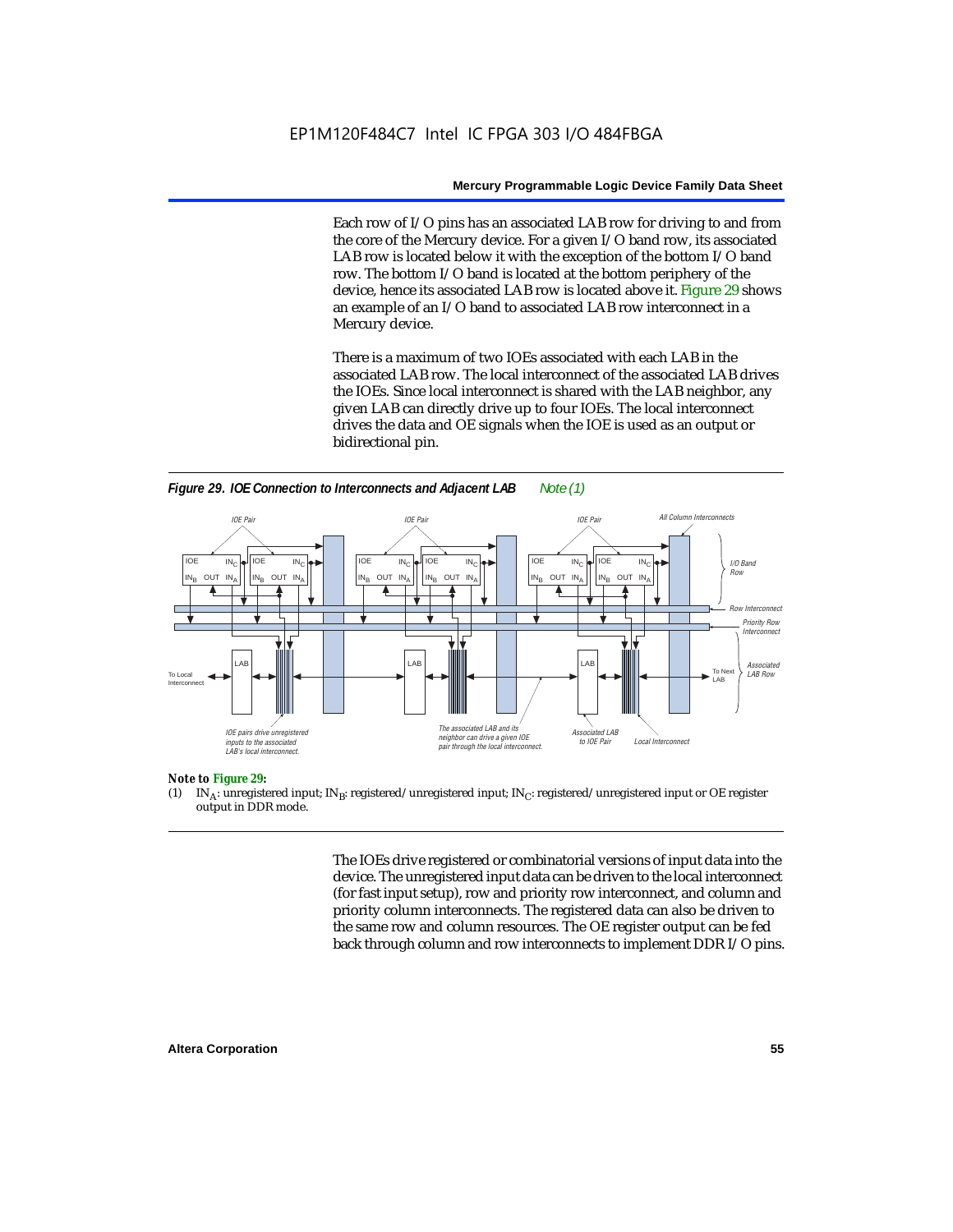### **Dedicated Fast Lines & I/O Pins**

Mercury devices incorporate dedicated bidirectional pins for signals with high internal fanout, such as PCI control signals. These pins are called dedicated fast I/O pins (FAST1, FAST2, FAST3, FAST4, FAST5, and FAST6) and can drive the six global fast lines throughout the device, ideal for fast clock, clock enable, clear, preset, or high fanout logic signal distribution. The dedicated fast I/O pins have the same IOE as a regular I/O pin. The dedicated fast lines can also be driven by a LE local interconnect to generate internal global signals.

In addition to the device global fast lines, each LAB row has two dedicated fast lines local to the row. This is ideal for high fanout control signals for a section of a design that may fit into a single LAB row. Each I/O band (with the exception of the top I/O band) has two dedicated row-global fast I/O pins to drive the row-global fast resources for the associated LAB. The dedicated local fast I/O pins have the same IOE as a regular I/O pin. The LE local interconnect can drive dedicated row-global fast lines to generate internal global signals specific to a row. There are no pin connections for buried LAB rows; LE local interconnects drive the rowglobal signals in those rows.

### **I/O Standard Support**

Mercury device IOEs support the following I/O standards:

- LVTTL
- **LVCMOS**
- $1.8-V$
- 2.5-V
- 3.3-V PCI
- $\blacksquare$  3.3-V PCI-X
- $3.3-V$  AGP (1 $\times$ , 2 $\times$ )
- LVDS
- LVPECL
- $\blacksquare$  3.3-V PCML
- $GTL +$
- HSTL class I and II
- SSTL-3 class I and II
- SSTL-2 class I and II
- CTT<sub></sub>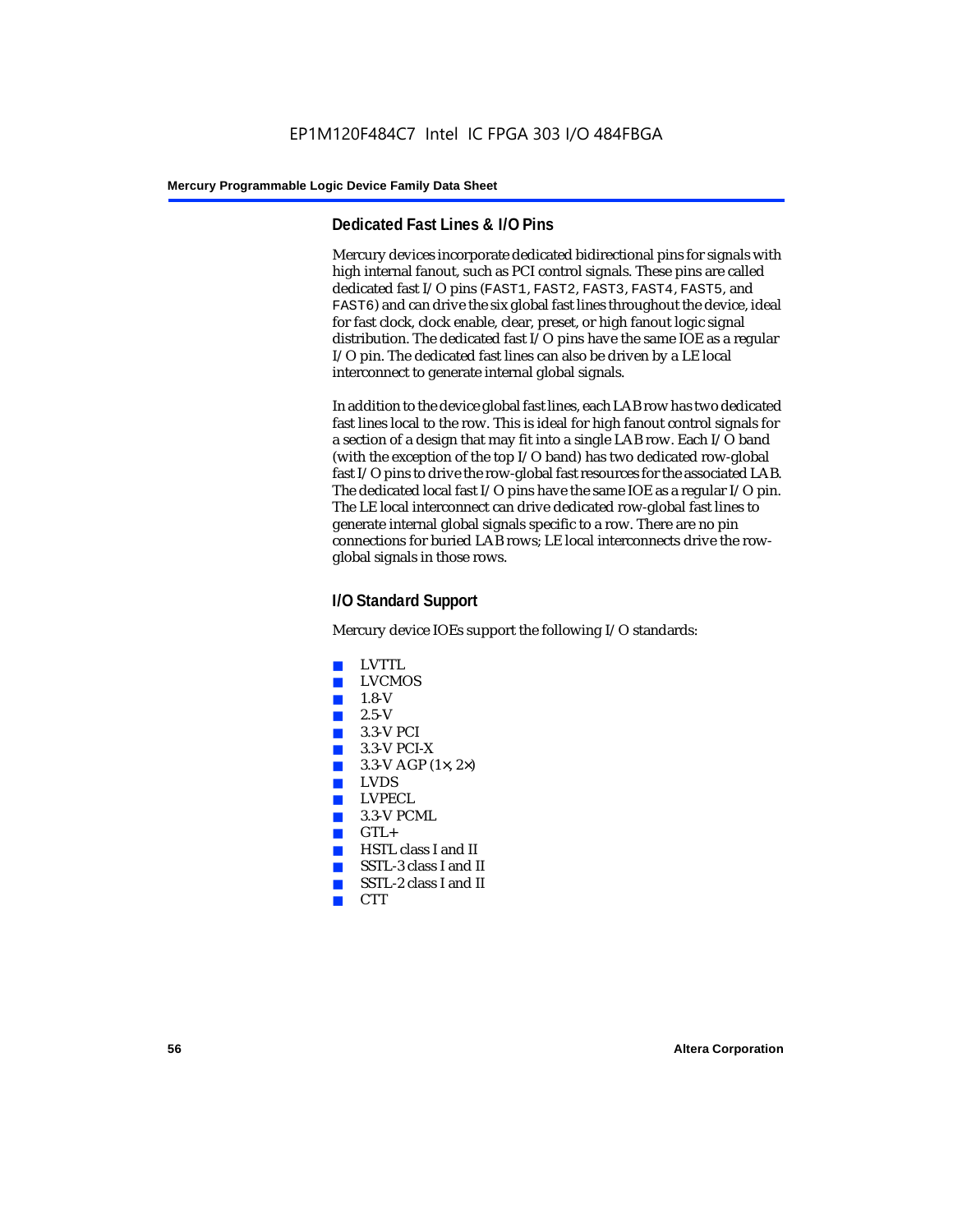| Table 12. Mercury Supported I/O Standards |                     |                                                          |                                                               |                                                                 |  |
|-------------------------------------------|---------------------|----------------------------------------------------------|---------------------------------------------------------------|-----------------------------------------------------------------|--|
| I/O Standard                              | <b>Type</b>         | Input<br>Reference<br>Voltage (V <sub>REF</sub> )<br>(V) | Output<br><b>Supply</b><br>Voltage<br>$(V_{\text{CCIO}})$ (V) | <b>Board</b><br><b>Termination</b><br>Voltage<br>$(V_{TT})$ (V) |  |
| LVTTL                                     | Single-ended        | N/A                                                      | 3.3                                                           | N/A                                                             |  |
| <b>LVCMOS</b>                             | Single-ended        | N/A                                                      | 3.3                                                           | N/A                                                             |  |
| 2.5V                                      | Single-ended        | N/A                                                      | 2.5                                                           | N/A                                                             |  |
| 1.8V                                      | Single-ended        | N/A                                                      | 1.8                                                           | N/A                                                             |  |
| 3.3-V PCI                                 | Single-ended        | N/A                                                      | 3.3                                                           | N/A                                                             |  |
| 3.3-V PCI-X                               | Single-ended        | N/A                                                      | 3.3                                                           | N/A                                                             |  |
| <b>LVDS</b>                               | <b>Differential</b> | N/A                                                      | 3.3                                                           | N/A                                                             |  |
| <b>LVPECL</b>                             | Differential        | N/A                                                      | 3.3                                                           | N/A                                                             |  |
| 3.3-V PCML                                | <b>Differential</b> | N/A                                                      | 3.3                                                           | 3.3                                                             |  |
| GTL+                                      | Voltage referenced  | 1.0                                                      | N/A                                                           | 1.5                                                             |  |
| <b>HSTL class I and II</b>                | Voltage referenced  | 0.75                                                     | 1.5                                                           | 0.75                                                            |  |
| SSTL-2 class I and II                     | Voltage referenced  | 1.25                                                     | 2.5                                                           | 1.25                                                            |  |
| SSTL-3 class I and II                     | Voltage referenced  | 1.5                                                      | 3.3                                                           | 1.5                                                             |  |
| <b>AGP</b>                                | Voltage referenced  | 1.32                                                     | 3.3                                                           | N/A                                                             |  |
| <b>CTT</b>                                | Voltage referenced  | 1.5                                                      | 3.3                                                           | 1.5                                                             |  |

### Table 12 describes the I/O standards supported by Mercury devices.

Each regular I/O band row contains two I/O banks. The number of I/O banks in a Mercury device depends on the number of I/O band rows. The top I/O band contains four regular I/O banks specifically designed for HSDI. The top I/O band banks and dedicated clock inputs support LVDS, LVPECL, and 3.3-V PCML. 3.3-V PCML is an open-drain standard and therefore requires external termination to 3.3 V. All other standards are supported by all I/O banks. The top I/O banks 1, 2, 3, and 4 only support non-HSDI I/O pins if the design does not use HSDI circuitry. If the design uses any HSDI channel, banks 1, 2, 3, and 4 all do not support regular I/O pins.

Additionally, the EP1M350 device includes the Flexible-LVDS feature, providing support for up to 100 LVDS channels on all regular I/O banks. Regular I/O banks in EP1M350 devices include dedicated LVDS input and output buffers that do not require any external components except for 100-Ω termination resistors on receiver channels.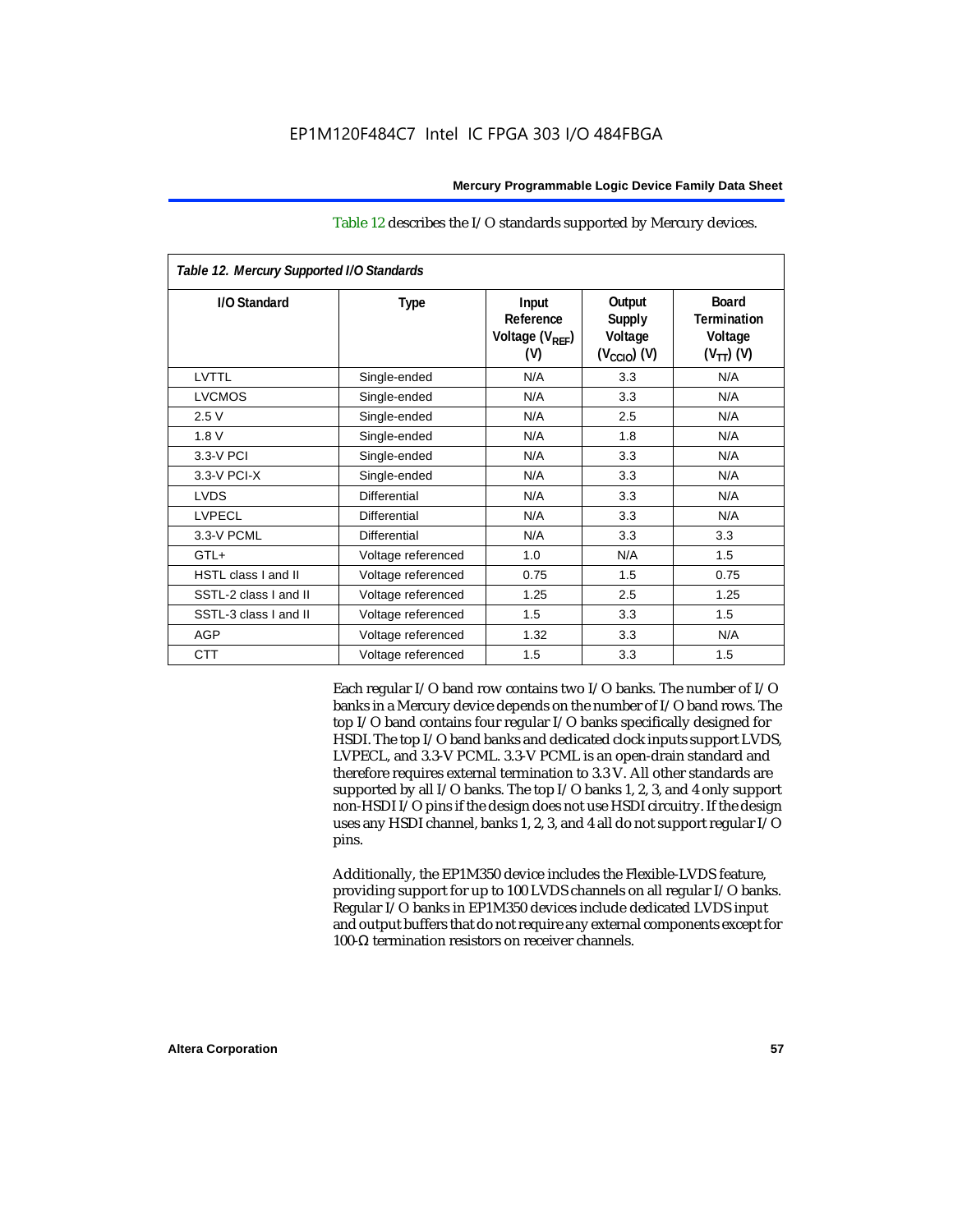For the HSDI I/O band, half of the dedicated banks support LVDS, 3.3-V PCML or LVPECL, and receiver inputs, while the other half support LVDS, PCML or LVPECL, and transmitter outputs. A single device can support 1.5-V, 1.8-V, 2.5-V, and 3.3-V interfaces; each bank can support a  $V_{\text{CCIO}}$  standard independently. Each bank can also use a separate  $V_{\text{RFE}}$ level so that each bank can support any of the terminated standards (such as SSTL-3) independently. A bank can support a single  $V_{REF}$  level. Each bank contains a fixed VREF pin for voltage referenced standards. This pin can be used as a regular I/O if a  $V_{REF}$  standard is not used. Table 13 shows the number of I/O banks in each Mercury device.

| Table 13. Number of I/O Banks per Device |                   |                            |  |
|------------------------------------------|-------------------|----------------------------|--|
| <b>Device</b>                            | Regular I/O Banks | <b>HSDI Band I/O Banks</b> |  |
| EP1M120                                  |                   |                            |  |
| EP1M350                                  | 1つ                |                            |  |

Each bank can support multiple standards with the same  $V_{\text{CCIO}}$  for output pins. For EP1M120 devices, each bank can support one voltage-referenced I/O standard, but can support multiple I/O standards with the same  $V_{\text{CCIO}}$  and  $V_{\text{REF}}$  voltage levels. For example, when  $V_{\text{CCIO}}$  is 3.3 V, a bank can support LVTTL, LVCMOS, 3.3-V PCI, and SSTL-3 for inputs and outputs. Figure 30 shows the I/O bank layout for an EP1M120 device. For EP1M350 devices, each bank can support two voltage-reverenced I/O standards; each I/O bank is split into two voltage-referenced sub-banks. When using the two HSDI transmitter banks as regular I/O banks in a non-HSDI mode, those two banks require the same  $V_{CCIO}$  level. However, each HSDI transmitter bank supports its own  $V_{REF}$  level.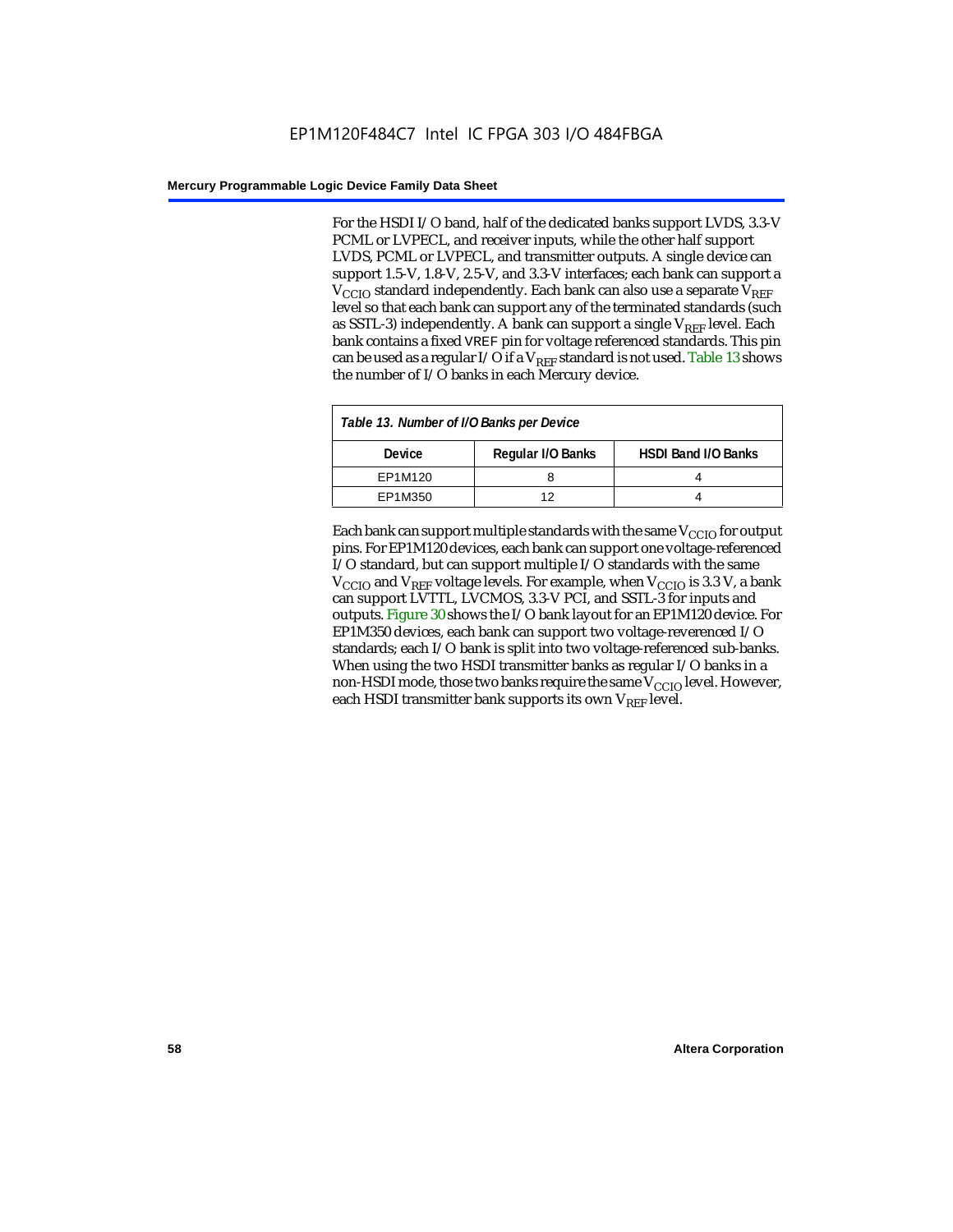

#### *Figure 30. I/O Bank Layout*

# *Notes to Figure 30:*

- (1) If HSDI I/O channels are not used, the HSDI banks can be used as regular I/O banks.<br>(2) When used as regular I/O banks, these banks must be set to the same  $V_{\text{CCIO}}$  level, but of
- When used as regular I/O banks, these banks must be set to the same  $V_{\text{CCIO}}$  level, but can have separate V<sub>REF</sub> bank settings.



**For more information on I/O standards, see Application Note 117 (Using** *Selectable I/O Standards in Altera Devices)*.

### **MultiVolt I/O Interface**

The Mercury architecture supports the MultiVolt I/O interface feature, which allows Mercury devices in all packages to interface with devices with different supply voltages. The devices have one set of VCC pins for internal operation and input buffers (VCCINT), and another set for I/O output drivers (VCCIO).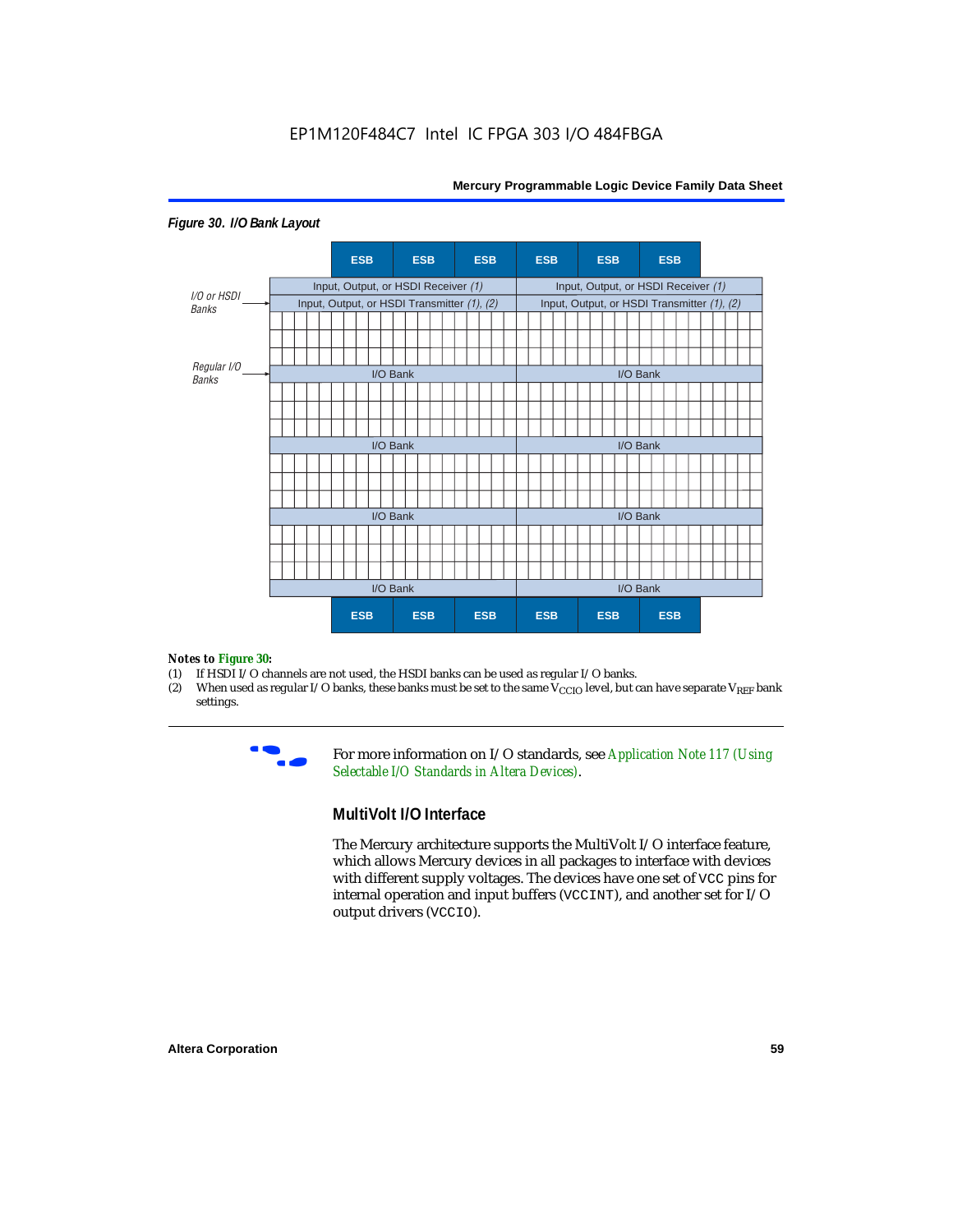The Mercury VCCINT pins must always be connected to a 1.8-V power supply. With a 1.8-V  $V_{\text{CCINT}}$  level, input pins are 1.8-V, 2.5-V and 3.3-V tolerant. The VCCIO pins can be connected to either a 1.5-V, 1.8-V, 2.5-V or 3.3-V power supply, depending on the output requirements. When VCCIO pins are connected to a 1.5-V power supply, the output levels are compatible with HSTL systems. When VCCIO pins are connected to a 1.8-V power supply, the output levels are compatible with 1.8-V systems. When VCCIO pins are connected to a 2.5-V power supply, the output levels are compatible with 2.5-V systems. When the VCCIO pins are connected to a 3.3-V power supply, the output high is 3.3 V and is compatible with 3.3-V or 5.0-V systems.

### Table 14 summarizes Mercury MultiVolt I/O support.

| Note $(1)$<br>Table 14. Mercury MultiVolt I/O Support |      |      |              |              |      |      |                      |      |      |      |
|-------------------------------------------------------|------|------|--------------|--------------|------|------|----------------------|------|------|------|
| V <sub>CCIO</sub><br><b>Input Signal</b>              |      |      |              |              |      |      | <b>Output Signal</b> |      |      |      |
| (V)                                                   | 1.5V | 1.8V | 2.5V         | 3.3V         | 5.0V | 1.5V | 1.8V                 | 2.5V | 3.3V | 5.0V |
| 1.5                                                   |      |      |              |              |      |      |                      |      |      |      |
| 1.8                                                   | (2)  |      |              |              |      |      | (3)                  |      |      |      |
| 2.5                                                   | (2)  | (2)  | $\checkmark$ | $\checkmark$ |      |      | (4)                  |      |      |      |
| 3.3                                                   | (2)  | (2)  | (2)          |              | (6)  |      |                      | (5)  |      |      |

#### *Notes to Table 14:*

- (1) The PCI clamping diode must be disabled to drive an input with voltages higher than  $V_{\text{CCIO}}$  unless an external resistor is used.
- (2) These input levels are only available if the input standard is set to any  $V_{REF}$ -based input standard (SSTL-2, SSTL-3, HSTL, GTL+, AGP 2×). The input buffers are powered from  $V_{CCTNT}$  when using  $V_{REF}$ -based input standards. LVTTL, PCI, PCI-X, AGP 1× input buffers are powered by V<sub>CCIO</sub>. Therefore, these standards cannot be driven with input levels below the V<sub>CCIO</sub> setting except for when V<sub>CCIO</sub> = 3.3 V and the input voltage (V<sub>I</sub>) = 2.5 V.
- (3) When  $V_{\text{CCIO}} = 1.8 \text{ V}$ , the Mercury device can drive a 1.5-V device with 1.8-V tolerant inputs.
- (4) When  $V_{\text{CCIO}} = 2.5$  V, the Mercury device can drive a 1.8-V device with 2.5-V tolerant inputs.
- (5) When  $V_{\text{CCIO}} = 3.3$  V, the Mercury device can drive a 2.5-V device with 3.3-V tolerant inputs.<br>(6) Designers can set Mercury devices to be 5.0-V tolerant by adding an external resistor and enab
- (6) Designers can set Mercury devices to be 5.0-V tolerant by adding an external resistor and enabling the PCI clamping diode.

### **Power Sequencing & Hot-Socketing**

Because Mercury devices can be used in a mixed-voltage environment, the devices are designed specifically to tolerate any possible power-up sequence. Therefore, the VCCIO and VCCINT power supplies may be powered in any order.

Signals can be driven into Mercury devices before and during power-up without damaging the device. In addition, Mercury devices do not drive out during power-up. Once operating conditions are reached and the device is configured, Mercury devices operate as specified by the user.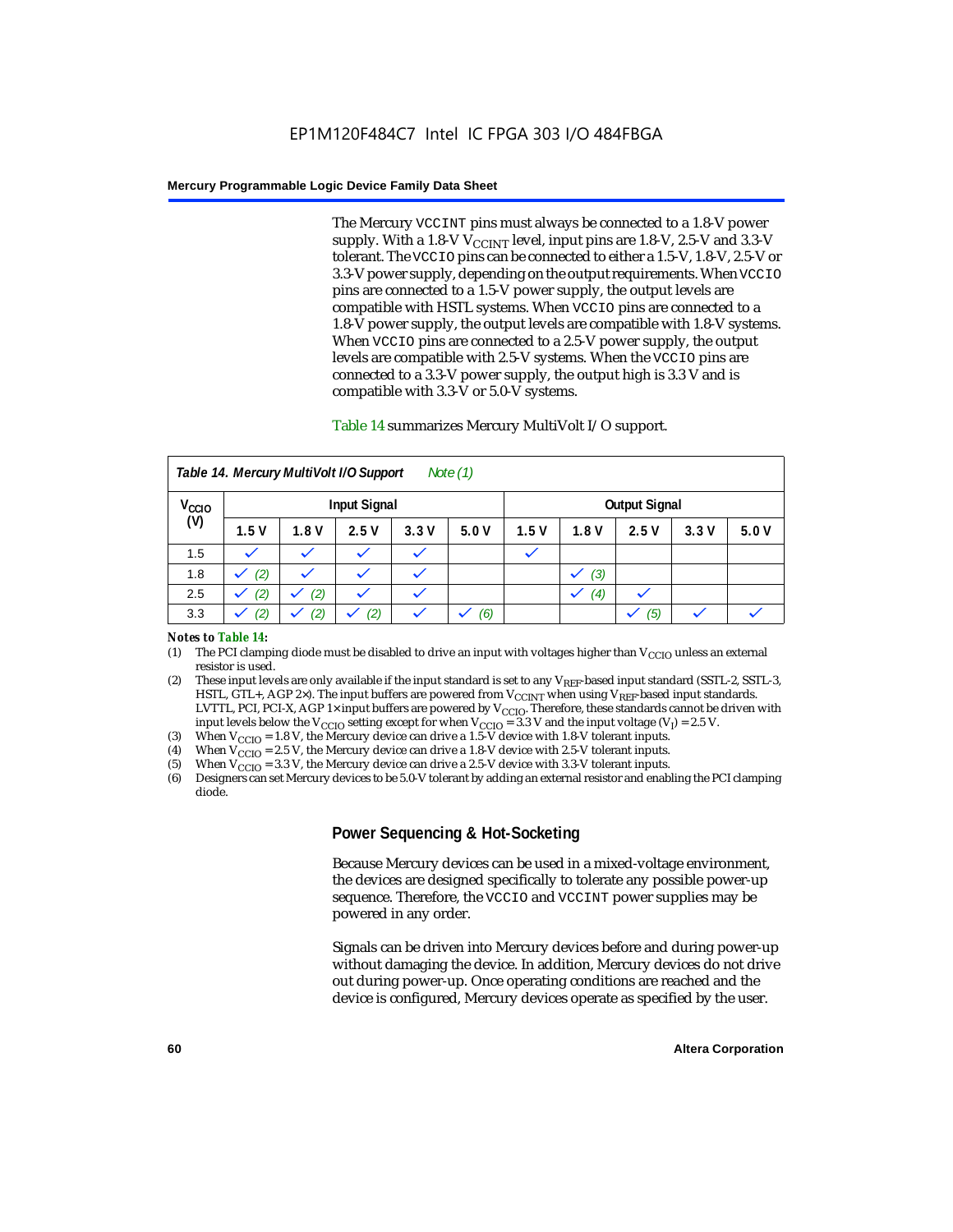| General            | Mercury devices have ClockLock™, ClockBoost™, and advanced                 |
|--------------------|----------------------------------------------------------------------------|
|                    | ClockShift™ features, which use up to four general-purpose PLLs            |
| <b>Purpose PLL</b> | (separate from the two HSDI PLLs) to province clock management and         |
|                    | clock-frequency synthesis. EP1M120 devices contain two general purpose     |
|                    | PLLs; EP1M350 devices contain four general purpose PLLs. These PLLs        |
|                    | allow designers to increase performance and provide clock-frequency        |
|                    | synthesis. The PLL reduces the clock delay within a device. This reduction |
|                    | minimizes clock-to-output and setup times while maintaining zero hold      |
|                    | times. The PLLs, which provide programmable multiplication, allow the      |
|                    | designer to distribute a low-speed clock and multiply that clock on-       |
|                    | device. Mercury devices include a high-speed clock tree: unlike ASICs, the |
|                    | user does not have to design and optimize the clock tree. The PLLs work    |
|                    | in conjunction with the Mercury device's high-speed clock to provide       |
|                    | significant improvements in system performance and bandwidth.              |
|                    | Table 15 shows the general purpose PLL features for Mercury devices.       |
|                    | Figure 31 shows a Mercury PLL.                                             |

| Table 15. Mercury General Purpose PLL Features |                |                                    |                                            |                                     |                               |  |
|------------------------------------------------|----------------|------------------------------------|--------------------------------------------|-------------------------------------|-------------------------------|--|
| <b>Device</b>                                  | Number of PLLs | <b>ClockBoost</b><br>Feature $(1)$ | Number of External<br><b>Clock Outputs</b> | Number of<br><b>Feedback Inputs</b> | Advanced<br><b>ClockShift</b> |  |
| EP1M120                                        |                | $m/(n \times k, p, q, v)$          |                                            |                                     |                               |  |
| EP1M350                                        |                | $m/(n \times k, p, q, v)$          |                                            |                                     |                               |  |

*Note to Table 15:*<br>(1) *n* represents t

(1) *n* represents the prescale divider for the PLL input. *k*, *p*, *q*, and *v* represent the different post scale dividers for the four possible PLL outputs. *m*, *k*, *p*, and *q* are integers that range from 1 to 160. *n* and *v* are integers that can range from 1 to 16.

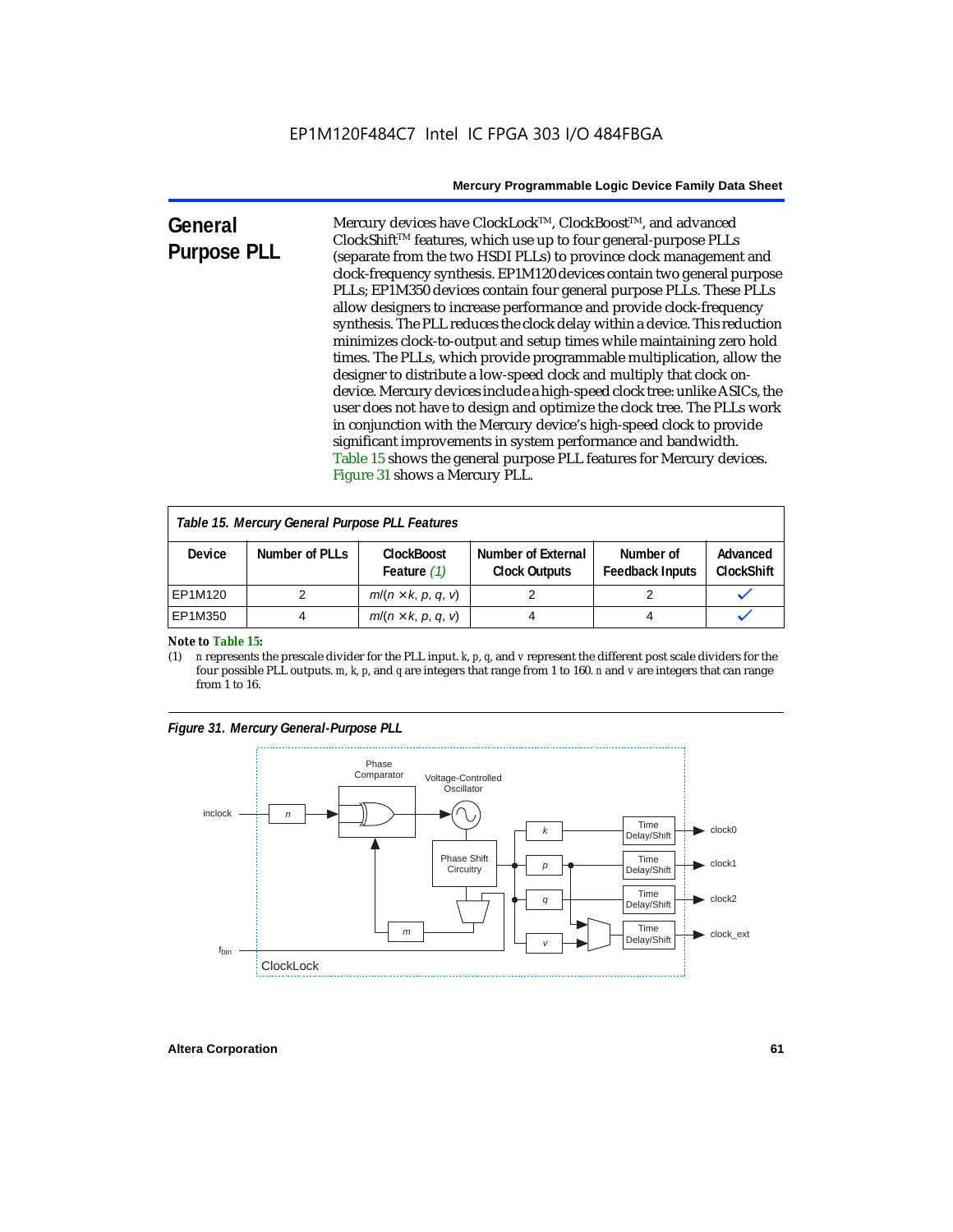The PLLs in Mercury devices are enabled through the Quartus II software. External devices are not required to use these features.

### **Advanced ClockBoost Multiplication & Division**

Each Mercury PLL includes circuitry that provides clock synthesis for up to four outputs (three internal outputs and one external output) using  $m/(n \times$  output divider) scaling. When a PLL is locked, the locked output clock aligns to the rising edge of the input clock. The closed loop equation for Figure 31 gives an output frequency  $f_{clock0} = (m/(n \times k)) f_{IN}$ ,  $f_{clock1} = (m/(n \times p))f_{IN}$ ,  $f_{clock2} = (m/(n \times q))f_{IN}$ , and  $f_{clock\_ext} = (m/(n \times v))f_{IN}$  or  $f_{clock1}$ . These equations allow the multiplication or division of clocks by a programmable number. The Quartus II software automatically chooses the appropriate scaling factors according to the frequency, multiplication, and division values entered.

A single PLL in a Mercury device allows for multiple user-defined multiplication and division ratios that are not possible even with multiple delay-locked loops (DLLs). For example, if a frequency scaling factor of 3.75 is needed for a given input clock, a multiplication factor of 15 and a division factor of 4 can be entered. This advanced multiplication scaling can be performed with a single PLL, making it unnecessary to cascade PLL outputs.

### **External Clock Outputs**

Mercury devices have four low-jitter external clocks available for external clock sources. Other devices on the board can use these outputs as clock sources.

There are three modes for external clock outputs. Multiplication is allowed in all external clock output modes.

- Zero Delay Buffer: The external clock output pin is phase aligned with the clock input pin for zero delay. Programmable phase shift and time delay shift are not allowed in this configuration. Multiplication is allowed with the zero delay buffer mode. The MegaWizard interface for altclklock should be used to verify possible clock settings.
- External Feedback: The external feedback input pin is phase aligned with clock input pin. By aligning these clocks, you can actively remove clock delay and skew between devices. Multiplication is allowed with the external feedback mode. This mode has the same restrictions as zero delay buffer mode.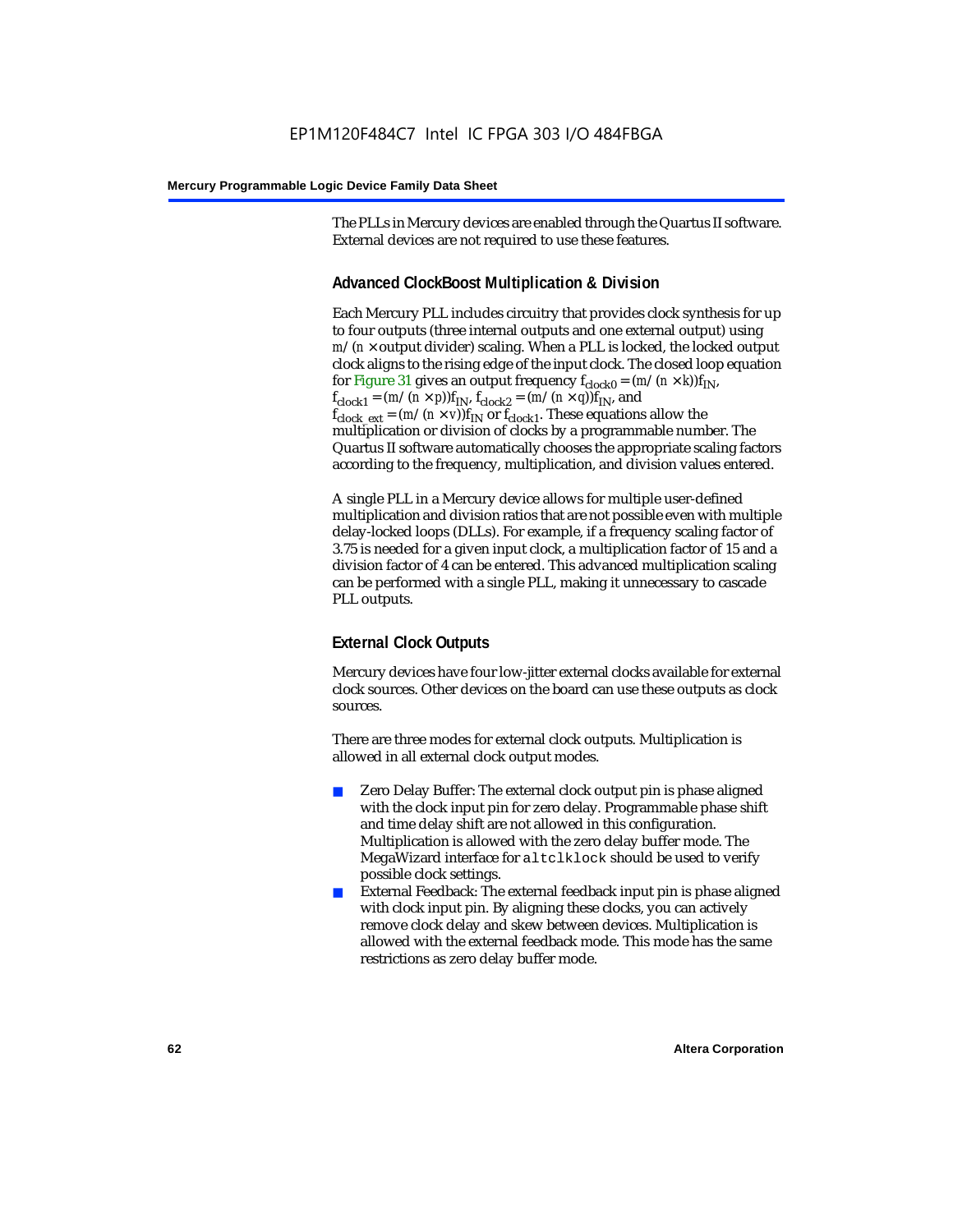Normal Mode: The external clock output pin will have phase delay relative to the clock input pin. If an internal clock is used in this mode, the IOE register clock will be phase aligned to the input clock pin. Multiplication is allowed with the normal mode.

### **Advanced ClockShift Circuitry**

General purpose PLLs in Mercury devices have advanced ClockShift™ circuitry that provides programmable phase shift and fine tune time delay shift. For phase shifting, users can enter a phase shift (in degrees or time units) that affects all PLL outputs. Phase shifts of 90, 180, and 270 can be implemented exactly. Other values of phase shifting, or delay shifting in time units, are allowed with a resolution range of 0.3 ns to 1.0 ns. This resolution varies with frequency input and the user-entered multiplication and division factors. The phase shift ability is only possible on a multiplied or divided clock if the input and output frequency have an integer multiple relationship (i.e.,  $f_{IN}/f_{OUT}$  or  $f_{OUT}/f_{IN}$  must be an integer).

In addition to the phase shift feature that affects all outputs, there is an advanced fine time delay shift control on each of the four PLL outputs. Each PLL output can be shifted in 250-ps increments for a range of –2.0 ns to +2.0 ns. This ability can be used in conjunction with the phase shifting ability that affects all outputs.  $f_{IN}/f_{OUT}$  does not need to have an integer relationship for the advanced fine time delay shift control.

### **Clock Enable Signal**

Mercury PLLs have a CLKLK\_ENA pin for enabling/disabling all of the device PLLs. When the CLKLK\_ENA pin is high, the PLL drives a clock to all its output ports. When the CLKLK\_ENA pin is low, the clock0, clock1, clock2 and extclock ports are driven by GND and all of the PLLs go out of lock. When the CLKLK ENA pin goes high again, the PLL must relock.

The individual enable port for each general purpose PLL is programmable. If more than one general-purpose PLL is instantiated, each one does not have to use the clock enable. To enable/disable the device PLLs with the CLKLK\_ENA pin, the inclocken port on the altclklock instance must be connected to the CLKLK\_ENA input pin.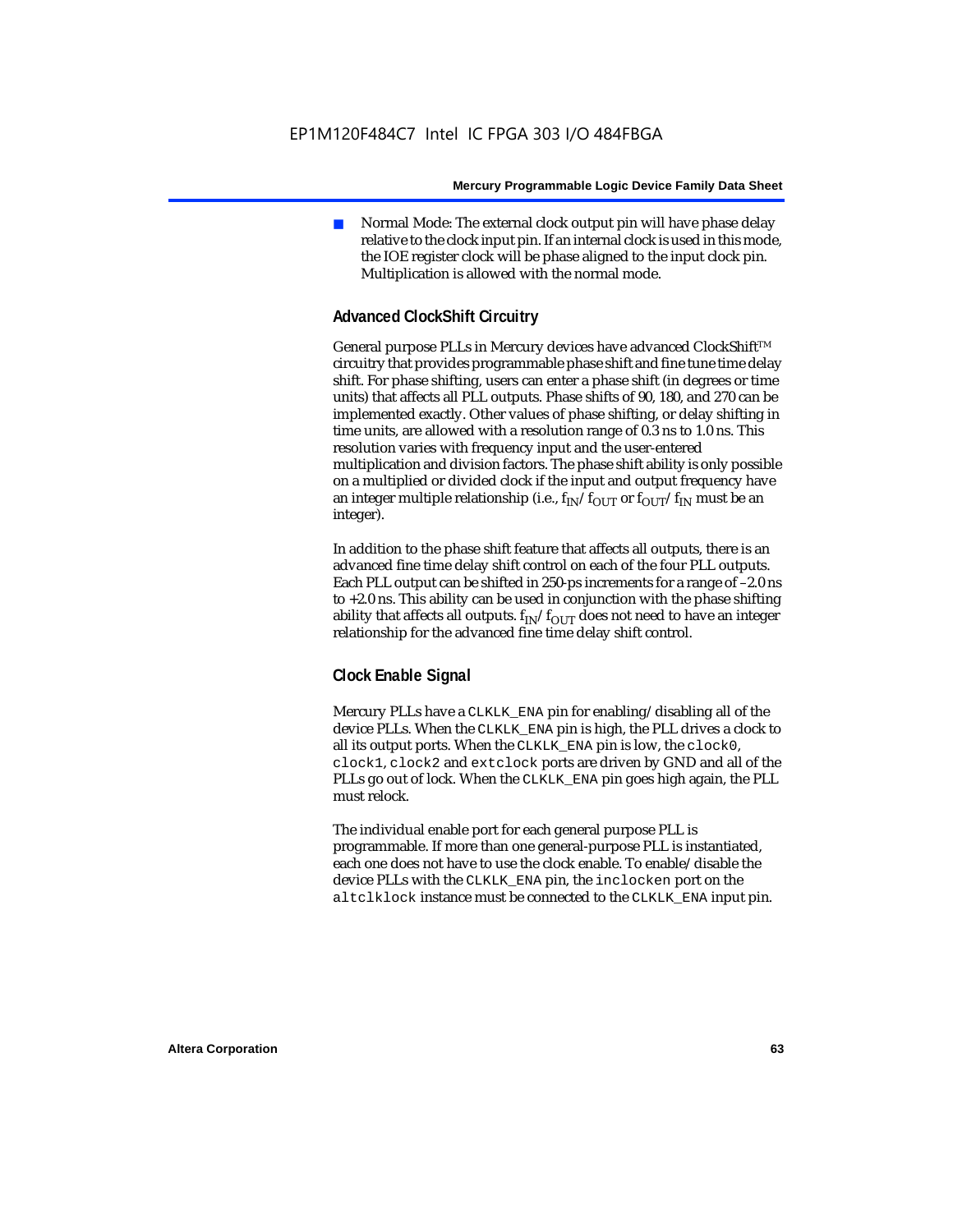## **Lock Signals**

|                                                                             | The Mercury device general purpose PLL circuits support individual<br>LOCK signals. The LOCK signal drives high when the PLL has locked onto<br>the input clock. Lock remains high as long as the input remains within<br>specification. It will go low if the input is out of specification. A LOCK pin<br>is optional for each PLL used in the Mercury devices; when not used, they<br>are I/O pins. This signal is not available internally; if it is used in the core,<br>it must be fed back in with an input pin.                                                                                                                                                   |
|-----------------------------------------------------------------------------|---------------------------------------------------------------------------------------------------------------------------------------------------------------------------------------------------------------------------------------------------------------------------------------------------------------------------------------------------------------------------------------------------------------------------------------------------------------------------------------------------------------------------------------------------------------------------------------------------------------------------------------------------------------------------|
| SignalTap<br><b>Embedded</b><br><b>Logic Analyzer</b>                       | Mercury devices include device enhancements to support the SignalTap<br>embedded logic analyzer. By including this circuitry, the Mercury device<br>provides the ability to monitor design operation over a period of time<br>through the IEEE Std. 1149.1 JTAG circuitry; a designer can analyze<br>internal logic at speed without bringing internal signals to the I/O pins.<br>This feature is particularly important for advanced packages such as<br>FineLine BGA packages, because it can be difficult to add a connection to<br>a pin during the debugging process after a board is designed and<br>manufactured.                                                 |
| <b>IEEE Std.</b><br>1149.1 (JTAG)<br><b>Boundary-Scan</b><br><b>Support</b> | All Mercury devices provide JTAG BST circuitry that complies with the<br>IEEE Std. 1149.1-1990 specification. JTAG boundary-scan testing can be<br>performed before or after configuration, but not during configuration.<br>Mercury devices can also use the JTAG port for configuration with the<br>Quartus II software or with hardware using either Jam Standard Test and<br>Programming Language (STAPL) Files (.jam) or Jam STAPL Byte-Code<br>Files (.jbc). Mercury devices also use the JTAG port to monitor the logic<br>operation of the device with the SignalTap embedded logic analyzer.<br>Mercury devices support the JTAG instructions shown in Table 16. |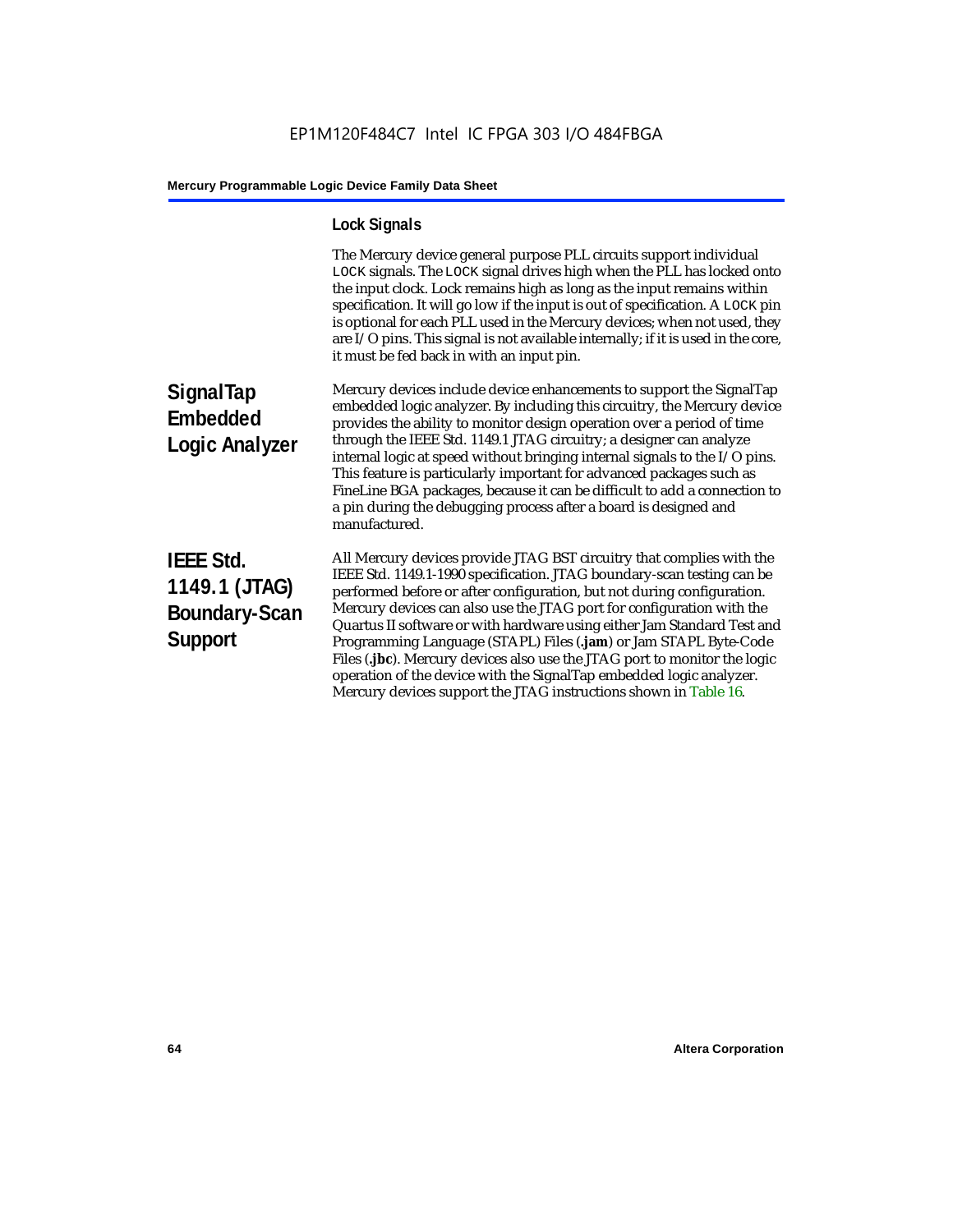| Table 16. Mercury JTAG Instructions |                                                                                                                                                                                                                                           |  |  |
|-------------------------------------|-------------------------------------------------------------------------------------------------------------------------------------------------------------------------------------------------------------------------------------------|--|--|
| <b>JTAG Instruction</b>             | <b>Description</b>                                                                                                                                                                                                                        |  |  |
| SAMPLE/PRELOAD                      | Allows a snapshot of signals at the device pins to be captured and examined during<br>normal device operation and permits an initial data pattern to be output at the device pins.<br>Also used by the SignalTap embedded logic analyzer. |  |  |
| <b>EXTEST</b>                       | Allows the external circuitry and board-level interconnections to be tested by forcing a test<br>pattern at the output pins and capturing test results at the input pins.                                                                 |  |  |
| <b>BYPASS</b>                       | Places the 1-bit bypass register between the TDI and TDO pins, which allows the BST data<br>to pass synchronously through selected devices to adjacent devices during normal device<br>operation.                                         |  |  |
| <b>USERCODE</b>                     | Selects the 32-bit USERCODE register and places it between the TDI and TDO pins,<br>allowing the USERCODE to be serially shifted out of TDO.                                                                                              |  |  |
| <b>IDCODE</b>                       | Selects the IDCODE register and places it between TDI and TDO, allowing the IDCODE<br>to be serially shifted out of TDO.                                                                                                                  |  |  |
| <b>ICR Instructions</b>             | These instructions are used when configuring a Mercury device via the JTAG port with a<br>ByteBlasterMV™ download cable, or using a Jam STAPL or Jam Byte-Code file via an<br>embedded processor.                                         |  |  |
| SignalTap<br>Instructions           | These instructions monitor internal device operation with the SignalTap embedded logic<br>analyzer.                                                                                                                                       |  |  |

The Mercury device instruction register length is 10 bits. The Mercury device USERCODE register length is 32 bits. Tables 17 and 18 show the boundary-scan register length and device IDCODE information for Mercury devices.

| Table 17. Mercury Boundary-Scan Register Length |                                      |  |  |
|-------------------------------------------------|--------------------------------------|--|--|
| <b>Device</b>                                   | Boundary-Scan Register Length (Bits) |  |  |
| EP1M120                                         | 1.125                                |  |  |
| EP1M350                                         | 1.695                                |  |  |
|                                                 |                                      |  |  |

### *Table 18. 32-Bit Mercury Device IDCODE*

| <b>Device</b> | IDCODE $(32 \text{ Bits})$ $(1)$                              |                     |                                                     |                 |  |  |
|---------------|---------------------------------------------------------------|---------------------|-----------------------------------------------------|-----------------|--|--|
|               | Part Number (16 Bits)<br><b>Version</b><br>$(4 \text{ Bits})$ |                     | <b>Manufacturer Identity</b><br>$(11 \text{ bits})$ | 1 (1 Bit) $(2)$ |  |  |
| EP1M120       | 0000                                                          | 0011 0000 0000 0000 | 000 0110 1110                                       |                 |  |  |
| EP1M350       | 0000                                                          | 0011 0000 0000 0001 | 000 0110 1110                                       |                 |  |  |

#### *Notes to Table 18:*

(1) The most significant bit (MSB) is on the left.

(2) The IDCODE's least significant bit (LSB) is always 1.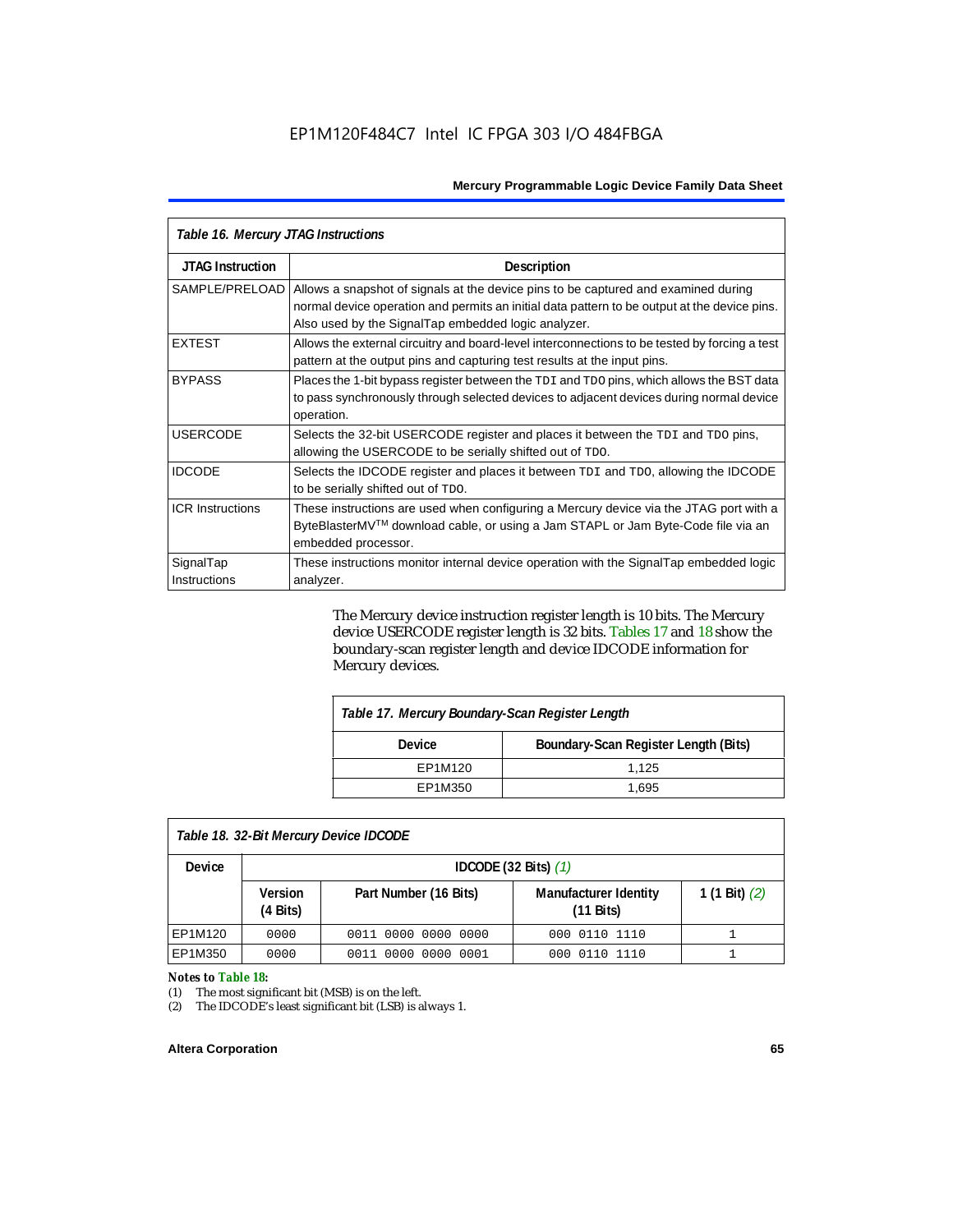Figure 32 shows the timing requirements for the JTAG signals.

*Figure 32. Mercury JTAG Waveforms* TMS



Table 19 shows the JTAG timing parameters and values for Mercury devices.

| Table 19. Mercury JTAG Timing Parameters & Values |                                                |     |     |      |  |  |
|---------------------------------------------------|------------------------------------------------|-----|-----|------|--|--|
| Symbol                                            | Parameter                                      | Min | Max | Unit |  |  |
| $t_{JCP}$                                         | <b>TCK clock period</b>                        | 100 |     | ns   |  |  |
| $\mathfrak{t}_{\mathsf{JCH}}$                     | TCK clock high time                            | 50  |     | ns   |  |  |
| $t_{\text{JCL}}$                                  | TCK clock low time                             | 50  |     | ns   |  |  |
| t <sub>JPSU</sub>                                 | JTAG port setup time                           | 20  |     | ns   |  |  |
| t <sub>JPH</sub>                                  | JTAG port hold time                            | 45  |     | ns   |  |  |
| tjpco                                             | JTAG port clock to output                      |     | 25  | ns   |  |  |
| tjpzx                                             | JTAG port high impedance to valid output       |     | 25  | ns   |  |  |
| t <sub>JPXZ</sub>                                 | JTAG port valid output to high impedance       |     | 25  | ns   |  |  |
| t <sub>JSSU</sub>                                 | Capture register setup time                    | 20  |     | ns   |  |  |
| $t_{\sf JSH}$                                     | Capture register hold time                     | 45  |     | ns   |  |  |
| tjsco                                             | Update register clock to output                |     | 35  | ns   |  |  |
| t <sub>JSZX</sub>                                 | Update register high impedance to valid output |     | 35  | ns   |  |  |
| t <sub>JSXZ</sub>                                 | Update register valid output to high impedance |     | 35  | ns   |  |  |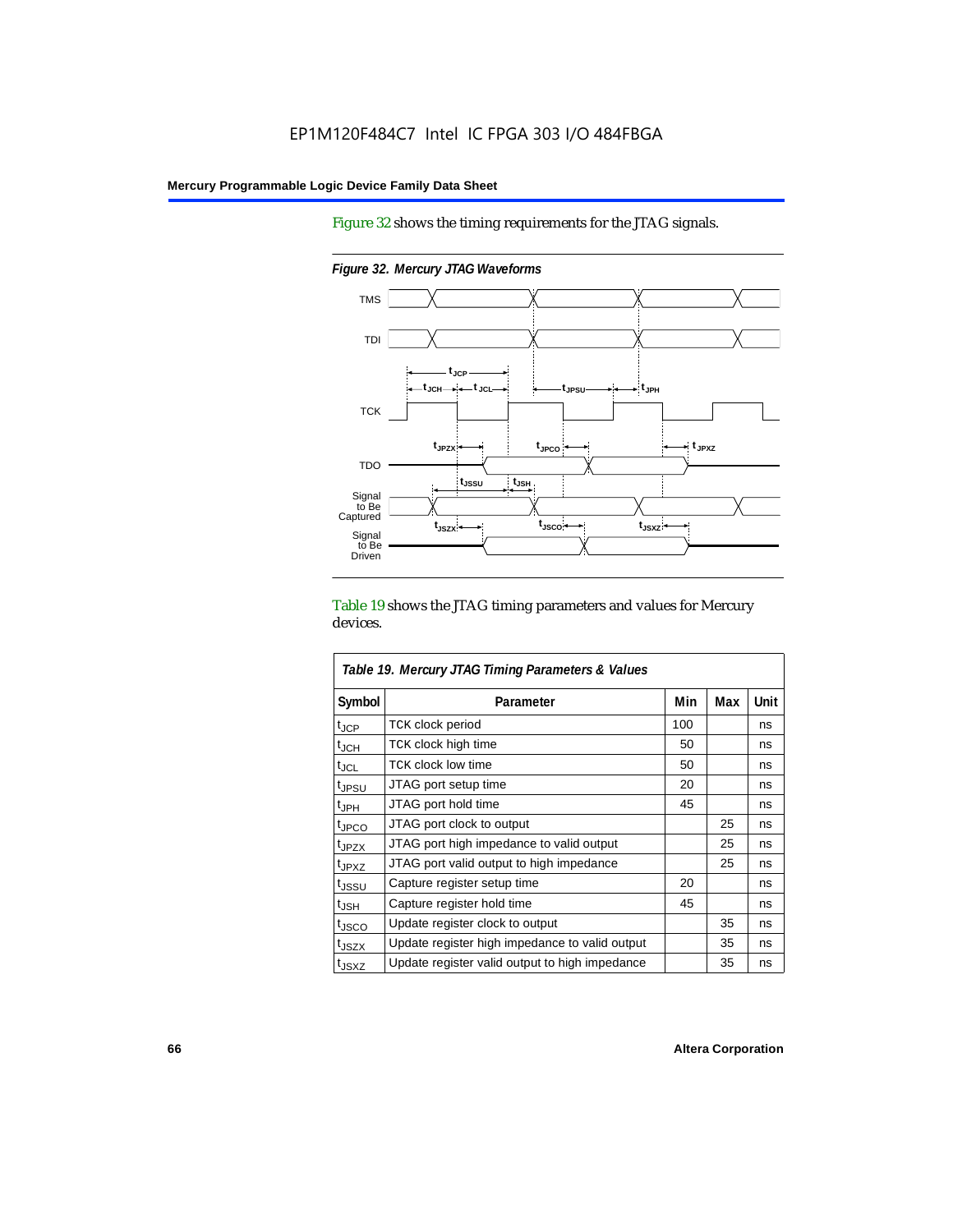**f** For more information, see the following documents:

- *Application Note 39 (IEEE Std. 1149.1 (JTAG) Boundary-Scan Testing in Altera Devices)*
- Jam Programming & Test Language Specification
- **Generic Testing** Each Mercury device is functionally tested. Complete testing of each configurable static random access memory (SRAM) bit and all logic functionality ensures 100% yield. AC test measurements for Mercury devices are made under conditions equivalent to those shown in Figure 33. Multiple test patterns can be used to configure devices during all stages of the production flow.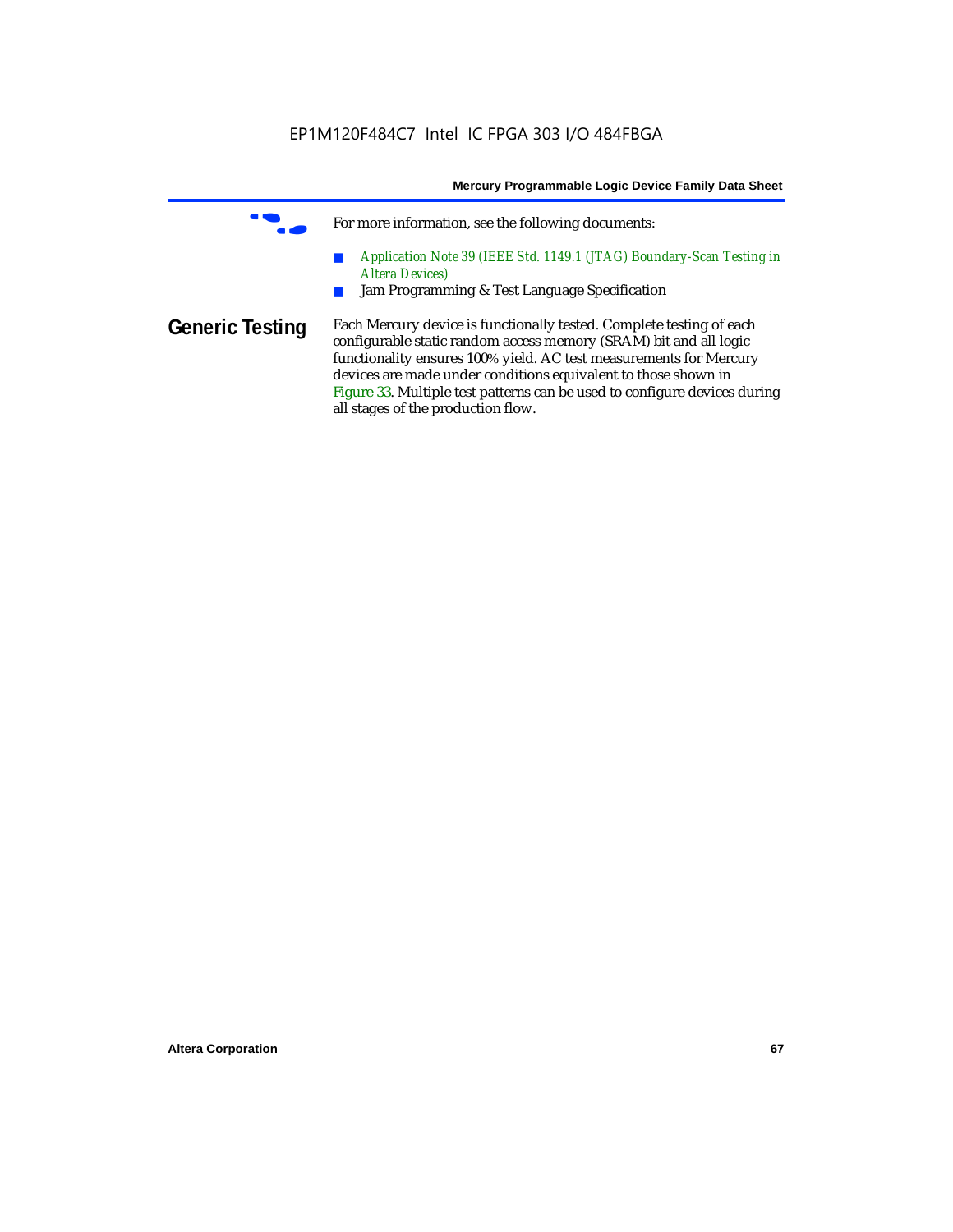#### *Figure 33. Mercury AC Test Conditions*

*Power supply transients can affect AC measurements. Simultaneous transitions of multiple outputs should be avoided for accurate measurement. Threshold tests must not be performed under AC conditions. Large-amplitude, fast-groundcurrent transients normally occur as the device outputs discharge the load capacitances. When these transients flow through the parasitic inductance between the device ground pin and the test system ground, significant reductions in observable noise immunity can result.*



# **Operating Conditions**

Table 20 through 43 provide information on absolute maximum ratings, recommended operating conditions, DC operating conditions, and capacitance for 1.8-V Mercury devices.

| Table 20. Mercury Device Absolute Maximum Ratings<br>Note $(1)$ |                            |                              |                |                |              |  |  |
|-----------------------------------------------------------------|----------------------------|------------------------------|----------------|----------------|--------------|--|--|
| Symbol                                                          | Parameter                  | <b>Conditions</b>            | <b>Minimum</b> | <b>Maximum</b> | Unit         |  |  |
| V <sub>CCINT</sub>                                              | Supply voltage             | With respect to ground $(2)$ | $-0.5$         | 2.5            | v            |  |  |
| $V_{\rm CCIO}$                                                  |                            |                              | $-0.5$         | 4.6            | V            |  |  |
| V,                                                              | DC input voltage           |                              | $-0.5$         | 4.6            | V            |  |  |
| $I_{\text{OUT}}$                                                | DC output current, per pin |                              | $-34$          | 34             | mA           |  |  |
| $\mathsf{T}_{\textsf{STG}}$                                     | Storage temperature        | No bias                      | $-65$          | 150            | $^{\circ}$ C |  |  |
| Т <sub>АМВ</sub>                                                | Ambient temperature        | Under bias                   | $-65$          | 135            | $^{\circ}$ C |  |  |
| $T_{\rm J}$                                                     | Junction temperature       | BGA packages under bias      |                | 135            | $^{\circ}$ C |  |  |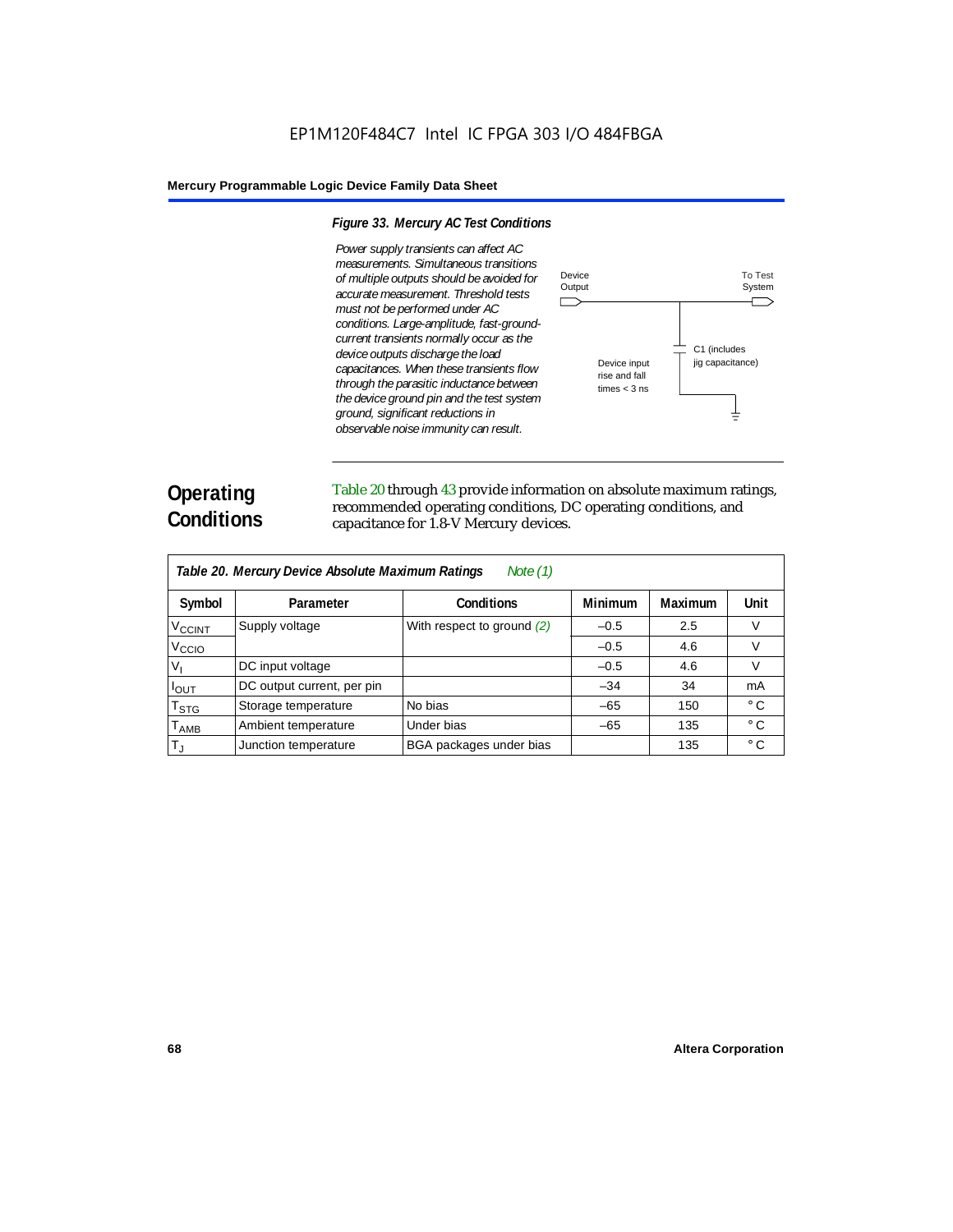| Table 21. Mercury Device Recommended Operating Conditions |                                                        |                       |                |                   |              |  |  |
|-----------------------------------------------------------|--------------------------------------------------------|-----------------------|----------------|-------------------|--------------|--|--|
| Symbol                                                    | Parameter                                              | <b>Conditions</b>     | <b>Minimum</b> | <b>Maximum</b>    | Unit         |  |  |
| <b>V<sub>CCINT</sub></b>                                  | Supply voltage for internal logic<br>and input buffers | (3)                   | 1.71           | 1.89              | $\vee$       |  |  |
| V <sub>CCIO</sub>                                         | Supply voltage for output buffers,<br>3.3-V operation  | (3), (4)              | 3.00(3.135)    | 3.60 (3.465)      | $\vee$       |  |  |
|                                                           | Supply voltage for output buffers,<br>2.5-V operation  | (3)                   | 2.375          | 2.625             | $\vee$       |  |  |
|                                                           | Supply voltage for output buffers,<br>1.8-V operation  | (3)                   | 1.71           | 1.89              | $\vee$       |  |  |
|                                                           | Supply voltage for output buffers,<br>1.5-V operation  | (3)                   | 1.4            | 1.6               | $\vee$       |  |  |
| $V_{\parallel}$                                           | Input voltage                                          | (2), (5)              | $-0.5$         | 4.1               | V            |  |  |
| $V_{\rm O}$                                               | Output voltage                                         |                       | 0              | V <sub>CCIO</sub> | V            |  |  |
| $\mathsf{T}_\mathrm{J}$                                   | Operating temperature                                  | For commercial<br>use | $\Omega$       | 85                | $^{\circ}$ C |  |  |
|                                                           |                                                        | For industrial use    | $-40$          | 100               | $^{\circ}$ C |  |  |
| $t_{\mathsf{R}}$                                          | Input rise time                                        |                       |                | 40                | ns           |  |  |
| $t_{\mathsf{F}}$                                          | Input fall time                                        |                       |                | 40                | ns           |  |  |

| Table 22. Mercury Device DC Operating Conditions<br>Note (6), (7) |                                                                             |                                                |                |                |         |           |  |
|-------------------------------------------------------------------|-----------------------------------------------------------------------------|------------------------------------------------|----------------|----------------|---------|-----------|--|
| Symbol                                                            | Parameter                                                                   | <b>Conditions</b>                              | <b>Minimum</b> | <b>Typical</b> | Maximum | Unit      |  |
| Ι,                                                                | Input pin leakage<br>current                                                | $V_1 = V_{\text{CCIOmax}}$ to 0 V (5)          | $-10$          |                | 10      | μA        |  |
| $I_{OZ}$                                                          | Tri-stated I/O pin<br>leakage current                                       | $V_{\Omega}$ = V <sub>CCIOmax</sub> to 0 V (5) | $-10$          |                | 10      | μA        |  |
| $I_{CC0}$                                                         | $V_{CC}$ supply current<br>(standby) for<br>EP1M120 devices                 | For commercial use $(8)$                       |                | 30             |         | mA        |  |
|                                                                   |                                                                             | For Industrial use $(8)$                       |                | 40             |         | mA        |  |
|                                                                   | V <sub>CC</sub> supply current<br>(standby) for<br>EP1M350 devices          | For commercial use $(8)$                       |                | 50             |         | mA        |  |
|                                                                   |                                                                             | For Industrial use $(8)$                       |                | 60             |         | mA        |  |
| R <sub>CONF</sub>                                                 | Value of I/O pin pull-<br>up resistor before<br>and during<br>configuration | $V_{\text{CCIO}} = 3.0 V (9)$                  | 20             |                | 50      | kΩ        |  |
|                                                                   |                                                                             | $V_{\text{CCIO}} = 2.375 \text{ V} (9)$        | 30             |                | 80      | kΩ        |  |
|                                                                   |                                                                             | $V_{\text{CCIO}} = 1.71 \text{ V } (9)$        | 60             |                | 150     | $k\Omega$ |  |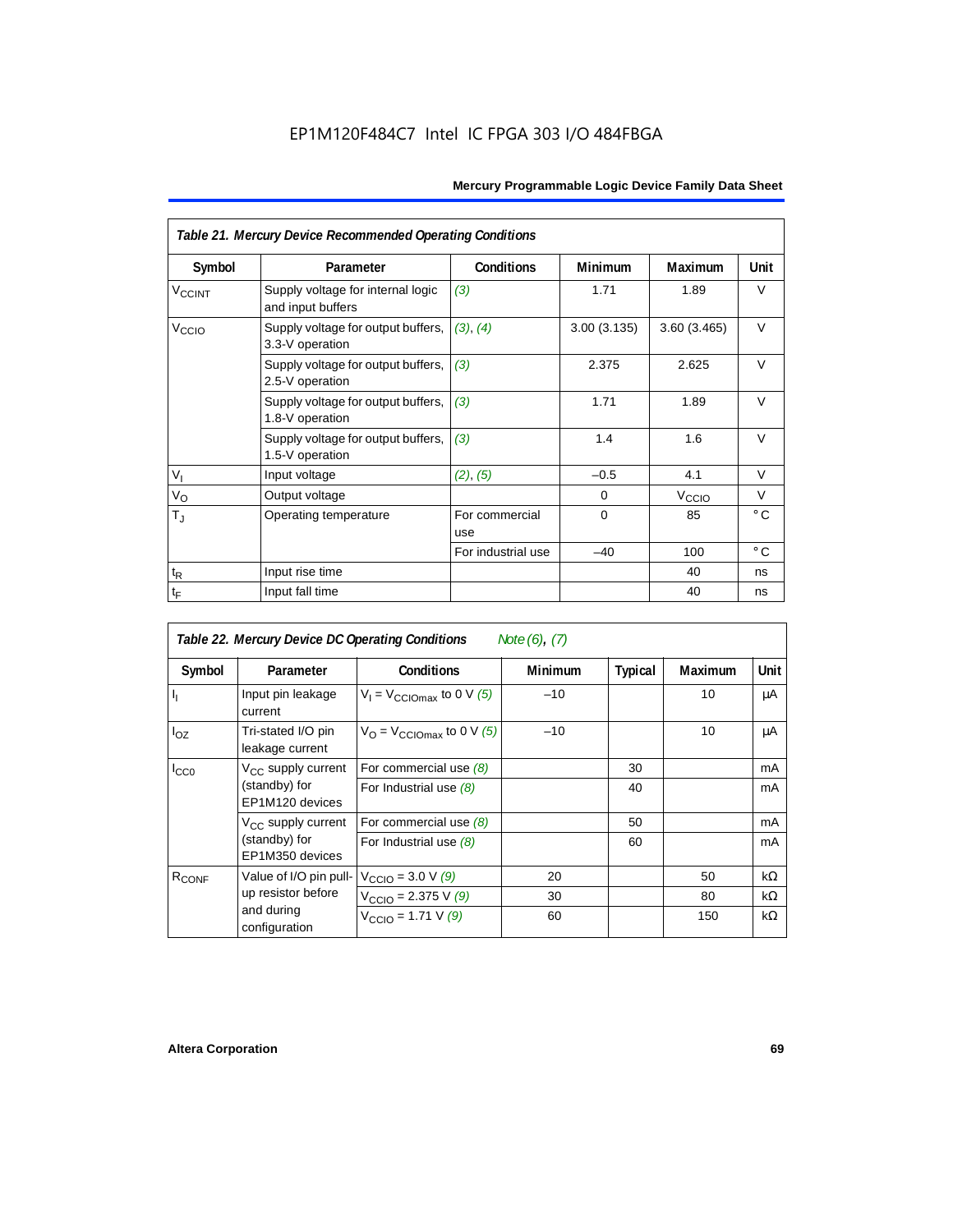### EP1M120F484C7 Intel IC FPGA 303 I/O 484FBGA

### **Mercury Programmable Logic Device Family Data Sheet**

| Table 23. LVTTL Specifications<br>Note (10) |                           |                              |                |                |              |  |  |
|---------------------------------------------|---------------------------|------------------------------|----------------|----------------|--------------|--|--|
| Symbol                                      | Parameter                 | <b>Conditions</b>            | <b>Minimum</b> | <b>Maximum</b> | <b>Units</b> |  |  |
| V <sub>CCIO</sub>                           | Output supply voltage     |                              | 3.0            | 3.6            | v            |  |  |
| Уιн                                         | High-level input voltage  |                              | 1.7            | 4.1            |              |  |  |
| $V_{IL}$                                    | Low-level input voltage   |                              | $-0.5$         | 0.7            |              |  |  |
|                                             | Input pin leakage current | $V_{IN}$ = 0 V or $V_{CCIO}$ | $-10$          | 10             | μA           |  |  |
| V <sub>OH</sub>                             | High-level output voltage | $I_{OH} = -4$ mA             | 2.4            |                | V            |  |  |
| $V_{OL}$                                    | Low-level output voltage  | $I_{OL} = 4 mA$              |                | 0.45           |              |  |  |

### *Table 24. LVCMOS Specifications*

| Symbol            | Parameter                  | <b>Conditions</b>                                             | <b>Minimum</b>          | Maximum | <b>Units</b> |
|-------------------|----------------------------|---------------------------------------------------------------|-------------------------|---------|--------------|
| V <sub>CCIO</sub> | Power supply voltage range |                                                               | 3.0                     | 3.6     |              |
| V <sub>IH</sub>   | High-level input voltage   |                                                               | 1.7                     | 4.1     |              |
| $V_{IL}$          | Low-level input voltage    |                                                               | $-0.5$                  | 0.7     |              |
|                   | Input pin leakage current  | $V_{IN} = 0$ V or $V_{C CIO}$                                 | $-10$                   | 10      | μA           |
| V <sub>ОН</sub>   | High-level output voltage  | $V_{\text{CCIO}} = 3.0,$<br>$I_{\text{OH}} = -0.1 \text{ mA}$ | $V_{\text{CCIO}} - 0.2$ |         |              |
| $V_{OL}$          | Low-level output voltage   | $V_{\text{CCIO}} = 3.0,$<br>$I_{OL} = 0.1$ mA                 |                         | 0.2     |              |

### *Table 25. 2.5-V I/O Specifications Note (10)*

| Symbol            | Parameter                 | Conditions                   | <b>Minimum</b> | Maximum | <b>Units</b> |
|-------------------|---------------------------|------------------------------|----------------|---------|--------------|
| V <sub>ccio</sub> | Output supply voltage     |                              | 2.375          | 2.625   | V            |
| $V_{\text{IH}}$   | High-level input voltage  |                              | 1.7            | 4.1     | V            |
| $V_{IL}$          | Low-level input voltage   |                              | $-0.5$         | 0.7     | V            |
|                   | Input pin leakage current | $V_{IN}$ = 0 V or $V_{CCIO}$ | 10             | 10      | μA           |
| V <sub>OH</sub>   | High-level output voltage | $I_{OH} = -0.1$ mA           | 2.1            |         | V            |
|                   |                           | $I_{OH} = -1$ mA             | 2.0            |         | $\vee$       |
|                   |                           | $I_{OH} = -2 mA$             | 1.7            |         | $\vee$       |
| $V_{OL}$          | Low-level output voltage  | $I_{OL} = 0.1$ mA            |                | 0.2     | V            |
|                   |                           | $I_{OH} = 1$ mA              |                | 0.4     | $\vee$       |
|                   |                           | $I_{OH} = 2 mA$              |                | 0.7     | V            |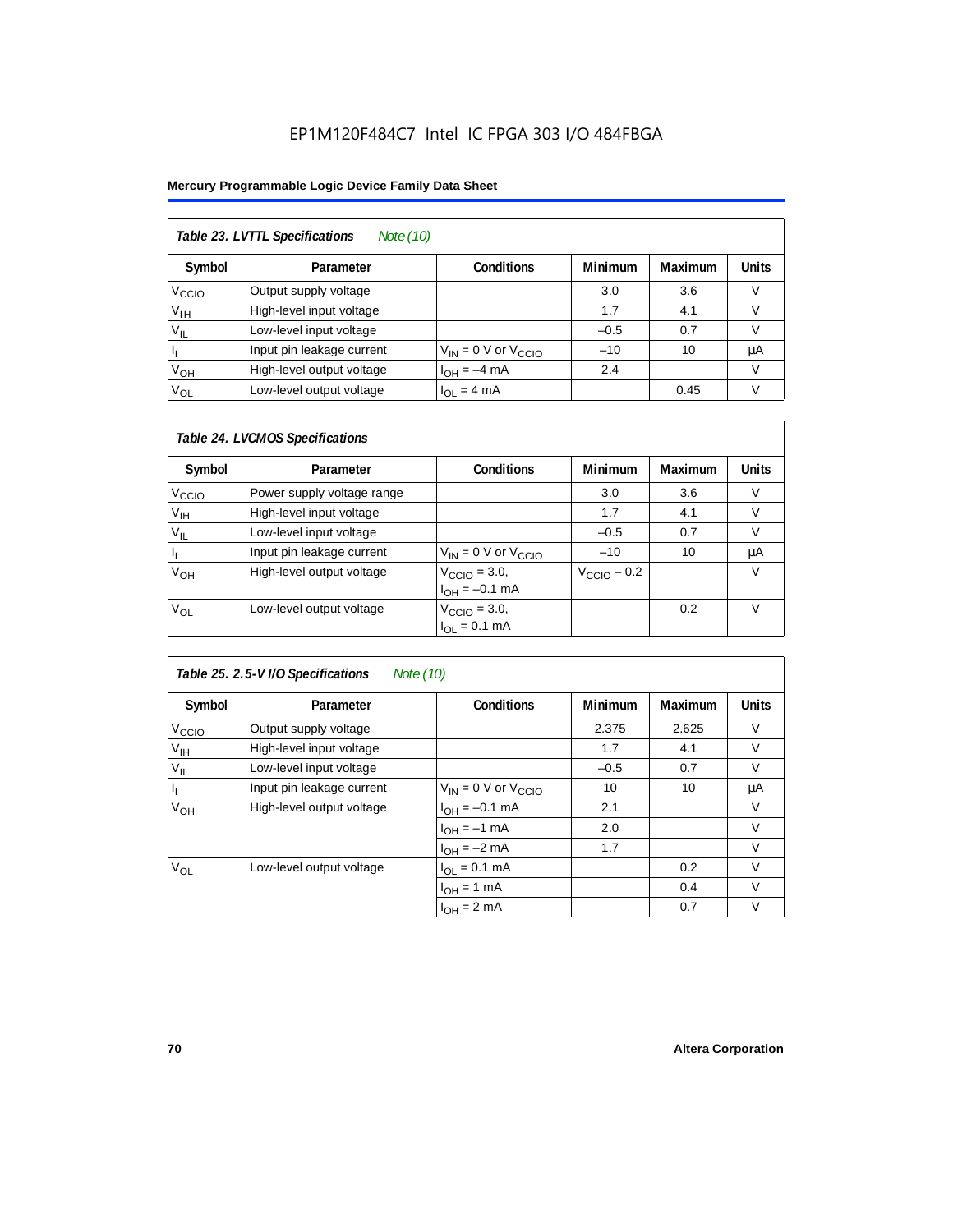| Table 26. 1.8-V I/O Specifications<br>Note (10) |                           |                              |                               |                               |              |  |  |
|-------------------------------------------------|---------------------------|------------------------------|-------------------------------|-------------------------------|--------------|--|--|
| Symbol                                          | Parameter                 | Conditions                   | <b>Minimum</b>                | Maximum                       | <b>Units</b> |  |  |
| V <sub>CCIO</sub>                               | Output supply voltage     |                              | 1.71                          | 1.89                          |              |  |  |
| Υ <sub>ΙΗ</sub>                                 | High-level input voltage  |                              | $0.65 \times V_{\text{CCIO}}$ | 4.1                           |              |  |  |
| $V_{IL}$                                        | Low-level input voltage   |                              | $-0.5$                        | $0.35 \times V_{\text{CCIO}}$ |              |  |  |
|                                                 | Input pin leakage current | $V_{IN} = 0$ V or $V_{CCIO}$ | $-10$                         | 10                            | μA           |  |  |
| V <sub>OH</sub>                                 | High-level output voltage | $I_{OH} = -2$ mA             | $VCCIO - 0.45$                |                               |              |  |  |
| V <sub>OL</sub>                                 | Low-level output voltage  | $I_{OL}$ = 2 mA              |                               | 0.45                          | v            |  |  |

Figures 34 and 35 show receiver input and transmitter output waveforms, respectively, for all differential I/O standards (LVPECL, 3.3-V PCML, LVDS, and HyperTransport technology).





**Differential Waveform**

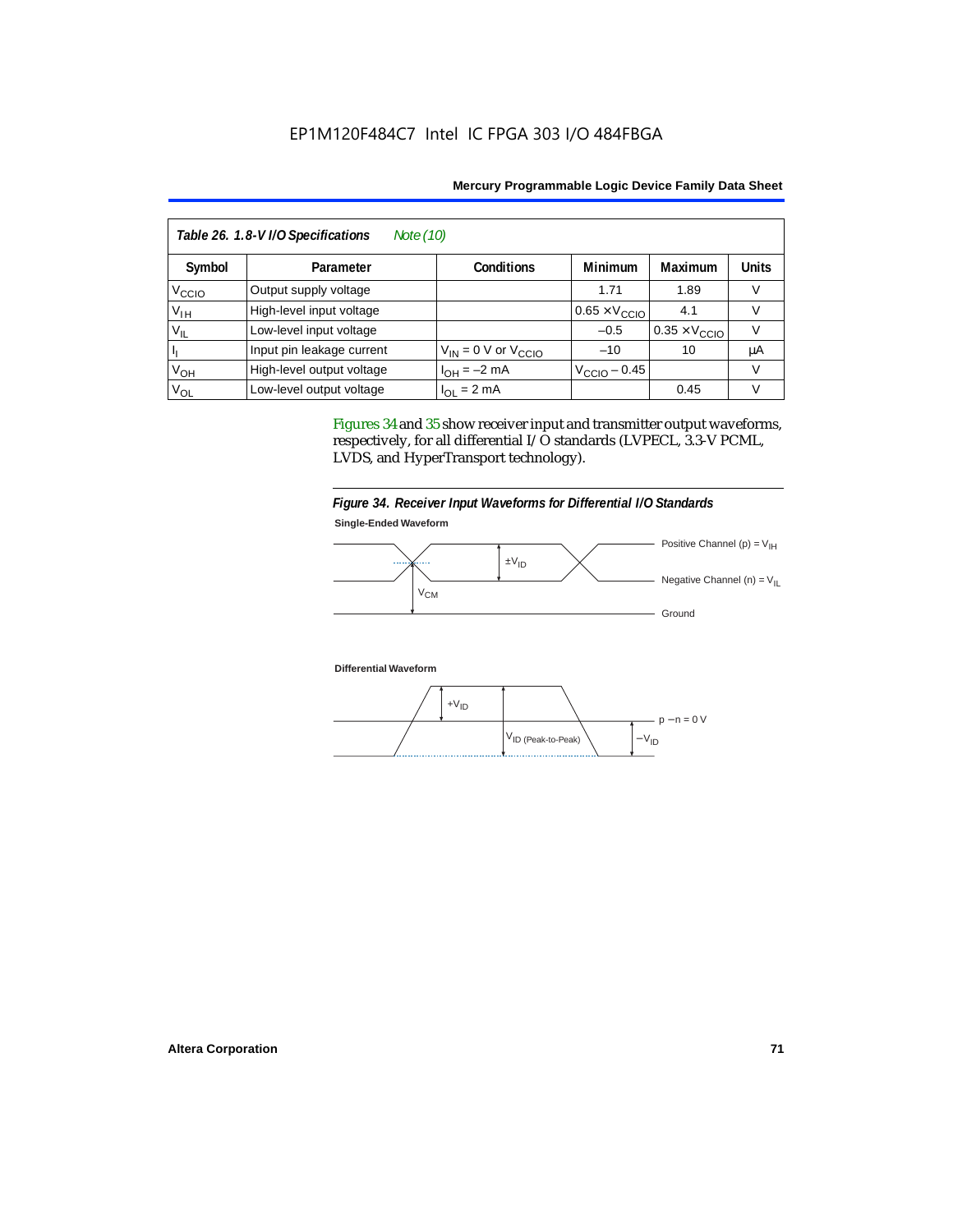# **Single-Ended Waveform** Positive Channel (p) =  $V_{OH}$  $\pm V_{OD}$ ... - Negative Channel (n) =  $V_{OL}$ **V<sub>CM</sub>** - Ground **Differential Waveform**  $+V<sub>OD</sub>$ p − n = 0 V  $V_{OD}$  (Peak-to-Peak)  $-V_{OD}$

*Figure 35. Transmitter Output Waveforms for Differential I/O Standards*

| Table 27. 3.3-V LVDS I/O Specifications |                                                                          |                    |         |         |         |              |  |  |
|-----------------------------------------|--------------------------------------------------------------------------|--------------------|---------|---------|---------|--------------|--|--|
| Symbol                                  | Parameter                                                                | <b>Conditions</b>  | Minimum | Typical | Maximum | <b>Units</b> |  |  |
| V <sub>CCIO</sub>                       | I/O supply voltage                                                       |                    | 3.135   | 3.3     | 3.465   | $\vee$       |  |  |
| $V_{OD}$                                | Differential output voltage                                              | $R_1 = 100 \Omega$ | 250     | 510     | 600     | mV           |  |  |
| $\Delta$ V <sub>OD</sub>                | Change in $V_{OD}$ between<br>high and low                               | $R_1 = 100 \Omega$ |         |         | 50      | mV           |  |  |
| $V_{OS}$                                | Output offset voltage                                                    | $R_1 = 100 \Omega$ | 1.125   | 1.25    | 1.375   | V            |  |  |
| $\Delta V_{OS}$                         | Change in $V_{OS}$ between<br>high and low                               | $R_1 = 100 \Omega$ |         |         | 50      | mV           |  |  |
| V <sub>TH</sub>                         | Differential input threshold                                             | $V_{CM}$ = 1.2 V   | $-100$  |         | 100     | mV           |  |  |
| $V_{IN}$                                | Receiver input voltage<br>range                                          |                    | 0.0     |         | 2.4     | $\vee$       |  |  |
| $R_{\rm L}$                             | Receiver differential input<br>resistor (external to<br>Mercury devices) |                    | 90      | 100     | 110     | Ω            |  |  |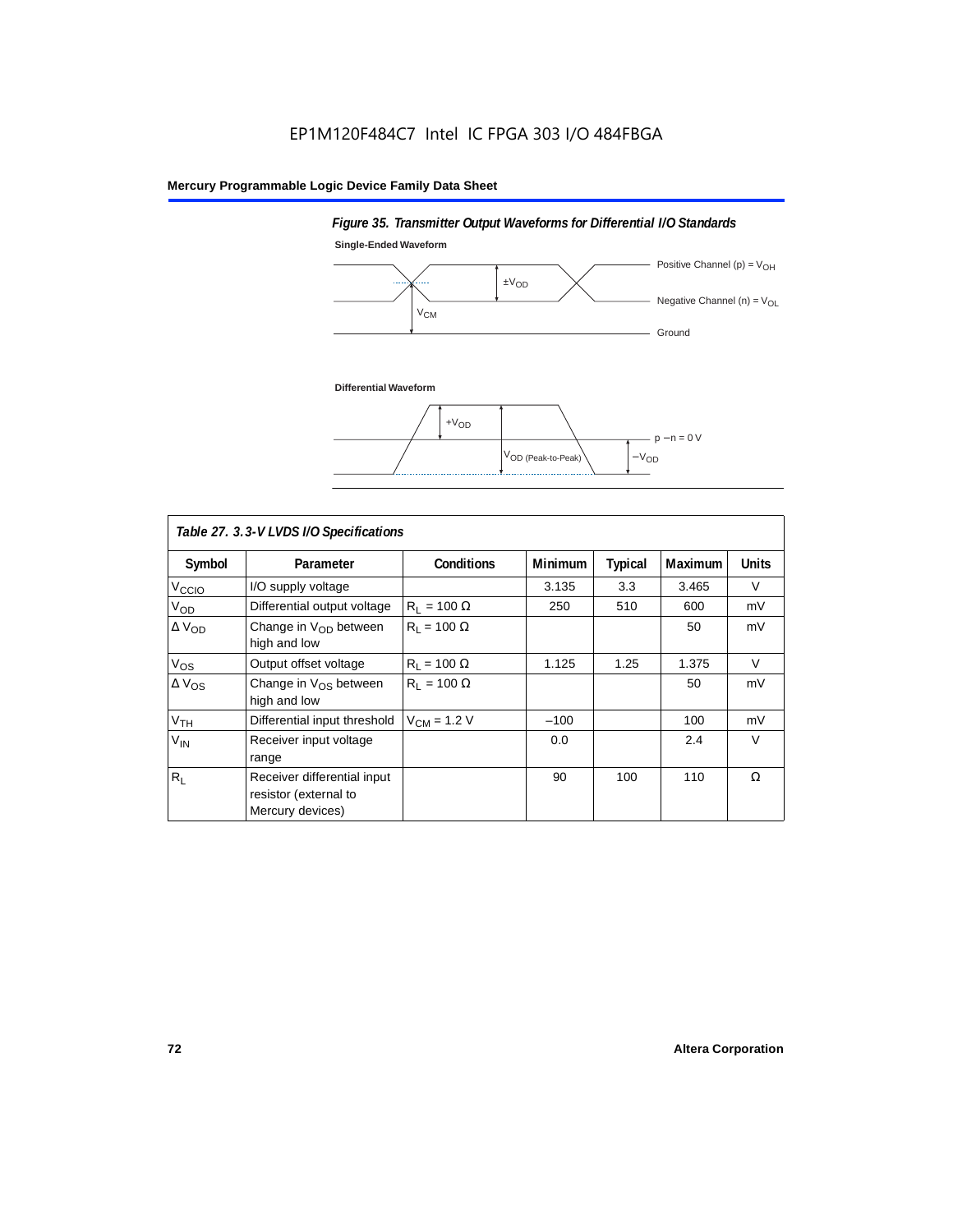| Table 28. 3.3-V PCML Specifications |                                         |                   |                               |                   |                            |              |  |  |
|-------------------------------------|-----------------------------------------|-------------------|-------------------------------|-------------------|----------------------------|--------------|--|--|
| Symbol                              | Parameter                               | <b>Conditions</b> | Minimum                       | <b>Typical</b>    | Maximum                    | <b>Units</b> |  |  |
| V <sub>CCIO</sub>                   | I/O supply voltage                      |                   | 3.135                         | 3.3               | 3.465                      | $\vee$       |  |  |
| $V_{IL}$                            | Low-level input voltage                 |                   |                               |                   | $V_{\text{CCIO}}$ –<br>0.4 | $\vee$       |  |  |
| $V_{\text{IH}}$                     | High-level input voltage                |                   | V <sub>CCIO</sub>             |                   |                            | $\vee$       |  |  |
| V <sub>OL</sub>                     | Low-level output voltage                |                   |                               |                   | $V_{\text{CCIO}} -$<br>0.4 | $\vee$       |  |  |
| V <sub>OH</sub>                     | High-level output voltage               |                   | $V_{\text{CCI}\underline{O}}$ |                   |                            | $\vee$       |  |  |
| $V_T$                               | Output termination voltage              |                   |                               | V <sub>CCIO</sub> |                            | $\vee$       |  |  |
| $V_{ID}$                            | Differential input voltage              |                   | 400                           |                   | 800                        | mV           |  |  |
| $V_{OD}$                            | Differential output voltage             |                   | 400                           | 700               | 800                        | mV           |  |  |
| $\mathfrak{t}_{\mathsf{R}}$         | Rise time (20 to 80%)                   |                   |                               |                   | 200                        | ps           |  |  |
| $t_{\mathsf{F}}$                    | Fall time (20 to 80%)                   |                   |                               |                   | 200                        | ps           |  |  |
| t <sub>DSKEW</sub>                  | Differential skew                       |                   |                               |                   | 25                         | ps           |  |  |
| $R_1(11)$                           | Output load                             |                   | 90                            | 100               | 110                        | Ω            |  |  |
| $R_2(11)$                           | Receiver differential input<br>resistor |                   | 45                            | 50                | 55                         | Ω            |  |  |

| Table 29. LVPECL Specifications |                             |                   |          |                |         |              |  |  |
|---------------------------------|-----------------------------|-------------------|----------|----------------|---------|--------------|--|--|
| Symbol                          | Parameter                   | <b>Conditions</b> | Minimum  | <b>Typical</b> | Maximum | <b>Units</b> |  |  |
| V <sub>CCIO</sub>               | I/O supply voltage          |                   | 3.135    | 3.3            | 3.465   | $\vee$       |  |  |
| $V_{IL}$                        | Low-level input voltage     |                   | $\Omega$ |                | 2,000   | mV           |  |  |
| $V_{\text{IH}}$                 | High-level input voltage    |                   | 400      |                | 2,470   | mV           |  |  |
| $V_{OL}$                        | Low-level output voltage    |                   | 1,400    |                | 1,650   | mV           |  |  |
| $V_{OH}$                        | High-level output voltage   |                   | 2,275    |                | 2,470   | mV           |  |  |
| $V_{ID}$                        | Differential input voltage  |                   | 400      | 600            | 1,200   | mV           |  |  |
| V <sub>OD</sub>                 | Differential output voltage |                   | 525      | 1,050          | 1,200   | mV           |  |  |
| $t_{\mathsf{R}}$                | Rise time (20 to 80%)       |                   | 85       |                | 325     | ps           |  |  |
| tF                              | Fall time (20 to 80%)       |                   | 85       |                | 325     | ps           |  |  |
| t <sub>DSKEW</sub>              | Differential skew           |                   |          |                | 25      | ps           |  |  |
| Rı                              | Receiver differential input |                   |          | 100            |         | Ω            |  |  |
|                                 | resistor                    |                   |          |                |         |              |  |  |

'n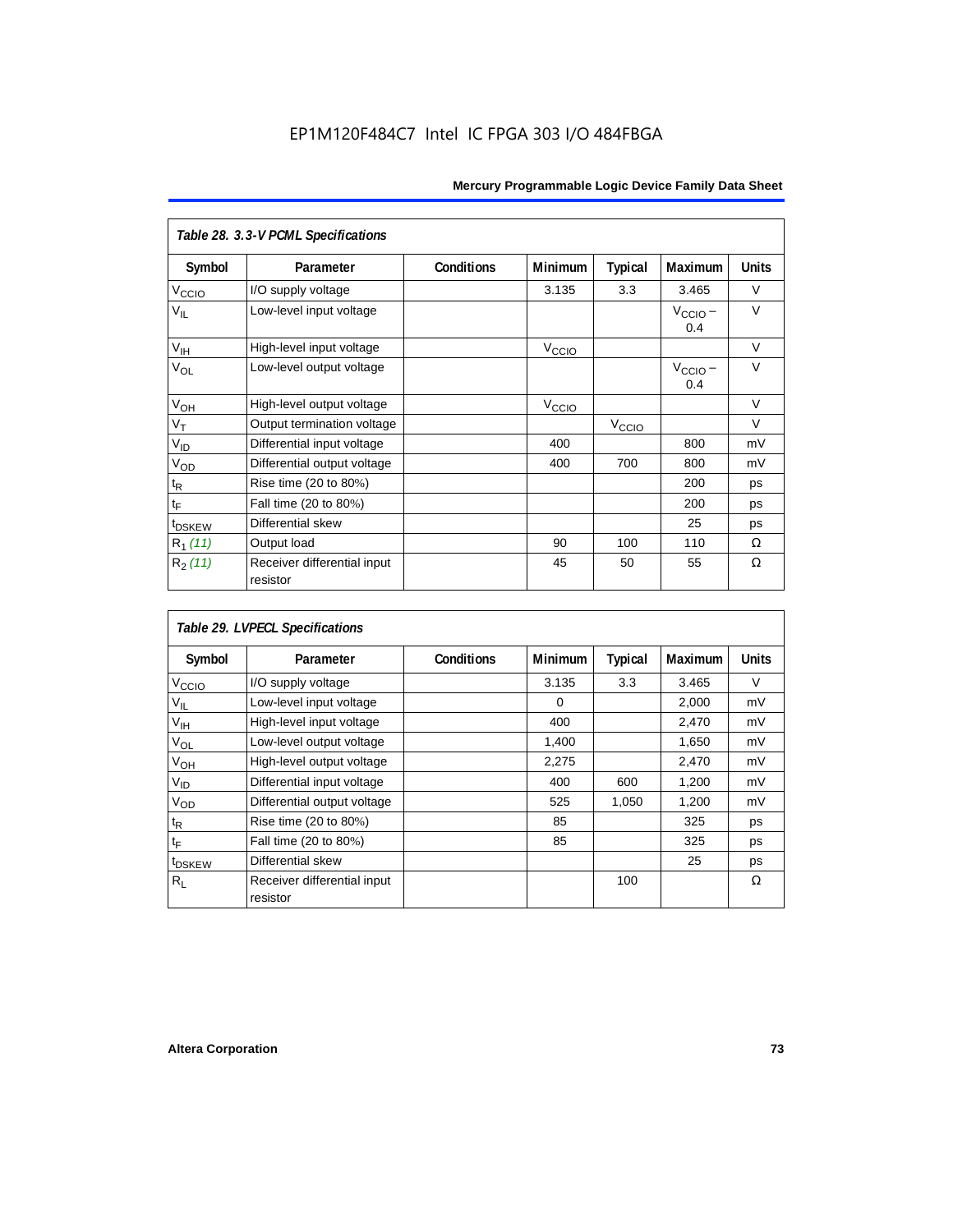#### **Mercury Programmable Logic Device Family Data Sheet**

| Table 30. 3.3-V PCI Specifications |                           |                         |                                   |         |                                   |              |  |  |
|------------------------------------|---------------------------|-------------------------|-----------------------------------|---------|-----------------------------------|--------------|--|--|
| Symbol                             | Parameter                 | <b>Conditions</b>       | <b>Minimum</b>                    | Typical | Maximum                           | <b>Units</b> |  |  |
| V <sub>CCIO</sub>                  | I/O supply voltage        |                         | 3.0                               | 3.3     | 3.6                               | $\vee$       |  |  |
| V <sub>IH</sub>                    | High-level input voltage  |                         | $0.5 \times$<br>V <sub>CCIO</sub> |         | $V_{\text{CCIO}} +$<br>0.5        | $\vee$       |  |  |
| $V_{\rm II}$                       | Low-level input voltage   |                         | $-0.5$                            |         | $0.3 \times$<br>V <sub>CCIO</sub> | $\vee$       |  |  |
| h,                                 | Input pin leakage current | $0 < V_{IN} < V_{CCIO}$ | $-10$                             |         | 10                                | μA           |  |  |
| $V_{OH}$                           | High-level output voltage | $I_{OUIT} = -500 \mu A$ | $0.9 \times$<br>V <sub>CCIO</sub> |         |                                   | V            |  |  |
| $V_{OL}$                           | Low-level output voltage  | $I_{OUT} = 1,500 \mu A$ |                                   |         | $0.1 \times$<br>V <sub>ccio</sub> | $\vee$       |  |  |

| Table 31. PCI-X Specifications |                           |                               |                                   |         |                                    |              |  |  |
|--------------------------------|---------------------------|-------------------------------|-----------------------------------|---------|------------------------------------|--------------|--|--|
| Symbol                         | Parameter                 | <b>Conditions</b>             | <b>Minimum</b>                    | Typical | Maximum                            | <b>Units</b> |  |  |
| V <sub>ccio</sub>              | I/O supply voltage        |                               | 3.0                               |         | 3.6                                | $\vee$       |  |  |
| $V_{\text{IH}}$                | High-level input voltage  |                               | $0.5 \times$<br>V <sub>CCIO</sub> |         | $V_{\text{CCIO}} +$<br>0.5         | $\vee$       |  |  |
| $V_{IL}$                       | Low-level input voltage   |                               | $-0.5$                            |         | $0.35 \times$<br>V <sub>CCIO</sub> | $\vee$       |  |  |
| V <sub>IPU</sub>               | Input pull-up voltage     |                               | $0.7 \times$<br>V <sub>CCIO</sub> |         |                                    | $\vee$       |  |  |
| $I_{\parallel L}$              | Input leakage current     | $0 < V_{IN} < V_{CCIO}$       | $-10$                             |         | 10                                 | μA           |  |  |
| V <sub>OH</sub>                | High-level output voltage | $I_{\text{OUT}} = -500 \mu A$ | $0.9 \times$<br>V <sub>CCIO</sub> |         |                                    | $\vee$       |  |  |
| $V_{OL}$                       | Low-level output voltage  | $I_{OUT} = 1,500 \mu A$       |                                   |         | $0.1 \times$<br>V <sub>CCIO</sub>  | $\vee$       |  |  |
| L <sub>PIN</sub>               | Pin inductance            |                               |                                   |         | 15                                 | nH           |  |  |

| Note (10)<br>Table 32. GTL+ I/O Specifications |                          |                          |                 |         |                 |              |  |
|------------------------------------------------|--------------------------|--------------------------|-----------------|---------|-----------------|--------------|--|
| Symbol                                         | Parameter                | <b>Conditions</b>        | <b>Minimum</b>  | Typical | Maximum         | <b>Units</b> |  |
| $V_{TT}$                                       | Termination voltage      |                          | 1.35            | 1.5     | 1.65            |              |  |
| $V_{REF}$                                      | Reference voltage        |                          | 0.88            | 1.0     | 1.12            |              |  |
| V <sub>IH</sub>                                | High-level input voltage |                          | $V_{REF}$ + 0.1 |         |                 |              |  |
| $V_{IL}$                                       | Low-level input voltage  |                          |                 |         | $V_{REF}$ – 0.1 |              |  |
| $V_{OL}$                                       | Low-level output voltage | $I_{OL} = 34 \text{ mA}$ |                 |         | 0.65            |              |  |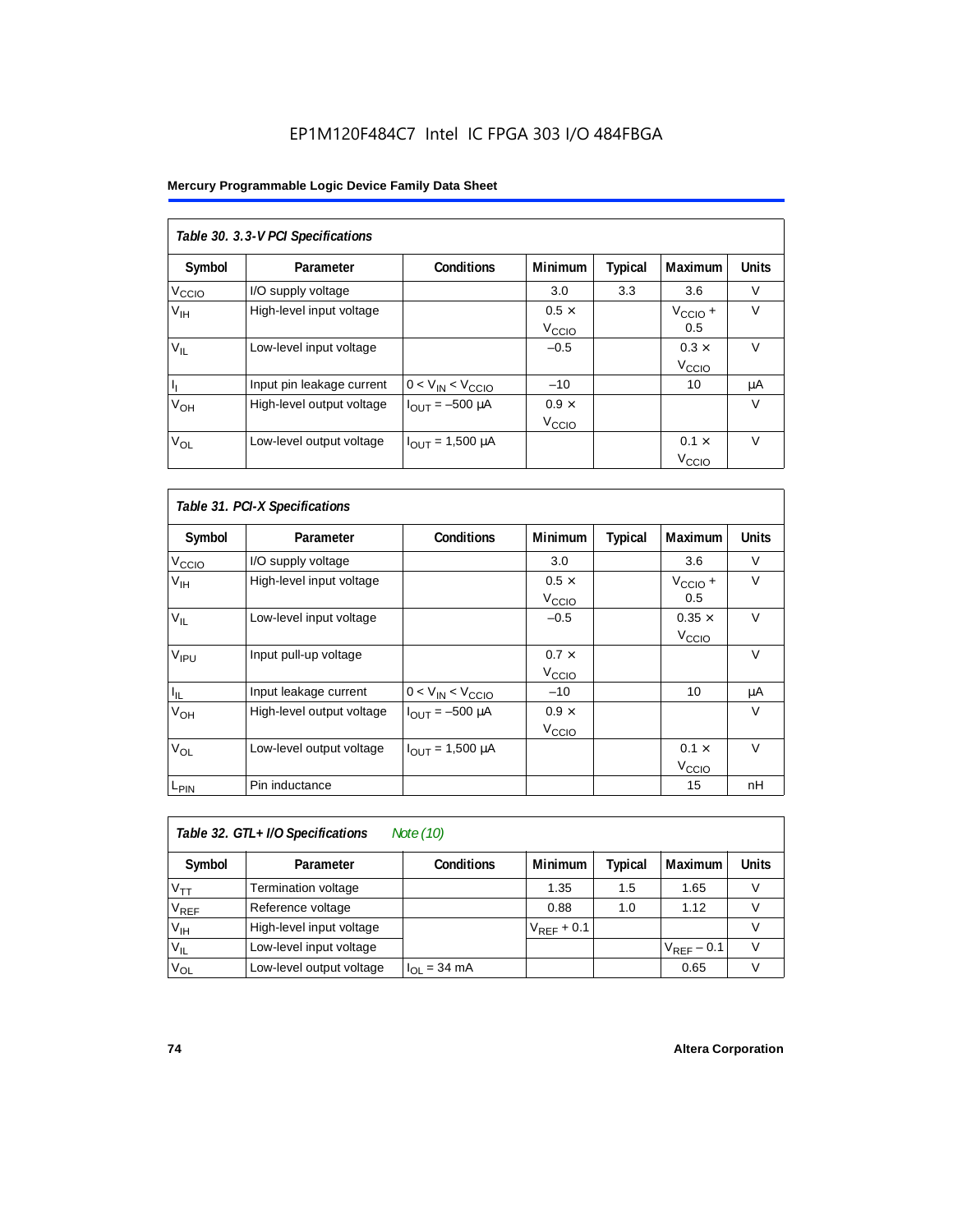|                   | Table 33. SSTL-2 Class I Specifications<br>Note (10) |                           |                  |           |                  |              |  |  |  |
|-------------------|------------------------------------------------------|---------------------------|------------------|-----------|------------------|--------------|--|--|--|
| Symbol            | Parameter                                            | <b>Conditions</b>         | <b>Minimum</b>   | Typical   | Maximum          | <b>Units</b> |  |  |  |
| V <sub>ccio</sub> | I/O supply voltage                                   |                           | 2.375            | 2.5       | 2.625            | V            |  |  |  |
| $V_{TT}$          | Termination voltage                                  |                           | $V_{REF}$ – 0.04 | $V_{REF}$ | $V_{REF}$ + 0.04 | V            |  |  |  |
| $V_{REF}$         | Reference voltage                                    |                           | 1.15             | 1.25      | 1.35             | V            |  |  |  |
| V <sub>IH</sub>   | High-level input voltage                             |                           | $V_{RFF}$ + 0.18 |           | 3.0              | V            |  |  |  |
| $V_{IL}$          | Low-level input voltage                              |                           | $-0.3$           |           | $V_{RFF}$ – 0.18 | $\vee$       |  |  |  |
| $V_{OH}$          | High-level output voltage                            | $I_{OH} = -7.6$ mA        | $V_{TT} + 0.57$  |           |                  | V            |  |  |  |
| $V_{OL}$          | Low-level output voltage                             | $I_{OL} = 7.6 \text{ mA}$ |                  |           | $V_{TT}$ – 0.57  | V            |  |  |  |

#### *Table 34. SSTL-2 Class II Specifications Note (10)*

| Symbol            | Parameter                 | <b>Conditions</b>   | <b>Minimum</b>   | <b>Typical</b>              | Maximum          | <b>Units</b> |
|-------------------|---------------------------|---------------------|------------------|-----------------------------|------------------|--------------|
| V <sub>ccio</sub> | I/O supply voltage        |                     | 2.3              | 2.5                         | 2.7              | V            |
| $V_{TT}$          | Termination voltage       |                     | $V_{REF}$ – 0.04 | $\mathsf{V}_{\mathsf{REF}}$ | $V_{RFF}$ + 0.04 | v            |
| $V_{REF}$         | Reference voltage         |                     | 1.15             | 1.25                        | 1.35             |              |
| $V_{\text{IH}}$   | High-level input voltage  |                     | $V_{RFF}$ + 0.18 |                             | $VCCIO + 0.3$    | v            |
| $V_{IL}$          | Low-level input voltage   |                     | $-0.3$           |                             | $V_{REF}$ – 0.18 | V            |
| $V_{OH}$          | High-level output voltage | $I_{OH} = -15.2$ mA | $V_{TT} + 0.76$  |                             |                  | V            |
| $V_{OL}$          | Low-level output voltage  | $I_{OL}$ = 15.2 mA  |                  |                             | $V_{TT} - 0.76$  | V            |

### *Table 35. SSTL-3 Class I Specifications Note (10)*

| Symbol                 | Parameter                 | <b>Conditions</b>       | <b>Minimum</b>   | Typical   | Maximum                 | <b>Units</b>  |
|------------------------|---------------------------|-------------------------|------------------|-----------|-------------------------|---------------|
| V <sub>CCIO</sub>      | I/O supply voltage        |                         | 3.0              | 3.3       | 3.6                     |               |
| $V_{TT}$               | Termination voltage       |                         | $V_{REF}$ – 0.05 | $V_{REF}$ | $V_{RFF}$ + 0.05        |               |
| <b>V<sub>REF</sub></b> | Reference voltage         |                         | 1.3              | 1.5       | 1.7                     |               |
| V <sub>IH</sub>        | High-level input voltage  |                         | $V_{REF}$ + 0.2  |           | $V_{\text{CCIO}} + 0.3$ | V             |
| $V_{IL}$               | Low-level input voltage   |                         | $-0.3$           |           | $V_{REF}$ – 0.2         | $\mathcal{U}$ |
| $V_{OH}$               | High-level output voltage | $I_{OH} = -8$ mA        | $V_{TT} + 0.6$   |           |                         |               |
| $V_{OL}$               | Low-level output voltage  | $I_{OL} = 8 \text{ mA}$ |                  |           | $V_{\texttt{TT}}$ — 0.6 |               |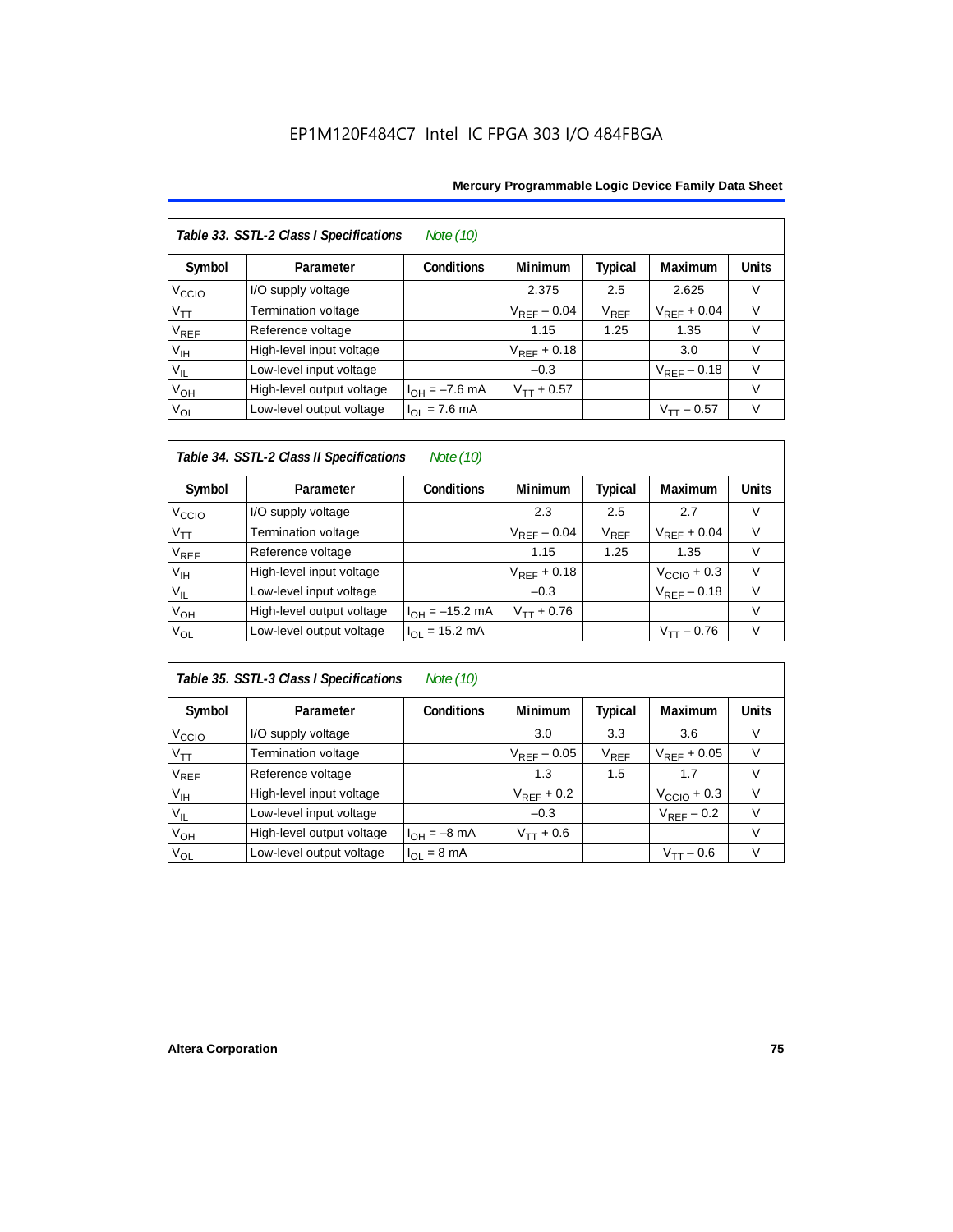#### **Mercury Programmable Logic Device Family Data Sheet**

| Table 36. SSTL-3 Class II Specifications<br>Note (10) |                           |                   |                  |                        |                         |              |  |  |
|-------------------------------------------------------|---------------------------|-------------------|------------------|------------------------|-------------------------|--------------|--|--|
| Symbol                                                | Parameter                 | <b>Conditions</b> | <b>Minimum</b>   | Typical                | <b>Maximum</b>          | <b>Units</b> |  |  |
| V <sub>CCIO</sub>                                     | I/O supply voltage        |                   | 3.0              | 3.3                    | 3.6                     | V            |  |  |
| $V_{\mathsf{TT}}$                                     | Termination voltage       |                   | $V_{RFF}$ – 0.05 | <b>V<sub>REF</sub></b> | $V_{RFF}$ + 0.05        | $\vee$       |  |  |
| V <sub>REF</sub>                                      | Reference voltage         |                   | 1.3              | 1.5                    | 1.7                     | V            |  |  |
| $V_{\text{IH}}$                                       | High-level input voltage  |                   | $V_{RFF}$ + 0.2  |                        | $V_{\text{CCIO}} + 0.3$ | $\vee$       |  |  |
| $V_{IL}$                                              | Low-level input voltage   |                   | $-0.3$           |                        | $V_{REF}$ – 0.2         | $\vee$       |  |  |
| $V_{OH}$                                              | High-level output voltage | $I_{OH} = -16$ mA | $V_{TT}$ + 0.8   |                        |                         | V            |  |  |
| $V_{OL}$                                              | Low-level output voltage  | $I_{OL}$ = 16 mA  |                  |                        | $V_{TT} - 0.8$          | $\vee$       |  |  |

#### *Table 37. 3.3-V AGP -2X Specifications*

| Symbol                      | Parameter                        | <b>Conditions</b>            | <b>Minimum</b>                | <b>Typical</b> | Maximum                       | <b>Units</b> |
|-----------------------------|----------------------------------|------------------------------|-------------------------------|----------------|-------------------------------|--------------|
| V <sub>CCIO</sub>           | I/O supply voltage               |                              | 3.15                          | 3.3            | 3.45                          | V            |
| $\mathsf{V}_{\mathsf{REF}}$ | Reference voltage                |                              | $0.39 \times V_{\text{CCIO}}$ |                | $0.41 \times V_{\text{CCIO}}$ | V            |
| $V_{\text{IH}}$             | High-level input voltage<br>(12) |                              | $0.5 \times V_{\text{CCIO}}$  |                | $VCCIO + 0.5$                 | V            |
| $V_{IL}$                    | Low-level input voltage<br>(12)  |                              |                               |                | $0.3 \times V_{\text{CCIO}}$  | V            |
| $V_{OH}$                    | High-level output voltage        | $I_{\text{OUT}} = -20 \mu A$ | $0.9 \times V_{\text{CCIO}}$  |                | 3.6                           | v            |
| V <sub>OL</sub>             | Low-level output voltage         | $I_{OUIT}$ = 20 µA           |                               |                | $0.1 \times V_{\text{CCIO}}$  | V            |
|                             | Input pin leakage current        | $0 < V_{IN} < V_{CCIO}$      |                               |                | ±10                           | μA           |

| Table 38. 3.3-V AGP -1X Specifications |                                  |                              |                              |                |                              |              |  |  |
|----------------------------------------|----------------------------------|------------------------------|------------------------------|----------------|------------------------------|--------------|--|--|
| Symbol                                 | Parameter                        | <b>Conditions</b>            | <b>Minimum</b>               | <b>Typical</b> | Maximum                      | <b>Units</b> |  |  |
| V <sub>CCIO</sub>                      | I/O supply voltage               |                              | 3.15                         | 3.3            | 3.45                         | V            |  |  |
| V <sub>IH</sub>                        | High-level input voltage<br>(12) |                              | $0.5 \times V_{\text{CCIO}}$ |                | $VCCIO + 0.5$                | V            |  |  |
| $V_{IL}$                               | Low-level input voltage<br>(12)  |                              |                              |                | $0.3 \times V_{\text{CCIO}}$ | V            |  |  |
| $V_{OH}$                               | High-level output voltage        | $I_{\text{OUT}} = -20 \mu A$ | $0.9 \times V_{\text{CCIO}}$ |                | 3.6                          | V            |  |  |
| $V_{OL}$                               | Low-level output voltage         | $I_{OUT}$ = 20 $\mu$ A       |                              |                | $0.1 \times V_{\text{CCIO}}$ | $\vee$       |  |  |
| J,                                     | Input pin leakage current        | $0 < V_{IN} < V_{CCIO}$      |                              |                | ±10                          | μA           |  |  |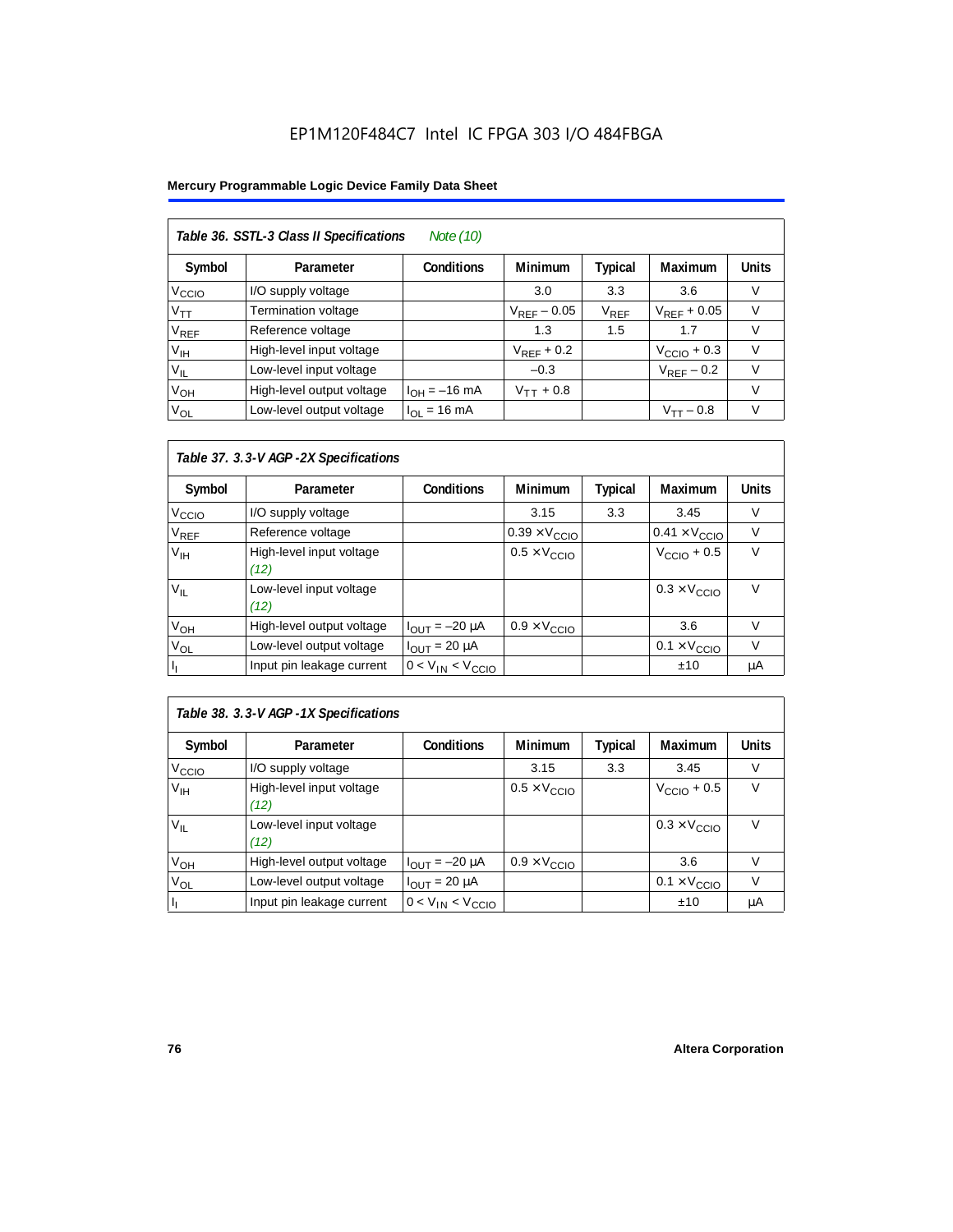| Table 39. 1.5-V HSTL Class I Specifications<br>Note (10) |                             |                         |                         |                |                 |              |  |  |
|----------------------------------------------------------|-----------------------------|-------------------------|-------------------------|----------------|-----------------|--------------|--|--|
| Symbol                                                   | Parameter                   | Conditions              | Minimum                 | <b>Typical</b> | Maximum         | <b>Units</b> |  |  |
| V <sub>CCIO</sub>                                        | I/O supply voltage          |                         | 1.4                     | 1.5            | 1.6             | V            |  |  |
| $\rm{V}_{REF}$                                           | Input reference voltage     |                         | 0.68                    | 0.75           | 0.9             | V            |  |  |
| $V_{TT}$                                                 | Termination voltage         |                         | 0.7                     | 0.75           | 0.8             | $\vee$       |  |  |
| $V_{IH}$ (DC)                                            | DC high-level input voltage |                         | $V_{REF}$ + 0.1         |                |                 | V            |  |  |
| $V_{II}$ (DC)                                            | DC low-level input voltage  |                         | $-0.3$                  |                | $V_{RFF}$ – 0.1 | $\vee$       |  |  |
| V <sub>IH</sub> (AC)                                     | AC high-level input voltage |                         | $V_{RFF}$ + 0.2         |                |                 | $\vee$       |  |  |
| $V_{II}$ (AC)                                            | AC low-level input voltage  |                         |                         |                | $V_{REF}$ – 0.2 | $\vee$       |  |  |
| $V_{OH}$                                                 | High-level output voltage   | $I_{OH} = 8 \text{ mA}$ | $V_{\text{CCIO}} - 0.4$ |                |                 | $\vee$       |  |  |
| $V_{OL}$                                                 | Low-level output voltage    | $I_{OH} = -8$ mA        |                         |                | 0.4             | $\vee$       |  |  |

### *Table 40. 1.5-V HSTL Class II Specifications Note (10)*

| Symbol                      | Parameter                   | <b>Conditions</b>        | <b>Minimum</b>  | <b>Typical</b> | Maximum         | <b>Units</b> |
|-----------------------------|-----------------------------|--------------------------|-----------------|----------------|-----------------|--------------|
| V <sub>CCIO</sub>           | I/O supply voltage          |                          | 1.4             | 1.5            | 1.6             | V            |
| $\mathsf{V}_{\mathsf{REF}}$ | Input reference voltage     |                          | 0.68            | 0.75           | 0.9             | $\vee$       |
| $V_{TT}$                    | Termination voltage         |                          | 0.7             | 0.75           | 0.8             | $\vee$       |
| $V_{IH}$ (DC)               | DC high-level input voltage |                          | $V_{RFF}$ + 0.1 |                |                 | V            |
| $V_{II}$ (DC)               | DC low-level input voltage  |                          | $-0.3$          |                | $V_{RFF}$ – 0.1 | $\vee$       |
| $V_{IH}$ (AC)               | AC high-level input voltage |                          | $V_{RFF}$ + 0.2 |                |                 | V            |
| $V_{II}$ (AC)               | AC low-level input voltage  |                          |                 |                | $V_{RFF}$ – 0.2 | $\vee$       |
| $V_{OH}$                    | High-level output voltage   | $I_{OH} = 16 \text{ mA}$ | $VCCIO - 0.4$   |                |                 | V            |
| $V_{OL}$                    | Low-level output voltage    | $I_{OH} = -16$ mA        |                 |                | 0.4             | V            |

# *Table 41. CTT I/O Specifications*

| Symbol            | Parameter                                  | <b>Conditions</b>        | <b>Minimum</b>  | Typical | <b>Maximum</b>  | <b>Units</b> |
|-------------------|--------------------------------------------|--------------------------|-----------------|---------|-----------------|--------------|
| V <sub>ccio</sub> | I/O supply voltage                         |                          | 3.0             | 3.3     | 3.6             | V            |
| $V_{TT}/V_{REF}$  | Termination and input<br>reference voltage |                          | 1.35            | 1.5     | 1.65            | $\vee$       |
| V <sub>IH</sub>   | High-level input voltage                   |                          | $V_{REF}$ + 0.2 |         |                 | v            |
| $V_{IL}$          | Low-level input voltage                    |                          |                 |         | $V_{REF}$ – 0.2 | V            |
| h                 | Input pin leakage current                  | $0 < V_{IN} < V_{CCIO}$  |                 |         | ±10             | μA           |
| $V_{OH}$          | High-level output voltage                  | $I_{OH} = -8$ mA         | $V_{RFF}$ + 0.4 |         |                 | V            |
| $V_{OL}$          | Low-level output voltage                   | $I_{OL}$ = 8 mA          |                 |         | $V_{RFF}$ – 0.4 | $\vee$       |
| I <sub>O</sub>    | Output leakage current                     | GND ð V <sub>OUT</sub> ð |                 |         | ±10             | μA           |
|                   | (when output is high $Z$ )                 | V <sub>CCIO</sub>        |                 |         |                 |              |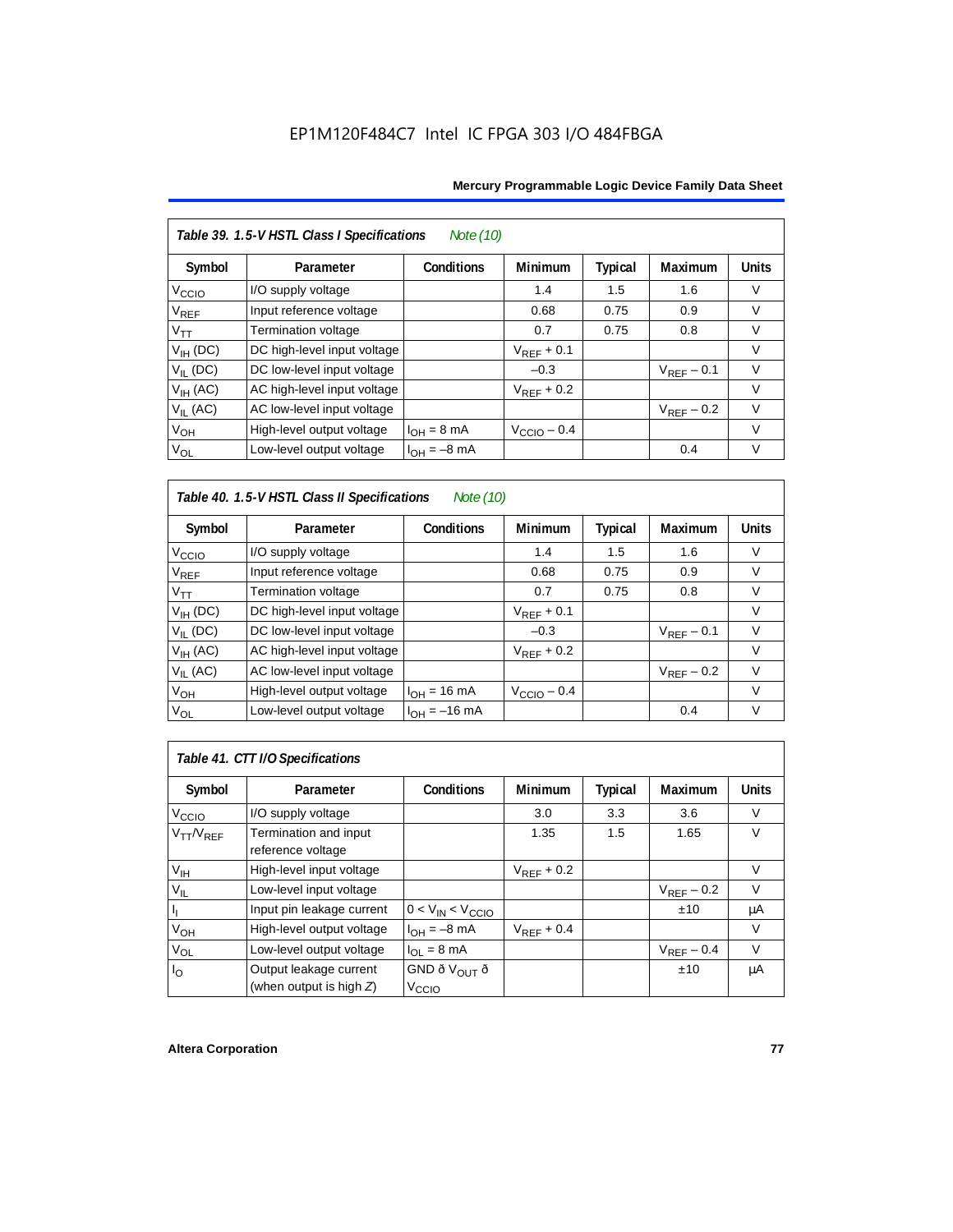#### **Mercury Programmable Logic Device Family Data Sheet**

| Table 42, Bus Hold Parameters |                                            |                      |                |                |         |         |                |    |
|-------------------------------|--------------------------------------------|----------------------|----------------|----------------|---------|---------|----------------|----|
| Parameter                     | <b>Conditions</b><br><b>VCCIO Level</b>    |                      |                |                |         |         | <b>Units</b>   |    |
|                               |                                            | 1.8V<br>2.5V<br>3.3V |                |                |         |         |                |    |
|                               |                                            | <b>Minimum</b>       | <b>Maximum</b> | <b>Minimum</b> | Maximum | Minimum | <b>Maximum</b> |    |
| Low sustaining<br>current     | $V_{IN}$ > $V_{II}$<br>(maximum)           | 30                   |                | 50             |         | 70      |                | μA |
| High sustaining<br>current    | $V_{IN}$ < $V_{IH}$<br>(minimum)           | $-30$                |                | $-50$          |         | $-70$   |                | μA |
| Low overdrive<br>current      | 0 V < V <sub>IN</sub><br>V <sub>CCIO</sub> |                      | 200            |                | 300     |         | 500            | μA |
| High overdrive<br>current     | $0 V < V_{IN}$<br>V <sub>CCIO</sub>        |                      | $-200$         |                | $-300$  |         | $-500$         | μA |

| Table 43. Mercury Device Capacitance<br>Note (13) |                                                        |                |                |         |      |  |  |  |
|---------------------------------------------------|--------------------------------------------------------|----------------|----------------|---------|------|--|--|--|
| Symbol                                            | Parameter                                              | <b>Minimum</b> | <b>Typical</b> | Maximum | Unit |  |  |  |
| $C_{10}$                                          | I/O pin capacitance                                    |                | 13.5           |         | pF   |  |  |  |
| $C_{CLK}$                                         | Input capacitance on CLK[41] pins                      |                | 16.9           |         | pF   |  |  |  |
| $C_{\mathsf{RXHSDI}}$                             | Input capacitance on HSDI receiver pins                |                | 8.0            |         | pF   |  |  |  |
| $C_{TXHSDI}$                                      | Input capacitance on HSDI transmitter pins             |                | 18.0           |         | pF   |  |  |  |
| C <sub>CLKHSDI</sub>                              | Input capacitance on HSDI clock pins                   |                | 7.5            |         | pF   |  |  |  |
| C <sub>FLEXLVDSRX</sub>                           | Input capacitance on flexible LVDS receiver<br>pins    |                | 13.4           |         | pF   |  |  |  |
| CFLEXLVDSTX                                       | Input capacitance on flexible LVDS<br>transmitter pins |                | 13.4           |         | pF   |  |  |  |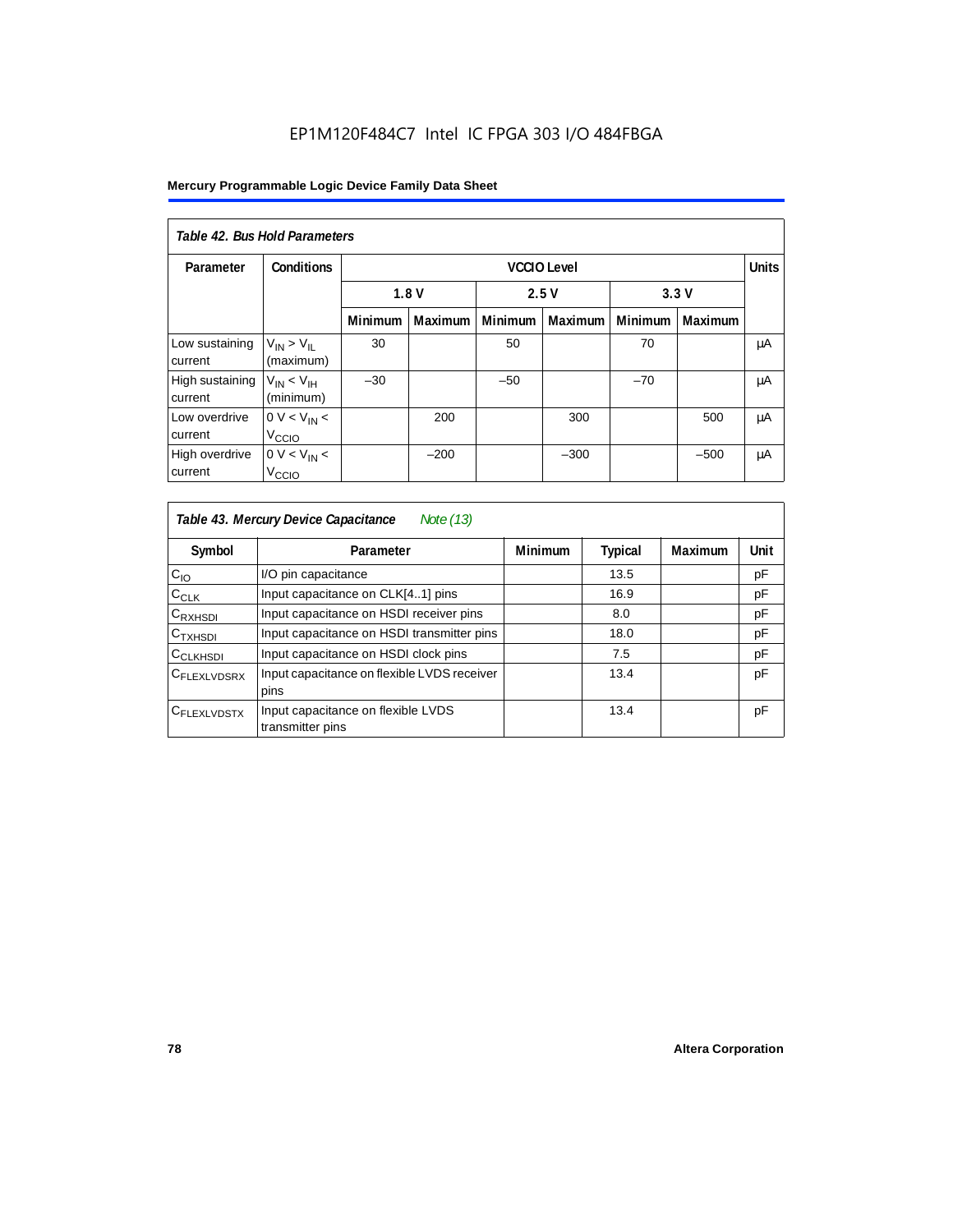#### *Notes to Tables 20* – *43.:*

- (1) See the *Operating Requirements for Altera Devices Data Sheet.*
- Minimum DC input is –0.5 V. During transitions, the inputs may undershoot to –0.5 V or overshoot to 4.1 V for input currents less than 100 mA and periods shorter than 20 ns.
- (3) Maximum  $V_{CC}$  rise time is 100 ms, and  $V_{CC}$  must rise monotonically.<br>(4)  $V_{CC}$  maximum and minimum conditions for LVPECL, LVDS, Rapic
- V<sub>CCIO</sub> maximum and minimum conditions for LVPECL, LVDS, RapidIO, and 3.3-V PCML are shown in parentheses.
- (5) All pins, including dedicated inputs, clock, I/O, and JTAG pins, may be driven before V<sub>CCINT</sub> and V<sub>CCIO</sub> are powered.
- (6) Typical values are for  $T_A = 25^\circ$  C,  $V_{CCINT} = 1.8$  V, and  $V_{CCIO} = 1.8$  V, 2.5 V, and 3.3 V.<br>(7) These values are specified under the Mercury Device Recommended Operating Cond
- These values are specified under the Mercury Device Recommended Operating Conditions shown in Table 3 on page 3.
- (8) Input pins are grounded. In the test design, internal logic does not toggle. The test design does not use PLL or HSDI circuitry. All ESBs are in power-down mode.
- (9) Pin pull-up resistance values will lower if an external source drives the pin higher than  $V_{\text{CCIO}}$ .
- (10) Drive strength is programmable according to values in Table 11 on page 53.
- (11) For more information on termination, see *AN 134: Using Programmable I/O Standards in Mercury Devices* or *AN 159: Using HSDI in Source-Synchronous Mode in Mercury Devices*.
- (12)  $V_{REF}$  specifies the center point of the switching range.
- (13) Capacitance is sample-tested only. Capacitance is measured using time-domain reflections (TDR). Measurement accuracy is within ±5%.

**Timing Model** The high-performance multi-level FastTrack Interconnect routing resources ensure predictable performance, accurate simulation, and accurate timing analysis. The predictable performance of Mercury devices offer an advantage over FPGAs, which use a segmented connection scheme and therefore have unpredictable performance.

> Figure 36 shows the timing model for bidirectional IOE pin timing. All registers are within the IOE.



*Figure 36. Synchronous Bidirectional Pin External Timing Model*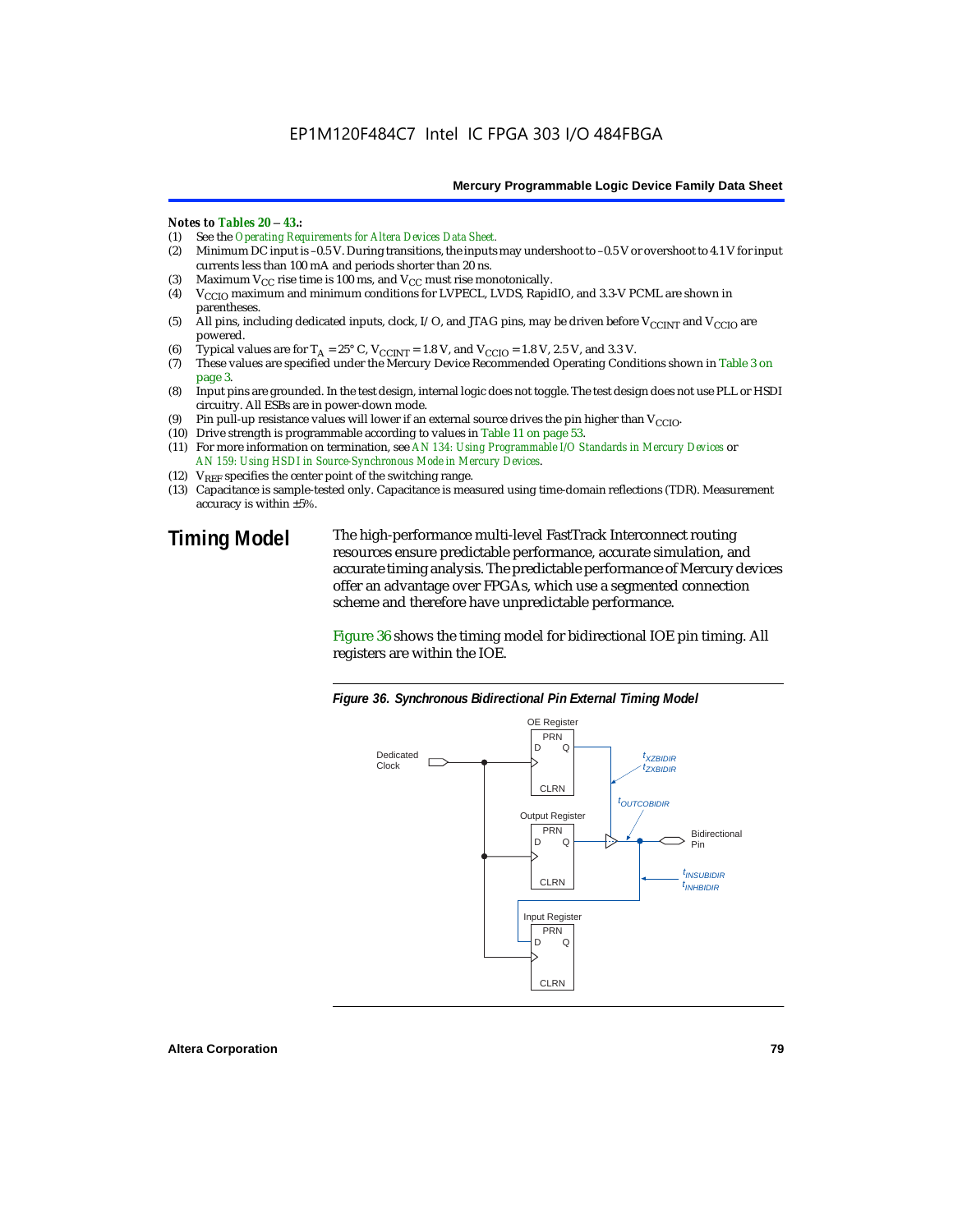Tables 44 and 45 describe the Mercury device's external timing parameters.

| Table 44. Mercury External Timing Parameters<br>Notes (1), (2) |                                                             |                   |  |  |  |  |  |
|----------------------------------------------------------------|-------------------------------------------------------------|-------------------|--|--|--|--|--|
| Symbol                                                         | Parameter                                                   | <b>Conditions</b> |  |  |  |  |  |
| <sup>t</sup> insu                                              | Setup time with global clock at IOE register                |                   |  |  |  |  |  |
| $t_{INH}$                                                      | Hold time with global clock at IOE register                 |                   |  |  |  |  |  |
| tourco                                                         | Clock-to-output delay with global clock at IOE register     | $C1 = 35 pF$      |  |  |  |  |  |
| <sup>t</sup> INSUPLL                                           | Setup time with PLL clock at IOE input register             |                   |  |  |  |  |  |
| <sup>t</sup> INHPLL                                            | Hold time with PLL clock at IOE input register              |                   |  |  |  |  |  |
| <b><i>LOUTCOPLL</i></b>                                        | Clock-to-output delay with PLL clock at IOE output register | $C1 = 35 pF$      |  |  |  |  |  |

*Table 45. Mercury External Bidirectional Timing Parameters Notes (1), (2)*

| Symbol                     | Parameter                                                                                | <b>Conditions</b> |
|----------------------------|------------------------------------------------------------------------------------------|-------------------|
| <sup>t</sup> INSUBIDIR     | Setup time for bidirectional pins with gobal clock at IOE input register                 |                   |
| <sup>t</sup> INHBIDIR      | Hold time for bidirectional pins with global clock at IOE input register                 |                   |
| <b><i>LOUTCOBIDIR</i></b>  | Clock-to-output delay for bidirectional pins with global clock at IOE<br>output register | $C1 = 35 pF$      |
| <sup>T</sup> XZBIDIR       | Synchronous IOE output enable register to output buffer disable delay                    | $C1 = 35 pF$      |
| <sup>t</sup> ZXBIDIR       | Synchronous IOE output enable register output buffer enable delay                        | $C1 = 35 pF$      |
| <sup>I</sup> INSUBIDIRPLL  | Setup time for bidirectional pins with PLL clock at IOE input register                   |                   |
| <sup>T</sup> INHBIDIRPLL   | Hold time for bidirectional pins with PLL clock at IOE input register                    |                   |
| <sup>T</sup> OUTCOBIDIRPLL | Clock-to-output delay for bidirectional pins with PLL clock at IOE output<br>register    | $C1 = 35 pF$      |
| <sup>t</sup> XZBIDIRPLL    | Synchronous IOE output enable register to output buffer disable delay<br>with PLL        | $C1 = 35 pF$      |
| <sup>I</sup> ZXBIDIRPLL    | Synchronous IOE output enable register output buffer enable delay<br>with PLL            | $C1 = 35 pF$      |

*Notes to Tables 44 and 45:*

(1) These timing parameters are sample-tested only.

(2) All timing parameters are either to and/or from pins, including global clock pins.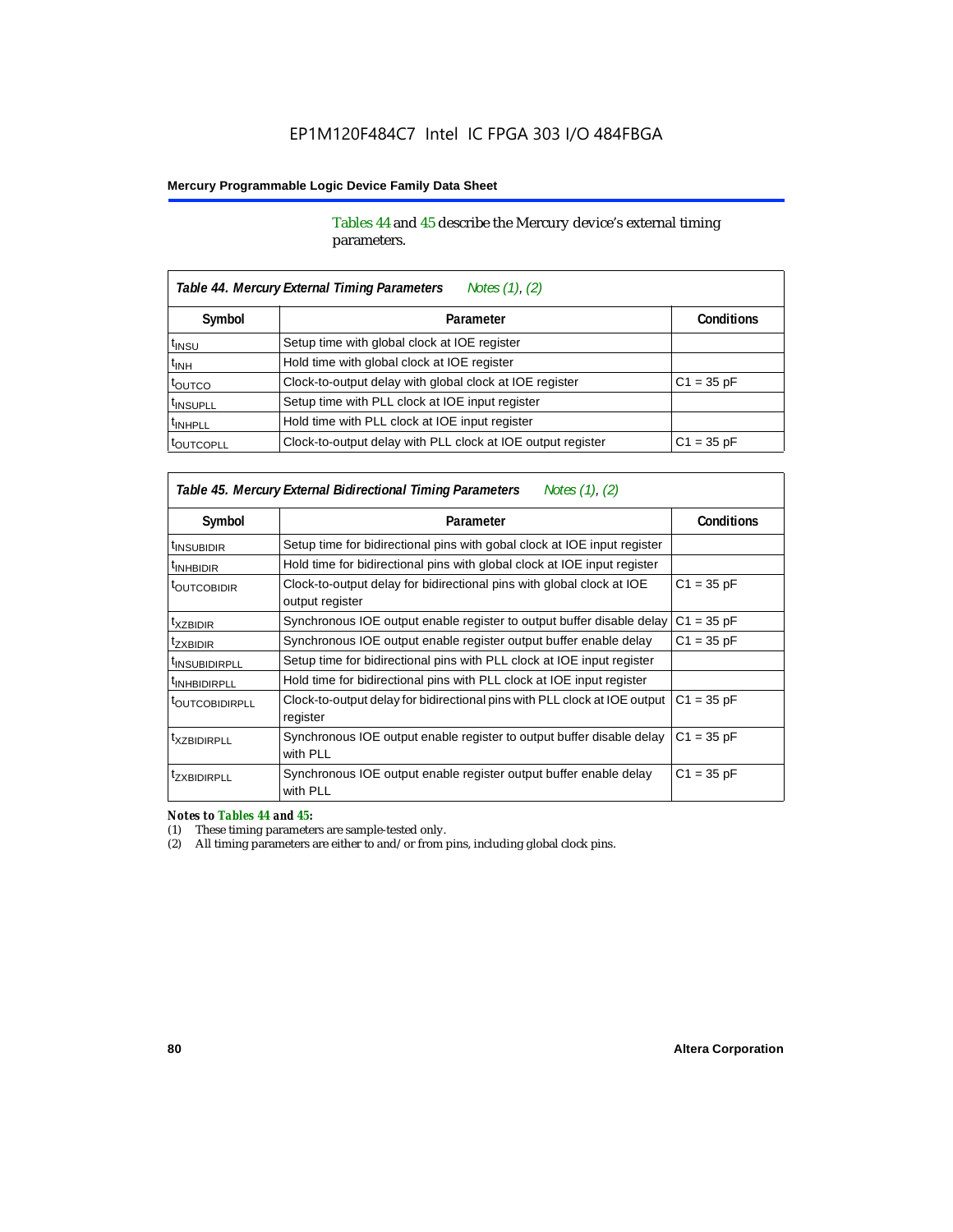Tables 46 through 51 show external timing parameters for Mercury devices.

| Table 46. EP1M120 External Timing Parameters<br>Note $(1)$ |                |      |                |      |                |      |      |  |  |
|------------------------------------------------------------|----------------|------|----------------|------|----------------|------|------|--|--|
| Symbol                                                     | -5 Speed Grade |      | -6 Speed Grade |      | -7 Speed Grade |      | Unit |  |  |
|                                                            | Min            | Max  | Min            | Max  | Min            | Max  |      |  |  |
| t <sub>INSU</sub>                                          | 0.67           |      | 0.70           |      | 0.73           |      | ns   |  |  |
| t <sub>INH</sub>                                           | 0.00           |      | 0.00           |      | 0.00           |      | ns   |  |  |
| toutco                                                     | 2.00           | 3.30 | 2.00           | 3.32 | 2.00           | 3.49 | ns   |  |  |
| <sup>t</sup> INSUPLL                                       | 0.59           |      | 0.64           |      | 0.62           |      | ns   |  |  |
| <sup>t</sup> INHPLL                                        | 0.00           |      | 0.00           |      | 0.00           |      | ns   |  |  |
| <b>toutcopll</b>                                           | 0.50           | 2.08 | 0.50           | 2.08 | 0.50           | 2.15 | ns   |  |  |

*Table 47. EP1M120 External Bidirectional Timing Parameters Note (1)*

| Symbol                           |      | -5 Speed Grade |      | -6 Speed Grade |      | -7 Speed Grade |    |
|----------------------------------|------|----------------|------|----------------|------|----------------|----|
|                                  | Min  | Max            | Min  | Max            | Min  | Max            |    |
| <sup>t</sup> INSUBIDIR           | 0.67 |                | 0.70 |                | 0.73 |                | ns |
| <sup>t</sup> INHBIDIR            | 0.00 |                | 0.00 |                | 0.00 |                | ns |
| <sup>t</sup> outcobidir          | 2.00 | 3.30           | 2.00 | 3.32           | 2.00 | 3.49           | ns |
| <sup>t</sup> xzbidir             |      | 3.52           |      | 3.53           |      | 3.74           | ns |
| $t_{ZXBIDIR}$ (2)                |      | 3.52           |      | 3.53           |      | 3.74           | ns |
| $t_{ZXBIDIR}$ (3)                |      | 3.72           |      | 3.73           |      | 3.99           | ns |
| <sup>t</sup> INSUBIDIRPLL        | 0.59 |                | 0.64 |                | 0.62 |                | ns |
| <sup>t</sup> INHBIDIRPLL         | 0.00 |                | 0.00 |                | 0.00 |                | ns |
| <b><sup>t</sup>OUTCOBIDIRPLL</b> | 0.50 | 2.08           | 0.50 | 2.08           | 0.50 | 2.15           | ns |
| <sup>t</sup> xzbidirpll          |      | 2.29           |      | 2.29           |      | 2.39           | ns |
| $t_{ZXBIDIRPLL}$ (2)             |      | 2.29           |      | 2.29           |      | 2.39           | ns |
| $t_{ZXBIDIRPLL}$ (3)             |      | 2.49           |      | 2.49           |      | 2.64           | ns |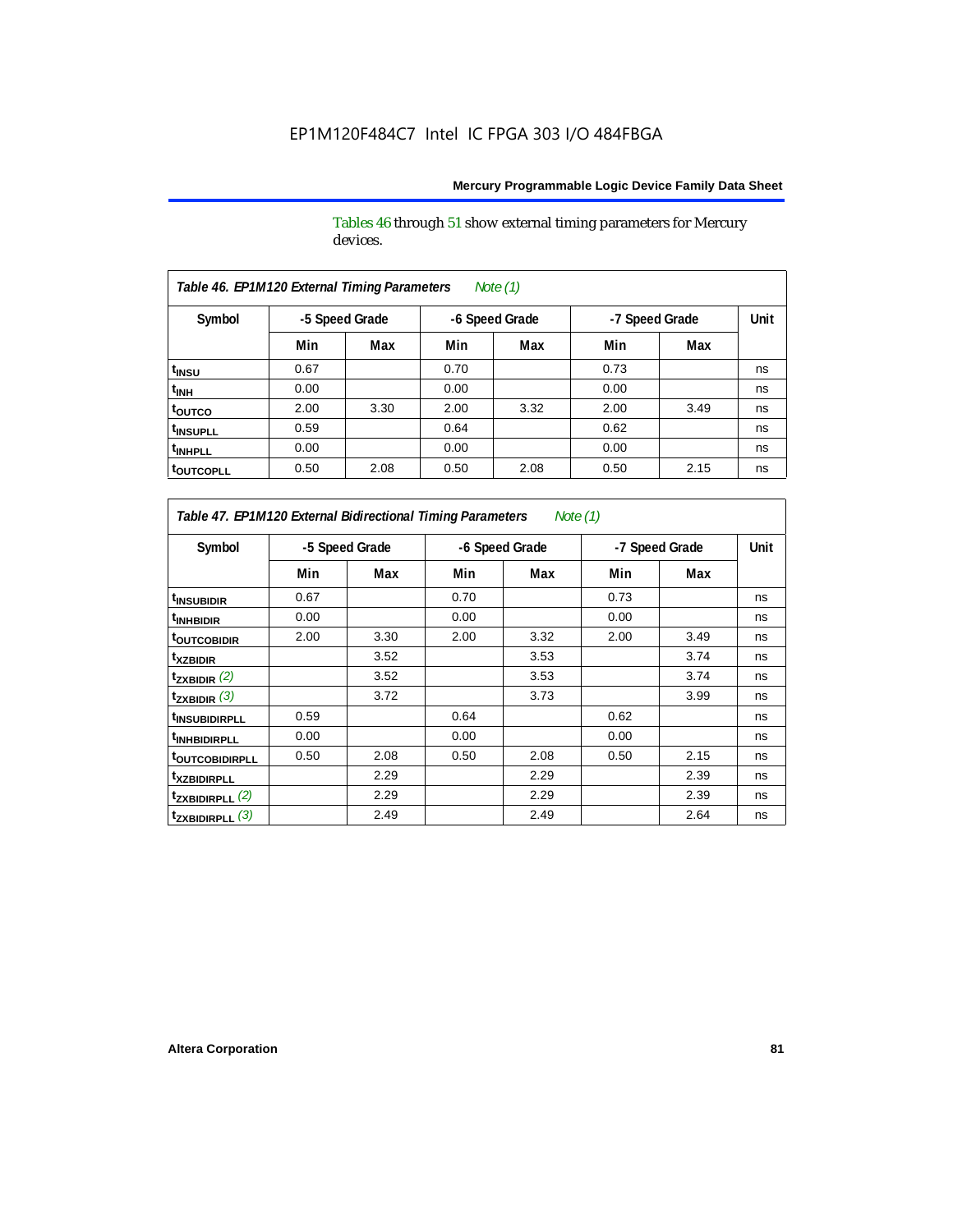#### **Mercury Programmable Logic Device Family Data Sheet**

| Table 48. EP1M120 External Timing Parameters<br>Note $(1)$ |      |                 |                 |      |    |  |  |  |
|------------------------------------------------------------|------|-----------------|-----------------|------|----|--|--|--|
| Symbol                                                     |      | -7A Speed Grade | -8A Speed Grade | Unit |    |  |  |  |
|                                                            | Min  | Max             | Min             | Max  |    |  |  |  |
| t <sub>INSU</sub>                                          | 0.74 |                 | 0.79            |      | ns |  |  |  |
| t <sub>INH</sub>                                           | 0.00 |                 | 0.00            |      | ns |  |  |  |
| toutco                                                     | 2.00 | 3.50            | 2.00            | 4.10 | ns |  |  |  |
| <sup>t</sup> INSUPLL                                       | 0.62 |                 | 0.75            |      | ns |  |  |  |
| <sup>t</sup> INHPLL                                        | 0.00 |                 | 0.00            |      | ns |  |  |  |
| <sup>t</sup> OUTCOPLL                                      | 0.50 | 2.15            | 0.50            | 2.43 | ns |  |  |  |

| Table 49. EP1M120 External Bidirectional Timing Parameters<br>Note $(1)$ |      |                 |                 |      |      |  |  |  |
|--------------------------------------------------------------------------|------|-----------------|-----------------|------|------|--|--|--|
| Symbol                                                                   |      | -7A Speed Grade | -8A Speed Grade |      | Unit |  |  |  |
|                                                                          | Min  | Max             | Min             | Max  |      |  |  |  |
| <sup>t</sup> INSUBIDIR                                                   | 0.74 |                 | 0.79            |      | ns   |  |  |  |
| <sup>t</sup> INHBIDIR                                                    | 0.00 |                 | 0.00            |      | ns   |  |  |  |
| <b>toutcobidir</b>                                                       | 2.00 | 3.50            | 2.00            | 4.10 | ns   |  |  |  |
| <sup>t</sup> xzbidir                                                     |      | 3.75            |                 | 4.30 | ns   |  |  |  |
| $t_{ZXBIDIR}$ (2)                                                        |      | 3.75            |                 | 4.30 | ns   |  |  |  |
| $t_{ZXBIDIR}$ (3)                                                        |      | 4.00            |                 | 4.58 | ns   |  |  |  |
| <sup>t</sup> INSUBIDIRPLL                                                | 0.62 |                 | 0.75            |      | ns   |  |  |  |
| <sup>t</sup> INHBIDIRPLL                                                 | 0.00 |                 | 0.00            |      | ns   |  |  |  |
| <b>toutcobidirpll</b>                                                    | 0.50 | 2.15            | 0.50            | 2.43 | ns   |  |  |  |
| <i>txzbidirpll</i>                                                       |      | 2.39            |                 | 2.67 | ns   |  |  |  |
| $t_{ZXBIDIRPLL}$ (2)                                                     |      | 2.39            |                 | 2.67 | ns   |  |  |  |
| $t_{ZXBIDIRPLL}$ (3)                                                     |      | 2.64            |                 | 2.95 | ns   |  |  |  |

| Table 50. EP1M350 External Timing Parameters<br>Note $(1)$ |                |      |                |      |                |      |      |  |  |
|------------------------------------------------------------|----------------|------|----------------|------|----------------|------|------|--|--|
| Symbol                                                     | -5 Speed Grade |      | -6 Speed Grade |      | -7 Speed Grade |      | Unit |  |  |
|                                                            | Min            | Max  | Min            | Max  | Min            | Max  |      |  |  |
| t <sub>INSU</sub>                                          | 0.60           |      | 0.57           |      | 0.71           |      | ns   |  |  |
| $t_{\text{INH}}$                                           | 0.00           |      | 0.00           |      | 0.00           |      | ns   |  |  |
| toutco                                                     | 2.00           | 3.95 | 2.00           | 3.97 | 2.00           | 4.75 | ns   |  |  |
| <sup>t</sup> INSUPLL                                       | 0.69           |      | 0.70           |      | 0.82           |      | ns   |  |  |
| <sup>t</sup> INHPLL                                        | 0.00           |      | 0.00           |      | 0.00           |      | ns   |  |  |
| <sup>t</sup> OUTCOPLL                                      | 0.50           | 2.23 | 0.50           | 2.23 | 0.50           | 2.69 | ns   |  |  |

٦

 $\mathbf{r}$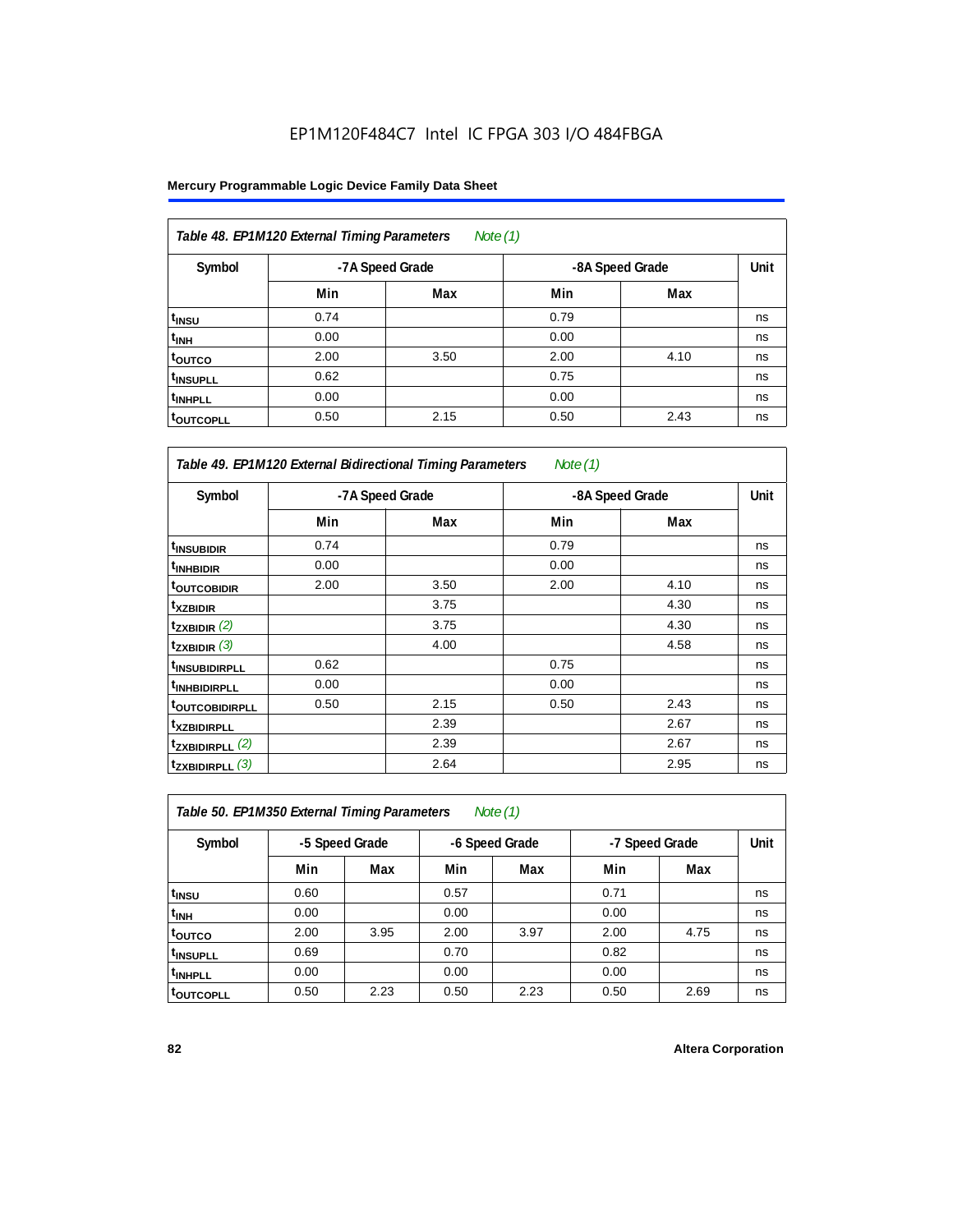| Table 51. EP1M350 External Bidirectional Timing Parameters<br>Note (1) |                |      |                |      |                |      |             |  |
|------------------------------------------------------------------------|----------------|------|----------------|------|----------------|------|-------------|--|
| Symbol                                                                 | -5 Speed Grade |      | -6 Speed Grade |      | -7 Speed Grade |      | <b>Unit</b> |  |
|                                                                        | Min            | Max  | Min            | Max  | Min            | Max  |             |  |
| <sup>t</sup> INSUBIDIR                                                 | 0.60           |      | 0.57           |      | 0.71           |      | ns          |  |
| <sup>t</sup> INHBIDIR                                                  | 0.00           |      | 0.00           |      | 0.00           |      | ns          |  |
| <b>toutcobidir</b>                                                     | 2.00           | 3.95 | 2.00           | 3.97 | 2.00           | 4.75 | ns          |  |
| <sup>t</sup> xzbidir                                                   |                | 3.90 |                | 3.93 |                | 4.70 | ns          |  |
| $t_{ZXBIDIR}$ (2)                                                      |                | 3.90 |                | 3.93 |                | 4.70 | ns          |  |
| $t_{ZXBIDIR}$ (3)                                                      |                | 4.10 |                | 4.13 |                | 4.94 | ns          |  |
| <sup>t</sup> INSUBIDIRPLL                                              | 0.69           |      | 0.70           |      | 0.82           |      | ns          |  |
| <sup>t</sup> INHBIDIRPLL                                               | 0.00           |      | 0.00           |      | 0.00           |      | ns          |  |
| <b><i>toutcobidirpll</i></b>                                           | 0.50           | 2.23 | 0.50           | 2.23 | 0.50           | 2.69 | ns          |  |
| <sup>t</sup> XZBIDIRPLL                                                |                | 2.19 |                | 2.18 |                | 2.63 | ns          |  |
| $t_{ZXBIDIRPLL}$ (2)                                                   |                | 2.19 |                | 2.18 |                | 2.63 | ns          |  |
| $t_{ZXBIDIRPLL}$ (3)                                                   |                | 2.39 |                | 2.38 |                | 2.87 | ns          |  |

#### *Notes to Tables 46* – *51:*

(1) Timing will vary by I/O pin placement. Therefore, use the Quartus II software to determine exact I/O timing for each pin.

(2) This parameter is measured with the **Increase**  $t_{ZX}$  **Delay to Output Pin** option set to **Off.**<br>(3) This parameter is measured with the **Increase**  $t_{XX}$  **Delay to Output Pin** option set to **On**.

This parameter is measured with the **Increase t<sub>ZX</sub> Delay to Output Pin** option set to **On**.

# **Power Consumption**

Detailed power consumption information for Mercury devices will be released when available.

# **Configuration & Operation**

The Mercury architecture supports several configuration schemes. This section summarizes the device operating modes and available device configuration schemes.

### **Operating Modes**

The Mercury architecture uses SRAM configuration elements that require configuration data to be loaded each time the circuit powers up. The process of physically loading the SRAM data into the device is called configuration. During initialization, which occurs immediately after configuration, the device resets registers, enables I/O pins, and begins to operate as a logic device. The I/O pins are tri-stated during power-up and before and during configuration. Together, the configuration and initialization processes are called command mode; normal device operation is called user mode.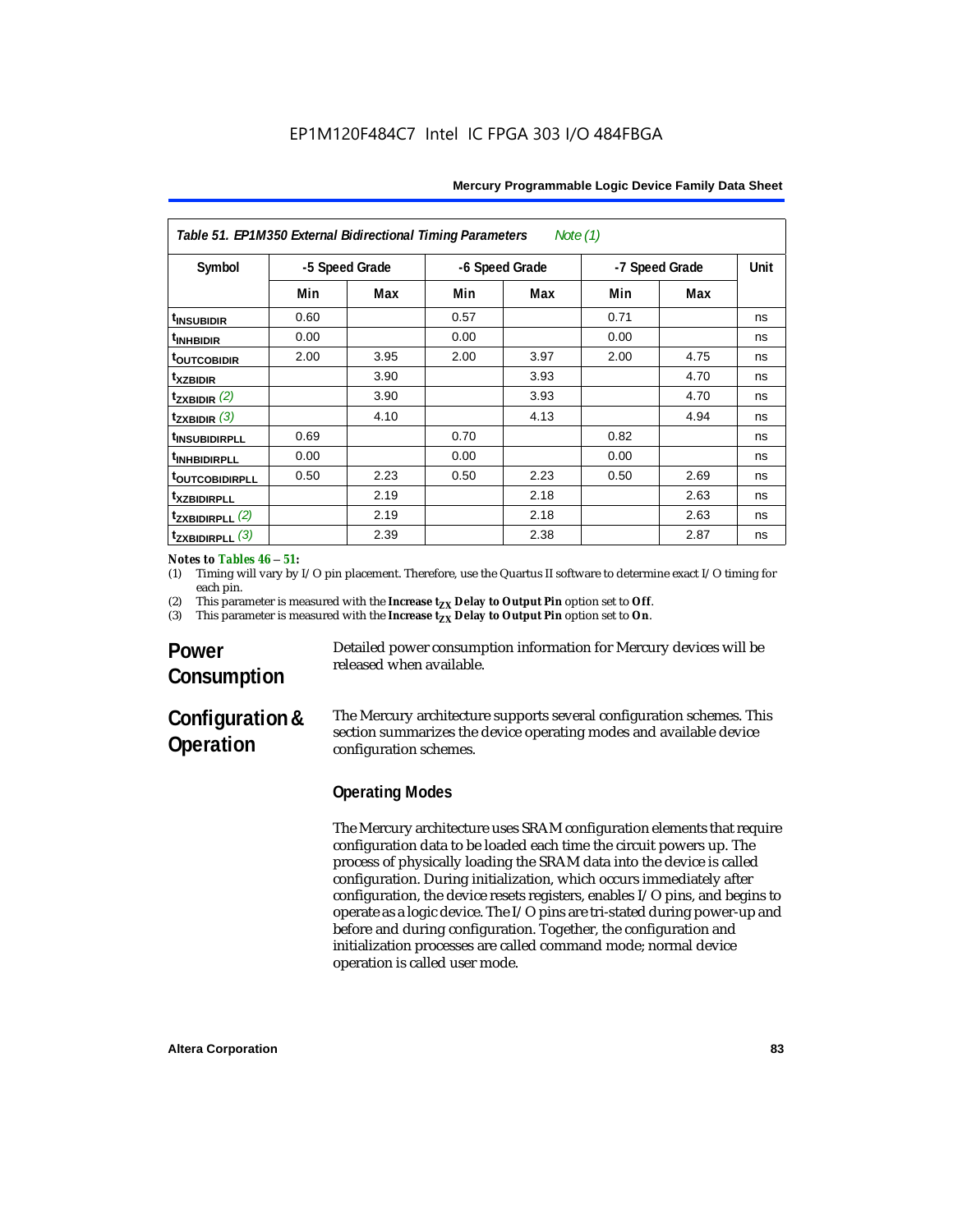Before and during device configuration, all I/O pins are pulled to  $V_{CCD}$ by a built-in weak pull-up resistor.

SRAM configuration elements allow Mercury devices to be reconfigured in-circuit by loading new configuration data into the device. Real-time reconfiguration is performed by forcing the device into command mode with a device pin, loading different configuration data, reinitializing the device, and resuming user-mode operation. In-field upgrades can be performed by distributing new configuration files.

#### **Configuration Schemes**

The configuration data for a Mercury device can be loaded with one of five configuration schemes (see Table 52), chosen on the basis of the target application. A configuration device, intelligent controller, or the JTAG port can be used to control the configuration of a Mercury device. When a configuration device is used, the system can configure automatically at system power-up.

By connecting the configuration enable (nCE) and configuration enable output (nCEO) pins on each device, multiple Mercury devices can be configured in any of five configuration schemes.

| Table 52. Data Sources for Configuration |                                                                                                   |  |  |  |  |
|------------------------------------------|---------------------------------------------------------------------------------------------------|--|--|--|--|
| <b>Configuration Scheme</b>              | Data Source                                                                                       |  |  |  |  |
| Configuration device                     | Configuration device                                                                              |  |  |  |  |
| Passive serial (PS)                      | MasterBlaster™ or ByteBlasterMV™ download cable<br>or serial data source                          |  |  |  |  |
| Passive parallel asynchronous (PPA)      | Parallel data source                                                                              |  |  |  |  |
| Passive parallel synchronous (PPS)       | Parallel data source                                                                              |  |  |  |  |
| <b>JTAG</b>                              | MasterBlaster or ByteBlasterMV download cable or a<br>microprocessor with a Jam STAPL or JBC file |  |  |  |  |

f For more information on configuration, see *Application Note 116 (Configuring APEX 20K, FLEX 10K & FLEX 6000 Devices).*

# **Device Pin-Outs**

See the Altera web site (**http://www.altera.com**) or the *Altera Digital Library* for pin-out information.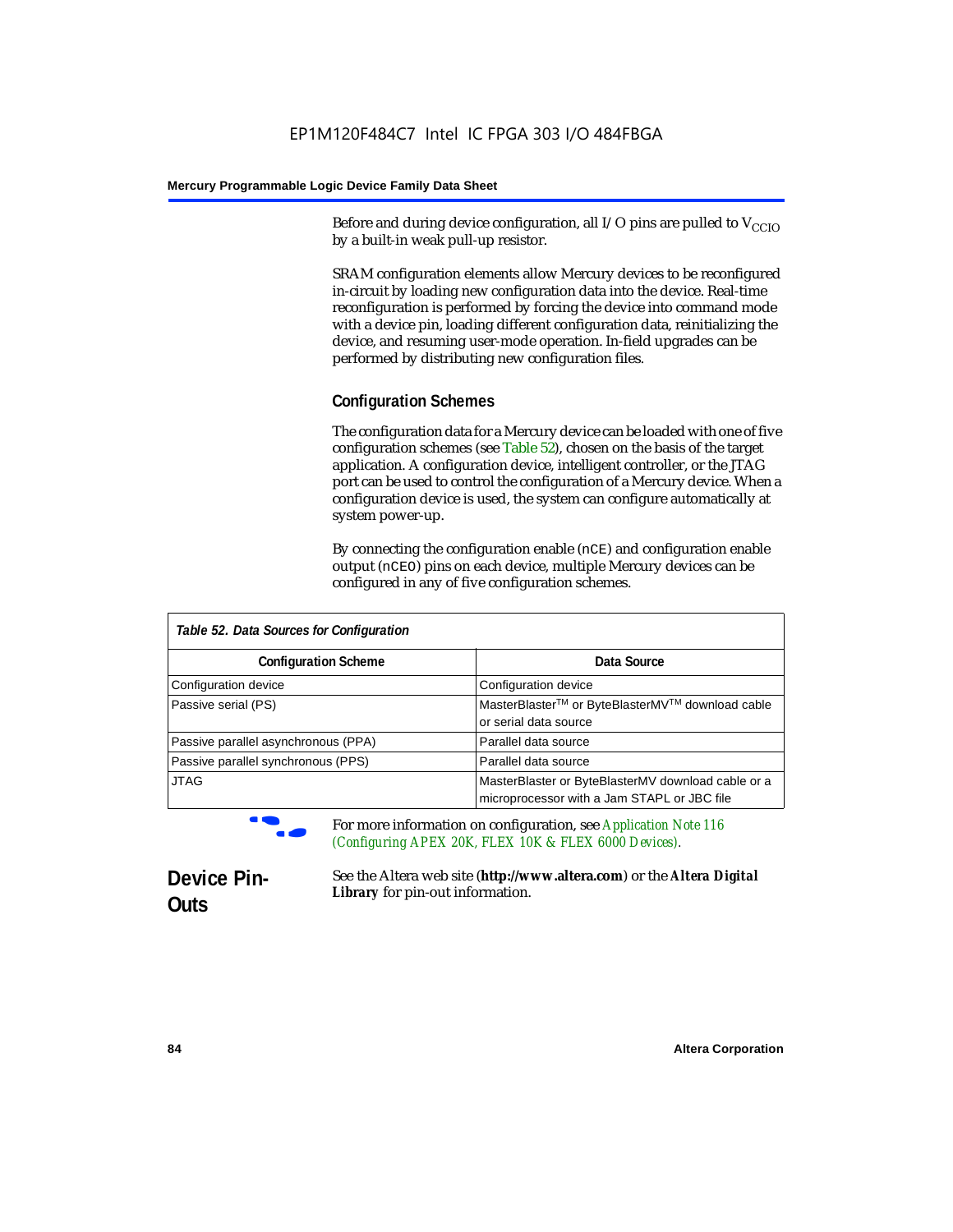**Revision History** The information contained in the *Mercury Programmable Logic Device Family Data Sheet* version 2.2 supersedes information published in previous versions.

#### **Version 2.2**

The following changes were made to the *Mercury Programmable Logic Device Family Data Sheet* version 2.2:

Updated the condition values (symbols  $I_I$  and  $I_{OZ}$ ) in Table 22.

#### **Version 2.1**

The following changes were made to the *Mercury Programmable Logic Device Family Data Sheet* version 2.1:

- Updated Table 8.
- Updated EP1M350 regular I/O banks in Table 13.
- Updated *Note (6)* in Table 14.

#### **Version 2.0**

The following changes were made to the *Mercury Programmable Logic Device Family Data Sheet* version 2.0:

- Changed all references to PCML to 3.3-V PCML.
- Updated Table 4.
- Updated "High-Speed Differential Interface" on page 8.
- Added Tables 6 through 8.
- Added Figures 34 and 35.
- Updated I/O specifications in Tables 28 and 29.
- Updated Mercury device capacitance in Table 43.
- Updated EP1M120 device timing in Tables 46 through 49.
- Added EP1M350 device timing in Tables 50 and 51.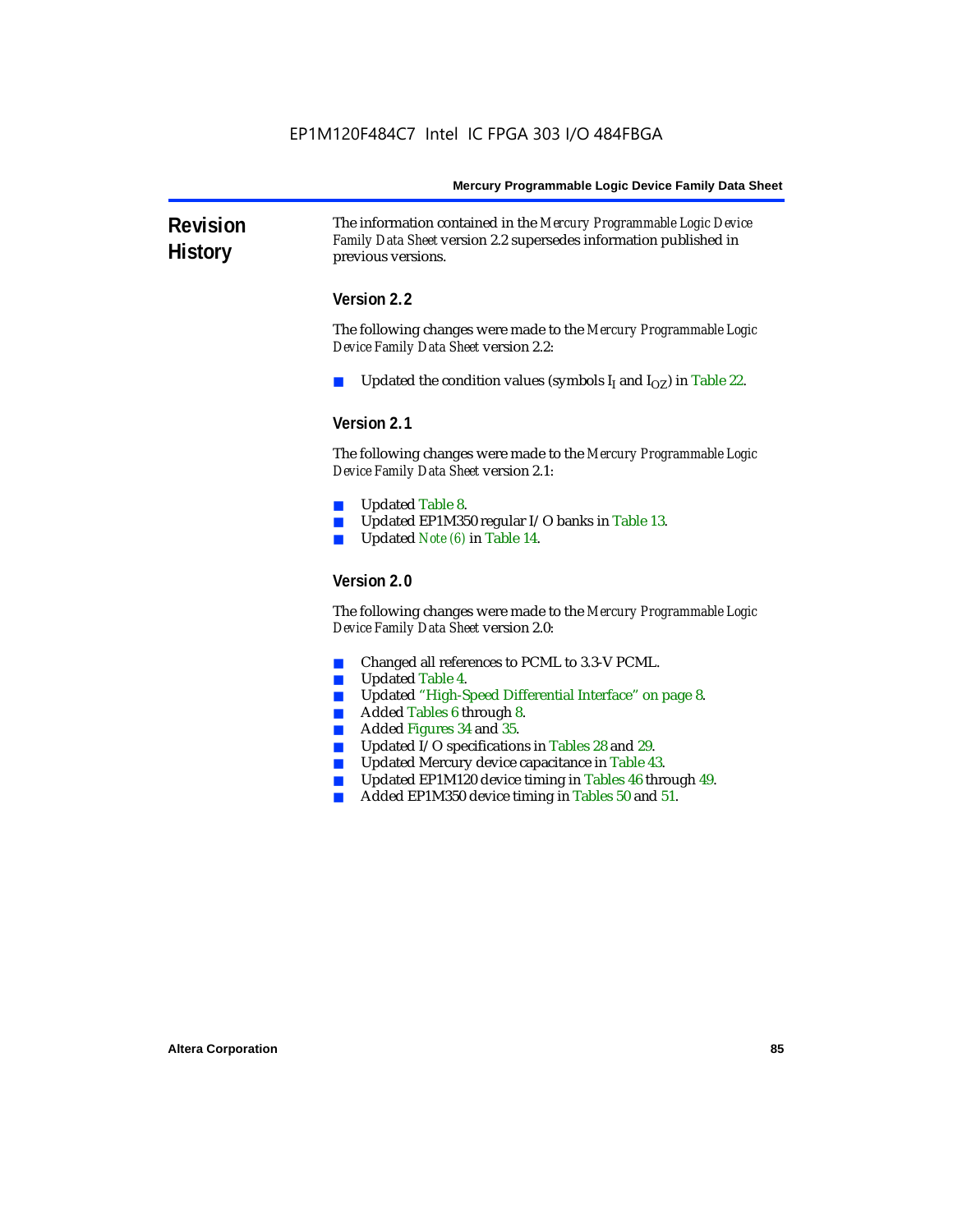

101 Innovation Drive San Jose, CA 95134 (408) 544-7000 http://www.altera.com Applications Hotline: (800) 800-EPLD Customer Marketing: (408) 544-7104 Literature Services: lit\_req@altera.com

Copyright © 2003 Altera Corporation. All rights reserved. Altera, The Programmable Solutions Company, the stylized Altera logo, specific device designations, and all other words and logos that are identified as trademarks and/or service marks are, unless noted otherwise, the trademarks and service marks of Altera Corporation in the U.S. and other countries. All other product or service names are the property of their respective holders. Altera products are protected under numerous U.S. and foreign patents and pending applications, mask work rights, and copyrights. Altera warrants performance of its semiconductor products

to current specifications in accordance with Altera's standard warranty, but reserves the right to make changes to any products and services at any time without notice. Altera assumes no responsibility or liability arising out of the application or use of any information, product, or service described herein except as expressly agreed to in writing by Altera Corporation. Altera customers are advised to obtain the latest version of device specifications before relying on any published information and before placing orders for products or services.